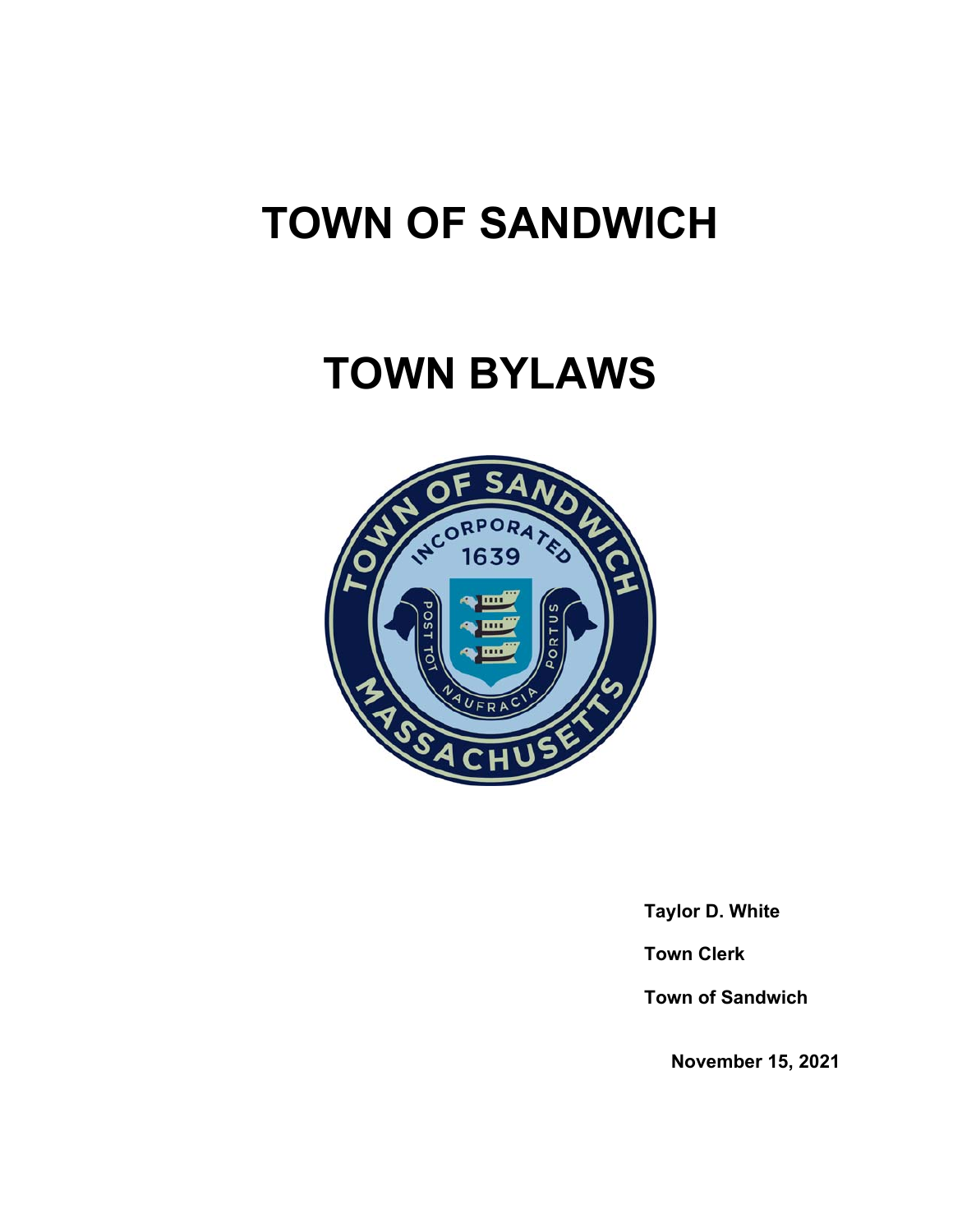# **CODIFIED INDEX**

# **Town of Sandwich ByLaws**

| <b>Codified Index</b>         |                                              | $\overline{2}$ |
|-------------------------------|----------------------------------------------|----------------|
| <b>Chapter 1 Town Meeting</b> |                                              |                |
| Section 1.00                  | Town Meetings: Convening                     | 5              |
| Section 1.05                  | Warrant: Insertion of Articles               | 5              |
| Section 1.10                  | Warrant: Posting                             | 5              |
| Section 1.15                  | Quorum: Time Limits                          | 5              |
| Section 1.20                  | Expenditures: Exceeding \$500,000. (Deleted) | 6              |
| Section 1.25                  | Warrant: Prescribed Order                    | 6              |
| Section 1.30                  | Rules of Order                               | 6              |
| Section 1.35                  | Reconsideration of Vote                      | 6              |
| Section 1.40                  | Zoning ByLaw Changes: Notification           | 6              |

| Section 1.35 | Reconsideration of Vote                                    | 6. |
|--------------|------------------------------------------------------------|----|
| Section 1.40 | Zoning ByLaw Changes: Notification                         | 6. |
| Section 1.45 | <b>Limitation of Speeches</b>                              |    |
| Section 1.50 | Declaration of Two-thirds Vote by Moderator                |    |
| Section 1.55 | Summarization of Articles by Moderator                     |    |
| Section 1.60 | Authority of Town Clerk to Assign Headings and Numbering 7 |    |

# **Chapter 2 General Government**

| Section 2.00 | <b>Finance Committee</b>                           | 8                |
|--------------|----------------------------------------------------|------------------|
| Section 2.01 | Capital Improvement Planning Committee             | $\boldsymbol{9}$ |
| Section 2.02 | <b>Community Preservation Committee</b>            | $\boldsymbol{9}$ |
| Section 2.03 | Length of Contracts                                | 11               |
| Section 2.05 | <b>Bonds and Notes</b>                             | 11               |
| Section 2.10 | Disbursement of Town Funds                         | 11               |
| Section 2.11 | Departmental Revolving Funds                       | 11               |
| Section 2.15 | Approval of Superintendent of Public Works Bills   | 12               |
| Section 2.20 | Report of Town Accountant                          | 12               |
| Section 2.25 | <b>Tax List and Warrant</b>                        | 13               |
| Section 2.30 | Authority of Collector of Taxes                    | 13               |
| Section 2.35 | <b>Betterment Assessments</b>                      | 13               |
| Section 2.40 | Printing of Town Reports                           | 13               |
| Section 2.45 | Deeds and Instruments                              | 13               |
| Section 2.50 | <b>Custody of Town Property</b>                    | 14               |
| Section 2.55 | Legal Advice                                       | 14               |
| Section 2.60 | Setting of Fees                                    | 14               |
| Section 2.61 | Advertisements, Bills, Notices:<br>Regulation      | 14               |
| Section 2.65 | <b>Traffic and Directional Signs</b>               | 15               |
| Section 2.70 | Town ByLaws: Amending                              | $15\,$           |
| Section 2.75 | <b>Town Equipment</b>                              | 15               |
| Section 2.80 | Town ByLaws: Enforcement                           | $15\,$           |
| Section 2.85 | Town ByLaws: Prosecution                           | 16               |
| Section 2.90 | Gas Inspector                                      | 16               |
| Section 2.95 | Tax Title Land (Deleted)                           | 16               |
| Section 2.96 | Personnel Board (Deleted)                          | 16               |
| Section 2.97 | Public Records and Open Meetings                   | 16               |
| Section 2.98 | Organization of Committees, Boards and Commissions | 18               |
| Section 2.99 | <b>Recall of Elected Officials</b>                 | 19               |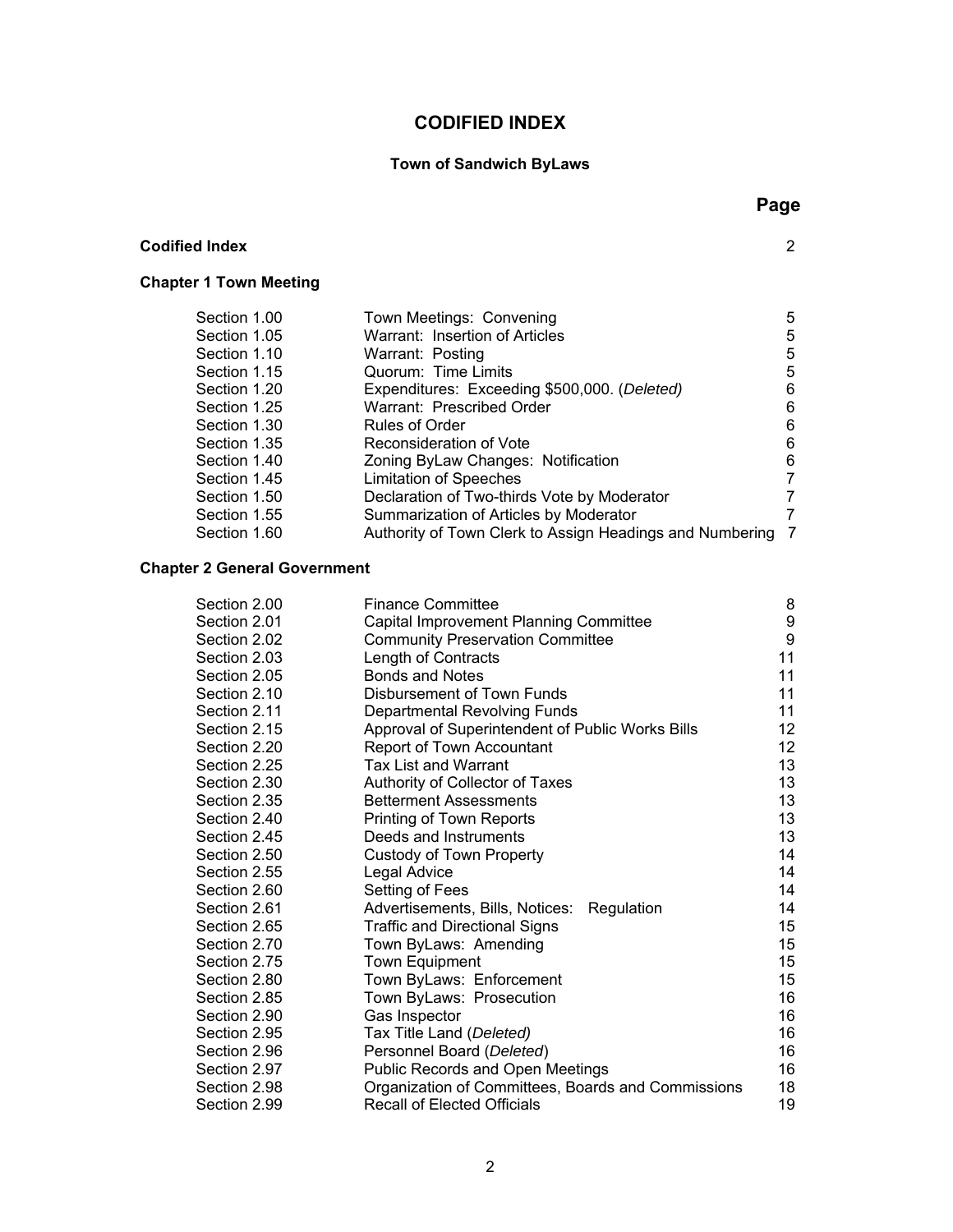# **Chapter 3 Public Safety and Order**

| Section 3.00 | Privacy                                         | 20 |
|--------------|-------------------------------------------------|----|
| Section 3.05 | Airport Approach Use                            | 20 |
| Section 3.10 | Alcoholic Beverages: Consumption in Public      | 21 |
| Section 3.15 | Alcoholic Beverages: Possession by Minor        | 21 |
| Section 3.17 | Public Use or Consumption of Marijuana          | 22 |
| Section 3.20 | Public Beaches: Congregation                    | 23 |
| Section 3.25 | Public Ways: Obstruction to Travelers           | 23 |
| Section 3.30 | Profane Language: Addressing Others in Public   | 23 |
| Section 3.35 | Tenting, Camping, Sleeping in Public            | 23 |
| Section 3.45 | Alarm System Use                                | 24 |
| Section 3.50 | Fire Lane Use                                   | 24 |
| Section 3.55 | <b>Noise</b>                                    | 25 |
| Section 3.60 | Numbering of Buildings                          | 26 |
| Section 3.65 | Unregistered Vehicle Storage                    | 26 |
| Section 3.70 | Motor Vehicle: Operation on Town-Owned Property | 26 |
| Section 3.75 | <b>Animal Control</b>                           | 27 |
| Section 3.80 | Motor Boat Operations: Snake Pond (Deleted)     | 31 |
| Section 3.90 | Dune Protection                                 | 31 |

# **Chapter 4 Public Health**

| Section 4.00 | Illegal Disposal                                     | 32 |
|--------------|------------------------------------------------------|----|
| Section 4.05 | Tobacco Products: Sale to Minors                     | 32 |
| Section 4.07 | Single Use Plastic Bottles: Municipal Ban            | 32 |
| Section 4.08 | Single Use Plastic Bottles: Commercial Ban (Deleted) | 33 |
| Section 4.10 | <b>Trash Hauler Licensing</b>                        | 33 |
| Section 4.15 | Marijuana Establishments                             | 34 |

# **Chapter 5 Public Ways**

| Section 5.00 | Driveways: Construction of            | 35 |
|--------------|---------------------------------------|----|
| Section 5.05 | Public Ways: Obstruction by Animal    | 35 |
| Section 5.10 | Public Ways: Moving Buildings Thereon | 35 |
| Section 5.15 | Scenic Roads                          | 35 |
| Section 5.20 | Temporary Repairs to Private Ways     | 39 |

# **Chapter 6 Permits and Licenses**

| Section 6.00 | Temporary Transient Business: Door-to-Door   | 42 |
|--------------|----------------------------------------------|----|
| Section 6.05 | <b>Temporary Transient Business: Vendors</b> | 47 |
| Section 6.10 | Secondhand Dealers and Secondhand Collectors | 47 |
| Section 6.20 | <b>Exhibitions</b>                           | 52 |
| Section 6.25 | Excavations                                  | 52 |
| Section 6.30 | <b>Buildings</b>                             | 53 |
| Section 6.35 | Wiring                                       | 53 |
| Section 6.40 | Gas                                          | 53 |
| Section 6.45 | <b>Food Vendors Licenses</b>                 | 53 |
| Section 6.50 | <b>Yard Sales</b>                            | 55 |
| Section 6.55 | Foot and Bicycle Races                       | 55 |
| Section 6.60 | Signs                                        | 55 |
| Section 6.99 | Revocation                                   | 59 |
|              |                                              |    |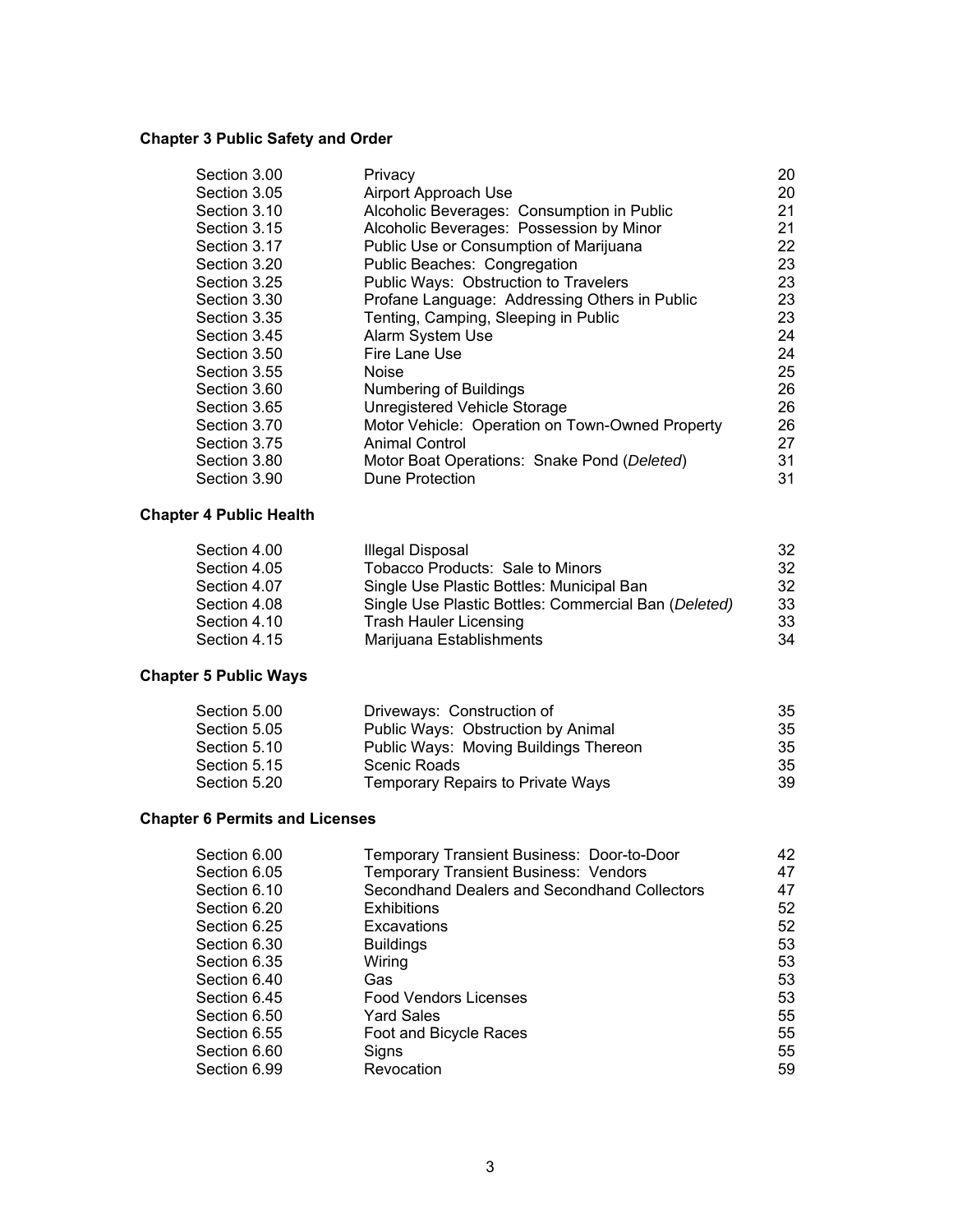# **Chapter 7 Conservation**

| Section 7.00 | <b>Wetland Protection</b>                   | 61 |
|--------------|---------------------------------------------|----|
| Section 7.10 | Jurisdiction                                | 61 |
| Section 7.15 | <b>Exceptions</b>                           | 61 |
| Section 7.20 | Application for Permits and Requests        | 62 |
|              | for Determination                           |    |
| Section 7.25 | Notice and Hearings                         | 62 |
| Section 7.30 | Coordination with Other Boards              | 63 |
| Section 7.35 | Permits, Determinations and Conditions      | 63 |
| Section 7.40 | <b>Wetlands Replication</b>                 | 64 |
| Section 7.45 | Regulations                                 | 65 |
| Section 7.50 | Security                                    | 65 |
| Section 7.55 | Enforcement                                 | 65 |
| Section 7.60 | <b>Burden of Proof</b>                      | 66 |
| Section 7.65 | <b>Relation to Wetlands Protection Acts</b> | 66 |
| Section 7.70 | Severability                                | 67 |
| Section 7.75 | Appeal                                      | 67 |
| Section 7.80 | Definitions                                 | 67 |
|              |                                             |    |

# **Chapter 8 Council on Aging**

| Section 8.00 | Establishment            | 68 |
|--------------|--------------------------|----|
| Section 8.05 | Appointment by Selectmen | 68 |
| Section 8.10 | Membership               | 68 |
| Section 8.15 | Vacancv                  | 68 |
| Section 8.20 | Officers                 | 68 |
| Section 8.25 | <b>Annual Report</b>     | 68 |
| Section 8.30 | Staffing                 | 68 |

# **Chapter 9 Boat Operations and Use of Waterways**

| Section 9.01 | Purpose             | 69 |
|--------------|---------------------|----|
| Section 9.01 | <b>Definitions</b>  | 69 |
| Section 9.03 | <b>Vessel Speed</b> | 70 |
| Section 9.04 | Horsepower          | 70 |
| Section 9.05 | Operation           | 71 |
| Section 9.06 | Scuba Diving        | 71 |
| Section 9.07 | Pollution           | 72 |
| Section 9.08 | Enforcement         | 72 |
| Section 9.09 | <b>Penalties</b>    | 72 |
| Section 9.10 | Jurisdiction        | 72 |
| Section 9.11 | Severability        | 72 |

# **Chapter 10 Prohibition of Smoking in Certain Places Within the Town of Sandwich**

| Section 10.01 | Definitions               | 73 |
|---------------|---------------------------|----|
| Section 10.02 | Notice of Prohibition     | 74 |
| Section 10.03 | <b>Smoking Prohibited</b> | 74 |
| Section 10.04 | <b>Exceptions</b>         | 74 |
| Section 10.05 | Violations                | 74 |
| Section 10.06 | Enforcement               | 75 |
| Section 10.07 | Severability              | 75 |
| Section 10.08 | Other Applicable Laws     | 75 |
| Section 10.09 | <b>Effective Date</b>     | 75 |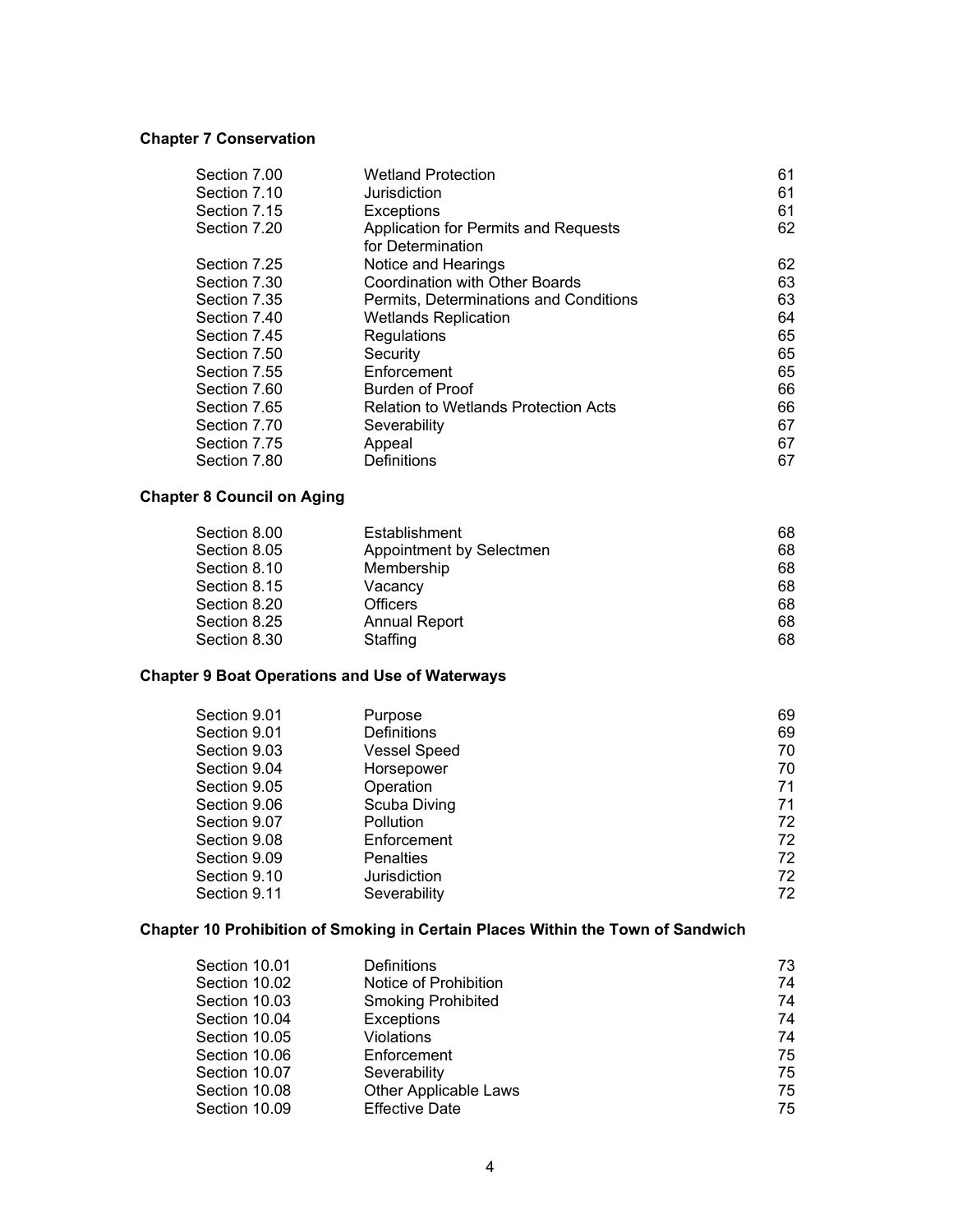# **TOWN OF SANDWICH TOWN BYLAWS**

Note: Zoning ByLaws are printed in a separate book. General bylaws re-indexed per Section 1.60 in September 2019 by the Town Clerk.

# **CHAPTER 1 TOWN MEETING**

#### **Section 1.00: Town Meeting: Convening**

 The Annual Town Meeting for the appropriation of money for Town purposes, the election of Town Officers, and all other matters that may properly come before it, shall be held on the first Monday in May of each year, at such place within the Town as the Board of Selectmen (hereinafter referred to as "Selectmen") shall in the Warrant designate. All Special Meetings for whatever purpose shall be held at such place or places as the Selectmen shall so designate.

> Adopted March 1, 1948 (Article 27) Amended March 5, 1973 (Article 56) Amended November 26, 1990 (Article 10)

## **Section 1.05: Warrant: Insertion of Articles**

- Part 1: The Selectmen shall insert all articles in the Warrant for the Annual Town Meeting requested of them in writing by ten (10) or more registered voters of the Town on or before March 1.
- Part 2: The Selectmen shall insert all articles in the Warrant for a Special Town Meeting requested of them in writing by one hundred (100) or more registered voters of the Town if received by the Selectmen at least thirty-five (35) calendar days prior to the date announced by the Selectmen for holding such Special Town Meeting.

 Adopted March 7, 1955 (Article 40) Amended August 6, 1973 (Article 13) Amended September 30, 1985 (Article 8) Amended May 4, 1987 (Article 56) Amended September 19, 1988 (Article 14) Amended November 26, 1990 (Article 10) Amended August 24, 1992 (Article 13)

#### **Section 1.10: Warrant: Posting**

 The Warrant for any Town Meeting shall be directed to the Constables of the Town, or any one of them, and said Warrant shall be served by posting attested copies thereof in each Post Office District in the Town and at the Town Clerk's Office at least seven (7) days prior to the date of the Annual Town Meeting and at least fourteen (14) days prior to the date of any Special Town Meeting.

> Adopted March 1, 1948 (Article 27) Amended September 30, 1985 (Article 7) Amended November 26, 1990 (Article 10)

# **Section 1.15: Quorum: Time Limits**

Part 1:At any Annual or Special Town Meeting, zero (0) registered voters shall constitute a quorum, and no business, other than adjournment, shall be transacted unless a quorum is present.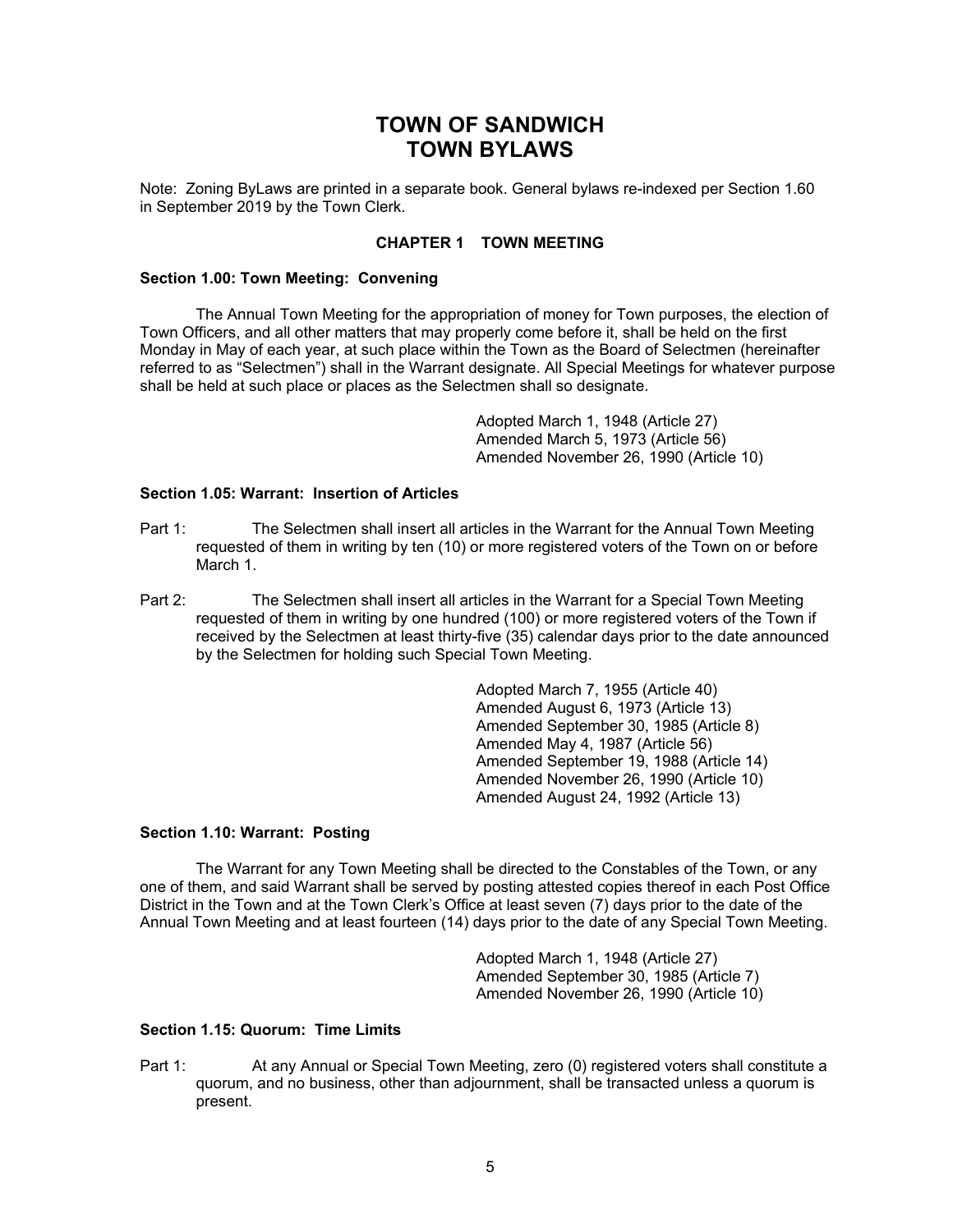Part 2: No motion on another article on the Warrant shall be introduced after 11:00 P.M. except by a two-thirds (2/3) majority vote of those present and voting.

> Adopted March 1, 1948 (Article 27) Amended May 3, 1977 (Article 33) Amended May 2, 1988 (Article 85) Amended November 26, 1990 (Article 10) Amended May 7, 2007 (Article 32)

#### **Section 1.20: Expenditures: Exceeding \$500,000.**

Deleted.

Adopted May 6, 1974 (Article 34) Amended September 28, 1987 (Article 23) Amended November 26, 1990 (Article 10) Deleted May 6, 2002 (Article 27)

# **Section 1.25: Warrant: Prescribed Order**

 The meeting shall be opened by the Moderator who shall present the Articles in the Warrant in the order in which they appear, unless the voters present shall prescribe a different order.

> Adopted March 1, 1948 (Article 27) Amended November 26, 1990 (Article 10)

#### **Section 1.30: Rules of Order**

 A question of order shall be decided by the Moderator in accordance with Robert's Rules of Order as interpreted by "Town Meeting Time", a handbook of parliamentary law, except as otherwise provided by statute.

Adopted November 26, 1990 (Article 10)

# **Section 1.35: Reconsideration of Vote**

- Part 1: Subsequent to the last vote taken and prior to adjournment of any session, the Moderator shall announce that no vote will be reconsidered unless such intention is declared forthwith.
- Part 2: No vote shall be reconsidered unless notice of intention to ask for reconsideration shall have been given to the Moderator before the close of that session during which the original vote was taken.

Adopted November 26, 1990 (Article 10)

#### **Section 1.40: Zoning ByLaw Changes: Notification**

The Planning Board shall provide a written report, recommendations, and motion to the Town Clerk prior to or during the meeting on each article relating to or amending the Zoning ByLaws of the Town of Sandwich.

Adopted November 26, 1990 (Article 10)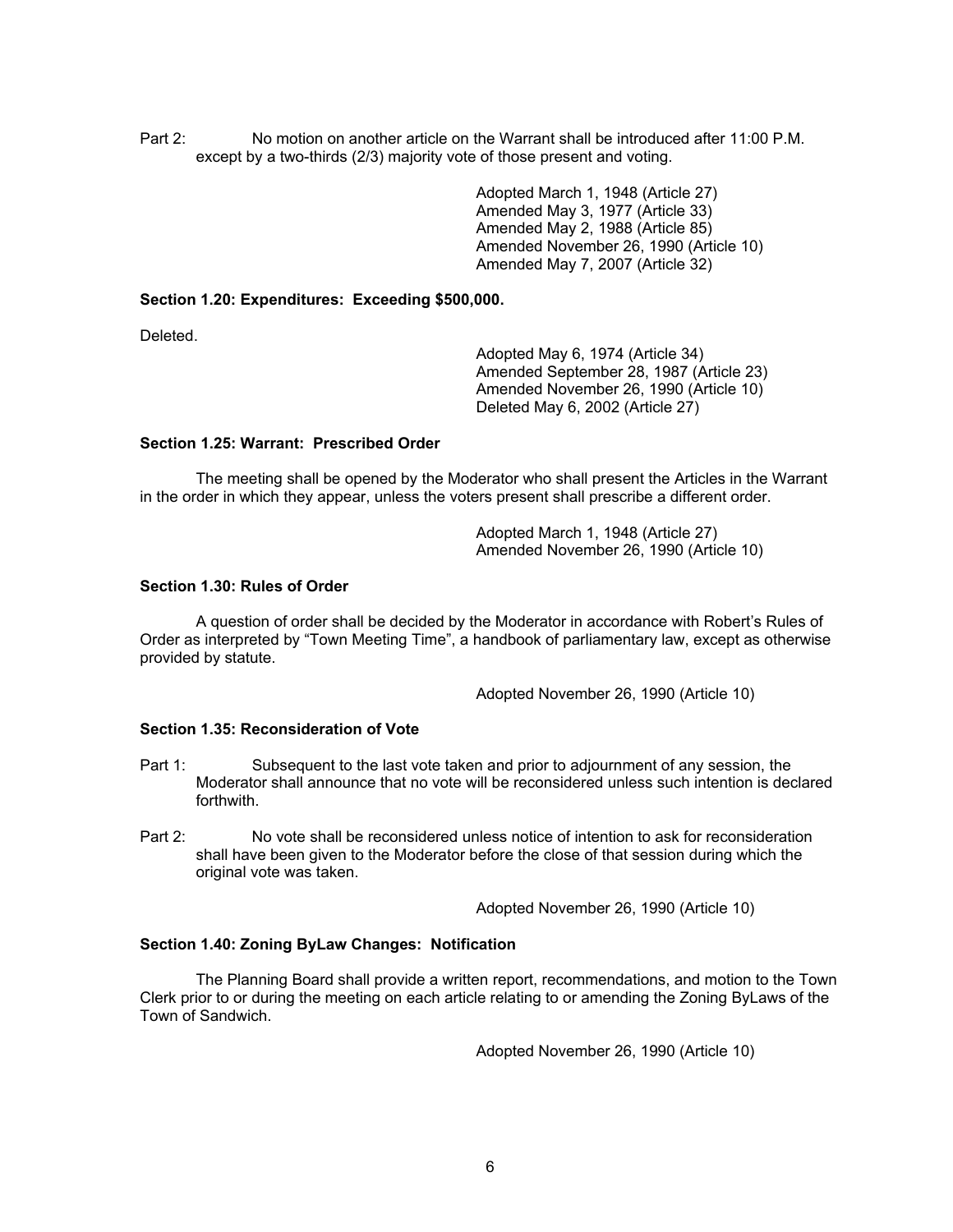### **Section 1.45: Limitation of Speeches**

- Part 1: Each person may be recognized by the Town Moderator to speak on any motion twice. The first speech will be limited to five (5) minutes. The second speech is limited to two (2) minutes.
- Part 2: This section may be suspended by a two-thirds (2/3) vote of those present and voting.

Adopted November 26, 1990 (Article 10)

### **Section 1.50: Declaration of Two-thirds Vote by Moderator**

 If a two-thirds vote of Town Meeting is required by statute to approve an article at a Special or Annual Town Meeting, the Moderator, upon a voice vote without a count, may declare that a twothirds vote has been obtained if it appears to the Moderator that a two-thirds vote has been obtained. The Town Clerk shall record the Moderator's declaration that the motion passed by a two-thirds majority vote in favor, unless seven or more voters rise to challenge the Moderator's declaration. If seven or more voters rise to challenge the Moderator's declaration, a counted vote shall be taken in accordance with G.L. C.39, §15.

Adopted May 6, 2002 (Article 28)

### **Section 1.55: Summarization of Articles by Moderator**

At the Moderator's sole discretion, the Moderator may choose to accurately summarize warrant articles, rather than read them verbatim, provided that every such article shall be printed in the warrant and available to the voters at Town Meeting.

Adopted May 6, 2002 (Article 29)

# **Section 1.60: Authority of Town Clerk to Assign Headings and Numbering**

- Part 1: The Town Clerk, or an agent designated by the Town Clerk, shall be authorized to assign appropriate numbers to sections, subsections, paragraphs, and subparagraphs of Town general bylaws and zoning bylaws, where none are approved by Town Meeting.
- Part 2: Where Town Meeting has approved numbering of sections, subsections, paragraphs, and subparagraphs of Town general bylaws and zoning bylaws, the Town Clerk or an agent designated by the Town Clerk, after consultation with the Town Manager, shall be authorized to make non-substantive editorial revisions to the numbering to ensure consistent and appropriate sequencing, organization, and numbering of the bylaws.

Adopted November 3, 2018 (Article 5)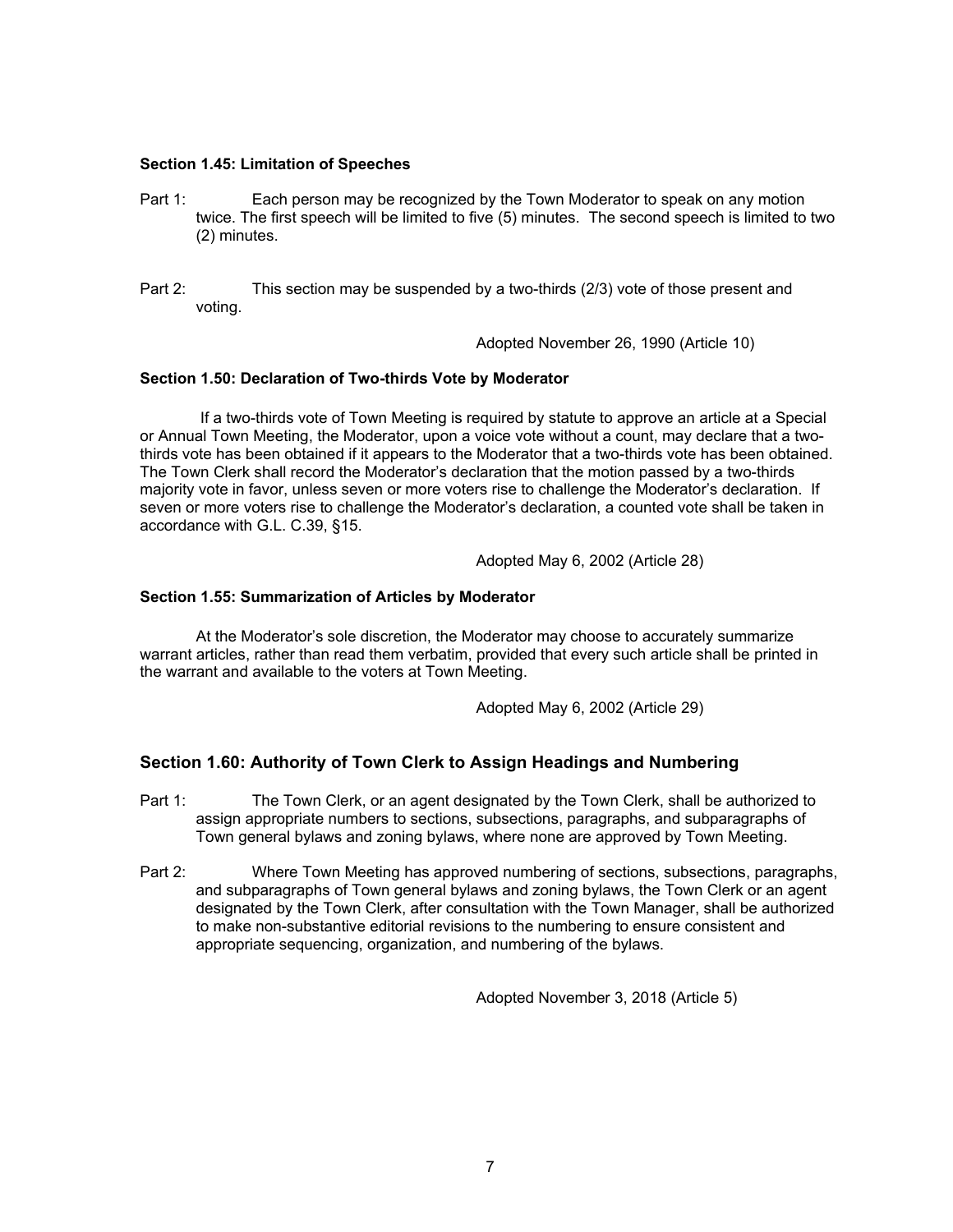# **CHAPTER 2 GENERAL GOVERNMENT**

## **Section 2.00: Finance Committee**

- Part 1: There shall be a permanent committee known as the Finance Committee, composed of nine (9) voting residents of the Town. Members shall serve without compensation and no member may be an employee of the Town or hold any other elective or appointive Town position during term of office, except as otherwise provided in these ByLaws or as expressly authorized by vote of the Town.
- Part 2: Members of this Committee shall be appointed by the Town Moderator for one-year terms. The term of office of each member shall commence on the first day of July of the current year and shall expire upon the final day of June of the following year. In making appointments to the committee, the Moderator shall take into consideration the demographic composition of the Town. The Moderator may appoint replacement members to fill any unexpired term in the event there is a resignation or death of a member. The Committee shall choose from its members a Chairman, and such other officers as it may determine. The Chairman may appoint from its members subcommittees to assist with carrying out the duties of the Committee. The Finance Committee may employ, subject to an appropriation therefor, a Secretary.
- Part 3: The Finance Committee shall consider all fiscal articles in warrants for all Town Meetings and referenda and shall report its recommendations to the Town in a report printed and distributed before each Annual Town Meeting or in the public press before Special Town Meetings. It shall hold a public meeting with respect to the warrant at least seven (7) days prior to the Annual Town Meeting. At least one week notice prior to the said meeting shall be given by publication in the newspaper most likely to reach the largest number of households within the Town. In considering and making recommendations for warrant articles, the Committee shall consult with such Town Officers, Committees, or Boards as it deems advisable.
- Part 4: The Finance Committee shall prepare and submit for the Annual Town Meeting a proposed budget for the ensuing fiscal year indicating any major changes from the current year in financial policies, expenditures, and revenues, and in particular shall perform the following duties:
	- 1) Prepare and submit, after consultation with such Town Officers, committees or boards, as it deems advisable, a budget that indicates proposed expenditures for current operations, capital projects and other monetary requests during the succeeding fiscal year.
	- 2) Study the long-term capital outlay requirements of the Town and make whatever recommendations are deemed feasible.
	- 3) Make such transfers from the Reserve Fund, as it deems advisable to provide for extraordinary or unforeseen expenditures.
- Part 5: Each Town Officer and committee or board charged with the expenditure of money, shall, not later than the fifteenth day of January in each year, file with the Finance Committee via the Town Accountant or designated Town Officer, detailed estimates of the amounts deemed by them necessary for the administration of their respective office, committee or board for the ensuing fiscal year. These estimates need to be accompanied by explanatory statements of the reasons for any changes in the amounts appropriated for the same purpose in the current year.
- Part 6: In the discharge of its duty, the Committee shall have free access to all books of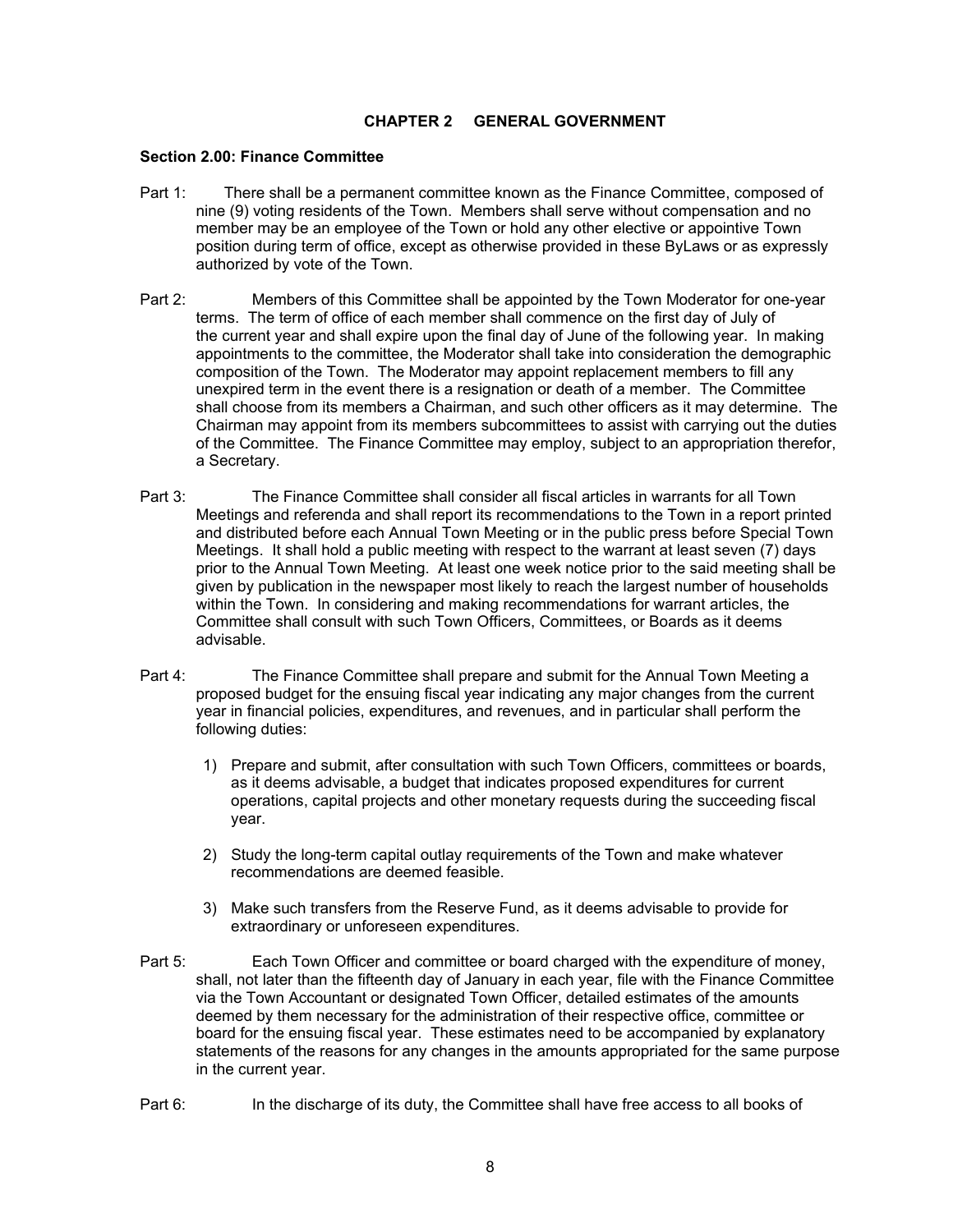record and accounts, bills, and vouchers regarding income or expenditures that have been or may be paid from the Treasury. Officers and committees and boards of the Town shall, upon request, furnish said committee with facts, figures, and any other information pertaining to their several activities.

> Adopted March 1, 1948 (Article 27) Amended May 4, 1987 (Article 53)

# **Section 2.01: Capital Improvement Planning Committee**

- Part 1: The Town Moderator shall establish and appoint a five-member committee to be known as the Capital Improvement Planning Committee (CIPC). The CIPC will be composed of one member of the Finance Committee and four members-at-large. All members must be registered voters and shall not be employees of the town. The Town Manager shall be an exofficio Committee staff member without the right to vote. The term of appointment to the Committee will be one year, commencing on the first day of July of the current year. The Committee shall choose its own officers.
- Part 2: The Committee shall define and study all proposed capital projects and improvements involving major non-recurring tangible assets and projects. All officers, boards and committees, including the Selectmen and the School Committee, shall give to the Committee on forms prepared by it the information needed to prepare a Capital Budget for Town Meeting. The Committee shall consider the relative need, impact, timing, cost and finding methodology of these capital expenditures and the effect each will have on the financial position of the Town and may make a report to the Finance Committee and Board of Selectmen.
- Part 3: The Committee shall recommend a Capital Budget for the next fiscal year and a Capital Improvement Program including recommended capital improvements for the following five fiscal years. The report shall be submitted to the Finance Committee and the Board of Selectmen for their consideration. The Capital Budget shall be presented to Town Meeting for adoption by the Town.
- Part 4: The Committee's recommended Capital Budget shall be published and made available to the public.

 Adopted May 3, 1999 (Article 27) Adopted May 4, 2009 (Article 25) Amended May 4, 2015 (Article 24)

# **Section 2.02: Community Preservation Committee**

Part 1: Establishment

- 1) There is hereby established a permanent committee of the Town to be known as the Community Preservation Committee, consisting of nine (9) voting members, pursuant to §298 of Chapter 149 of the Acts of 2004, as amended, and G.L. c.44B §5. The composition of the committee, the appointing authority, and the term of office for the committee shall be as follows:
	- a) One member of the Conservation Commission as designated by the Commission;
	- b) One member of the Historical Commission as designated by the Commission;
	- c) One member of the Planning Board as designated by the Board;
	- d) One member of the Housing Authority as designated by the Authority;
	- e) One member of the Recreation Committee as designated by the Committee;
	- f) Four members as designated by the Board of Selectmen.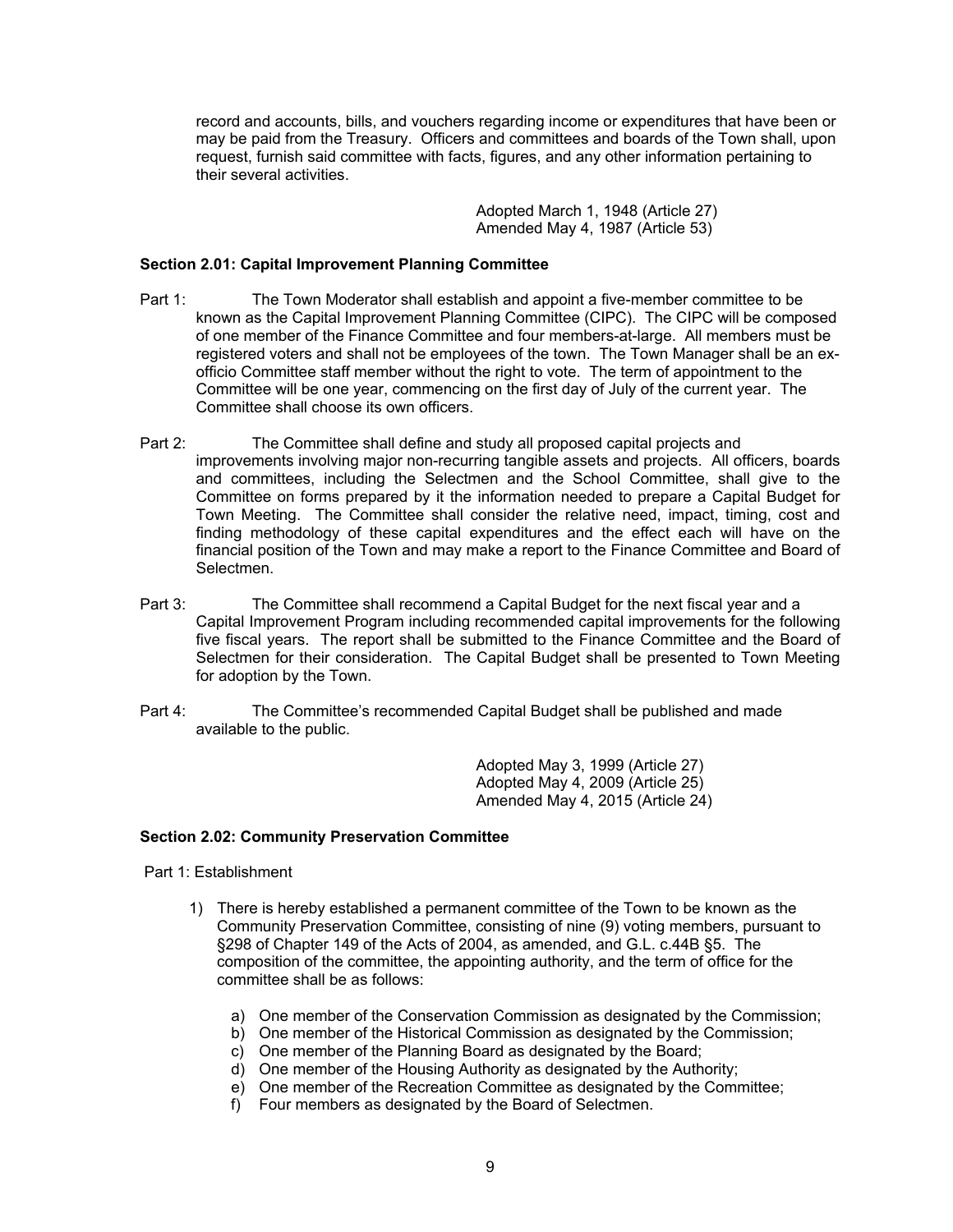- 2) Each member of the committee shall serve for a term of three years or until the person no longer serves in the position or on the board or committee as set forth above, whichever is earlier; provided, however, that the initial terms shall be staggered as follows: the initial appointment of the designee from the Conservation Commission, the Historical Commission, and one of the designees of the Board of Selectmen shall be for a term of one year; and the initial appointment of the designee of the Planning Board, the Housing Authority, and the second designee of the Board of Selectmen shall be for a term of two years; and the initial appointment of the designee from the Recreation Committee and the remaining two designees of the Board of Selectmen shall be for a term of three years.
- 3) Should any of the officers and commissions, boards, or committees who have appointing authority under this bylaw be no longer in existence for whatever reason, the Board of Selectmen shall appoint a suitable person to serve in their place.
- 4) Any member of the committee may be removed for cause by their representative appointing authority after hearing.

### Part 2: Duties

- 1) The community preservation committee shall study the needs, possibilities, and resources of the town regarding community preservation. The committee shall consult with existing municipal boards, including the conservation commission, the historical commission, the planning board, the housing authority, the recreation committee, or persons acting in those capacities or performing like duties, in conducting such studies. As part of its study, the committee shall hold one annual public informational hearing, or more at its discretion, on the needs, priorities, and resources of the town regarding community preservation possibilities and resources, notice of which shall be posted publicly and published for each of two weeks preceding a hearing in a newspaper of general circulation in the town.
- 2) The community preservation committee shall make recommendations to the Town Meeting for the acquisition, creation, and preservation of open space; for the acquisition, preservation, restoration, and rehabilitation of historic resources; for the acquisition, creation, and preservation of land for recreational use; for the creation, preservation, and support of community housing; and for the rehabilitation or restoration of such open space, land and recreational use, and community housing that is acquired or created as provided in this section. With respect to community housing, the community preservation committee shall recommend, wherever possible, the reuse of existing buildings or construction of new buildings on previously developed sites. Recommendations to the Town Meeting shall also include the committee's anticipated costs. The placement of any and all articles recommended by the committee on the Town Meeting warrant shall require the approval of the Board of Selectmen.
- 3) The community preservation committee may include in its recommendation to Town Meeting a recommendation to set aside for later spending funds for specific purposes that are consistent with community preservation but for which sufficient revenues are not then available in the Community Preservation Fund to accomplish that specific purpose or to set aside for later spending funds for general purposes that are consistent with community preservation.
- 4) In every fiscal year, the community preservation committee must recommend either that the legislative body spend, or set aside for later spending, not less than 10 per cent of the annual revenues in the Community Preservation Fund for open space (not including land for recreational use); not less than 10 per cent of the annual revenues in the Community Preservation Fund for historic resources; and not less than 10 per cent of the annual revenues in the Community Preservation Fund for community housing.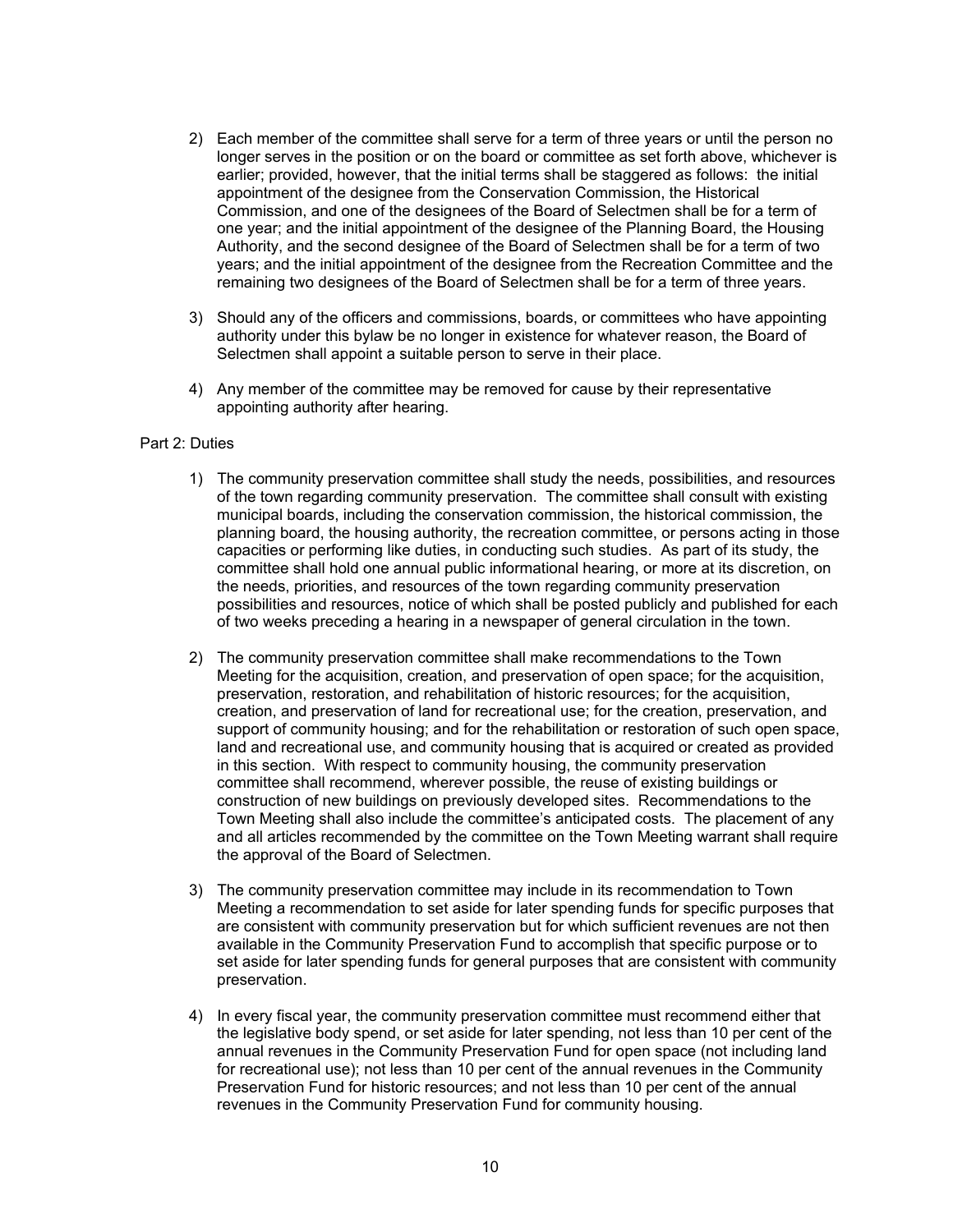# Part 3: Effective Date

Provided that the Community Preservation Act is accepted by the voters at the 2005 Annual Town Election, this bylaw shall take effect upon approval by the Attorney General of the Commonwealth, and after all requirements of G.L. c.40, §32 have been met. Each appointing authority shall have thirty days after approval by the Attorney General to make their initial appointments.

Adopted March 21, 2005, May 5, 2005 (Article 1)

# **Section 2.03: Length of Contracts**

The Board of Selectmen and School Committee are hereby authorized to enter into contracts for goods and services for such period of time as the Selectmen and School Committee may determine, which may be longer than three years, but not more than ten years.

> Adopted May 3, 2004 (Article 25) Amended May 2, 2011 (Article 28)

# **Section 2.05: Bonds and Notes**

The Treasurer is authorized to engage counsel at the expense of the Town for the purpose of prosecuting any action at law under the provisions of the General Laws relating to suits on bonds, notes or other securities and for trespasses committed on any public buildings or inclosures belonging to the Town, but no bill shall be paid by him for services of counsel so employed until it has been approved by the Selectmen or a majority of the same.

Adopted March 1, 1948 (Article 27)

# **Section 2.10: Disbursement of Town Funds**

 No moneys shall be paid by the Town Treasurer unless upon an order signed by a majority of the Selectmen, except as is otherwise provided by law, by these ByLaws, or by the vote of the Town.

Adopted March 1, 1948 (Article 27)

# **Section 2.11: Departmental Revolving Funds**

Part 1: There are hereby established in the Town of Sandwich pursuant to the provisions of G.L. c.44, §53E½, the following Revolving Funds:

| <b>Revolving Fund</b> | <b>Authorized to Spend Fund</b>        | <b>Revenue Source</b> | Use of Fund         |
|-----------------------|----------------------------------------|-----------------------|---------------------|
| Recreation            | <b>Recreation Director &amp;</b>       | Program fees &        | Recreation          |
| Programs              | Town Manager                           | charges               | programs            |
| Solar Energy / Town   | Facilities Director &                  | Green energy          | Town utility        |
| <b>Utilities</b>      | <b>Town Manager</b>                    | payments              | expenses            |
| Town Hall             | <b>Facilities Director &amp;</b>       | Facility fees &       | Town Hall & monitor |
| Meeting Room          | Town Manager                           | charges               | expenses            |
| Oak Crest Cove        | <b>Facilities Director &amp;</b>       | Facility fees &       | Oak Crest Cove      |
| <b>Expenses</b>       | Town Manager                           | charges               | expenses            |
| Sandwich: A Cape      | Town Clerk &                           | Book sales &          | Book-related        |
| Cod Town Book         | <b>Town Manager</b>                    | charges               | expenses            |
| Senior & Community    | <b>Senior &amp; Community Services</b> | Program fees &        | Recreation          |
| Services Programs     | Director &                             | charges               | programs            |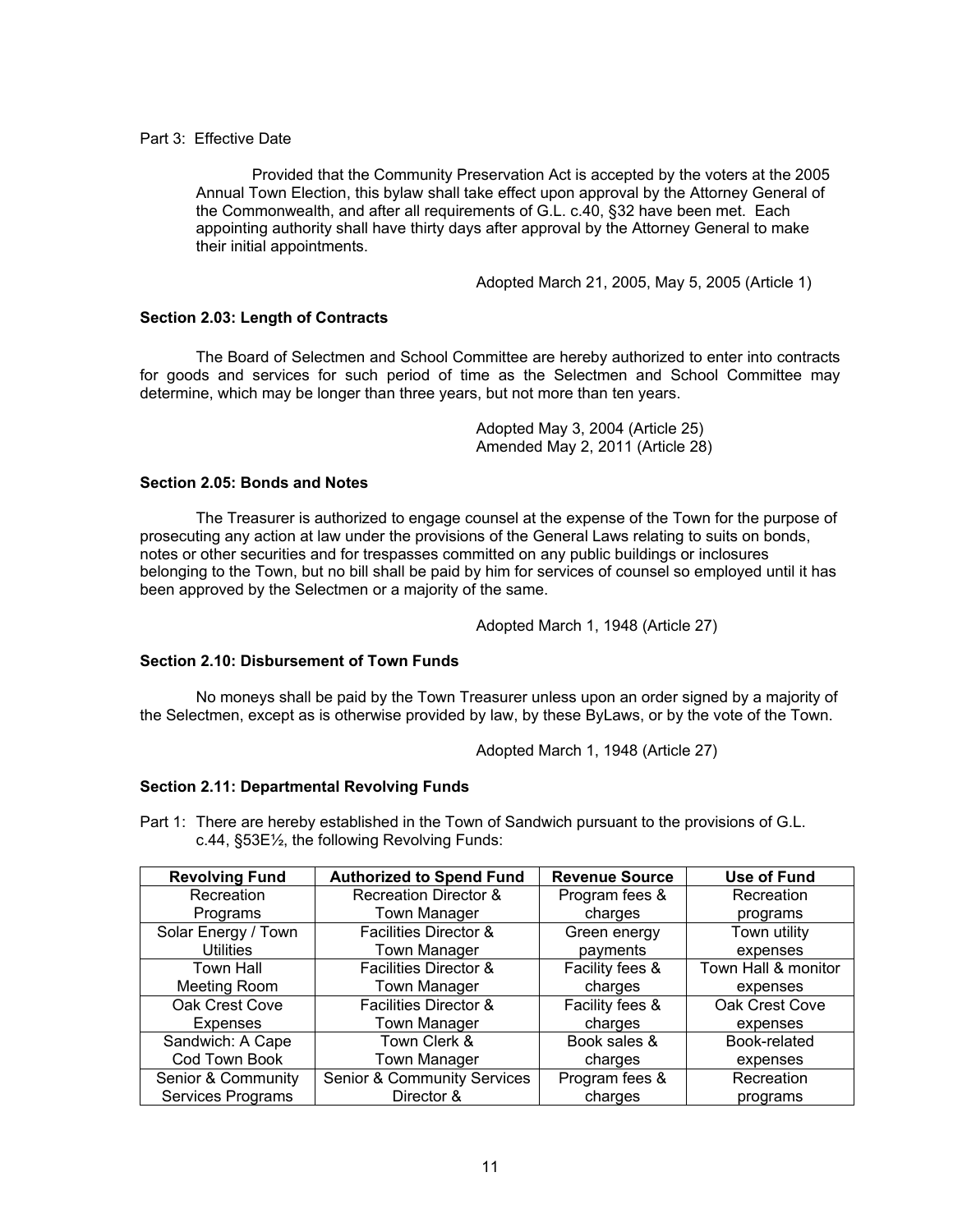|                          | <b>Town Manager</b>                     |                   |                         |
|--------------------------|-----------------------------------------|-------------------|-------------------------|
| Sand Hill School         | <b>Public Facilities Director &amp;</b> | Building use fees | Sand Hill School        |
| <b>Community Center</b>  | <b>Town Manager</b>                     |                   | <b>Community Center</b> |
|                          |                                         | charges           | <b>Expenses</b>         |
| <b>School Department</b> | Superintendent of                       | Book fines &      | School                  |
| <b>Book Fines</b>        | <b>Schools</b>                          | charges           | programs                |

Part 2: Expenditures from each revolving fund set forth herein shall be subject to the limitation established annually by Town Meeting or any increase therein as may be authorized in accordance with G.L. c.44, §53E½.

| <b>Revolving Account</b>                        | <b>Expenditure Limit</b> |  |
|-------------------------------------------------|--------------------------|--|
| <b>Recreation Programs</b>                      | \$525,000                |  |
| Solar Energy / Town Utilities                   | \$125,000                |  |
| Town Hall Meeting Room                          | \$10,000                 |  |
| Sand Hill School Community Center Expenses      | \$10,000                 |  |
| <b>Oak Crest Cove Expenses</b>                  | \$12,000                 |  |
| Sandwich: A Cape Cod Town Book                  | \$2,000                  |  |
| <b>Senior &amp; Community Services Programs</b> | \$60,000                 |  |
| <b>School Department Book Fines</b>             | \$10,000                 |  |

Adopted May 1, 2017 (Article 6) Amended May 7, 2018 (Article 6) Amended November 3, 2018 (Article 3) Amended May 6, 2019 (Article 8) Amended June 15, 2020 (Article 4)

# **Section 2.15: Approval of Superintendent of Public Works Bills**

 All bills contracted by the Superintendent of Public Works for work done on roads, bridges or any other purpose, shall be approved in writing by said Superintendent of Public Works and presented to the Selectmen for their approval.

Adopted March 1, 1948 (Article 27)

# **Section 2.20: Report of Town Accountant**

At the close of each year the Town Accountant shall render an account to the Selectmen and shall furnish a report to them of all money received and paid by the Town Treasurer on behalf of the Town.

Adopted March 1, 1948 (Article 27)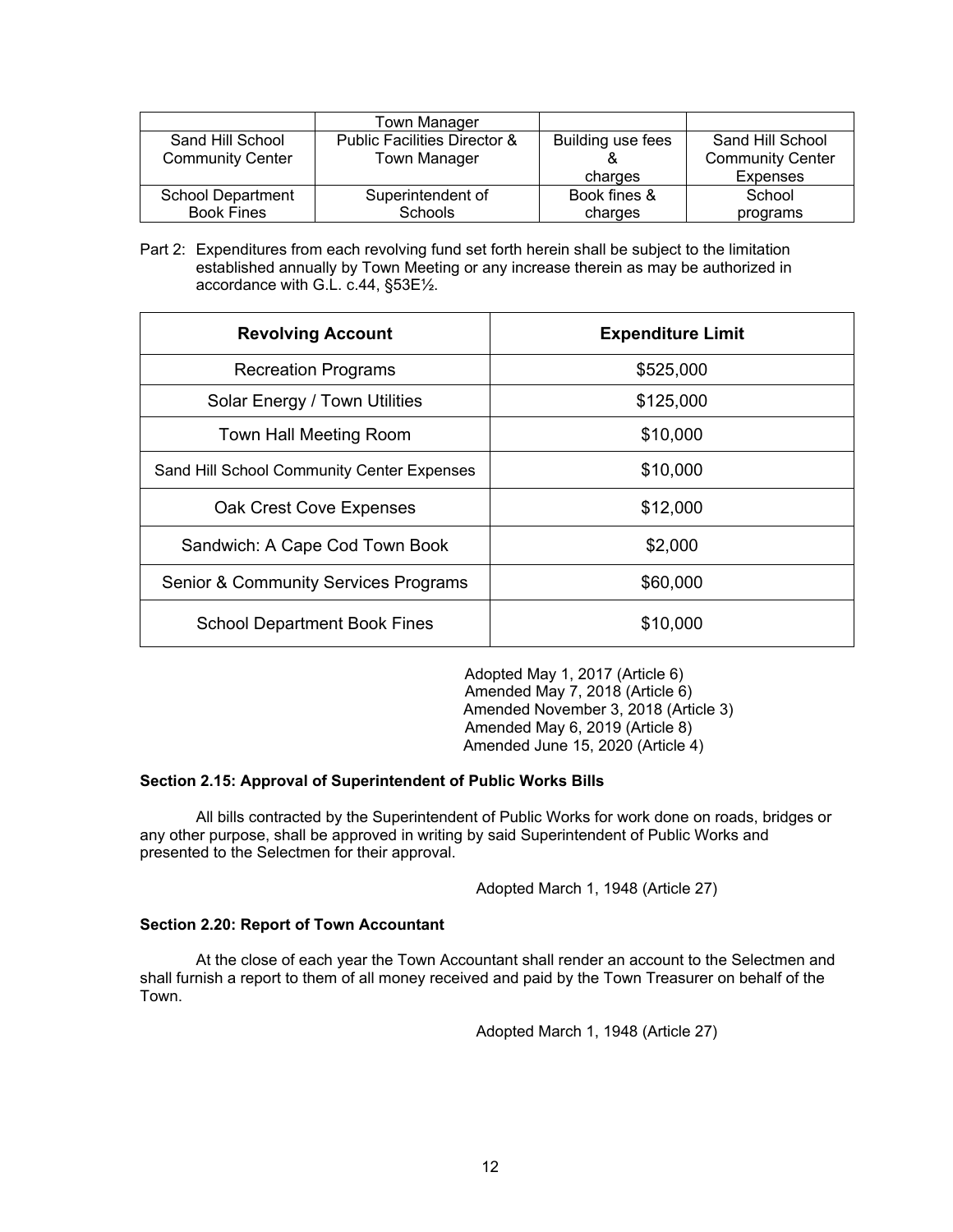# **Section 2.25: Tax List and Warrant**

On or before the first day of September in each year, the Board of Assessors shall deliver the tax list and warrant for the current fiscal year to the Collector of Taxes.

> Adopted March 1, 1948 (Article 27) Amended November 26, 1990 (Article 11)

### **Section 2.30: Authority of Collector of Taxes**

Unless the Town shall otherwise direct, the Collector of Taxes shall have authority to use all means of collecting the taxes which a Town Treasurer, when appointed Collector, may use.

> Adopted March 1, 1948 (Article 27) Amended November 26, 1990 (Article 11)

### **Section 2.35: Betterment Assessments**

 The layout and acceptance of any private way shall be done in accordance with Chapter 82, General Laws, and any betterment assessments shall be made in accordance with Chapter 80, General Laws. The Selectmen shall not recommend acceptance of a road layout by Town Meeting unless the owners of a majority of the assessable frontage abutting the way have agreed to accept the estimate of cost to be apportioned to each abutter, or unless the Selectmen shall determine by unanimous vote of their Board that a compelling public need exists for acceptance of that way. No betterments shall be assessed for improvements to any way accepted by the Town prior to approval of this article.

Adopted May 3, 1976 (Article 34)

# **Section 2.40: Printing of Town Reports**

 The Selectmen shall print annually, a detailed report of the receipts and expenditures of the Town Treasurer of the preceding financial year, together with the reports of all the various officials and department heads of the Town both elected and appointed, as well as the reports of the School Committee and all other Boards and Committees. The Selectmen shall make the aforesaid printed report available to all taxpayers and legal voters of the Town at least seven (7) days before the Annual Town Meeting.

> Adopted March 1, 1948 (Article 27) Amended November 26, 1990 (Article 10)

#### **Section 2.45: Deeds and Instruments**

 All deeds, conveyances, leases, discharges of mortgages, bonds, agreements, contracts or other instruments, which shall be given by the Town and which to be valid in law required to be signed, sealed and acknowledged, shall, unless other provision is or may be made by law or by a special vote of Town Meeting, be signed and acknowledged by the Selectmen or a majority of that Board in behalf of the Town.

Adopted March 1, 1948 (Article 27)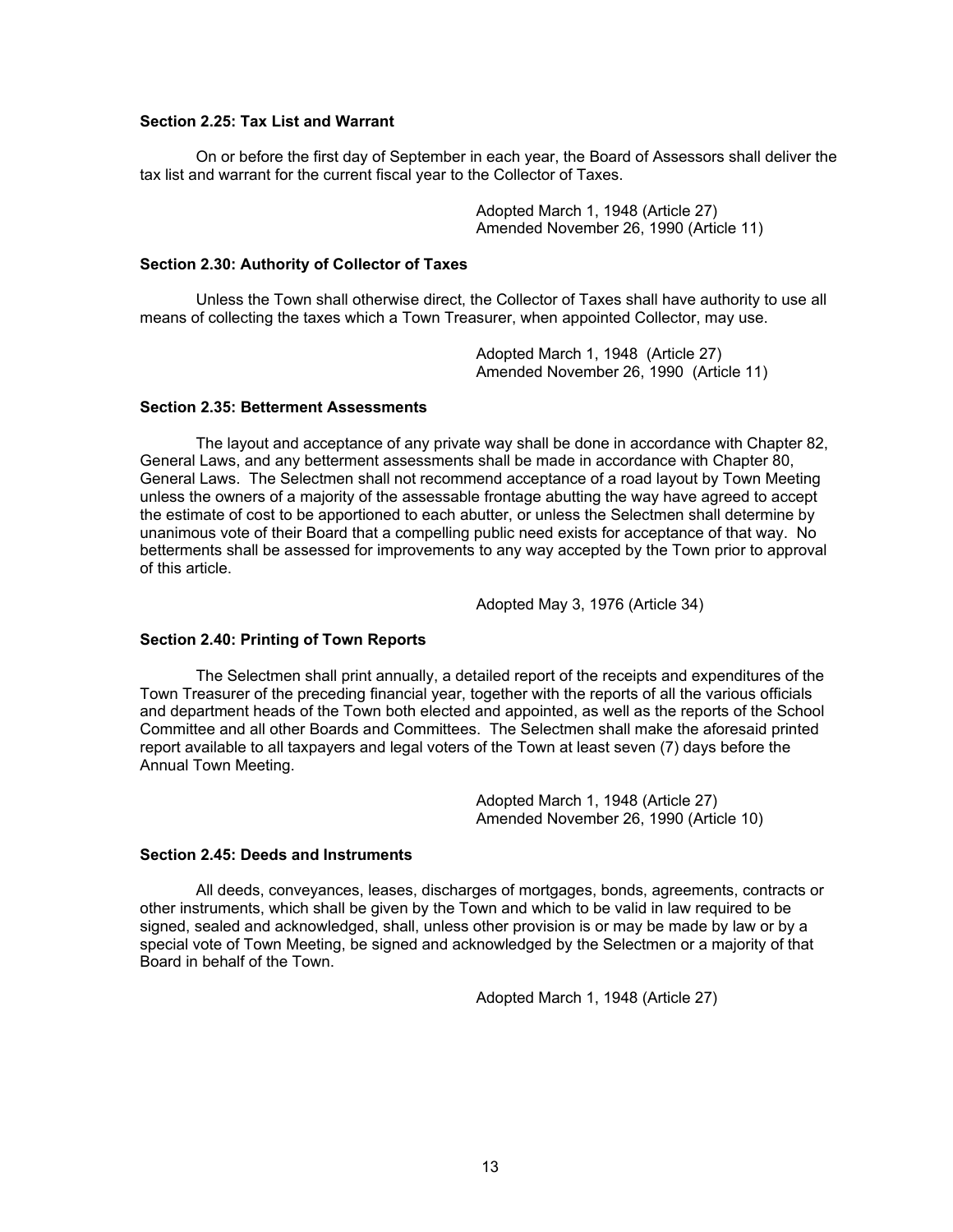## **Section 2.50: Custody of Town Property**

- Part 1: The Selectmen shall have the care, custody and supervision of all Town buildings, commons, squares, or enclosures belonging to the Town, excepting such as by the Statutes of the Commonwealth are placed in charge of other Town Officials.
- Part 2: The Board of Selectmen may from time to time, after a public hearing, make reasonable rules and regulations for the use of Town property. Such rules and regulations shall take effect seven (7) days after their publication in a newspaper having general distribution in the Town of Sandwich.
- Part 3: Whoever violates these rules and regulations shall be punished by a fine of not more than two hundred (\$200.00) dollars.

 Adopted March 1, 1948 (Article 27) Amended December 5, 1977 (Article 13)

# **Section 2.55: Legal Advice**

All boards and committees appointed or elected by the Town are authorized with the consent of the Selectmen, and not otherwise, to procure at the expense of the Town, legal advice, and bills so incurred shall be paid by the Treasurer upon their approval by the Selectmen or by a majority thereof. The Town may retain legal counsel who may also represent other public entities in matters in which the Town has a direct or substantial interest without violating G.L. c. 268A, Section 17(a) or (c). Such dual or common representation allows the Town to pool resources for a common purpose, develop mutual interests, and preserve scarce Town funds. Pursuant to this bylaw, the official duties of legal counsel include, but are not limited to, representing the Town and other public entities in: (i) administrative and judicial proceedings in which the Town is also a party; and (ii) other matters in which the Town has a direct or substantial interest, provided that in each instance, such dual or common representation would not cause a violation of rules governing attorney conduct. Legal counsel shall discharge such duties only when requested in writing by the Board of Selectmen. Prior to making such a request, the Board of Selectmen shall determine whether the interests of the Town will be advanced by such dual or common representation and shall evaluate if actual or potential conflicts of interest exist. If any conflicts are identified, they shall be described in the written request. Legal counsel shall then make its own determination whether such dual or common representation would not cause a violation of rules governing attorney conduct.

> Adopted March 1, 1948 (Article 27) Amended May 2, 2011 (Article 27)

#### **Section 2.60: Setting of Fees**

 The Board of Selectmen may from time to time after a Public Hearing advertised in a newspaper having general distribution in the Town of Sandwich at least seven (7) days prior to said hearing, set reasonable fees and charges for services rendered by the Town of Sandwich not covered by Town ByLaw. In no case shall said fees or charges be levied in excess of the cost to provide those services.

Adopted May 5, 1981 (Article 55)

## **Section 2.61: Advertisements, Bills, Notices: Regulation**

No person shall post or affix in any manner, a notice, advertisement or bill upon a post, pole, fence, wall or building in the Town, unless he has previously obtained the consent of the person or persons having possession thereof. When Town property is involved, a permit must first be obtained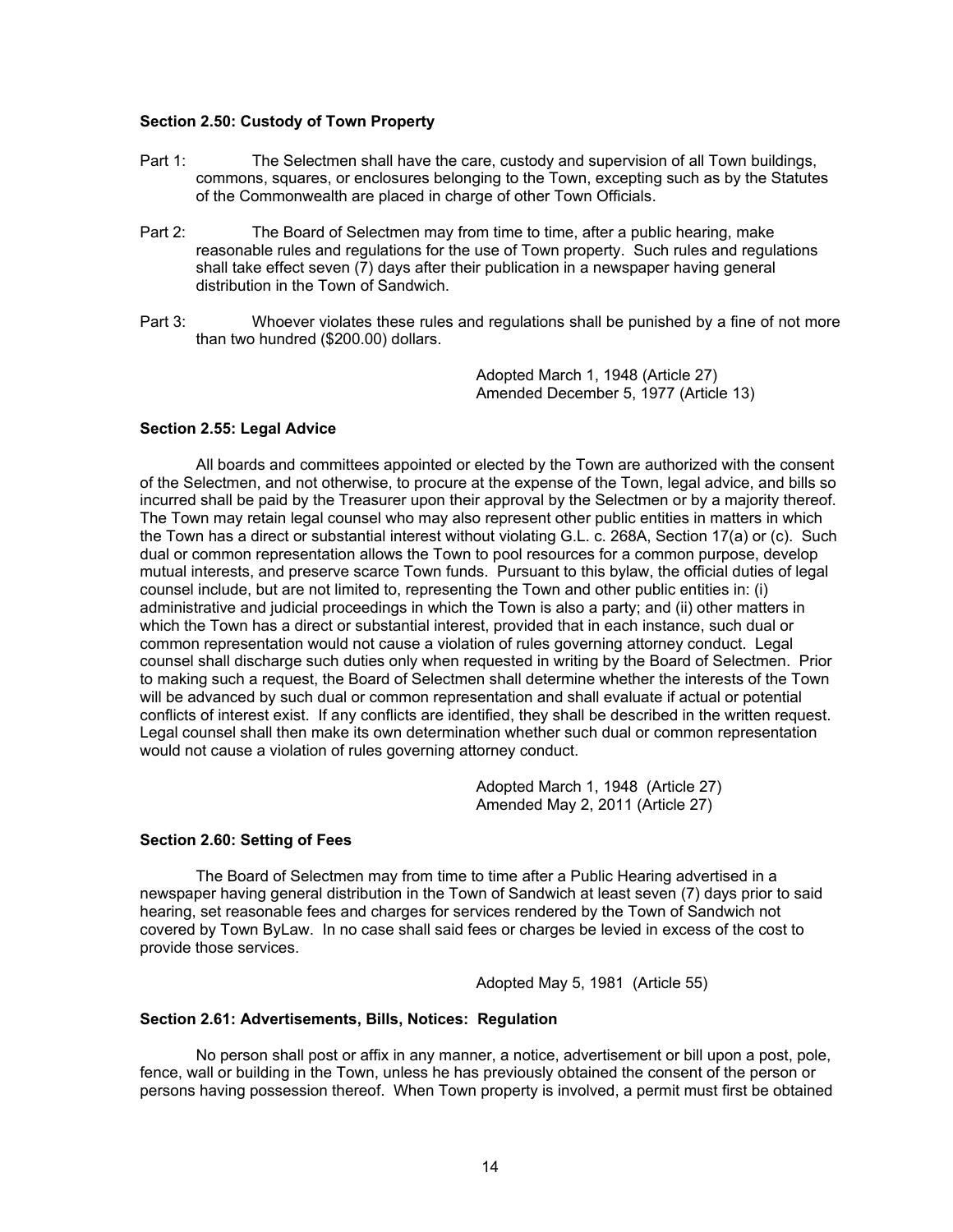from the Selectmen. Whoever violates this ByLaw shall be subject to a fine of twenty (\$20.) for each offense.

> Adopted March 1, 1948 (Article 27) Amended May 6, 1991 (Article 41)

### **Section 2.65: Traffic and Directional Signs**

- Part 1: The Selectmen may erect traffic and directional signs wherever they deem them necessary and such signs shall conform to regulations of the State Department of Public Works.
- Part 2: No signs of any kind shall be erected or maintained that in any way obstruct the view of persons using the Highway.

Adopted March 6, 1950 (Article 46)

# **Section 2.70: Town ByLaws: Amending**

 These ByLaws may be amended by a majority vote of any Town Meeting. Proposed amendments or articles for such purpose must be initiated in accordance with Section 1.05.

> Adopted March 1, 1948 (Article 27) Amended May 6, 1991 (Article 40)

## **Section 2.75: Town Equipment**

 No person under the age of sixteen years shall be permitted to ride upon any fire apparatus owned by the Town.

Adopted March 1, 1948 (Article 27)

#### **Section 2.80: Town ByLaws: Enforcement**

- Part 1: Any ByLaw of the Town of Sandwich, or rule or regulation of its boards, commission, and committees, the violation of which is subject to a specific penalty, may, in the discretion of the Town Official who is the appropriate enforcing person, be enforced in the method provided in Section 21D of Chapter 40 of the General Laws. "Enforcing person" shall mean any Selectman or any Police Officer of the Town of Sandwich, with respect to any offense; the Town Clerk, Dog Officer, Building Inspector, Conservation Agent, Harbormaster, Fire Officer or Inspector, Health Agent, Sealer of Weights and Measures and Tree Warden and their respective designees, and such other officials as the Board of Selectmen may from time to time designate, each with respect to violation of bylaws and rules and regulations within their jurisdictions. If more than one official has jurisdiction in a given case, any such official may be an enforcing person with respect thereto.
- Part 2: The actual jurisdictions assigned to the appropriate enforcing person mentioned above shall be set forth by the Town Administrator in a detailed statement filed with the Selectmen and available for inspection.

 Adopted March 1, 1948 (Article 27) Amended May 6, 1991 (Article 40) Amended May 4, 2004 (Article 38)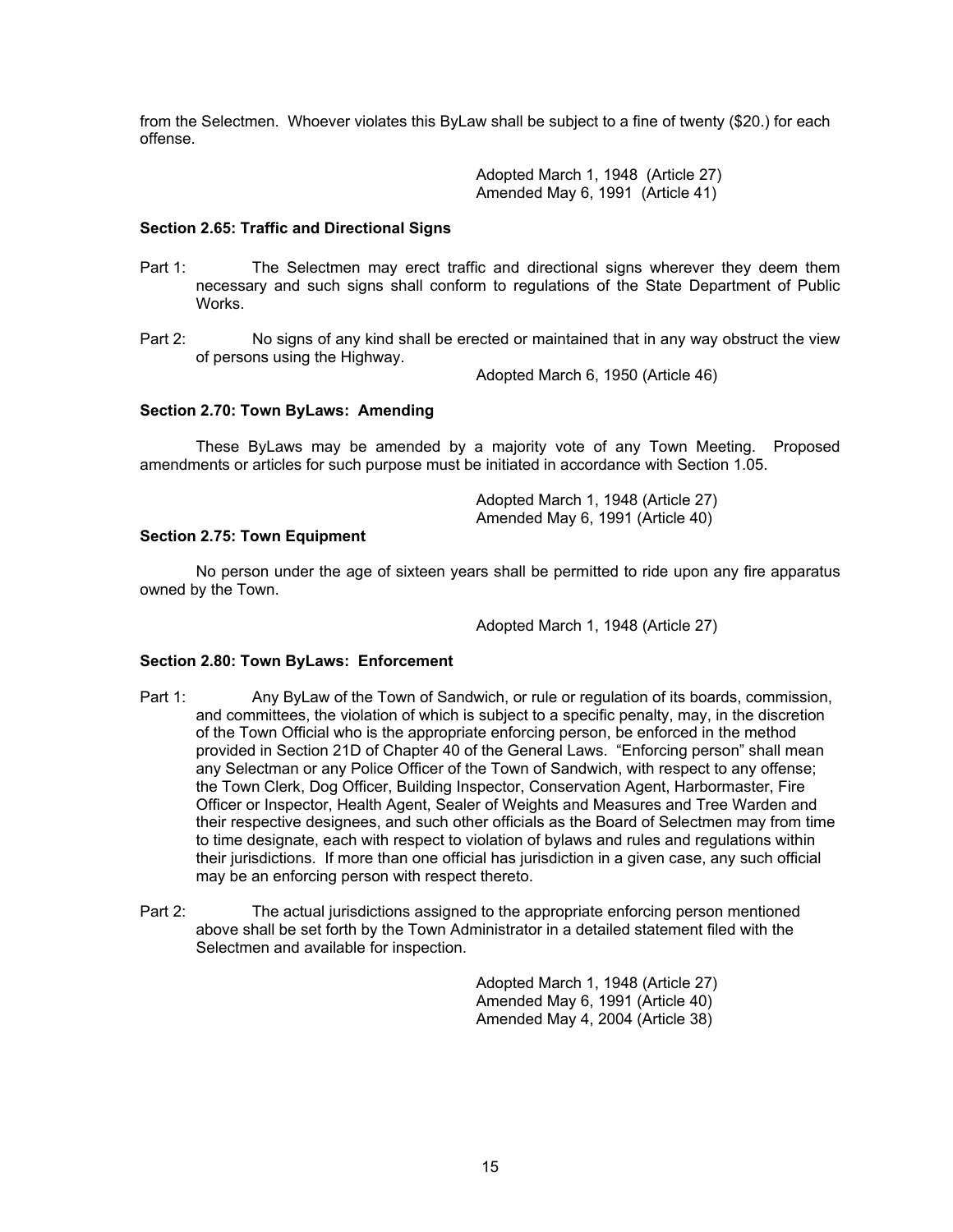## **Section 2.85: Town ByLaws: Prosecution**

No person shall be prosecuted or tried for any breach of the provisions of any bylaw of the Town unless a complaint is made within thirty (30) days from the time the enforcing person becomes aware of such violation unless otherwise specified in these ByLaws or Massachusetts General Law.

> Adopted March 1, 1948 (Article 27) Amended May 21, 1986 (Article 75) Amended May 6, 1991 (Article 40)

## **Section 2.90: Gas Inspector**

The Town accepted the following ByLaw, as authorized under Chapter 25 of the General Laws. The Selectmen shall annually appoint an inspector of gas piping and gas appliances in buildings whose duty shall be the enforcement of the rules and regulations adopted by the Board established under Section12H of Chapter 25 of the General Laws (Ter.Ed.) and amendments thereto.

> Adopted March 2, 1964 (Article 45) Amended May 5, 1981 (Article 56)

# **Section 2.95: Tax Title Land**

Deleted.

 Adopted March 5, 1973 (Article 43) Amended May 5, 1980 (Article 69) Deleted November 18, 2002 (Article2)

### **Section 2.96: Personnel Board**

Deleted.

Deleted May 7, 2001 (Article 29)

# **Section 2.97: Public Records and Open Meetings**

#### Part 1: Purpose

- 1) This ByLaw shall be known as the "Public Records and Open Meeting ByLaw". The purpose of this ByLaw is to ensure open access to public records and meetings; to provide for adequate disclosure of matters concerning the public interest and the accountability of Town Boards, Committees and Commissions; and to provide for strengthened local control and enforcement of the Commonwealth's Open Meeting Law, Chapter 30A, Sections 18-25, and the Public Records Law, Chapter 66 of the Massachusetts General Laws, and any related regulations or interpretations issued by the Attorney General or Secretary of State of the Commonwealth in effect at the time of adoption of this ByLaw.
	- a) The Town recognized the importance of:
		- i. Open public meetings
		- ii. Properly posted public meeting notices
		- iii. Accurate documentation of the record of all public meetings
		- iv. Timely preparation of minutes
		- v. Timely filing of approved minutes with the Town Clerk
		- vi. Record retention in accordance with State regulations
		- vii. Audio sound (tape) recording of the meetings of key Town boards, committees, and commissions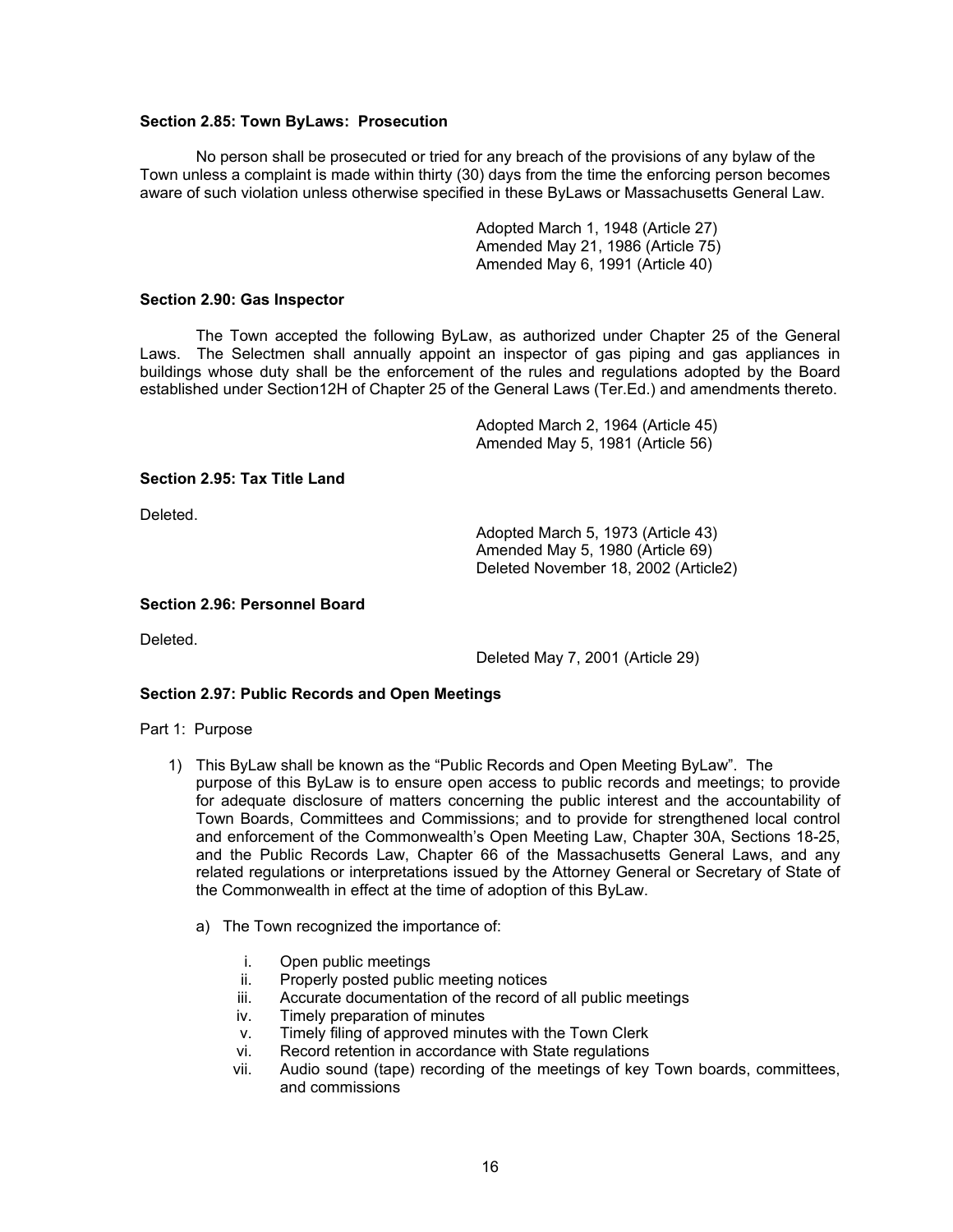- viii. Adequate and meaningful disclosure of ByLaw and Zoning ByLaw changes and changes to rules and regulations issued by units of Town government so empowered
- ix. Enforcement of the provisions of this ByLaw.

# Part 2: Administration

- 1) This ByLaw shall be administered by the office of the Town Clerk, who may designate a person(s) to be the administrator(s) of public records. The Town Clerk shall promulgate such rules and regulations as are necessary to administer this ByLaw with the approval of the Board of Selectmen who shall hold a public hearing after providing seven (7) days notice of such hearing. The Town Clerk shall have the full power of enforcement to bring civil or criminal action to enforce the provisions of this ByLaw. The Town Clerk must discover or have been made aware of a violation and shall not take action pursuant to Section 2.80 until:
	- a) A letter to the violator detailing the item(s) of noncompliance shall be been sent within thirty (30) days of the violation; and,
	- b) The violator shall have been given twenty-one (21) days to remedy the violation or provide sufficient reasons to seek a waiver of compliance. Failure to respond to the Town Clerk within the stated time period shall be sufficient ground for immediate enforcement action

# Part 3: Jurisdiction

- 1) Because Regulatory Authorities subject citizens to fees, fines and regulations and the Town to possible litigation, the Town's interest is best served by requiring the following to comply with all provisions of this ByLaw: The Board of Selectmen, the Board of Assessors, the Planning Board, the Board of Health, the Sandwich Historic District Committee, the Zoning Board of Appeals, the Conservation Commission, and the Water Quality Review Committee, all hereafter referred to as "Regulatory Authorities."
- Part 4: Requirements
	- 1) All Regulatory Authorities are required to:
		- a) Post notices of meetings in compliance with Chapter 30A, Sections 18-25 of Massachusetts General Laws.
		- b) Post a copy of the agenda at the Town Clerk's Office at least forty-eight hours prior to such meeting and supply to the public sufficient copies of the agenda at each meeting.
		- c) Document all meetings by written report in the form of minutes pursuant to Chapter 66, Sections 3, 4, 5A and 6 of the Massachusetts General Laws. Such minutes must be approved at the next scheduled meeting, or as soon as possible thereafter, and be filed with the Town Clerk within two (2) business days after approval.
		- d) Audio sound (tape) record of all meetings. Such tapes must be filed with the Town Clerk at the same time as the written minutes are filed.
	- 2) Waivers of compliance may be granted with respect to Part 4, 1b and d above for reasons which the Town Clerk deems valid and which are not inconsistent with the Massachusetts General Laws.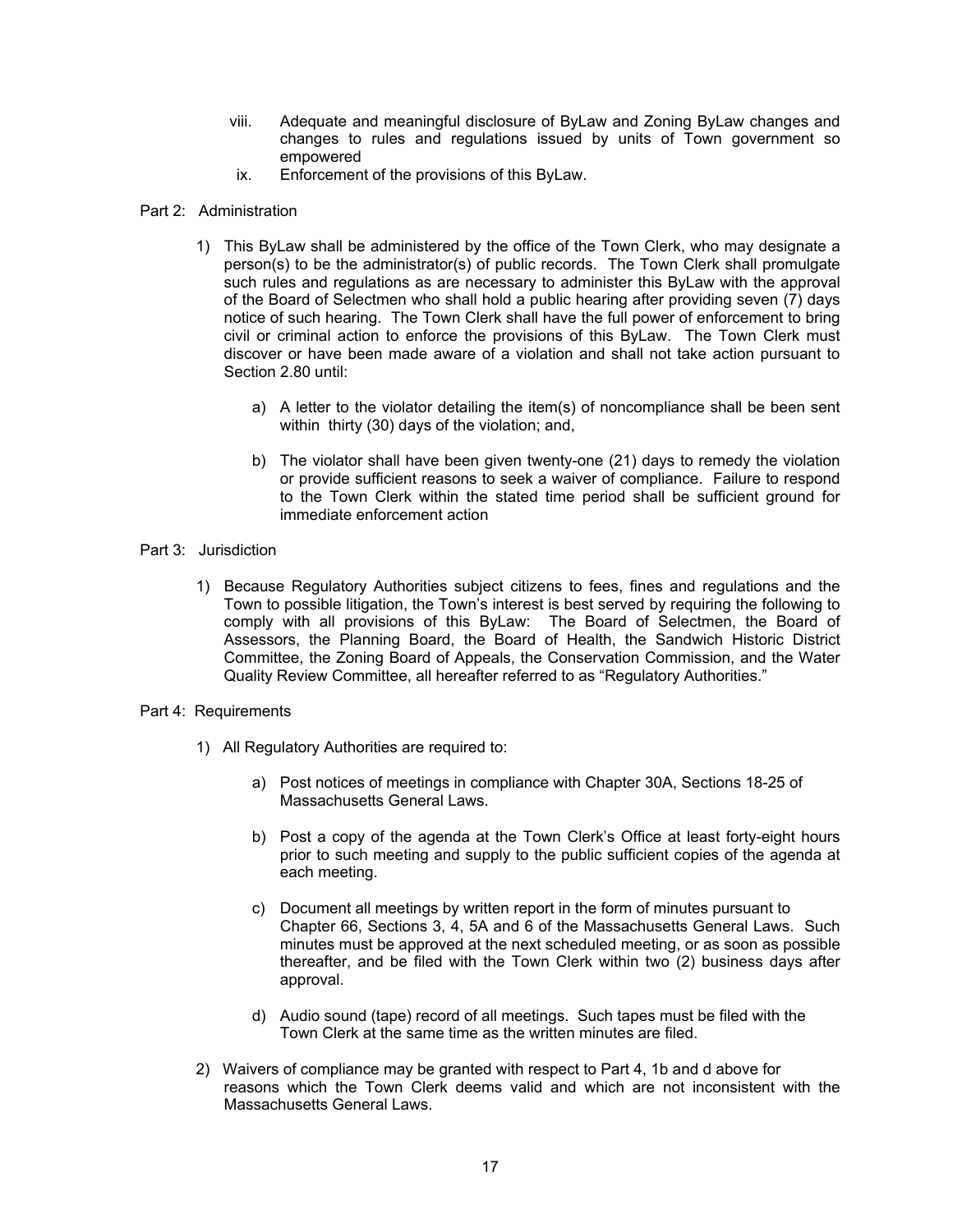- 3) The Town Clerk shall be required to maintain the audio tape records for a period of three (3) years. If, in the opinion of the Town Clerk or Board Chairman, retention is in the best interest of the Town, a longer period may be stipulated.
- Part 5: Public Advertising
	- 1) All such regulatory authorities shall advertise notices of public hearings in the newspaper approved by the Selectmen for such legal purposes.
	- 2) All Zoning and General Town ByLaw changes together with the complete text of current language shall be printed and made available to the voters of the Town simultaneously with the posting of the warrant.

### Part 6: Other Provisions

- 1) All other Town Boards, Committees, and Commissions not specified herein may elect to audio record their meetings. If such election is made to audio record some or all meetings, the filing requirements herein shall also apply.
- 2) All other Town Boards, Committees or Commissions not specified herein must post notices of meetings and record the business of their meeting in accordance with this Bylaw and Massachusetts General Laws.
- 3) Regulatory Authorities shall not be required to provide audio tape recordings of workshop meetings and meetings held in executive session.
- 4) Video recordings shall not be substituted for audio recordings, but shall be submitted to the Town Clerk together with the audio recording.

# Part 7: Penalties

A violation of this ByLaw may be punished by a fine of three hundred (\$300.00) per offense.

> Adopted May 6, 1991 (Article 42) Amended May 2, 2011 (Article 29)

# **Section 2.98: Organization of Committees, Boards and Commissions**

- Part 1: Committees, Boards and Commissions may be appointed by the Selectmen, formed by Town Meeting vote or as otherwise specified by any General Law, Special Law or Town ByLaw ("appointing authority"). Committees, Boards and Commissions shall be designated as ("temporary" or "permanent"). Members of permanent committees shall serve for staggered three-year terms unless otherwise provided. Temporary committees shall not be formed with terms to exceed three years, subject to annual review by their appointing authority.
- Part 2: When a Committee, Board or Commission is created, it shall be the duty of the Selectmen to appoint a pro tem Chairman and direct him/her to call the first organizational meeting as soon as practicable. Each Committee, Board or Commission (elected or appointed) shall annually elect one of its members as Chairman. A member may hold the position of Chairman for no longer than two consecutive years except for the time served filling the unexpired term of the previous Chairman.
- Part 3: Reports by any permanent or temporary Committee, Board or Commission shall be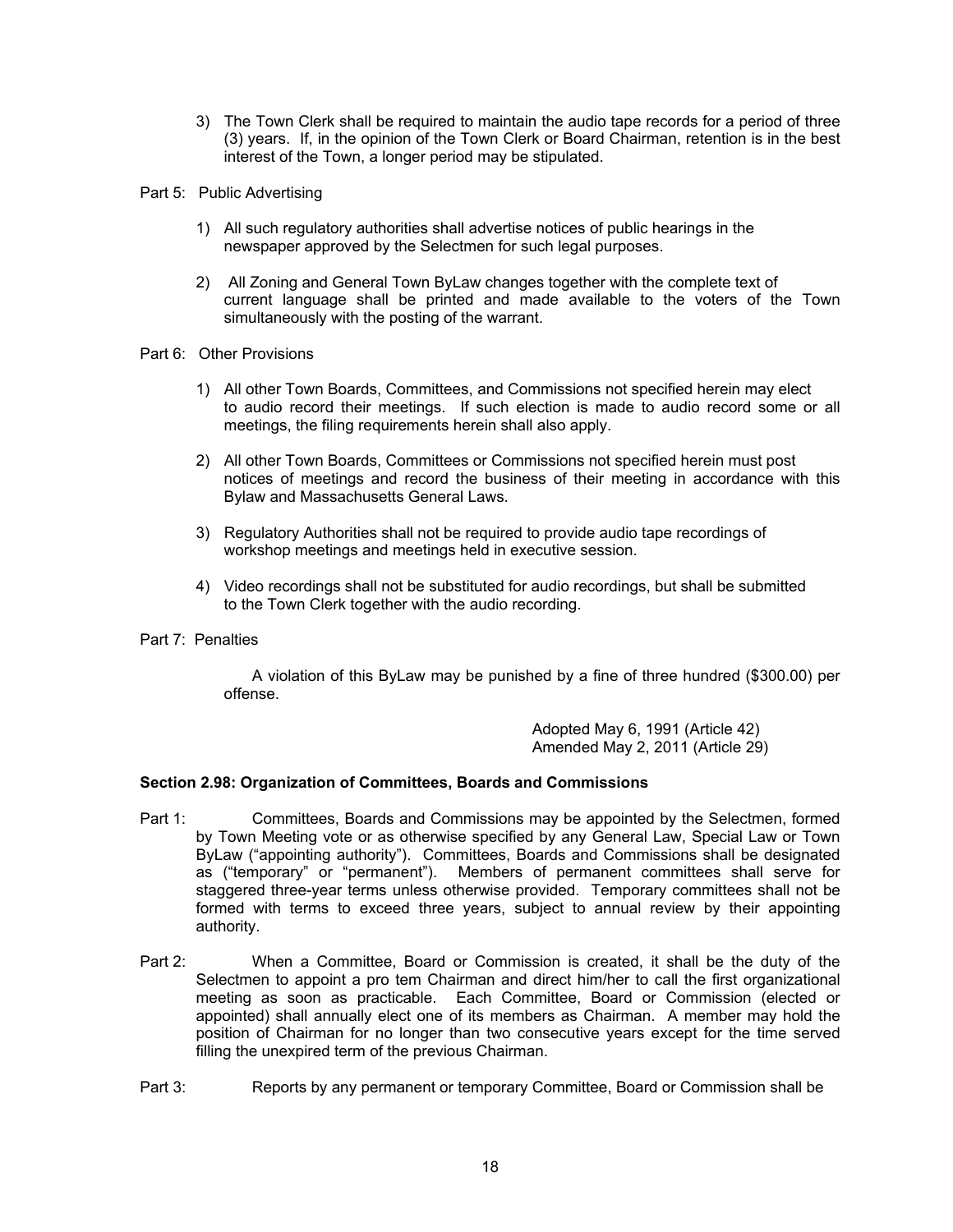submitted annually to the Town in written form unless specific instructions otherwise are made by its appointing authority. If no report is made by a Committee, Board or Commission, it may be discharged by its appointing authority.

Part 4: Except as otherwise provided herein, any Board, Committee or Commission may be continued or terminated only by its appointing authority. Those established pursuant to any legislative acts of the Commonwealth of Massachusetts and accepted by the Town are exempt from this requirement. Committees, Boards and Commissions appointed by Town Meeting vote can be terminated only by Town Meeting vote.

Adopted May 6, 1991 (Article 43)

# **Section 2.99: Recall of Elected Officials**

- Part 1: Any holder of an elected office in the Town of Sandwich may be recalled therefrom by the qualified voters of the Town as provided in Chapter 408 of the Acts of 1987 for reasons which include but are not limited to the following: embezzlement; influence peddling; refusal to abide by or not comply with the Conflict of Interest Law, Open Meeting Law, Public Records Law, rules and regulations thereto, and the ByLaws of the Town of Sandwich which pertains to same; destruction or alteration of public records; nepotism; conviction for a felony; failure to perform the duties of the elected office; or other willful acts of omission or commission which betray the public trust.
- Part 2: A recall petition shall be initiated by request of ten (10) qualified voters. The recall petition shall be signed by twenty-five per cent (25%) of the qualified voters and returned within twenty (20) days in accordance with the aforementioned Special Legislative Act.

Adopted May 6, 1991 (Article 44)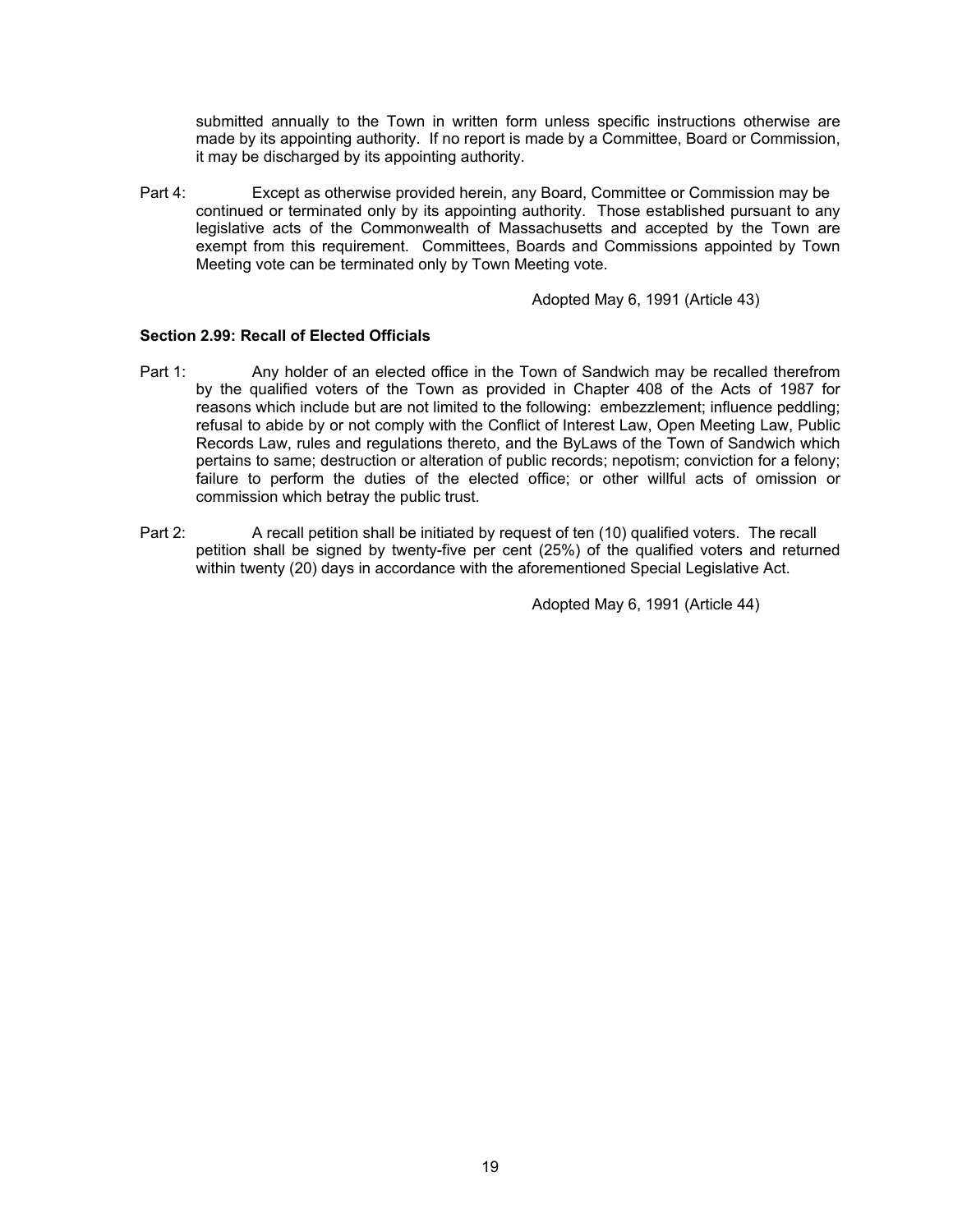# **CHAPTER 3 PUBLIC SAFETY AND ORDER**

### **Section 3.00: Privacy**

 No person, except an officer of the law in the performance of his duties, shall enter upon the premises of another with the intention of peeping into the windows of a house or spying upon in any manner any person or persons therein. Any person found violating this bylaw is subject to arrest without a warrant in accordance with Chapter 276, Section 28, Massachusetts General Laws. The penalty for a violation of this bylaw shall be a fine not to exceed two hundred (\$200.00) dollars per offense.

> Adopted March 3, 1952 (Article 34) Amended May 2, 1988 (Article 24)

### **Section 3.05: Airport Approach Use**

- Part 1: A ByLaw regulating and restricting the height of structures or objects of natural growth in the vicinity of Otis Air Force Base Airport by the creation of airport approach protection regulations and establishing boundaries thereof.
- Part 2: In pursuance of the authority conferred by Chapter 90, Section 40-A through 40-I inclusive of the General Laws and for the purpose of promoting the health, safety and general welfare of the public by preventing the creation, establishment and maintenance of airport hazards, thereby protecting the lives and property of users of the Otis Air Force Base and of the occupants of land in its vicinity and preventing destruction or impairment of the airport and the public investment therein.
- Part 3: This bylaw shall be known and cited as the "Airport Approach Protection Bylaw of the Otis Air Force Base."
- Part 4: As used in this bylaw, unless the context otherwise requires:
	- 1) "Airport" means the Otis Air Force Base.
	- 2) "Airport Approach Zone" means any airspace above the areas defined and shown on a map entitled Map of Approach Zone, Otis Air Force Base, Sandwich, MA, dated February 4, 1958, which is attached hereto and made a part hereof.
	- 3) "Airport Hazard" means any structure or tree which extends into any airport approach zone.
	- 4) "Administrative Agency" means the Sandwich Board of Selectmen which is hereby designated as the agency charged with administering the regulations herein prescribed.
	- 5) "Persons" means any individual, firm, partnership, corporation, company, association, joint stock association, and includes any trustee, receiver, assignee or other similar representative thereof.
	- 6) "Structure" means any object or structure installed by man, including any object regulated or licensed under any other provision of law.
	- 7) "Tree" means a tree or other object of natural growth.
- Part 5: It is hereby declared that the existence of any airport hazard endangers the lives and property of the users of the Otis Air Force Base and the occupants of the land in its vicinity, and affects a reduction of the area available for the landing, taking off and maneuvering of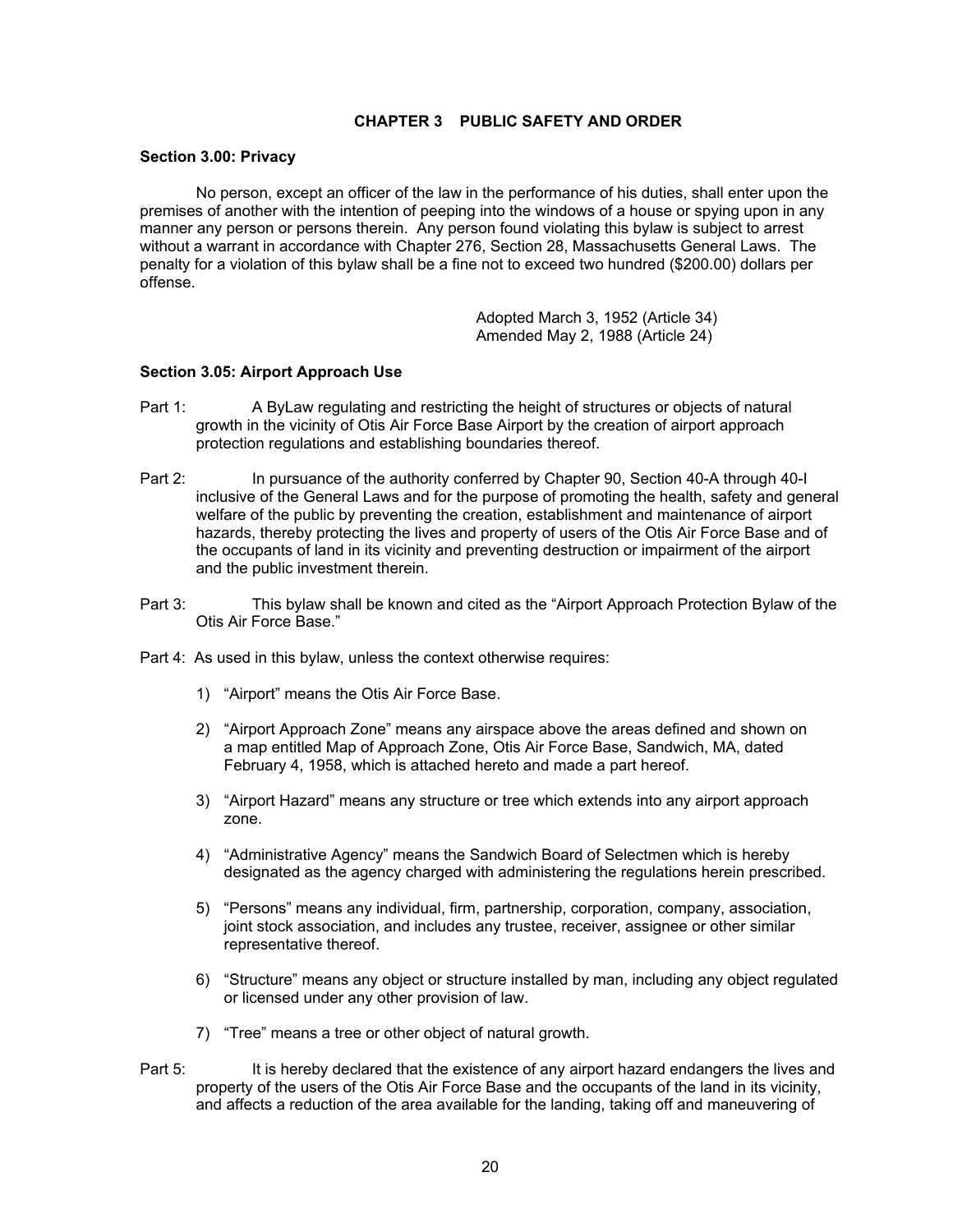aircraft, thus tending to impair the utility of the airport and the public investment therein. Accordingly, it is necessary in the interest of public health, safety and general welfare that the creation, establishment or maintenance of airport hazards be prevented by exercise of police power, without compensation to any person, except as herein specifically provided.

- Part 6: Except as otherwise provided in this bylaw, no structure may be erected or altered or any tree permitted to grow or be maintained to a height which would exceed the elevation as shown and indicated on the map referred to in Part 4.
- Part 7: The limitations prescribed in this bylaw shall not be construed to require the removal, lowering or other change or alteration of any structure or tree not conforming to these regulations as of the effective date thereof or otherwise interfere with the continuance of any such nonconforming use. Nothing herein contained shall be construed to permit any such nonconforming structure or tree to be substantially altered or repaired, rebuilt, allowed to grow or replanted so as to become a greater hazard to air navigation than it was on the effective date of the bylaw.
- Part 8: The Sandwich Board of Selectmen is hereby designated as the Administrative Agency charged with the duty of administering and enforcing the regulations herein prescribed. The duties of such agency shall include that of hearing and deciding all permits under Section 7.
- Part 9: Any person desiring to erect or increase the height of any structure or to permit the growth of any tree, in a manner not conforming to the Airport Approach Protection Regulations as herein established, or to establish the right so to do may apply to the Sandwich Planning Board for a variance from the regulations applicable to this property. Such variance may be allowed where a literal application or enforcement of such regulation would result in practical difficulty or unnecessary hardship and the relief granted would not be contrary to public interest. Any permit or variance granted under this section shall be conditioned as to require the owner of the structure or tree to permit the United States Air Force as its own expense to install, operate and maintain suitable obstruction markings or obstruction lights thereon.
- Part 10: This bylaw shall have full force and effect from and after the date of this adoption.

Adopted March 3, 1958 (Article 19)

# **Section 3.10: Alcoholic Beverages: Consumption in Public**

- Part 1: The Town accepted the following bylaw as authorized under Chapter 40, Section 21, Paragraph 1 of the Massachusetts General Laws.
- Part 2: It shall be unlawful for any person to consume alcoholic beverages on public highways, parks, commons, sidewalks, or in public parking places, including vehicles, without a special permit issued by the Board of Selectmen, thereon, within the Town of Sandwich. Whoever violates this bylaw shall be fined in an amount not to exceed two hundred (\$200.00) dollars for each offense.

 Adopted March 2, 1964 (Article 43) Amended May 2, 1978 (Article 47)

# **Section 3.15: Alcoholic Beverages: Possession by Minor**

Part 1: The Town accepted the following bylaw as authorized under Chapter 40, Section 21, Paragraph 1 of the General Laws: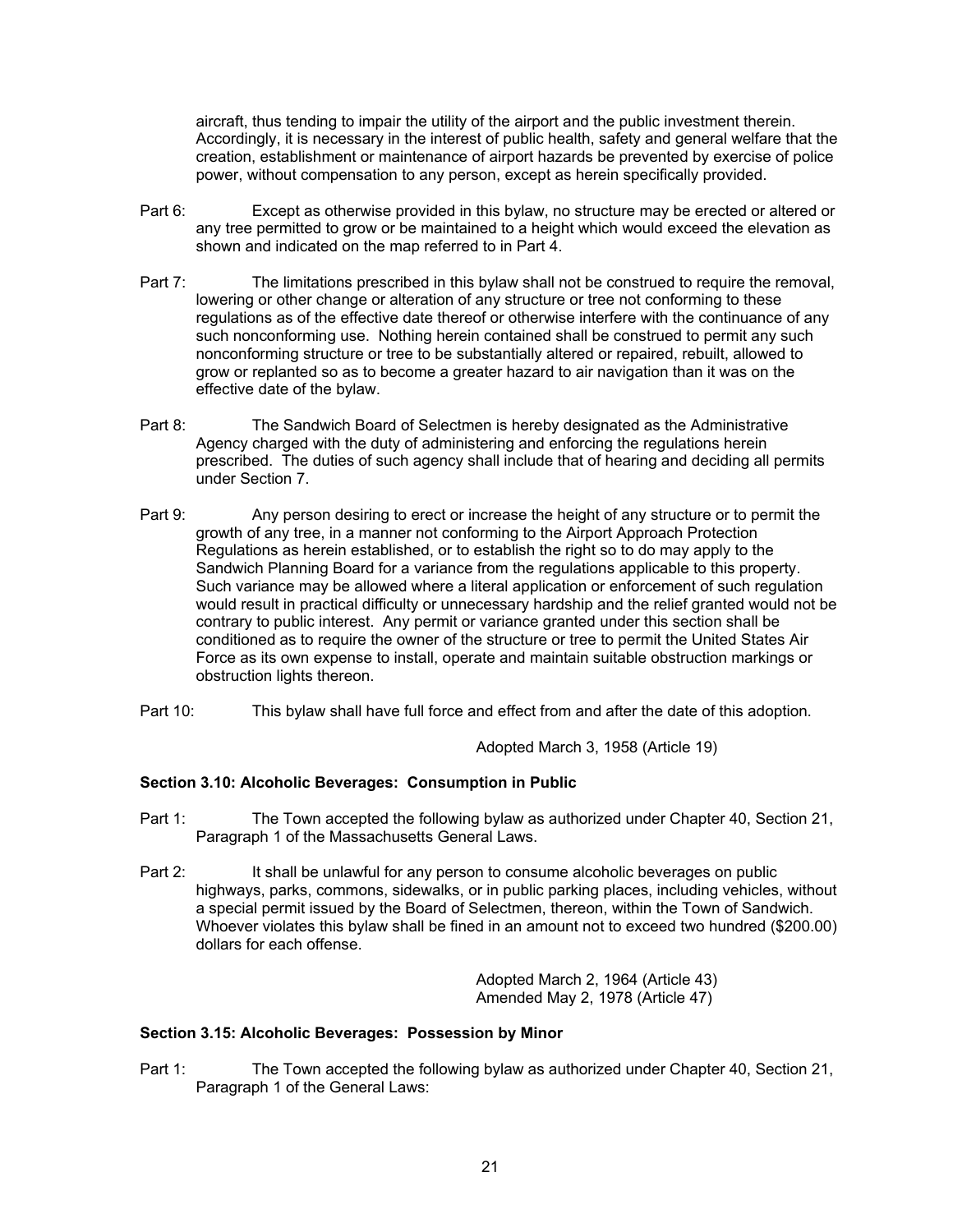Part 2: It shall be unlawful for any person who has not attained legal drinking age in accordance with Massachusetts General Laws to consume or to have in his or her possession alcoholic beverages in public places within the Town of Sandwich. Whoever violates the provisions of this bylaw shall be fined in an amount not exceeding two hundred (\$200.00) dollars for each offense.

> Adopted March 2, 1964 (Article 42) Amended May 6, 1974 (Article 31) Amended May 7, 1979 (Article 52) Amended May 2, 1988 (Article 25)

# **Section 3.17: Public Use or Consumption of Marijuana**

Part 1: Definitions

- 1) The following definitions shall apply to this bylaw.
	- a) Marijuana shall mean marijuana (or tetrahydrocannabinol) as defined in section 1 of chapter 94C, as amended, of the Massachusetts General Laws.
	- b) Consume shall mean taking into the human body by means of inhalation, ingestion, absorption or injection.

# Part 2: Public Consumption Prohibited

No person shall smoke, burn, ingest, or otherwise use or consume marijuana or tetrahydrocannabinol (as defined in M.G.L. c. 94C, § 1, as amended) while in or upon any area owned by or under the control of the Town, including, but not limited to, any street, sidewalk, public way, footway, passageway, stairs, dock, bridge, park, playground, beach, boardwalk, recreation area, boat landing, public building, school building, school grounds, cemetery, parking lot; any place to which the public has a right of access as invitees or licensees; or in or upon any bus or other passenger conveyance operated by a common carrier; or in or upon any place accessible to the public.

Part 3: Seizure of Marijuana in Violation

Any marijuana or tetrahydrocannabinol burned, smoked, ingested, or otherwise used or consumed in violation of this bylaw shall be seized, held, and disposed of in accordance with M.G.L. c. 94C, § 47A.

Part 4: Identification of Person(s) Found in Violation

Any person found in violation of this bylaw shall, when requested by an official authorized to enforce this bylaw, provide his or her full legal name, date of birth and address.

Part 5: Enforcement of Bylaw

This bylaw may be enforced through any lawful means in law or in equity, including, but not limited to, enforcement by criminal indictment or complaint pursuant to M.G.L. c. 40, § 21 or by noncriminal disposition pursuant to M.G.L. c. 40 § 21D, by the Board of Selectmen, the Town Manager, or their duly authorized agents, or any police officer.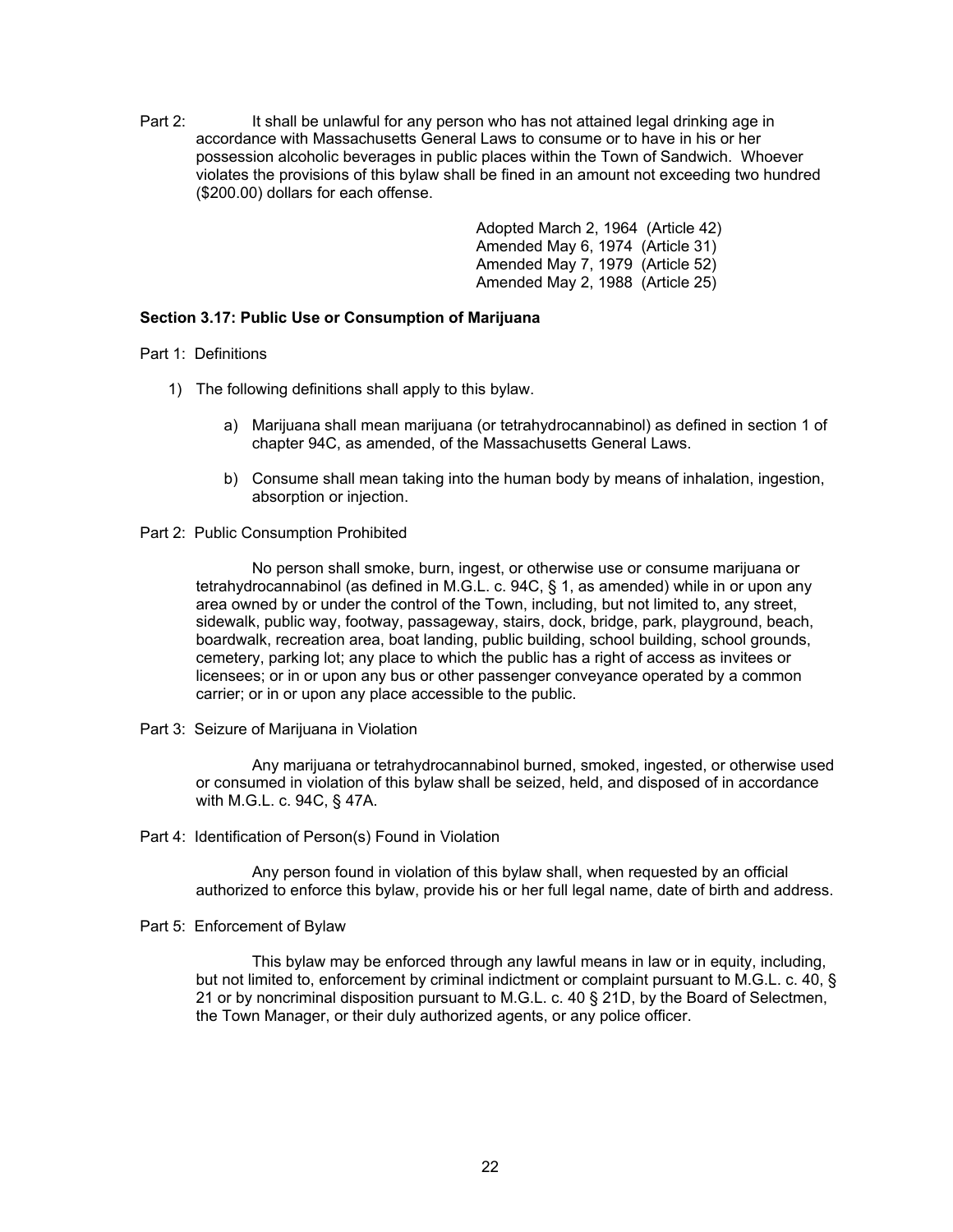## Part 6: Penalties

The fine for violation of this bylaw shall be \$300 for each offense. Any penalty imposed under this bylaw shall be in addition to any civil penalty imposed under M.G.L. c. 94C, § 32L.

Part 7: Severability

In the event that any provision, section or clause of this bylaw is hereafter judicially found to be invalid, such decision, invalidity or voidance shall not affect the validity of the remaining portion of these regulations.

Adopted May 2, 2016 (Article 24)

#### **Section 3.20: Public Beaches: Congregation**

 It shall be unlawful for any group of persons to congregate on any public beach within the Town of Sandwich between the hours of 10:00 P.M. and 7:00 A.M., without first obtaining a special permit from the Police Department indicating the event or occasion for such permit, the date, time and place thereof, and the persons responsible for cleaning up any beach area used therefor. Any person violating this bylaw shall be punished by a fine of not more than two hundred (\$200.00) dollars for each offense.

> Adopted June 22, 1970 (Article 6) Amended May 2, 1988 (Article 25)

### **Section 3.25 : Public Ways: Obstruction to Travelers**

 No person shall saunter or loiter in a street or on a sidewalk in such manner as to obstruct travelers but nothing in this section shall be construed to curtail, abridge, or limit the right of any person to exercise the right of peaceful persuasion guaranteed by Section 24, Chapter 149 of the General Laws, or to curtail, abridge, or limit the intendment of any statute of the Commonwealth of Massachusetts. Whoever violates this bylaw shall be punished by a fine of not more than fifty (\$50.00) dollars for each offense.

Adopted June 22, 1970 (Article 4)

## **Section 3.30: Profane Language: Addressing Others in Public**

 No person shall in any street, or other public place, accost or address another person with profane or obscene language. Any person violating this bylaw shall be punished by a fine of not more than fifty (\$50.00) dollars for each offense.

Adopted June 22, 1970 (Article 3)

#### **Section 3.35: Tenting, Camping, Sleeping in Public**

 No person shall between the hours of 8:00 P.M. and 8:00 A.M. on private property without the written permission of the landowner or on Town-owned property without the permission of the Selectmen set up a tent, camp, sleep in a vehicle, or sleep in the open within the limits of the Town of Sandwich. Any person violating this bylaw shall be punished by a fine of not more than two hundred (\$200.00) dollars.

> Adopted March 1, 1948 (Article 27) Amended August 9, 1971 (Article 10) Amended May 2, 1978 (Article 48)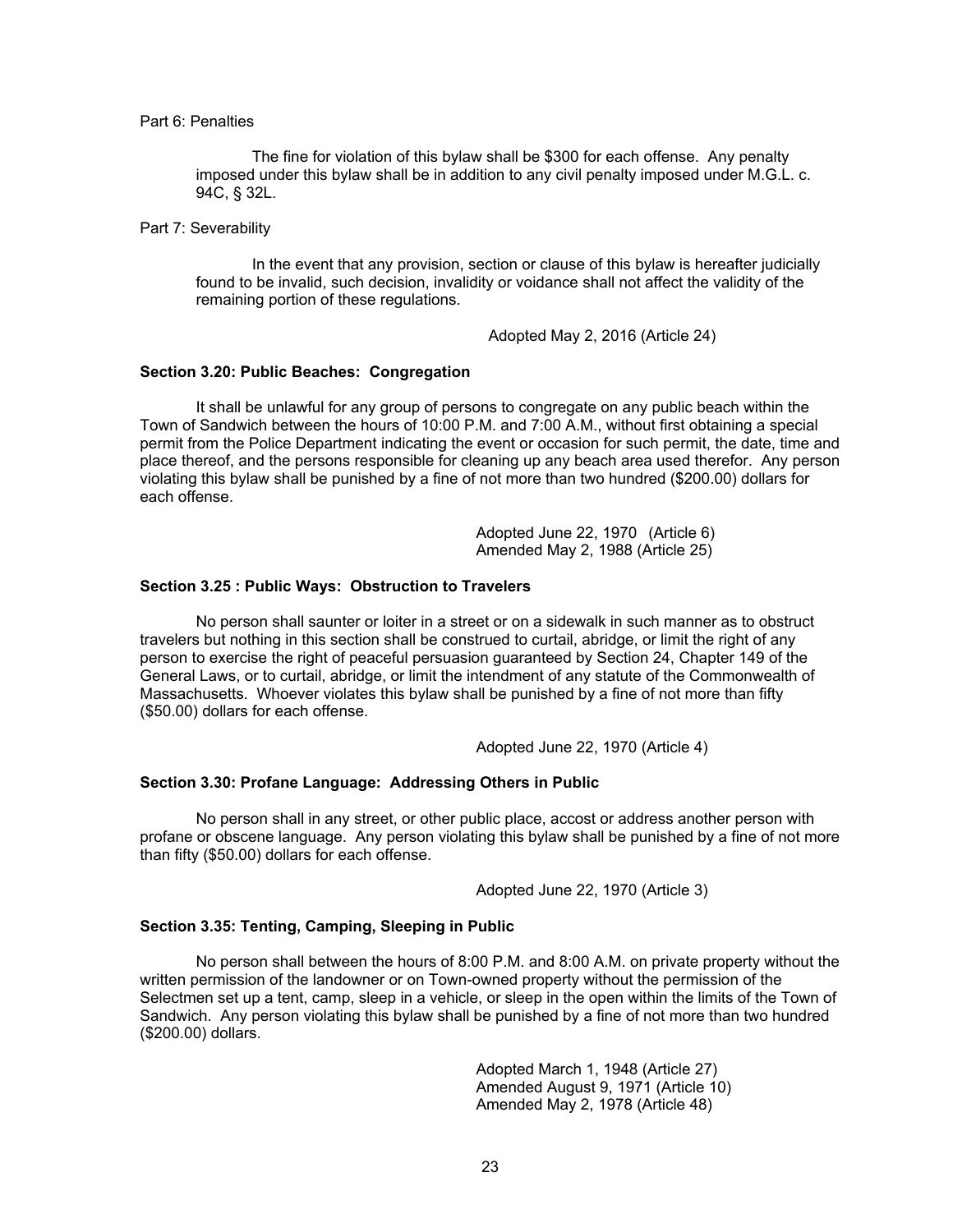# **Section 3.45: Alarm System Use**

- Part 1: An automatic dialing device shall not be connected to the emergency or regular business lines of the Police Department. A signal from an automatic dialing device received at the Police Station shall terminate only on the line or lines specifically designated for that purpose.
- Part 2: All alarm systems excluding mechanical fire alarms installed with an outside audible horn, bell, siren or other signal shall be equipped with a device that will shut off such signal within thirty (30) minutes after the activation of the alarm system.
- Part 3: Alarms directly connected to the Police Department shall be connected in such a manner that the signal transmitted specially identified either intrusion or holdup.
- Part 4: The Selectmen may, upon recommendation of the Police Chief, make procedural rules and regulations regarding false alarms, after a public hearing.
- Part 5: All alarm systems connected to the Police Station which are not presently in compliance with this bylaw shall be in compliance by October 1, 1981.
- Part 6: The owner of such an alarm system, after receiving written notice from the Chief of Police, and fails to comply with this bylaw shall be punished by a fine of fifth (\$50.00) dollars.
- Part 7: All structures or facilities that have a fire alarm system or fire protection systems that automatically summon the Fire Department shall install a key-holding device (lock box). The type and location of said device shall be approved by the Fire Department and shall be of sufficient capacity to hold all materials needed to gain access and/or take control of the alarm or suppression system. All structures and sites subject to the provisions of this bylaw shall be equipped with an approved device within two years after acceptance of the bylaw.
	- 1) The owner of an alarm system that automatically summons the Fire Department, including automatic fire sprinklers, shall install the required lock box at the time the system is installed. As to any such alarm system or sprinkler system that was installed prior to the effective date of this bylaw and for which a lock box was not and has not been installed, the owner shall install the required lock box within thirty (30) business days after the effective date of this bylaw. Any owner who receives a written notice from the Fire Chief or his or her designee and fails or refuses to comply with this bylaw within thirty (30) business days after receipt of the notice shall be punished by a fine of \$50.00 per day until the lock box is installed.

Adopted May 5, 1981 (Article 58) Amended May 3, 1993 (Article 59) Amended May 5, 2003 (Article 35)

# **Section 3.50: Fire Lane Use**

- Part 1: It shall be unlawful to obstruct or block a public way, private way, or parking lot with a vehicle or other means so as to prevent access by any fire apparatus, emergency equipment or ambulance to any building within the limits of the Town of Sandwich.
- Part 2: It shall be unlawful to obstruct or park any vehicle in any fire lane, such fire lane to be designated by the Fire Chief and posted and marked as such. Said fire lane shall be at a sidewalk for a mall, shopping center, public building, hotel or nursing home. In a commercial or other area where no sidewalks with curbing exist, the distance shall be eighteen (18) feet from the building.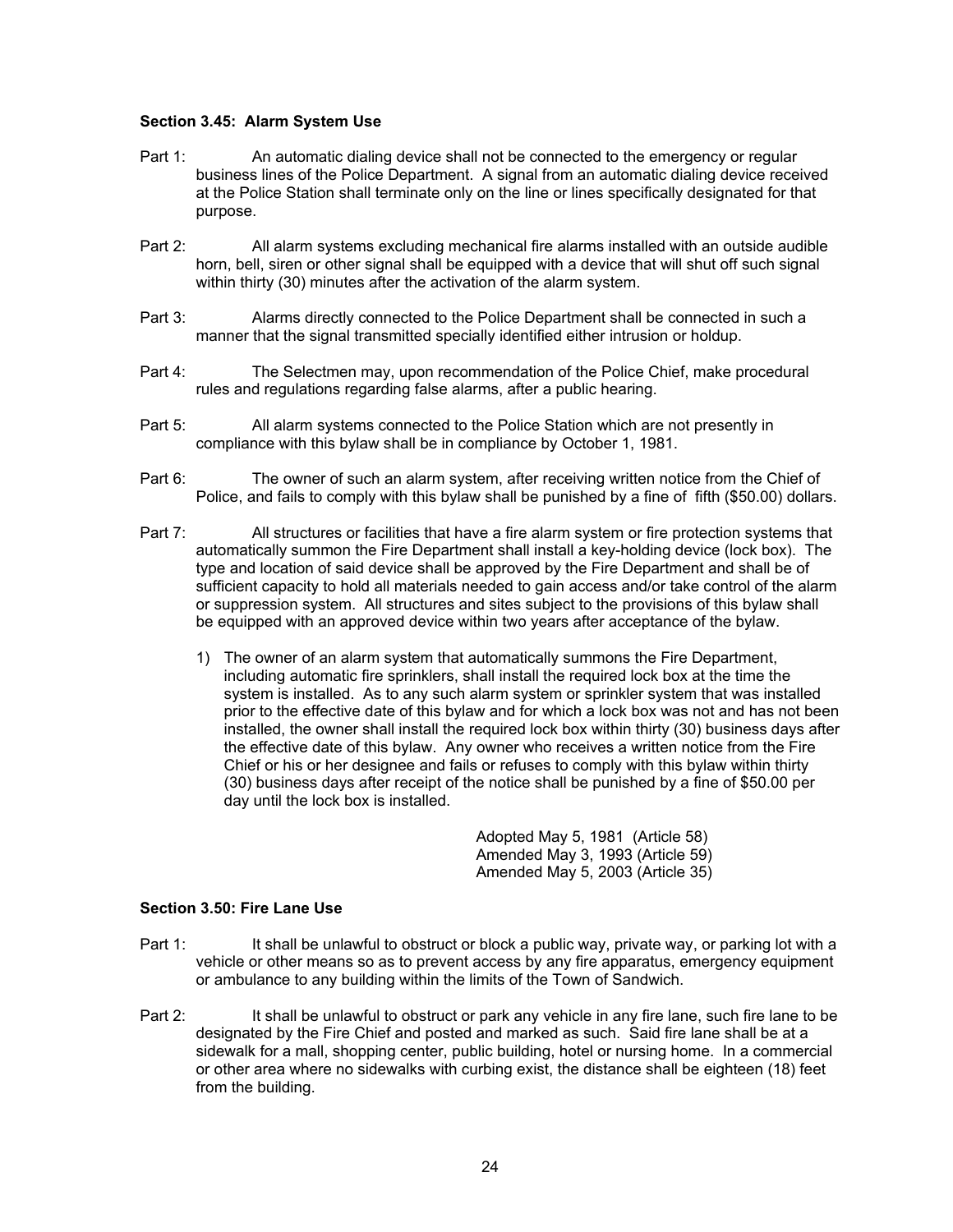- Part 3: The building owner of record shall provide, install and maintain signs and striping as provided in Part 2 of this section.
- Part 4: This bylaw shall be enforced by the Police Department of the Town of Sandwich in accordance with the provisions of Massachusetts General Laws, Chapter 90, Section 20A.
- Part 5: Any vehicle left standing in violation of the bylaw may be removed in conformance with Massachusetts General Law, Chapter 40, Section 22D and any violation of this bylaw shall result in a penalty of not more than twenty-five (\$25.00) dollars per offense.
- Part 6: Minimum Fire Lane Standards: Yellow lines at least four (4) inches wide shall be painted on a diagonal from the point of origin to the curb or sidewalk. Minimum width of a fire lane shall be eight (8) feet from a curb or sidewalk. The words "Fire Lane" shall be painted within the yellow-lined area.
- Part 7: Signs:
	- 1) Minimum sign language shall consist of "No Parking, Fire Lane, Tow Zone" on a sign at least twelve (12) inches wide by sixteen (16) inches high with red letters and border on a white background.
	- 2) Signs shall be securely mounted at least six (6) feet but not more than eight (8) feet above grade. Signs shall be erected not less than twenty-five (25) feet nor more than fifty (50) feet apart along the length of the fire lane.

 Adopted September 28, 1987 (Article 10) Amended September 16, 1991 (Article 28)

# **Section 3.55: Noise**

- Part 1: It shall be unlawful for any person or persons present or having charge of any building, premises, motor vehicle, boat or conveyance or any part thereof in the Town, other than that section of any establishment licensed under Chapter 138 of the General Laws, to cause or suffer to allow any unnecessary, loud, excessive or unusual noises in the operation of any mechanical or electronic sound-making device or instrument, or reproducing device or instrument, or in the playing of any band, orchestra, musician or group of musicians, or in the use of any device to amplify the aforesaid, or the making of loud outcries, exclamations or other loud or boisterous noises or loud or boisterous singing by any person or group of persons or in the use of any device to amplify the aforesaid noise, where such noise is plainly audible at a distance of one hundred fifty (150) feet from the building, premises, motor vehicle, boat or conveyance in or from which it originates and shall constitute prima facie evidence of a violation of this Bylaw.
- Part 2: It shall be unlawful for any person or persons being in control of a motor vehicle to cause an unnecessary, loud, excessive, or unusual noise in the operation of such vehicle. It shall be unlawful for any person or persons present or having charge of any building, premises, motor vehicle, boat or conveyance or any part thereof, to construct or reconstruct any building, premises, motor vehicle, boat or conveyance or any part thereof, and cause or emit any sound or noise evident to an abutting property between the hours of 8:00 P.M. and 7:00 A.M. Any person violating this Bylaw shall be punished by a fine of not more than three hundred (\$300.00) dollars for each offense.

Adopted March 7, 1966 (Article 40) Amended May 2, 1988 (Article 27) Amended May 2, 1994 (Article 41) Amended May 3, 1999 (Article 42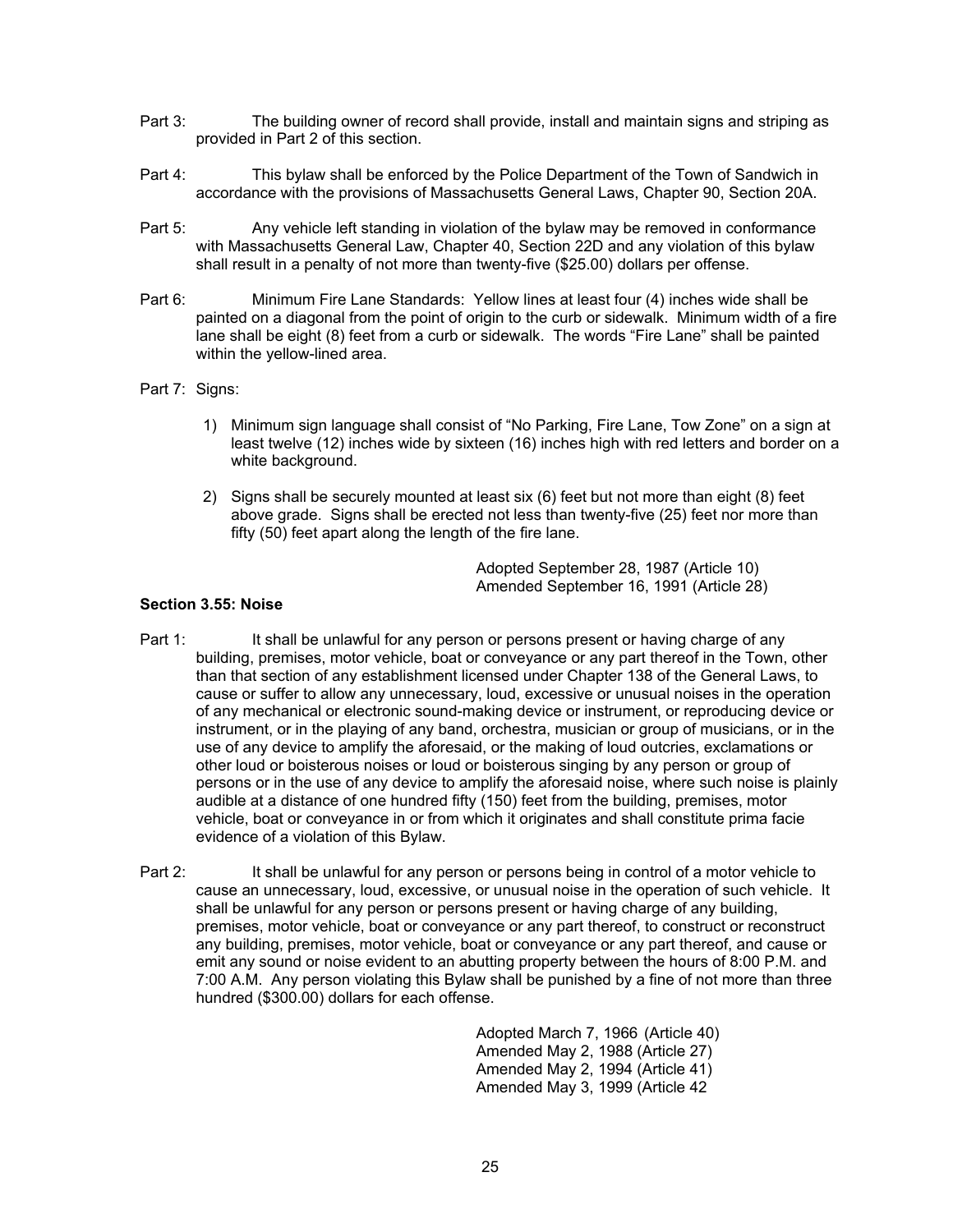# **Section 3.60: Numbering of Buildings**

- Part 1: Every building used for a dwelling house or place of business in the Town of Sandwich shall bear in a conspicuous place on the portion of the building facing the street, or if not visible from the street, on a suitable post or object so visible, the number assigned to it by the Selectmen, as hereinafter provided, in clear and legible numbers.
- Part 2: Prior to the application for a building permit for a dwelling house or place of business, the applicant shall obtain the correct street number from the Selectmen. This street number shall appear on such application for a building permit.
- Part 3: The street number shall be subject to the approval of the Board of Selectmen as regards material, size and location.
- Part 4: All new dwelling houses or places of business erected or located in the Town must have street numbers affixed within six (6) months of the date of occupancy. Street numbers for existing buildings shall be as assigned by the Selectmen.
- Part 5: Any person who fails to affix an assigned street number or who unlawfully removes, defaces or changes a number affixed to a building under this bylaw or affixes thereto a number other than that assigned to it by the Selectmen, shall be punished by a fine of not more than twenty (\$20.00) dollars.

Adopted March 6, 1967 (Article 26)

# **Section 3.65: Unregistered Vehicle Storage**

- Part 1: No person shall permit more than one unregistered motor vehicle or trailer or major part thereof, except for farm vehicles, to remain ungaraged on his premises at any time unless under a Class 1 or Class 2 license for sale of Motor Vehicles (Section 57-69, Chapter 140, Massachusetts General Laws), or unless given written authorization by the Selectmen following an investigation and report thereon by the Board of Health. Authorization shall be granted only if no hazard to health or safety is involved, and no unsightly conditions visible from adjacent property or public ways are created. In no event shall an unregistered motor vehicle or trailer or parts thereof, be stored within a required front yard.
- Part 2: This bylaw shall be administered by the Chief of Police. Any person violating any of the provisions of this Bylaw shall be fined not more than fifty (\$50.00) dollars for each offense, and each day of violation shall be considered a separate offense

 Adopted September 25, 1972 (Article 19) Amended May 3, 1976 (Article 24)

# **Section 3.70: Motor Vehicle: Operation on Town-owned Property**

- Part 1: No person shall operate a motor vehicle, as defined in Chapter 90, Section 1 of the Massachusetts General Laws, on beaches, dunes, parks or conservation areas owned by the Town of Sandwich except on trails marked and approved by the Selectmen and the Conservation Commission.
- Part 2: No person shall operate a motor vehicle, as defined in Chapter 90, Section 1 of the Massachusetts General Laws, on any fields, lawns or other areas that are under the jurisdiction of the Sandwich School Committee except those areas designated as parking lots or driveways.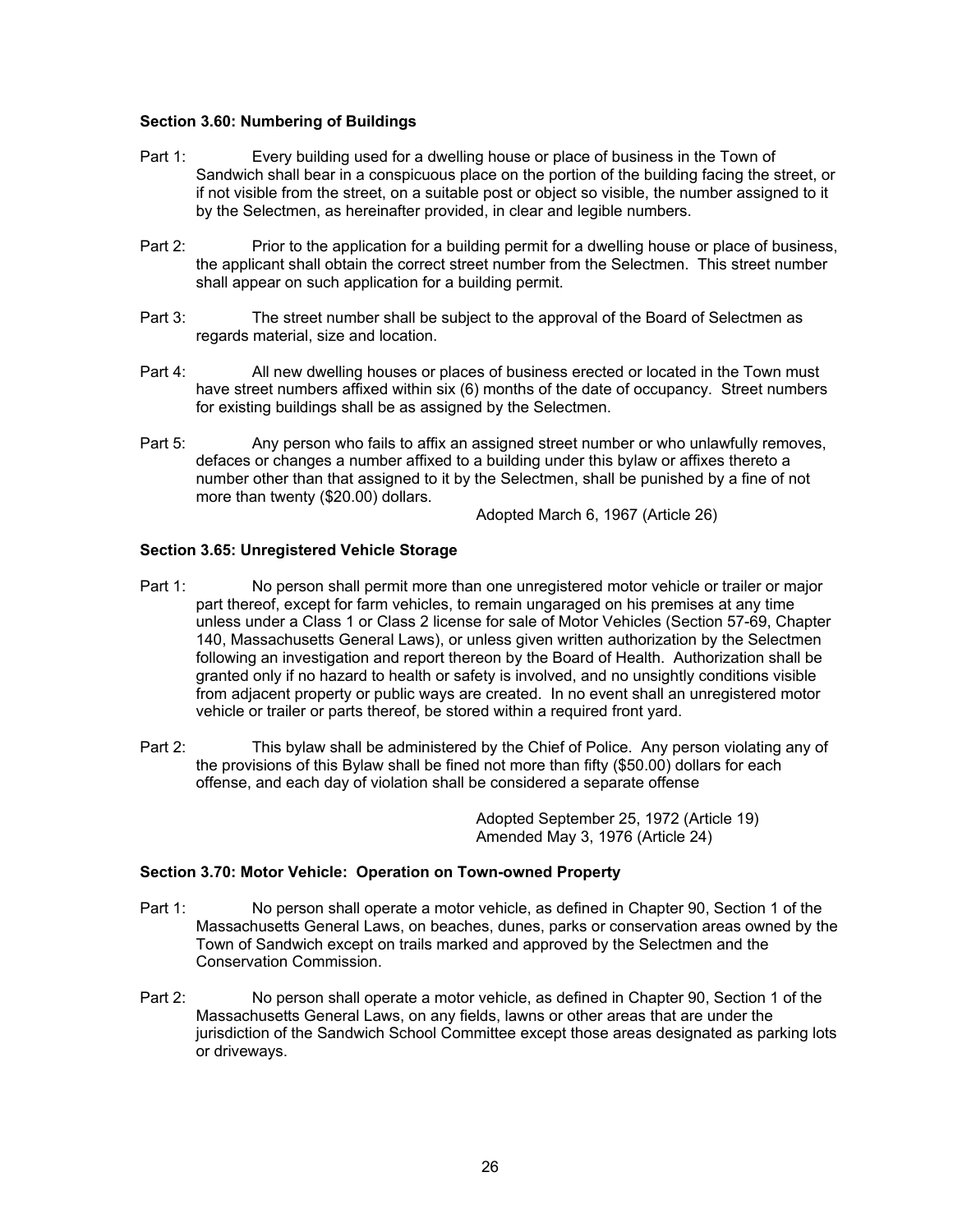Part 3: Any person violating this bylaw shall be punished by a fine of two hundred (\$200.00) dollars for each offense. Any officer authorized to make arrests may arrest without warrant anyone who in his presence violates this bylaw.

> Adopted May 5, 1980 (Article 16) Amended September 16, 1991 (Article 29)

# **Section 3.75: Animal Control**

Part 1: Purpose and Relation to Massachusetts General Laws

- 1) The purpose of animal control is to encourage the safe and humane treatment of animals and the maintenance of a safe environment for humans. Ultimately, it is the individual's responsibility to properly care for his/her animal(s) and to respect the rights of others.
- 2) In addition to the requirements set forth in this bylaw, the licensing, keeping and control of animals shall be in accordance with all applicable provisions of the Massachusetts General Laws, including but not limited-to the provisions of M.G.L. c. 140, §§136A to 174E, inclusive, which provisions are incorporated herein.
- Part 2: Board of Selectmen and Animal Control Officers

The Board of Selectmen act as Hearing Authority for purposes of M.G.L. c. 140, §157 and shall annually appoint an Animal Control Officer who shall be sworn in by the Town Clerk

# Part 3: Licenses

- 1) Annual dog and kennel licenses, as required by M.G.L. c. 140, §§137 and 137A, must be obtained from the Office of the Town Clerk by January 1 for a licensing period of January 1 through December 31. When licensing a dog for the first time, proof of spay or neutering should be presented in order to be eligible for neutered or spayed ("fixed") license fee. There will be a late fee per dog for licensing after June 30<sup>th</sup>.
- 2) Subject to approval of the Board of Selectmen, annual dog and kennel licensing may be conducted by mail.
- 3) The Clerk of the Town shall issue dog licenses and tags on a form prescribed and furnished by the Town. On the license form the Clerk shall record the name, address, phone number and the date of birth of the owner or keeper of the dog and the name, license number and description of each dog. Each tag shall include the license number, the name of the Town and the year of issue.
- 4) No kennel license shall be issued unless the applicant demonstrates that the use of the subject property as a kennel is permitted under the Town's Zoning bylaws.

# Part 4: Cat Licensing

Each cat must be licensed in accordance with rules and regulations adopted by the Board of Selectmen.

Adopted May 4, 1992 (Article 52)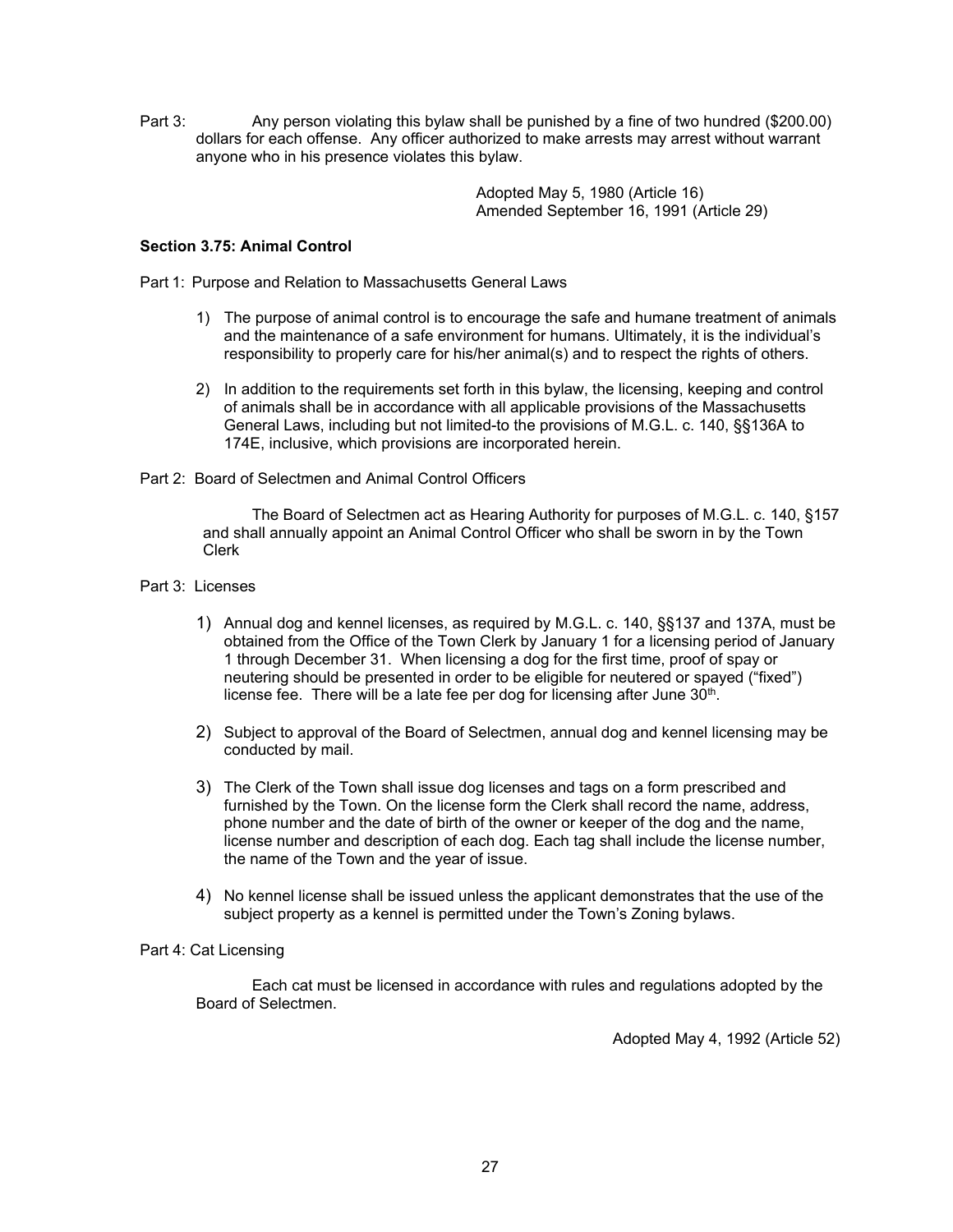#### Part 5: Fees

- 1) The Board of Selectmen shall from time-to-time establish the fees to be charged for individual dog and kennel licenses, including late fees for licenses not obtained by the dates specified herein. Said schedule of fees is on record at the Town Clerk's Office, DNR and Town Manager's Office and is available to the public.
- 2) No fee shall be charged for a license issued under this section for a service animal as defined by the Americans with Disabilities Act or regulations promulgated thereunder.
- 3) No fee shall be charged for a license issued to a working police canine.

# Part 6: Leashing and Restraint

- 1) Any person owning or keeping a dog shall not allow it to run at large in any of the streets or public places in the Town of Sandwich or upon premises other than the premises of such owner or keeper, unless the owner or lawful occupant of such other premises grants permission therefor. No dog shall be allowed in any public place or street within the Town unless it is effectively restrained or unless it is confined within a motor vehicle. A dog is under restraint for purposes of this Bylaw if it is accompanied by its owner or other person responsible for the dog, who is in full control and such dog is securely restrained with a collar and leash or such dog is under the immediate and effective voice control. To be under effective voice control for purposes of this bylaw, the dog must be within the keeper's sight and the keeper must be carrying a leash.
- 2) Unrestrained or unlicensed dogs may be sought out, caught and confined by the Animal Control Officer or any police officer of the Town, and impounded pursuant to M.G.L. c. 140, §§151A and 167.
- 3) Nothing in this Part shall be deemed to prohibit the use of dogs for hunting, sporting, public safety or working purposes as long as said dogs are properly restrained.
- 4) This Part shall not apply to a service dog. For purposes of this bylaw, a service dog is a dog specially trained to perform tasks for the benefit of an individual with a disability, including but not limited to guiding individuals with impaired vision, alerting persons with impaired hearing, or providing other similar assistance to individuals.

# Part 7: Beaches

It shall be unlawful for the owner, keeper, or person responsible for any dog to permit it to be on any public beach, including fresh water beaches, and the Sandwich Boardwalk between May 15 and September 15. Dogs are not allowed on salt water town beaches between April 1 and September 15.

#### Part 8: Impoundment

- 1) It shall be the duty of the Animal Control Officer to apprehend any dog found running at large and to impound such dog in the Town holding facility or another boarding facility.
- 2) The Animal Control Officer shall keep a record of each dog impounded, which shall contain the following information: breed, color and sex, together with whether or not the dog is licensed, the license number, if any, and the name and address of the owner, if known.
- 3) The owner or keeper of any dog impounded under the provisions of M.G.L. c. 140, §167 may claim such dog, provided he or she first procures from the Town Clerk a license and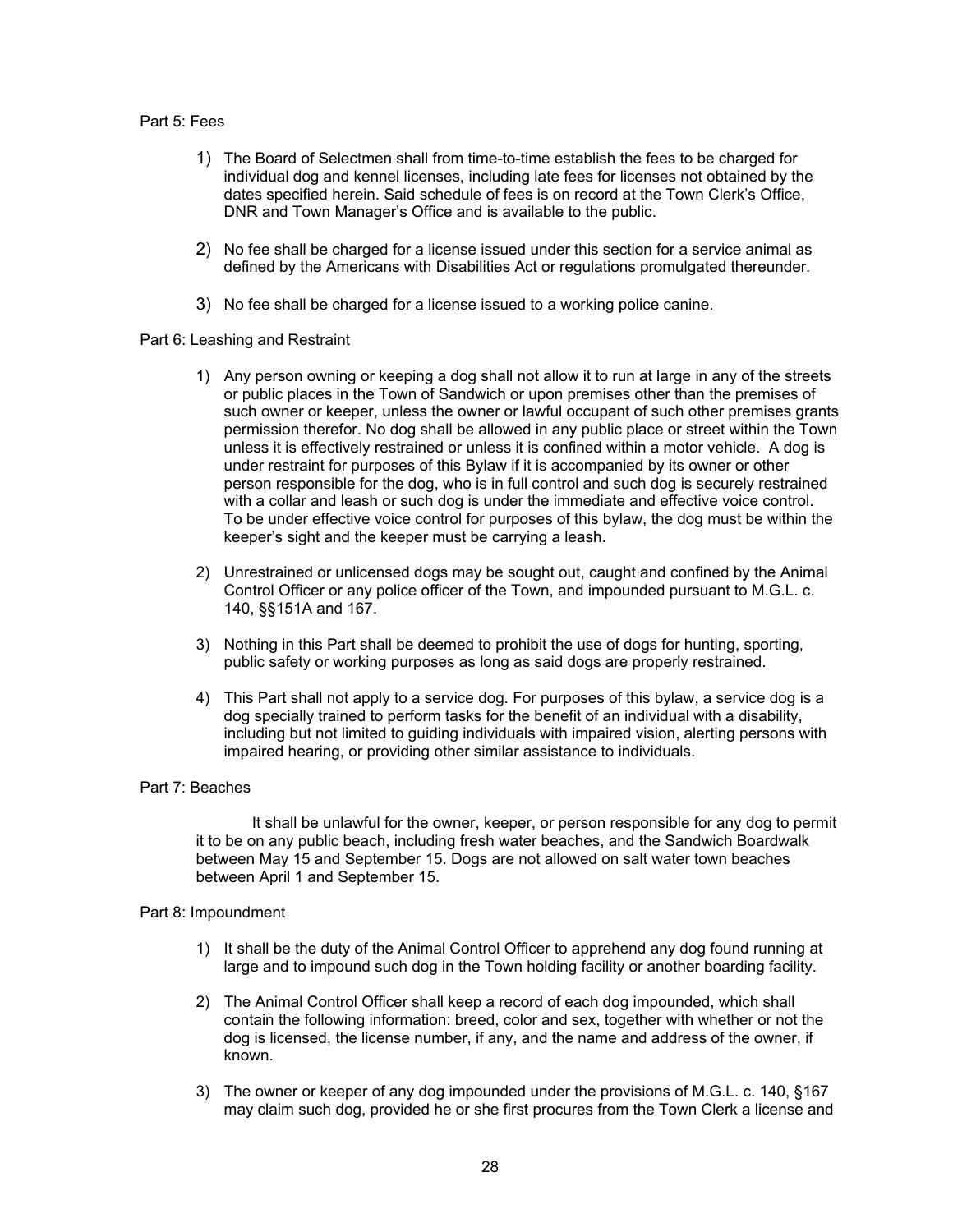tag for any such dog that is not licensed and pays a sum established by the Animal Control Officer for daily per cost of the care of the dog during the period of impoundment.

### Part 9: Removal of Waste

No person owning or having the care, custody, or control of any dog shall permit such dog to soil or defile or commit any nuisance upon any sidewalk, street, thoroughfare, beach, or wetland, in or upon any public property or in or upon the property of persons other than the owner or persons having the care, custody, or control of such dog, unless said person picks up any such waste and disposes of same in a sanitary manner. Anyone having custody or control of a dog in a public place shall have in his or her possession a device or equipment to pick up and remove dog feces. Individuals with disabilities aided by service dogs and law enforcement, emergency or rescue officials with dogs carrying out official duties are exempt from this section.

# Part 10: Enforcement and Penalties

- 1) The Animal Control Officer, Natural Resource Officer, or any police officer or special police officer of the Town shall be empowered to enforce provisions of this Bylaw.
- 2) In addition to the remedies set forth herein and in M.G.L. c. 140, §§136A to 174E, inclusive, or any other applicable provision of law, this Bylaw may be enforced through any lawful means in law or in equity, including, but not limited to, non-criminal disposition pursuant to G.L. c. 40, §21D. If non-criminal disposition is elected, then any person who violates any provision of this by-law shall be subject to the following penalties:

| a) First Offense:                | \$50.00 fine |
|----------------------------------|--------------|
| b) Second Offense:               | \$100 fine   |
| c) Third and Subsequent Offense: | \$200 fine   |

- 3) Subsequent offenses shall be determined as offenses occurring within two years of the date of the first noticed offense. Each day or portion thereof shall constitute a separate offense. If more than one, each condition violated shall constitute a separate offense.
- 4) The Town may enforce this Bylaw or enjoin violations thereof through any lawful process, and the election of one remedy shall not preclude enforcement through any other lawful means.

# Part 11: Protocol for Dangerous Dog Issues

- 1) In the case of a dog that attacks a person without justification and causes serious bodily injury; which includes but not limited to, inflicting serious bodily harm or death to a person requiring emergency ambulance transportation to a medical facility and/or hospitalization from medical treatment resulting from the attack and/or permanent loss of function and/or serious disfigurement and/or a serious fracture, a "Dangerous Dog Hearing" shall be requested of the hearing authority by the Town Animal Control Officer. During said hearing, shall be conducted in accordance with G.L. c. 140, §157, and euthanization shall be seriously considered by the Hearing Authority.
- 2) The process for investigating an attack shall include, when feasible, a thorough background check into the: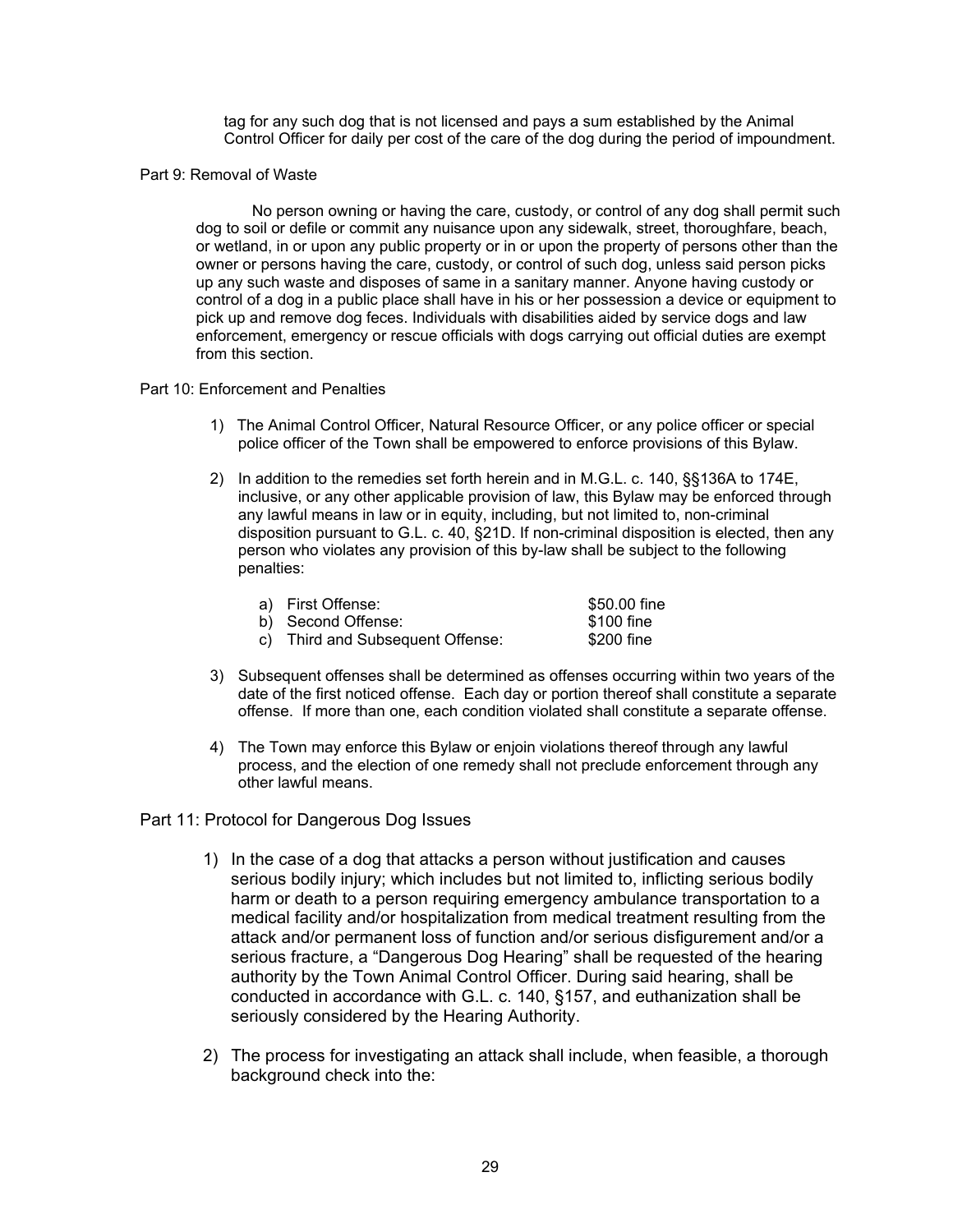- a) behavioral history of the animal, including records from rescue/adoption shelters if applicable
- b) proper licensing and vaccinations
- c) an evaluation of the seriousness of the injuries shall be taken into consideration, provided that the injured person consents to disclosure of their medical records
- 3) If the Animal Control Officer has probable cause to believe that a dog has attacked a person without justification and caused serious bodily injury, as defined above, the animal shall immediately be impounded at the facility used by the Town to shelter animals, provided that the following conditions are met:.
	- a) The dog is voluntarily surrendered by the owner; or
	- b) If the dog is not voluntarily surrendered by the owner the Hearing Authority shall file a petition in the District Court for an order of confinement in accordance with G.L c. 140, §157(e)(2);
	- c) To the extent permitted by law, the owner will incur all cost for the impoundment and subsequent evaluations until issuance of a final order by the Hearing Authority. The order of the Hearing Authority shall be considered final when all appeals have been taken or the time for taking an appeal has expired; and
	- d) Notwithstanding the foregoing, the terms of confinement of the dog, if any, shall be subject to such conditions as the District Court sees fit to impose.
- 4) If, after conducting a hearing and investigation as set forth in this Bylaw and G.L. c. 140, §157, the Hearing Authority determines that a dog impounded pursuant this bylaw is a Dangerous Dog, before the animal is released from impoundment:
	- a) The animal shall be evaluated for aggressive behavior by a trained animal behaviorist, who shall issue a written opinion and any recommendations to retrain the dog or the owner to reduce the likelihood of another incident shall be completed before the animal is released. The written opinion shall be provided to the Animal Control Officer, the animal owner and the victim of the attack;
	- b) The animal's home environment, including the adequacy of the physical conditions to humanely control the animal and the owner's ability to properly care for the animal, shall be evaluated by responsible Town authorities or by a trained animal behaviorist; and
	- c) The owner of the dog shall provide to responsible Town authorities proof of insurance in an amount not less than \$100,000 insuring the owner or keeper against any future claim, loss, damage or injury to persons, domestic animals, or property resulting from actions, whether intentional or unintentional of the dog.
- 5) Any recommendations received in accordance with Section 4 of this bylaw shall be incorporated into any order of restraint or confinement issued by the Hearing Authority in accordance with G.L. c. 140, §157.
- 6) Nothing in this By-law is intended to limit or restrict the authority of the Hearing Authority to act in accordance with G.L. c. 140, §157.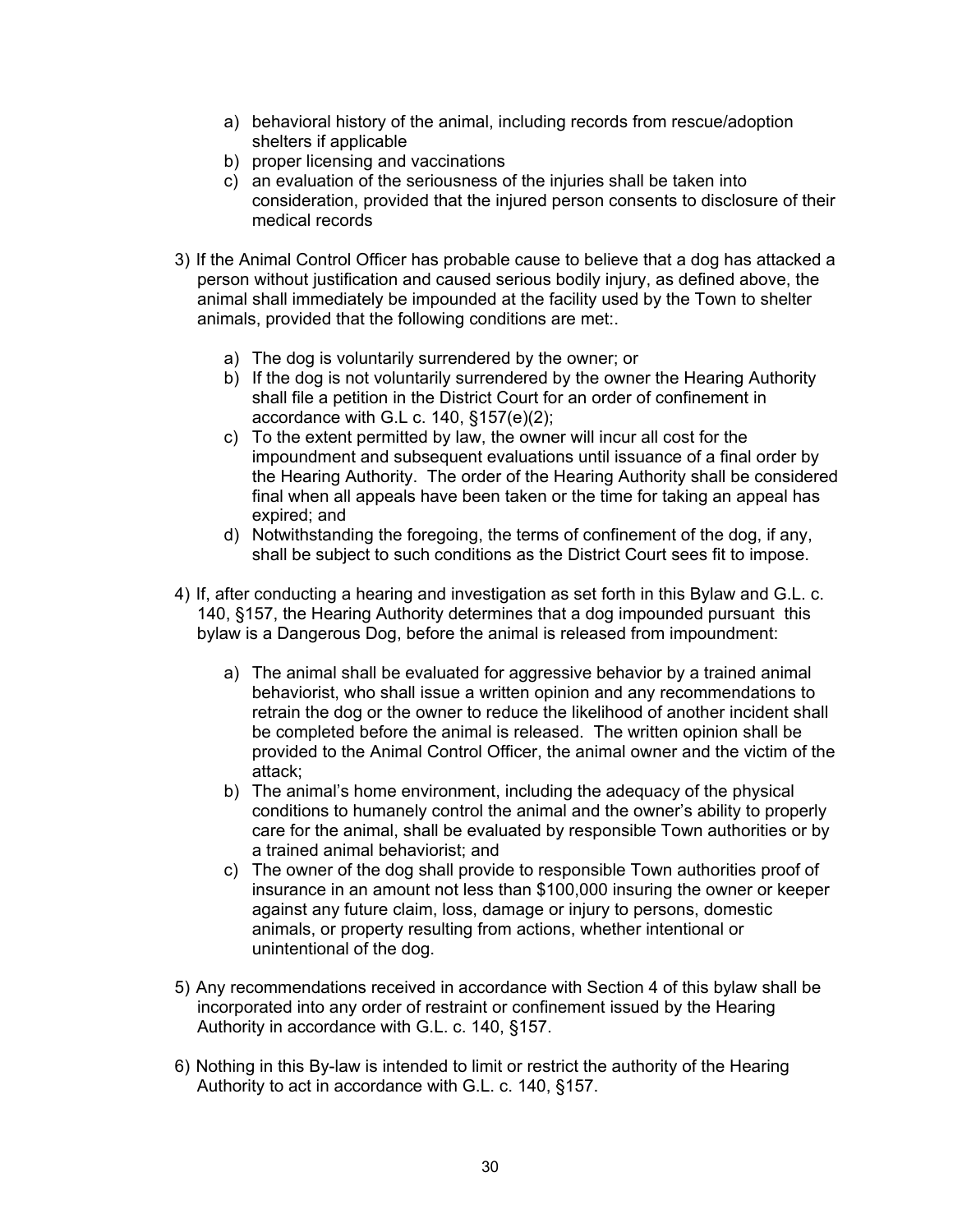Adopted May 4, 1992 (Article 52) Amended May 2, 2016 (Article 23) Amended May 7, 2018 (Article 31)

# **Section 3.80: Motor Boat Operations: Snake Pond**

Deleted.

Deleted March 19, 2001 (Article 3)

# **Section 3.90: Dune Protection**

- Part 1: No person or pet shall enter upon or cross over any dune on Town property including any Conservation Lands, whether by walking or in a vehicle, including bicycles, except at an authorized marked crossover or designated beach access, other than in the performance of duties of a federal, state or Town official. Owners shall be responsible for keeping pets off of the dunes.
- Part 2: It shall be unlawful for any person or pet to damage, destroy or remove any Town owned sand dune or part thereof, or to kill, destroy or remove any grass, shrubbery, trees or other vegetation growing on sand dunes unless authorized by the Town Manager.

Part 3: Enforcement:

- 1) This bylaw may be enforced by any Natural Resources Officer, Animal Control Officer, Assistant or Deputy Animal Control Officer, Harbormaster, Assistant Harbormaster, Shellfish Constable, Deputy Shellfish Constable, Recreation Department Employee, Police Officer or Special Police Officer.
- 2) Whoever violates any provision of this bylaw may be penalized by a noncriminal disposition process as provided in M.G.L. c.40, §21D and the Town's non-criminal disposition by-law. If noncriminal disposition is elected, then any person who violates any provision of this by-law shall be subject to a fine of two hundred dollars (\$200) for each offense. Each day a violation exists shall constitute a separate offense.
- 3) Whoever violates any provision of this bylaw may be penalized by indictment or on complaint brought in the district court. Except as may be otherwise provided by law and as the district court may see fit to impose, the maximum penalty for each violation or offense shall be three hundred dollars.
- Part 4: Any violations of the terms of this Bylaw shall be considered an act of trespass, and may subject the violator to arrest and removal from the beach pursuant to Massachusetts General Laws, Chapter 266, Section 120.

Adopted May 2, 2016 (Article 22)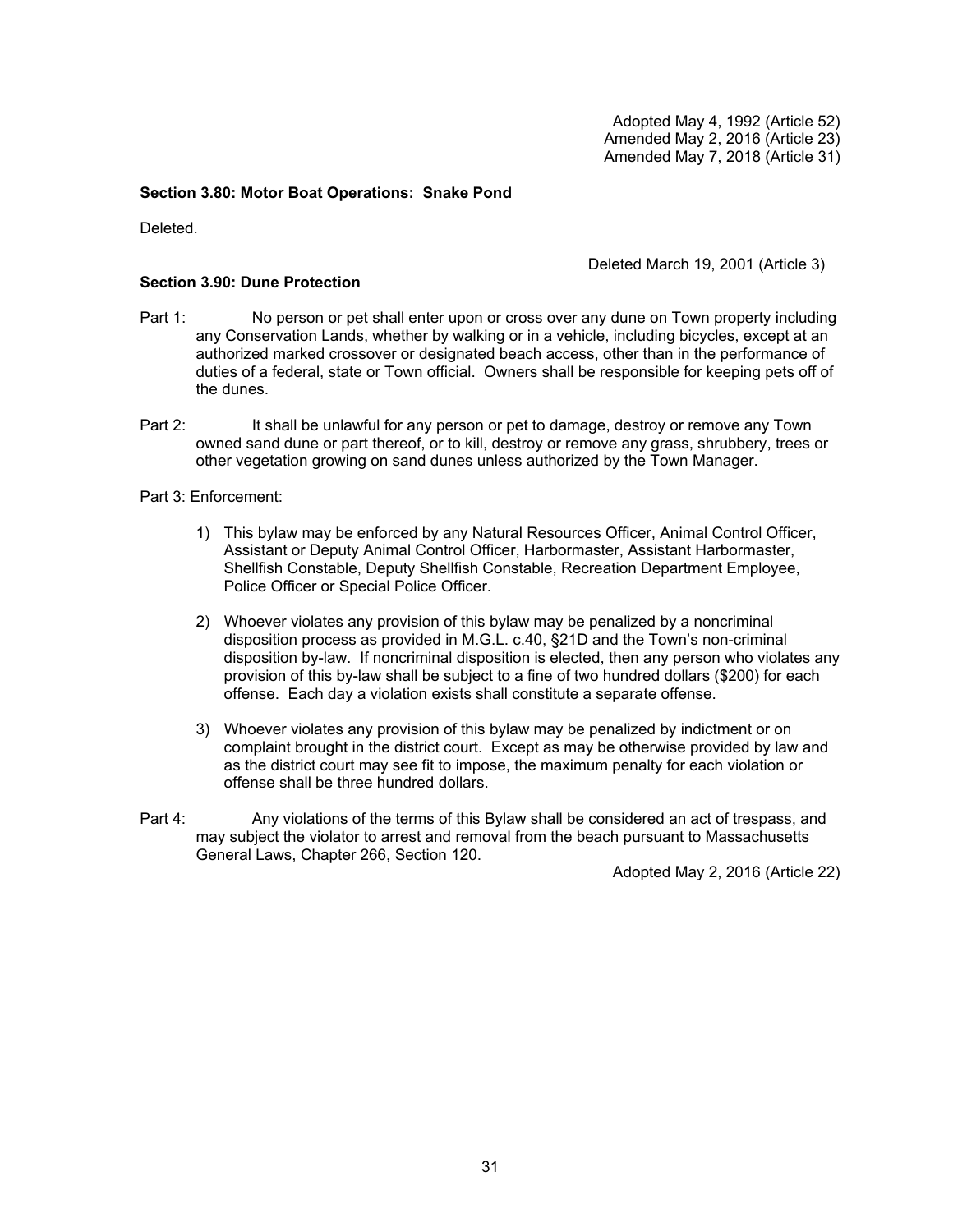# **CHAPTER 4 PUBLIC HEALTH**

## **Section 4.00: Illegal Disposal**

- Part 1: It shall be unlawful to throw, place, drop, sweep into, deposit, discharge, or leave on any street, drainage system, Town-owned property, conservation land, or other public property any litter or pollutant including, but not limited to: rubbish; garbage; tires, abandoned vehicles; construction materials; stumps; brush; tree limbs; hedge and grass trimmings; noxious, chemical, hazardous, or dangerous refuse; any pollutant as defined by the General Permit for Stormwater Discharges from Small Municipal Storm Sewer Systems issued jointly by the U.S. Environmental Protection Agency and the Massachusetts Department of Environmental Protection; or any other offensive substance or waste. There shall be no exception, other than duly authorized deposit(s) at the Solid Waste Transfer Station in conformance with the rules and regulations thereof.
- Part 2: Who ever violates this section shall be responsible for the clean-up, including any costs thereof, and subject to a fine of three hundred (\$300.00) dollars for each offense. In the event that a clean-up is necessary, each day until completion shall be considered a separate offense.

 Adopted March 1, 1948 (Article 27) Amended May 5, 1981 (Article 45) Amended May 6, 1991 (Article 41) Amended November 15, 2021 (Article 5)

# **Section 4.05: Tobacco Products: Sale to Minors**

- Part 1: It shall be unlawful for any person, in the Town of Sandwich, to sell cigarettes, cigars, chewing tobacco, snuff or any other tobacco product to a person under the age of eighteen or, not being their parent or guardian, give cigarettes, cigars, chewing tobacco, snuff or any other tobacco product to any person under eighteen.
- Part 2: Violation of this ByLaw shall result in a fine of not less than one hundred (\$100.00) dollars for the first offense, two hundred (\$200.00) dollars for the second offense and three hundred (\$300.00) dollars for the third and subsequent offenses.
- Part 3: It shall be lawful to prohibit the sale of rolling papers in the Town of Sandwich. Any person(s) violating this ByLaw will be fined twenty-five (\$25.00) dollars for the first offense and fifty (\$50.00) dollars for second or subsequent offenses.

 Adopted May 12, 1986 (Article 34) Amended May 4, 1987 (Article 62)

# **Section 4.07: Single Use Plastic Bottles: Municipal Ban**

- Part 1: The purchase by the Town of Sandwich of either water or any other beverage in single-use plastic bottles of any size is prohibited and the sale of water or any beverage in single-use plastic containers is prohibited on town property.
- Part 2: Any Town department when engaged in public health and safety operations shall be exempt from this Bylaw.
- Part 3: Effective date: As soon as practicable but no later than September 1, 2020
- Part 4: In the event of a declaration (by Emergency Management Director, or other dulyauthorized Town, Commonwealth, or United States official) of an emergency affecting the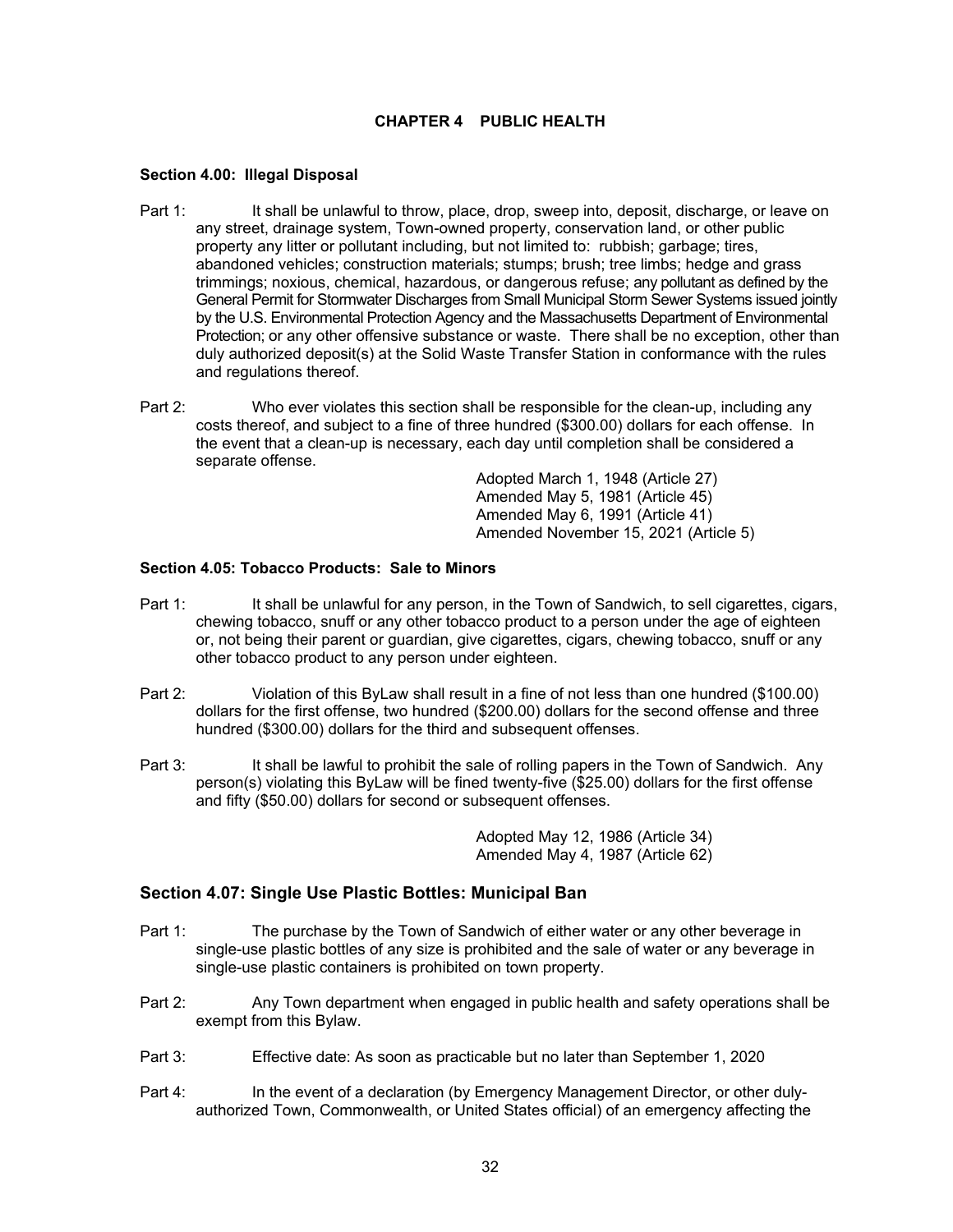availability and/or quality of drinking water for Sandwich residents the Town shall be exempt from this Bylaw until seven (7) calendar days after such declaration has ended.

Adopted October 28, 2019 (Article 9)

# **Section 4.08: Single Use Plastic Bottles: Commercial Ban**

Deleted

Deleted November 15, 2021 (Article 8)

## **Section 4.10: Trash Hauler Licensing**

- Part 1: All trash haulers must be licensed by the Board of Health and must comply with all Board of Health Regulations and all of the Upper Cape Regional Transfer Station ("UCRTS") Board of Managers' rules and regulations and amendments.
- Part 2: All trash haulers licensed by the Board of Health in the Town of Sandwich must transfer their refuse loads to either the UCRTS, which is a Board of Health approved site, or any other site approved by the Board of Health. In the case of the UCRTS, trash haulers must follow the route specified in the UCRTS rules and regulations. No refuse loads may be disposed of at any other site other than the one approved by the Board of Health.
- Part 3: All haulers licensed by the Board of Health in the Town of Sandwich must submit a payment bond to the Town in the amount of ten thousand (\$10,000.00) dollars or such lesser amount as determined by the Board of Health, to be appropriate and consistent with the tonnage billed to the hauler.
- Part 4: Any violation of this ByLaw as determined by the Board of Health in accordance with Section 5 may result in the following in the discretion of the Board of Health.
	- 1) Revocation or suspension of license to transport refuse in the Town of Sandwich by the Board of Health.
	- 2) Forfeiture of payment bond, in full or in part, depending upon the amount of money owed the Town by the trash hauler in unpaid fees.
	- 3) Imposition by the Board of Health of all other applicable fines including those set forth in Massachusetts General Laws, Chapter 111, Section 31B and in the UCRTS rules and regulations.
- Part 5: Prior to imposing any of the penalties set out in Section 4, the Board of Health shall give notice to the trash hauler and hold a hearing in accordance with the following procedure.
	- 1) The Board of Health shall notify the trash hauler of the hearing at least ten (10) days prior to the date on which it is scheduled to be held.
	- 2) The notice shall state the nature of the violation and the date, place, and time of the hearing.
	- 3) The hearing will be held before the Board of Health and will afford the trash hauler a reasonable opportunity to be heard.
	- 4) The hearing will be conducted without regard to or restriction by technical rules of evidence or procedure.

Adopted September 16, 1991 (Article 3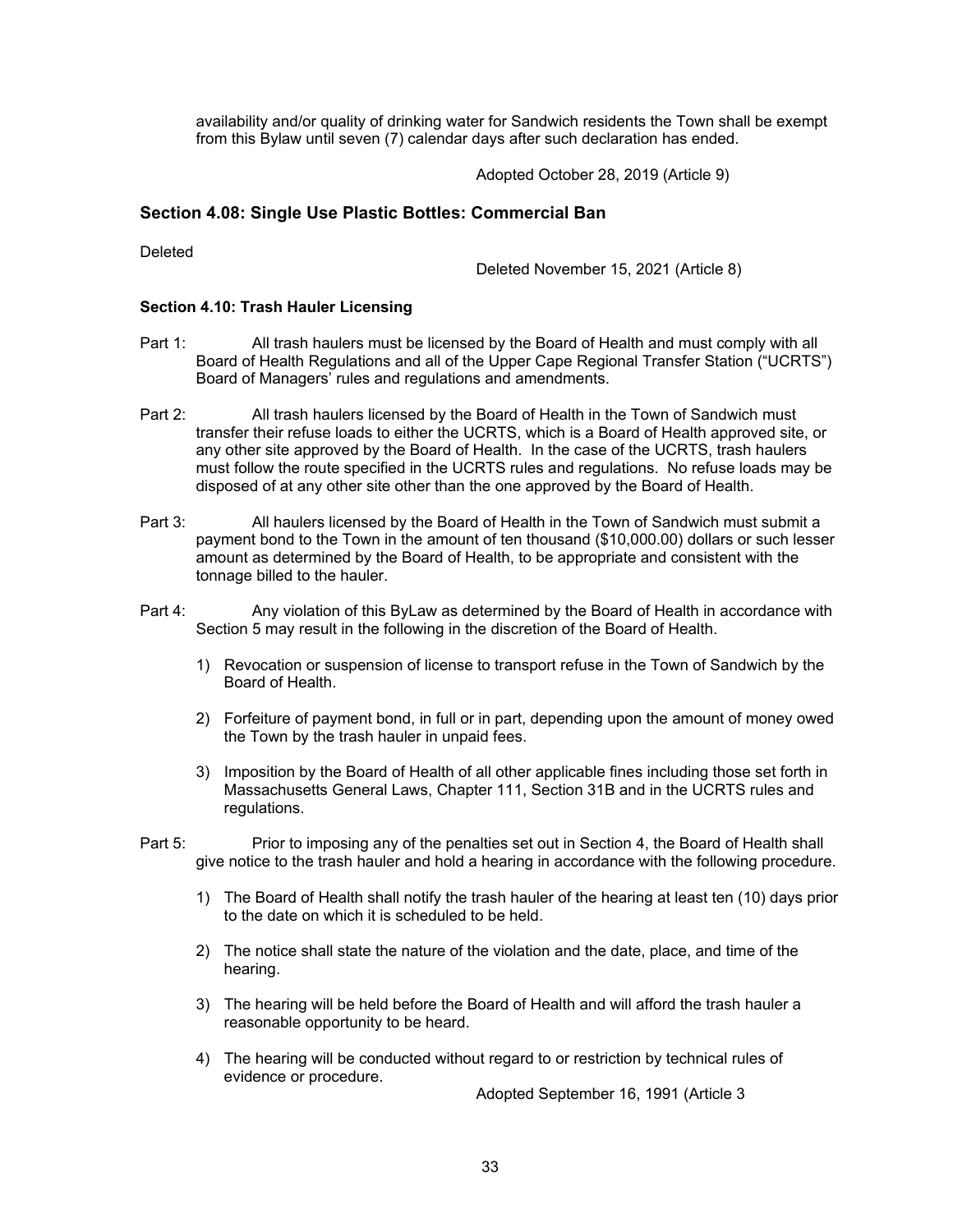# **Section 4.15: Marijuana Establishments**

Consistent with G.L. c.94G, § 3(a)(2), all types of non-medical "marijuana establishments" as defined in G.L. c.94G, §1, to include marijuana cultivators, independent testing laboratory, marijuana product manufacturers, marijuana retailers or any other types of licensed marijuana-related businesses, shall be prohibited within the Town of Sandwich.

Adopted November 13, 2017 (Article 2)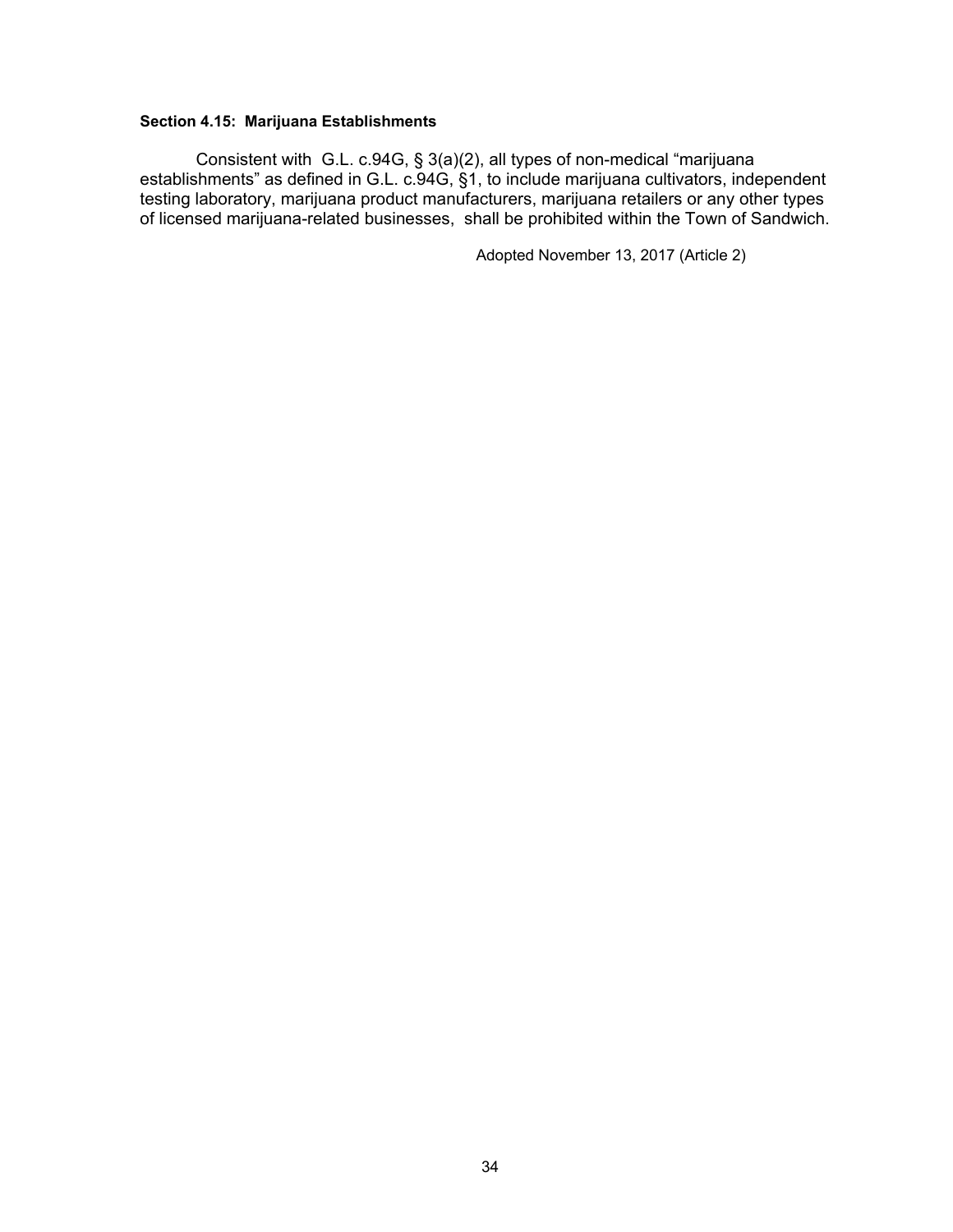# **CHAPTER 5 PUBLIC WAYS**

### **Section 5.00: Driveways: Construction of**

- Part 1: The Board of Selectmen may adopt and from time to time amend reasonable regulations governing alignment, width, profile, and construction of the portions of driveways constructed within street rights-of-way, so as to ensure drainage adequacy and safety of access and egress, and requiring that written permits be issued by the Board of Selectmen or a person designated by them for all future driveway entrances or relocation of existing entrances.
- Part 2: Lots with frontage on more than one way shall maintain a driveway on the lesser traveled way as defined in the Town of Sandwich Protective Zoning Bylaw and in Subdivision Rules and Regulations of the Sandwich Planning Board.

 Adopted May 6, 1974 (Article 39) Amended September 16, 1991 (Article 8)

# **Section 5.05: Public Ways: Obstruction by Animal**

No person shall allow any animal under his care to obstruct any sidewalk or public way. Whoever violates this ByLaw shall be subject to a fine of twenty (\$20.00) dollars for each offense.

> Adopted March 1, 1948 (Article 27) Amended May 6, 1991 (Article 41)

### **Section 5.10: Public Ways: Moving Buildings Thereon**

- Part 1: It shall be unlawful to move a building over a public street without the written consent of the Selectmen. The Selectmen shall require a bond or other financial security from the owner or the mover of the building in a reasonable amount sufficient to cover potential damages. The owner or mover shall also be required to reimburse the Town for all sums which the Town incurs from this use of a public way.
- Part 2: Whoever violates this section shall be subject to a cease-and-desist order and/or a fine of three hundred (\$300.00) dollars for each offense. Each day that a cease-and-desist order remains in effect shall constitute a separate offense.

 Adopted March 1. 1948 (Article 27) Amended May 6, 1991 (Article 41)

# **Section 5.15: Scenic Roads**

Part 1: Purpose

The purpose of this bylaw is to maintain the scenic beauty, aesthetic value and historic significance of certain roads in the Town of Sandwich by designating them as "Scenic Roads". For a road that has been designated as a Scenic Road, any repair, maintenance, reconstruction or paving work done with respect thereto shall not involve or include the cutting down or removal of significant trees, or the tearing down or burial, relocation or destruction of stone walls, or portions thereof, except with the prior written consent of the Planning Board in accordance with the regulations of G.L. Chapter 40, Section 15c, paragraph 2.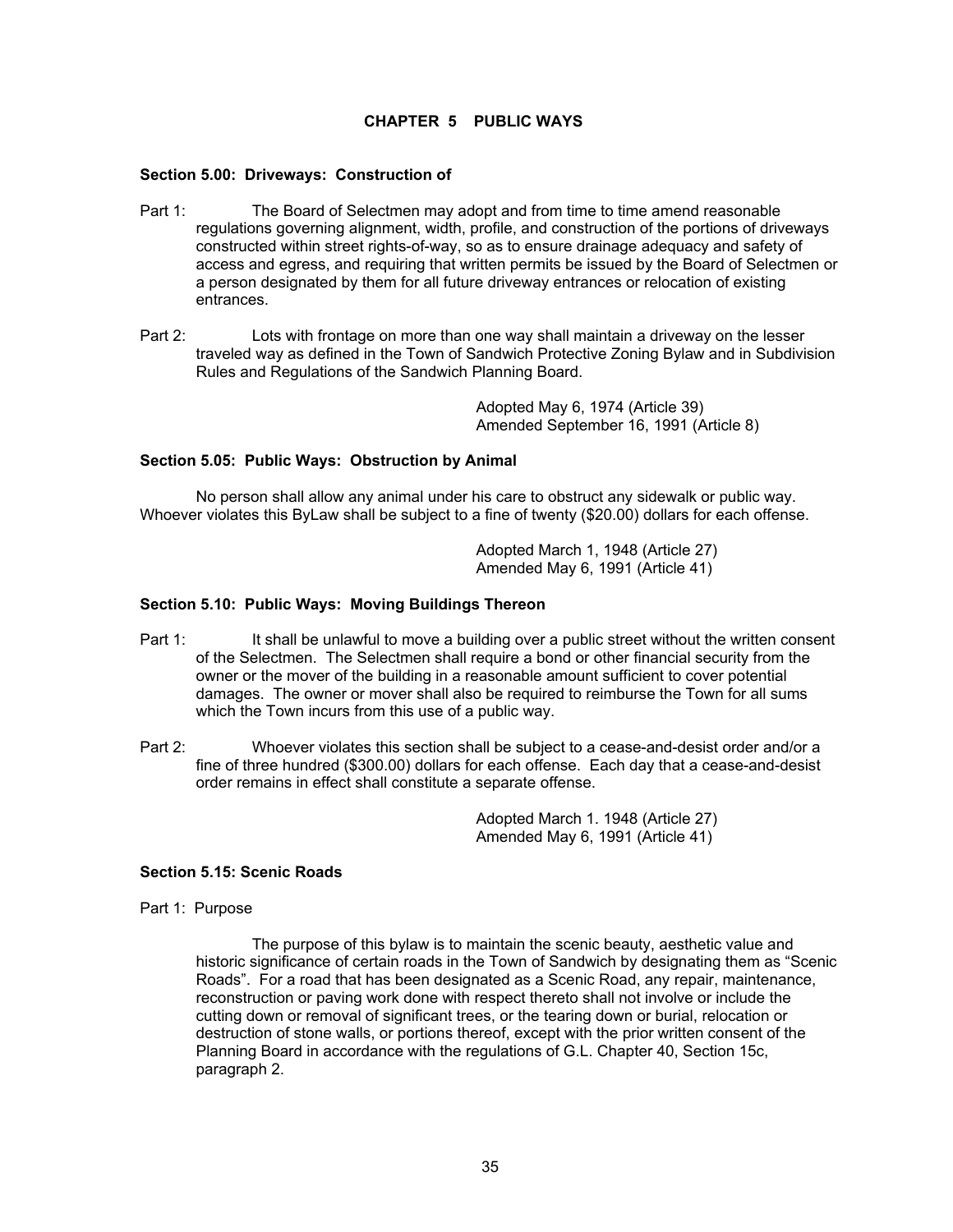#### Part 2: Authority

The enactment of this ByLaw is authorized by Massachusetts General Laws, Chapter 40, Section 15C.

#### Part 3: Definitions

In the absence of any contrary meaning established through legislation or judicial action in regard to MGL Chapter 40, Section 15C, the following terms contained in said statute and used in this Bylaw shall mean and be construed as follows:

- 1) "Cutting or Removal of Trees" cutting or removing any of the following or any combination of the following:
	- a) One or more tree trunks having a diameter of nine (9) inches or more measured four feet above the ground, or
	- b) Two or more tree trunks having a diameter of six (6) inches or more measured four feet above the ground, or
	- c) Seven or more limbs, roots of more than four (4) inches in diameter where cut, on a single tree.
- 2) "Repair" Maintenance, Reconstruction or Paving Work" Any such work done within the right-of-way by any person or agency, public or private, including roadway widening and/or construction of a new private driveway within the right-of-way, but not including utility work in trees not affecting the road itself.
- 3) "Road" Any road in Sandwich, including a public road, private road, or paper road, other than a state highway or a numbered route unless the entire length of the numbered route is contained within the boundaries of Sandwich and no part of the numbered route is owned or maintained by the Commonwealth.
- 4) "Scenic Road" Any eligible road or portion of a road designated as a Scenic Road by vote of Town Meeting pursuant to this bylaw or G.L. Chapter 40, Section 15C.
- 5) "Scenic Road Boundary" The right-of-way line of such a road and shall include anything touching or located on the right-of-way line.
- 6) "Significant Tree" A living tree with a trunk circumference of two feet or more as measured twenty-four inches above the ground.
- 7) "Stone Wall" Any structure of natural stones, cut or uncut, that is built to order, enclose, divide or define an area, regardless of the condition of that structure.
- Part 4: Designation of a Scenic Road
	- 1) Consideration for Scenic Road Designation**:** In determining which roads or portions of roads should be recommended for designation as Scenic Roads, the following criteria shall be considered:
		- a) Overall scenic beauty.
		- b) Overarching tree canopy and other contribution of vegetation to scenic beauty.
		- c) Contribution of stone walls, fences, narrow shoulders and other elements, natural or man-made, to scenic beauty.
		- d) Age and historic significance of way, trees and stone walls, including preservation of historic way width, grade and alignment.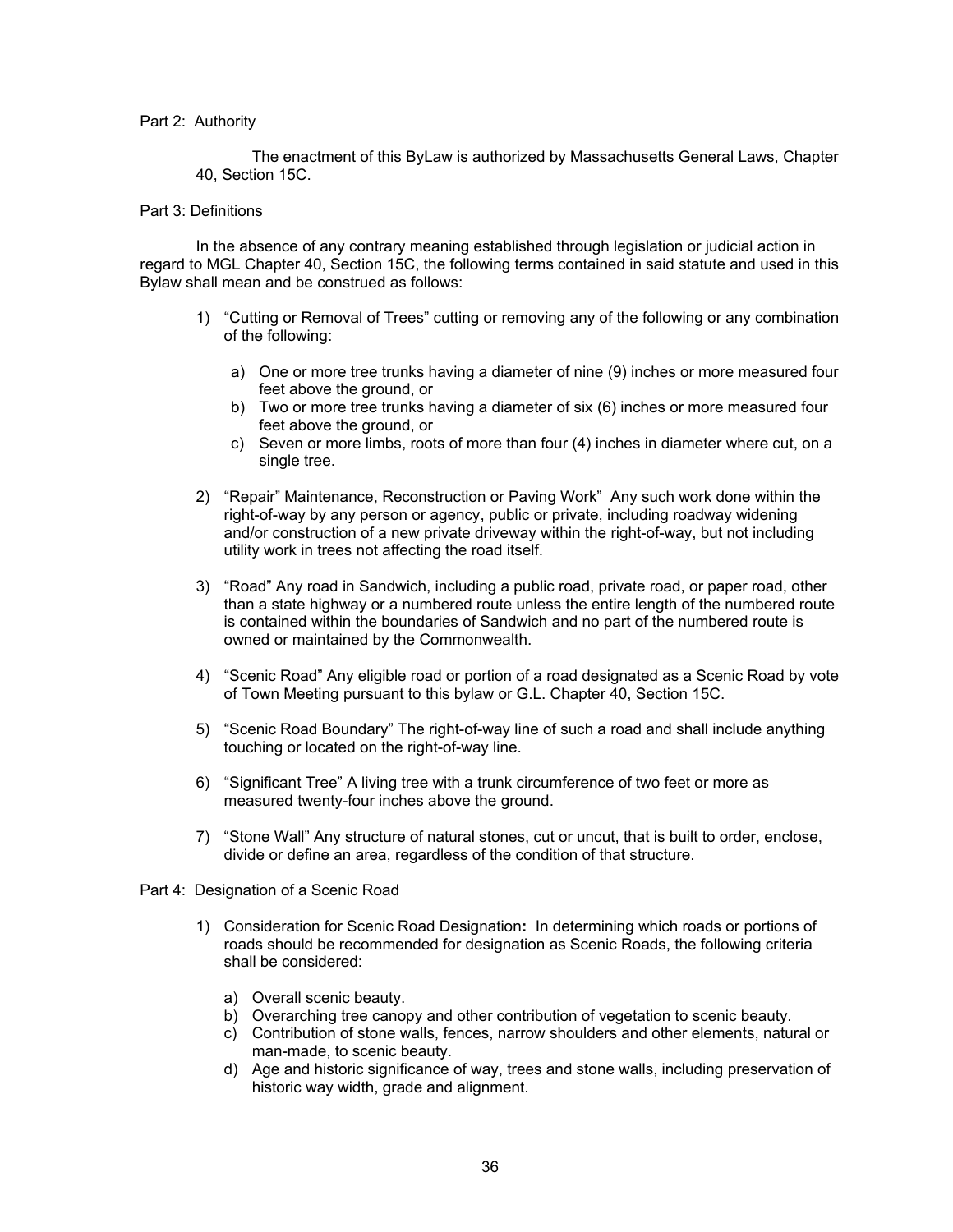- e) Potential for lessening of scenic beauty, aesthetic value or historical significance of natural and man-made features by alteration.
- 2) Procedure for Designation of a Scenic Road: Upon recommendation or request of the Planning Board, Conservation Commission or Historical Commission, any road shall, upon vote of a majority of voters present and voting at any annual or special Town Meeting, become a Scenic Road subject to the provisions hereof.
- Part 5: Procedures for Actions Affecting Scenic Roads, Stone Walls or Trees
	- 1) Actions requiring prior written approval: Any repair, maintenance, reconstruction or paving work to be done within the Scenic Road Boundary that will involve or include:
		- a) Cutting or removing trees
		- b) Tearing down or destruction of stone walls including burial or relocation or portions thereof
		- c) Any temporary disturbance of a stone wall shall require prior written approval of the Planning Board after a public hearing.

2) Actions which do not require prior written approval:

Emergency Work: In the event that emergency conditions require that work otherwise requiring Planning Board approval must proceed before such approval can be obtained, the work may proceed to the extent which is deemed necessary to protect public health and safety. The work shall be reported, in writing, to the Planning Board within seventy-two hours of the emergency condition.

3) Determination of Scenic Road Boundary: When a dispute as to the boundary of a Scenic Road arises, it will be presumed that the tree or stone wall in question is within the boundary until an applicant hereunder to the satisfaction of the Planning Board proves the contrary.

4) Filing: Any person, organization, or municipal agency, utility or any other party that desires to undertake any action that requires prior written approval pursuant to Section 5.1 hereof, shall file an application with the Planning Board.

5) Public Hearing: The Planning Board shall schedule a public hearing as soon as is feasible after the Planning Board receives an application. The Planning Board shall give notice of its public hearing by advertising twice in a newspaper of general circulation in Sandwich, as to time, date, place and purpose, the last publication to occur at least seven (7) days prior to such hearing. Such hearing shall be consolidated with any hearing required under MGL Chapter 87, Section 3 whenever so required.

6) Considerations for the Planning Board Decision: In making a decision with respect to any written request made hereunder, the Planning Board shall consider the following:

- a) Preservation of natural resources;
- b) Environmental issues;
- c) Historical values;
- d) Scenic and aesthetic characteristics;
- e) Expense of reconstruction or relocation;
- f) Public safety;
- g) Existence or absence of reasonable alternatives, including a no-build alternative;
- h) Consistency with articulated town policies;
- i) Congruence with the Sandwich Comprehensive Plan;
- j) Other sound planning considerations.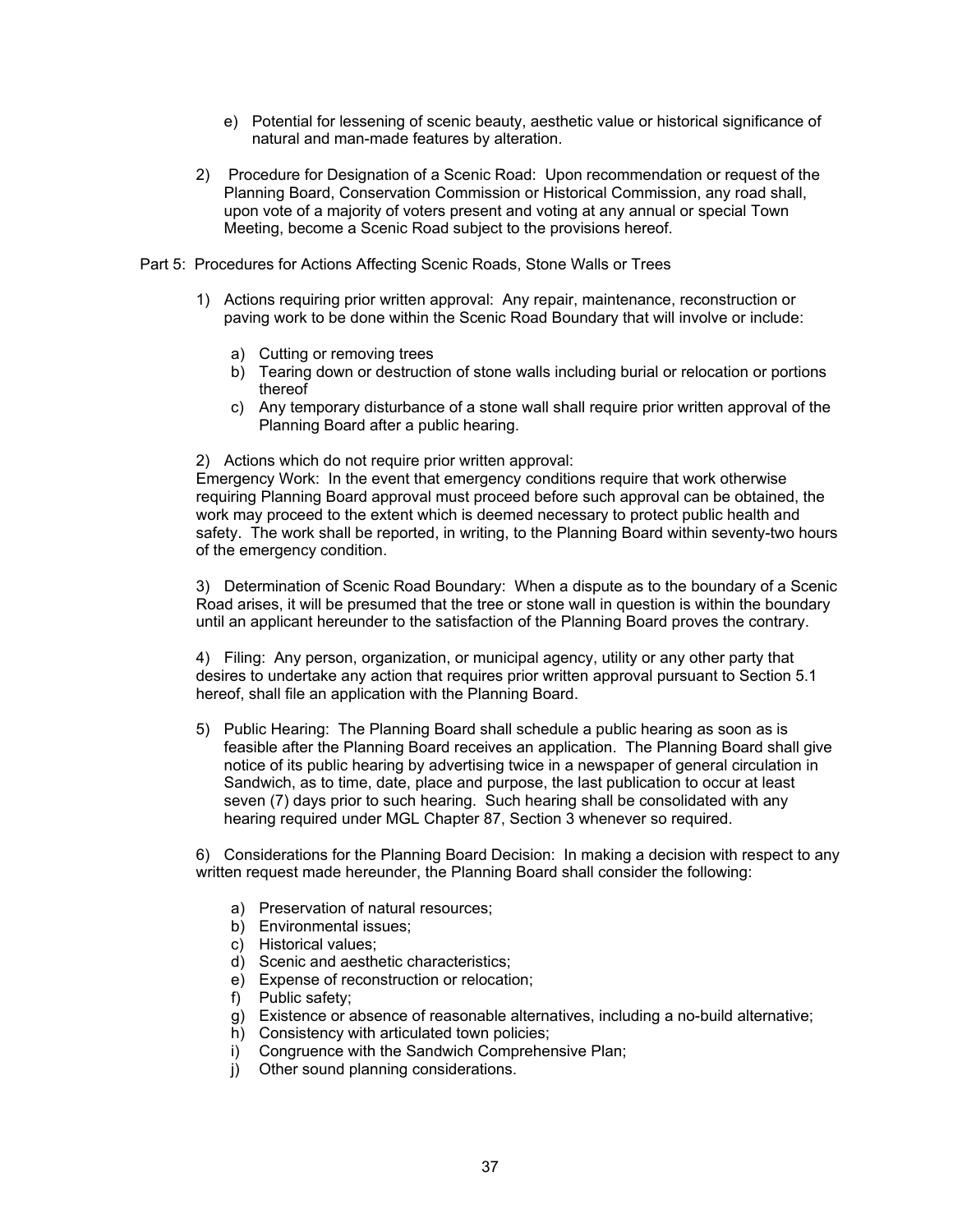- 7) Decision of the Planning Board: The Planning Board shall make a determination with respect to a written request within twenty-one days after the close of the public hearing. Failure of the Planning Board to make its decision and file it with the Town Clerk within the time allotted shall constitute approval of the written request.
- 8) Fines: Any violation of this bylaw shall be punished by a fine of not more than \$300 in accordance with G.L. Chapter 40, Section 21D and Town Bylaw Section 2.80. The enforcing authority shall be the Board of Selectmen or the Sandwich Police Department. The specific fine schedule is as follows:
	- a) First offense \$150 per tree removed; \$100 per tree cut.
	- b) Second offense \$225 per tree removed; \$175 per tree cut.<br>c) Third offense \$300 per tree removed; \$250 per tree cut.
	- \$300 per tree removed; \$250 per tree cut.
- 9) Additional Rules and Regulations: The Planning Board may adopt more detailed regulations for carrying out its duties under this Bylaw.

#### Part 6: List of Roads

The following roads upon recommendation of town meeting have been designated as Scenic Roads pursuant to Massachusetts General Laws, Chapter 40, Section 15C:

 Atkins Road (from 6A to southerly intersection of Crestview) Beale Avenue Boardley Road Charles Street Canary Street Chase Road Cranberry Trail Cross Street Dewey Avenue Discovery Hill Road Factory Street Farmersville Road Freeman Street Gilman Road Great Hill Road Grove Street Gully Lane Harbor Street Harlow Road Howland Lane Jarves Street John Ewer Road Jones Lane Liberty Street Newtown Road Nye Road (Street) Main Street (east from Town Hall to Route 6A) Old County Road Pheasant Lane Pimlico Pond Road Pinkham Road Pine Street Pleasant Street Ploughed Neck Road Quaker Road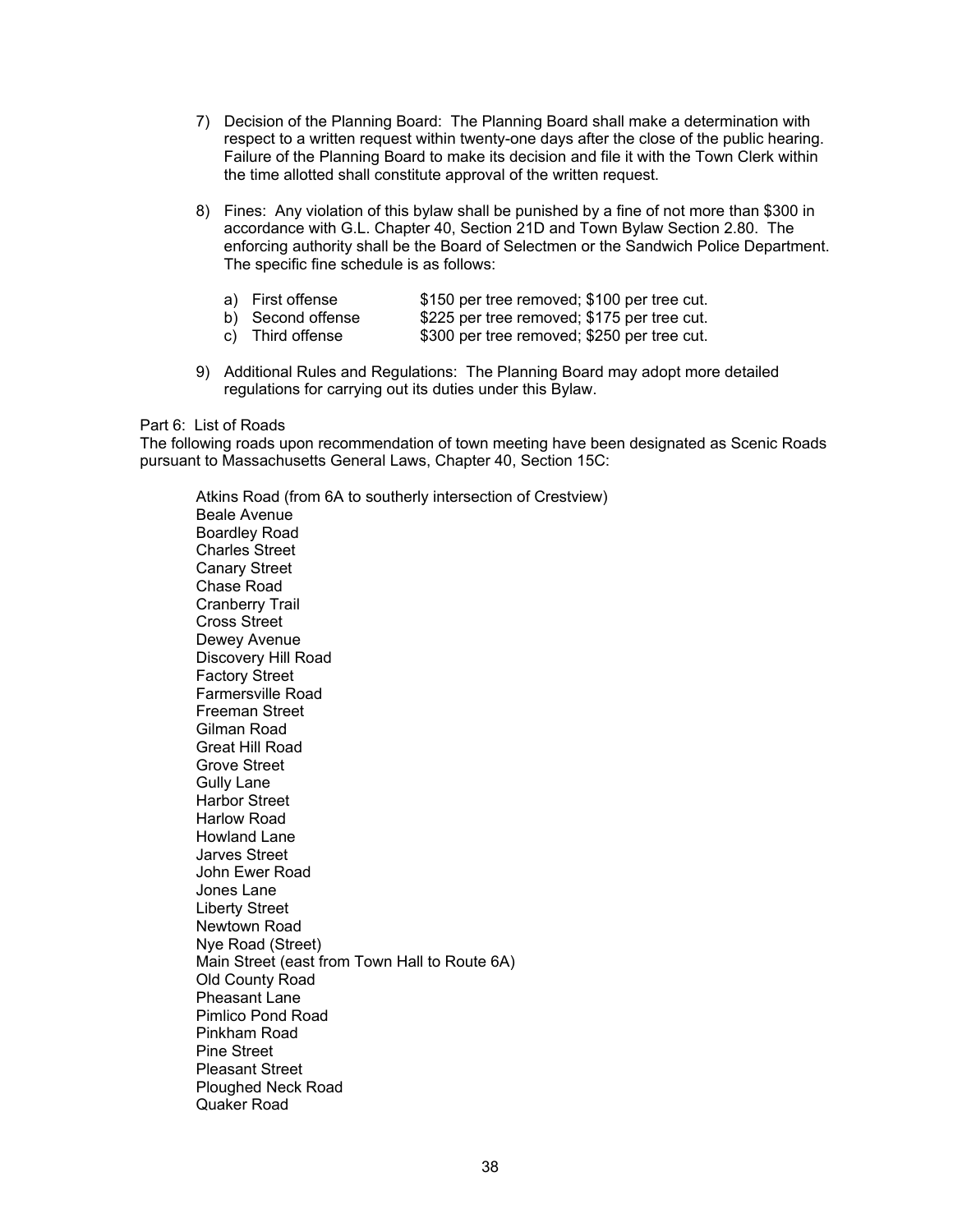River Street Route 130 (Quaker Meetinghouse Road to Mashpee Line) Sandy Neck Road School Street Shawme Road Snake Pond Road Spring Hill Road State Street Stowe Road Summer Street Tupper Road Water Street Willow Street

Adopted August 6, 1973 (Article 16) Amended May 6, 1974 (Article 47) Amended May 5, 2003 (Article 36)

### **Section 5.20: Temporary Repairs to Private Ways**

Part 1: Purpose and Applicability

- 1) Pursuant to Massachusetts General Laws Chapter 40, Section 6N, the Board of Selectmen is hereby authorized to make temporary repairs to private ways which have been open to the public for a period of at least five (5) years, out of funds appropriated for said purpose by Town Meeting. In all cases, the entire cost shall be assessed as betterment on those properties which benefit from the repairs. Repair does not mean new construction.
- 2) The repairs shall be those required by public necessity, including but not limited to:
	- a) The necessity of providing adequately drained ways so as to reduce ecologically harmful runoff into the Town's brooks and ponds; and
	- b) The necessity of providing adequate passable ways for public safety vehicles from public ways to residences, Town facilities and resources including access to Town conservation land.
	- c) The Board of Selectmen shall make the determination of public necessity.

Part 2: Types of Repairs

- 1) The repairs must be temporary in nature, such as filling, grading, patching and surface coating, and may include such repairs to drainage swales, conduits and structures as are necessary to preserve the integrity of surface repairs to the roadway, and shall not be such as to constitute a reconstruction of the roadway.
- 2) The temporary repair shall have a minimum expected life equal to twenty (20) years.
- 3) Temporary repairs may be undertaken on a way subject to this bylaw, or to a continuous portion of such way, which portion begins and ends at an intersection or conjunction with another way.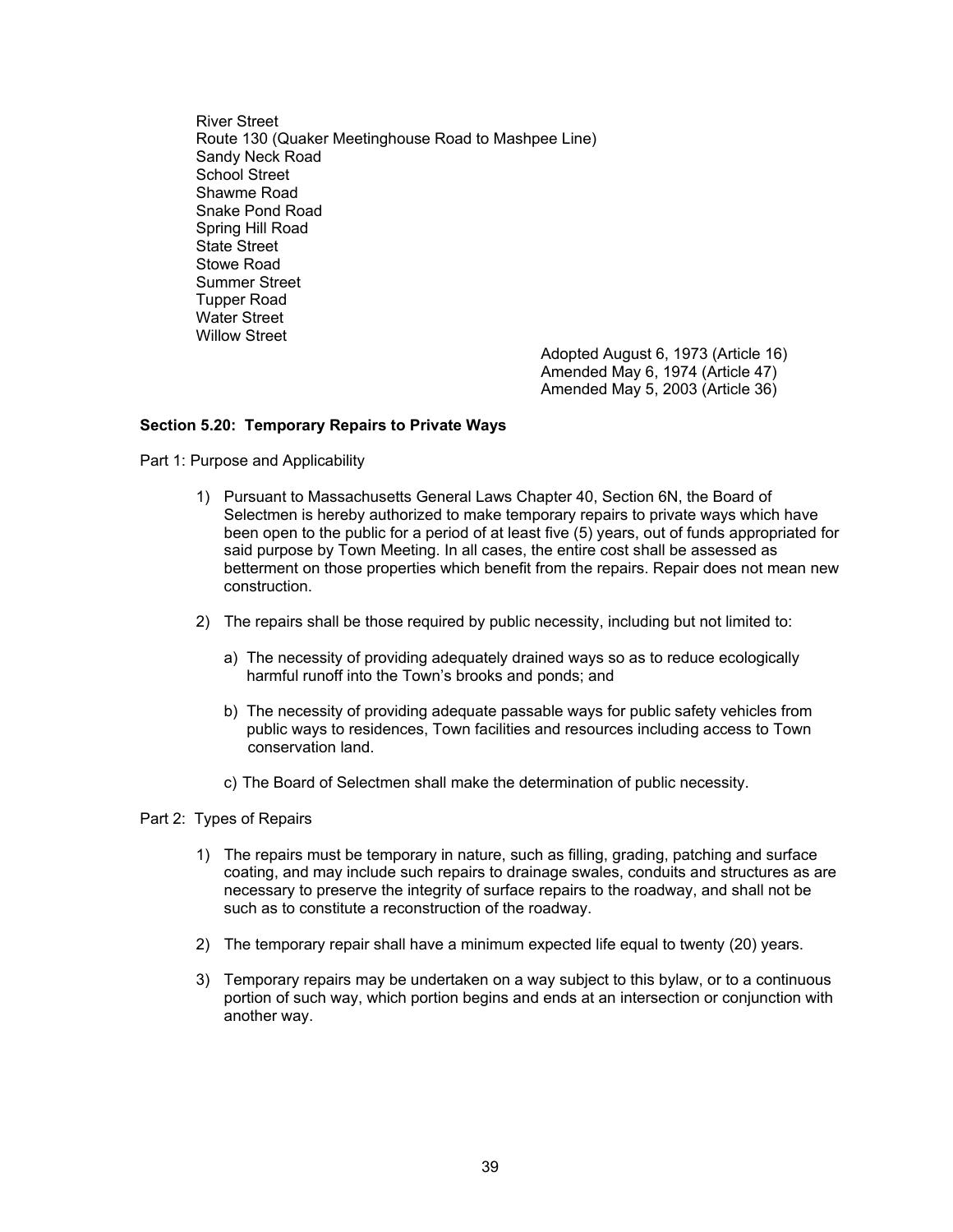### Part 3: Petition

A minimum of two-thirds  $(2/3^{rds})$  of the owners of property abutting the portion of the way proposed to be repaired must petition for the repair, with each lot ownership entity counting as one. The Board of Selectmen is authorized to waive this requirement.

### Part 4: Betterment Charges

- 1) The owners of land abutting such way who derive benefit from said repairs shall be assessed betterment charges by the Board of Selectmen. Betterment charges, in an amount of 100% of the aggregate cost to plan, prepare and repair the private way shall be assessed on a per lot basis or on the proportion of the lot frontage on the way or portion of the way to be repaired to the frontage of said repaired way or other proportional method as may be required by the Board of Selectmen.
- 2) The Town may be considered an abutter if property under the care, custody and control of the Town abuts said way to be repaired.

### Part 5: Status of Way

- 1) This bylaw does not confer any obligation or duty on the Town or its agents to either initially place or to thereafter maintain and repair said private ways so that they are reasonably safe and convenient for travel by being free from defects or want of repair.
- 2) The making of such temporary repairs to private ways, no matter how often or to what extent, does not constitute an acceptance by the Town of such private ways as public ways, nor does it constitute a way being "maintained and used as a public way" under the Massachusetts Subdivision Control Law.
- 3) Any private way repaired under the provisions of this bylaw need not be brought up to full Town standards and may continue to remain a private way. Repaired private ways may be brought to Town Meeting for acceptance as a public way by completing the steps outlined in the Town's Street Acceptance procedure, if any, adopted by the Board of Selectmen**,** which may be amended from time to time or otherwise as allowed by law.

## Part 6: Liability

The Town, in making repairs under this section shall not be liable for any damages to persons or property caused by negligent repair or maintenance of the private way.

#### Part 7: Indemnity Agreement

- 1) No repair of a private way shall be undertaken until the Board of Selectmen has in its possession agreements executed by at least two-thirds  $(2/3^{rds})$  of abutting owners on the portion of the way to be repaired holding the Town harmless from any additional damage arising from any negligent repair, and which includes the following provisions:
- 2) that the Town assumes no liability to such owners by making the repairs;
- 3) jointly and severally, to indemnify and hold harmless the Town with respect to such statutory liability and any and all other liability for claims of injury, death or property damage to such owners or third parties caused by alleged defects in the way, including attorneys' fees and other costs of defense;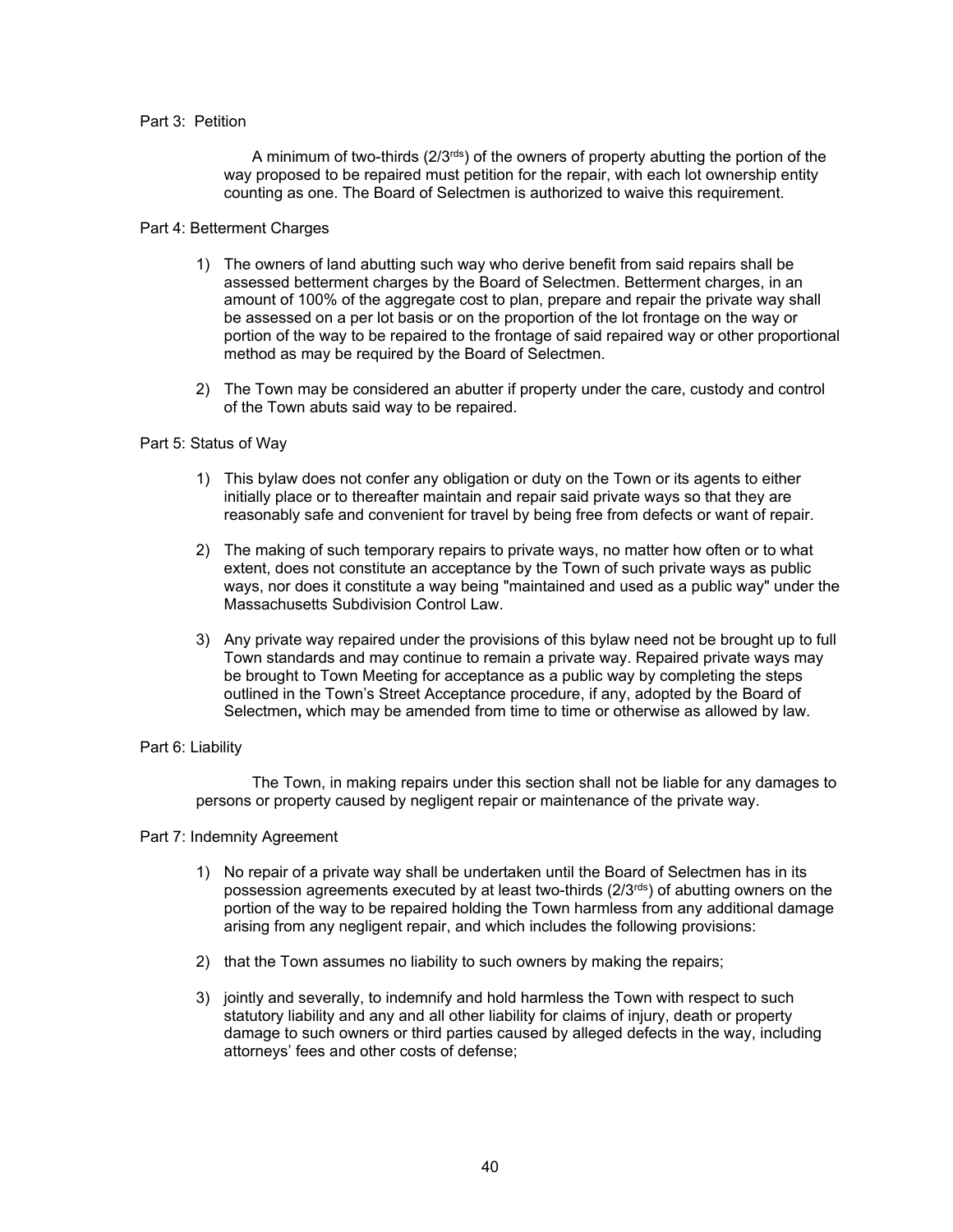- 4) that should the Town decide not to continue to provide temporary repairs to such way, the owners will themselves keep such way in good repair so as to minimize the liability of the Town for having undertaken such repairs;
- 5) that such repair shall not constitute "maintenance" of such way, so as to give the way the status of a way "maintained and used as a public way" under the Massachusetts Subdivision Control Law; and
- 6) that if assessed for repairs, the owners will not appeal the amount of the assessment and agree that the assessment may be apportioned over the number of years of the expected lifetime of the repair to be determined by the Board of Selectmen.

### Part 8: Continually Open to Public Use

The indemnity agreement required in Section G shall provide that any private way for which repairs and maintenance are performed pursuant to this bylaw shall remain open to public use for a period of at least twenty years.

Adopted May 1, 2017 (Article 28)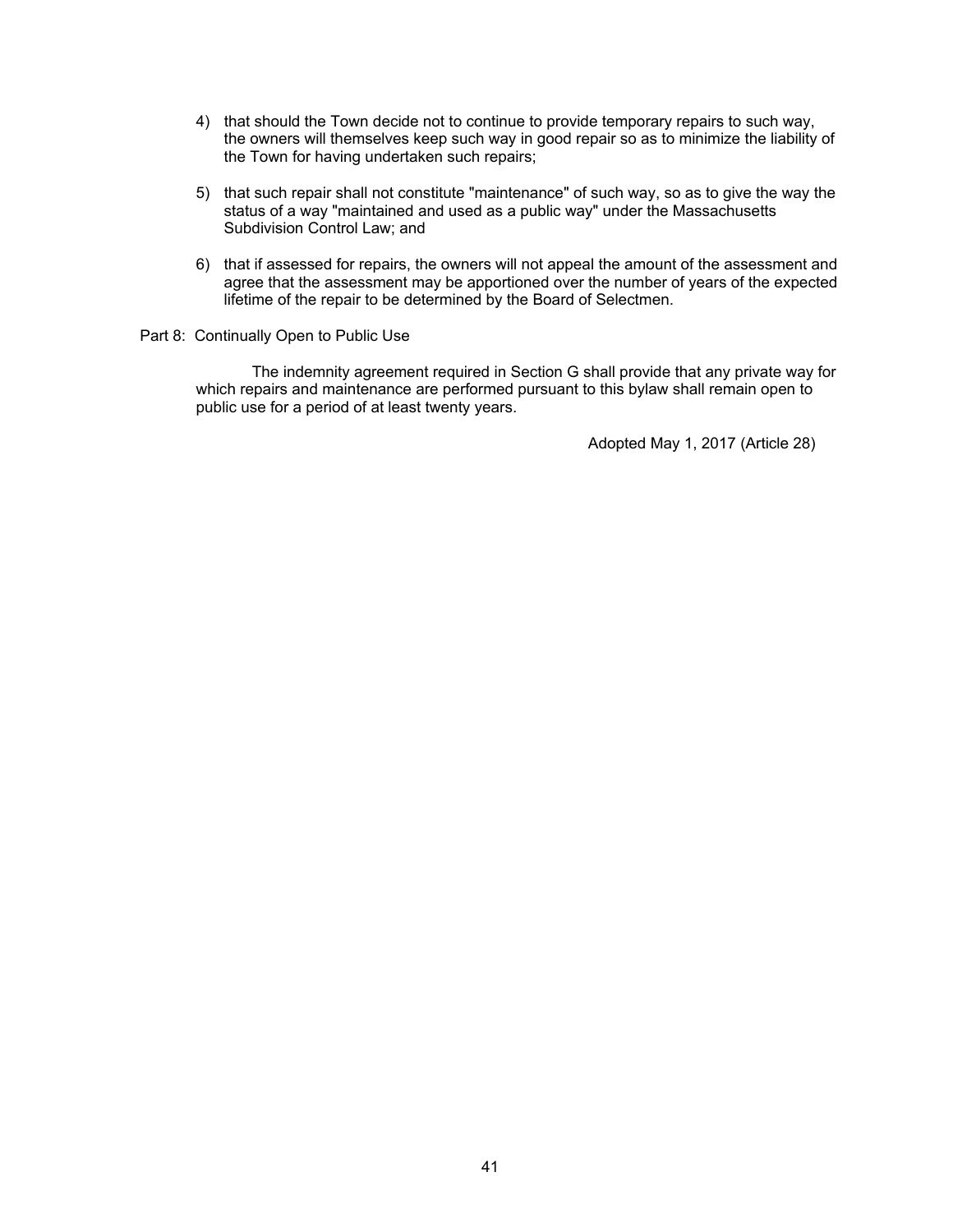## **CHAPTER 6 PERMITS & LICENSES**

#### **Section 6.00: Temporary Transient Business: Door-to-Door Canvassing and Solicitation**

#### Part 1: Title

This chapter shall be known as the "Door-to-Door Solicitation Law of the Town of Sandwich."

#### Part 2: Purpose

This article, adopted pursuant to Chapter 43, Section 13, of the General Laws and Article 89 of the Amendments to the Constitution of the Commonwealth of Massachusetts, establishes registration requirements and specific operational requirements for persons intending to engage in door-to-door canvassing or solicitation in the Town of Sandwich in order to protect its citizens from disruption of the peaceful enjoyment of their residences and from the perpetration of fraud or other crimes; and, to allow for reasonable access to residents in their homes by persons or organizations who wish to communicate either commercial or non-commercial messages.

# Part 3: Definitions

For the purpose of this Bylaw, the following definitions shall apply:

- 1) "Soliciting" shall mean and include any one or more of the following door-to-door activities:
	- a) selling, or seeking to obtain orders for the purchase of goods or services, including advertising in any type of publication, for any kind of consideration whatsoever;
	- b) selling, or seeking to obtain prospective customers for application for purchase of insurance of any kind;
	- c) selling, or seeking to sell subscriptions to books, magazines, periodicals, newspapers or any other type of publication;
	- d) seeking to obtain gifts or contributions of money, or any valuable thing for the support or benefit of any association, organization, corporation or project wholly or in part for commercial purposes or by a professional solicitor or commercial co-venturer for a charitable or other non-commercial organization; and
	- e) seeking to obtain information on the background, occupation, economic status, political affiliation, attitudes, viewpoints, or the like of the occupants of a residence for the purpose of selling or using such data, wholly, or in part, for commercial purposes.
- 2) "Canvassing" shall mean and include any one or more of the following door-to-door activities:
	- a) person-to-person distribution of literature, periodicals, or other printed materials for commercial purposes, but shall not include placing or dropping off printed materials on the premises;
	- b) seeking to enlist membership in any organization for commercial purposes; and
	- c) seeking to present, in person, organizational information for commercial purposes.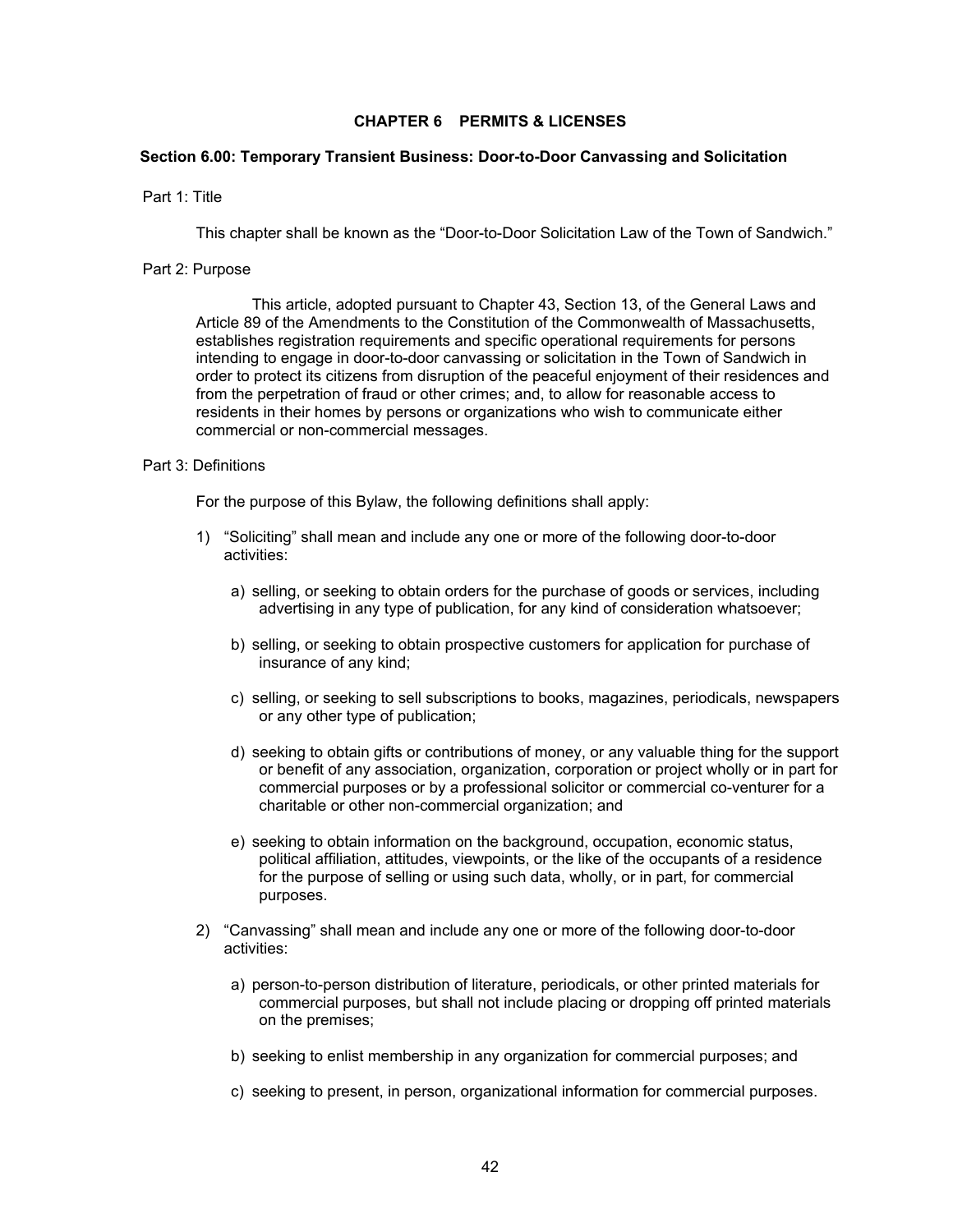3) "Residence" shall mean and include every individual dwelling unit occupied for residential

purposes by one or more persons.

4) "Registered solicitor" shall mean any person who has obtained a valid certificate of registration from the Town as required by this Bylaw.

5) "Charitable Organization," "Professional Solicitor" and "Commercial Co-venturer" shall be defined as set forth in Chapter 68, Section 18, of the General Laws.

## Part 4: Registration

- 1) Every person or organization intending to engage in soliciting or canvassing door-to-door in the Town of Sandwich must apply for a permit with the Chief of Police by filing a registration application form with the Chief of Police. Applications for individual registration shall be filed at least ten business days in advance. Applications for organizational registration shall be filed at least ten business days in advance.
- 2) Organization application forms shall include the following information:
	- a) The name and address of the organization applying for registration, and the names and addresses of the organizations' principal officers. If the organization is a charitable organization, a certification that the most recent Annual Registration Statement required to be filed with the Attorney General's Division of Public Charities has been so filed.
	- b) If the organization is a Professional Solicitor or a Commercial Co-venturer for a charitable organization, a copy of the contract with the charitable organization must be provided with this application. Failure to include a copy of the contract with the charitable organization under such circumstances will render the application incomplete and no action will be taken thereon;
	- c) The name, title and phone number, IRS or Social Security (optional) number and valid driver's license or other government-issued photo identification of the persons filing the application form;
	- d) The names and addresses of the person(s), if any, who will be directly supervising the solicitation or canvassing operation in the Town of Sandwich;
	- e) A list of the names, addresses, dates of birth of all individuals who will be employed in solicitation or canvassing by the applicant;
	- f) Period of time for which certificate of registration is needed (note: no certificate may be granted for longer than a 60-day period);
	- g) Names of the last three communities (if any) in which the organization has conducted a solicitation or canvassing operation, complete with the date issued and date expired; and
	- h) Insurance information and license, if applicable.
- 3) Individual registration forms shall be required for all individuals, including those who are affiliated with an organization registered under Part 4, 2) hereof. Individual registration forms shall contain the following information: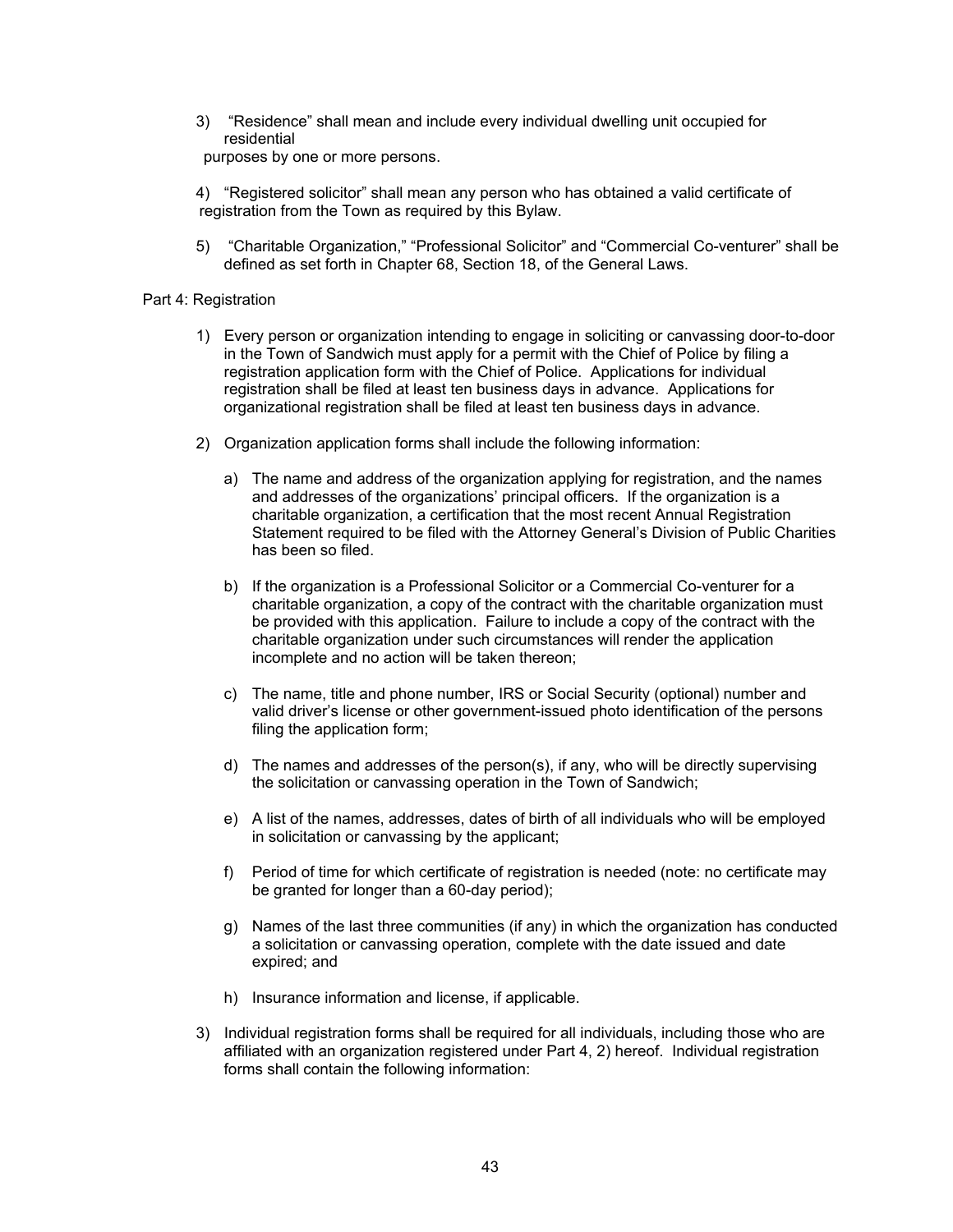- a) Name and address of the present place of residence and length of residence at that address; if less than three years residence at present address, the address of residence(s) during the past three years;
- b) Date of birth;
- c) Name, address and telephone number of the person or organizations whom the applicant represents and the length of time the applicant has been associated with or employed by that person or organization. If the individual is a professional solicitor or a commercial co-venturer for a charitable organization, a copy of the contract, if any, with the charitable organization must be provided with this application. Failure to include a copy of the contract with the charitable organization under such circumstances will render the application incomplete and no action will be taken thereon;
- d) Period of time for which certificate of registration is needed (note: no certificate may be granted for longer than a 60-day period);
- e) Name of the last three communities (if any) in which the applicant has solicited or canvassed door-to-door, complete with the date of issue and expiration date;
- f) Valid driver's license or other government issued photo identification; and
- g) Make, model and registration number of any vehicle to be used by the applicant while soliciting or canvassing.

### Part 5: Registration Fee

There shall be an application fee of \$50.00 for an individual registration card. Each organizational applicant for registration or re-registration shall pay to the Town an application fee of \$75.00.

## Part 6: Registration Cards

- 1) The Chief of Police, after a review, but in no event more than ten (10) business days after receipt of a fully-completed application, shall furnish each person with a registration card which shall contain the following information:
	- a) The name of the person;
	- b) A recent photograph of the person;
	- c) The name of the organization (if any) which the person represents;
	- d) A statement that the individual has been registered with the Town of Sandwich Police Department but that registration is not an endorsement of any individual or organization; and
	- e) Specific dates or period of time covered by the registration.
- 2) Persons engaged in solicitation or canvassing as defined in this Bylaw must display their Town issued registration card on the outermost portion of their clothing at all times while soliciting or canvassing and show such card to any person solicited or upon the request of any police officer.
- 3) Registration cards are valid only for the specific dates or time period specified thereon and in no case for longer than 60 days.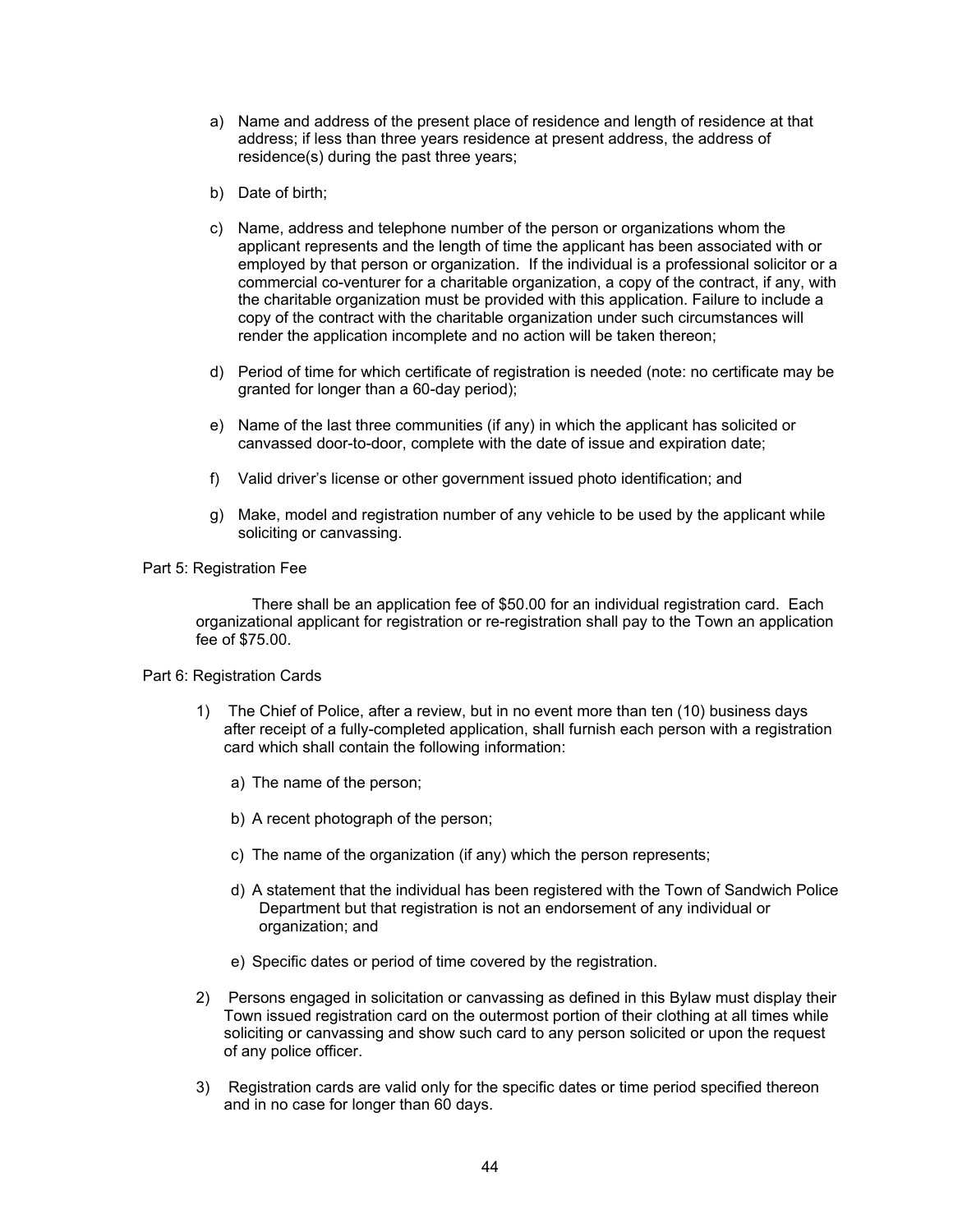4) The Police Chief shall routinely grant registrations without further inquiry but shall refuse registration to an organization or an individual whose registration has been revoked for violation of this Bylaw within the previous two-year period or who has been convicted of murder/manslaughter, rape, robbery, arson, burglary/breaking and entering, felony assault, or larceny over \$250, as such persons pose a substantial degree of dangerousness to minors and other persons vulnerable to becoming victims of the violent crimes so listed. The Police Chief shall also refuse to register a person who is a sex offender required to register with the Sex Offenders Registry Board and who is finally classified as Level 2 or Level 3 Sex Offender, as such persons have been found to have a moderate to high risk of re-offense and pose a substantial degree of dangerousness to minors and other persons vulnerable to becoming victims of sex crimes.

### Part 7: Exceptions

- 1) Registration shall not be required for officers or employees of the Town, County, State or Federal governments when on official business.
- 2) Individual registration shall not be required for minors under the age of 18, except in connection with canvassing or soliciting on behalf of a profit organization, newspaper carriers excepted.
- 3) Nothing in this Bylaw shall be construed to impose any registration requirement or otherwise restrict or in any way regulate any activity for religious, political, newspaper distribution or public policy purposes or other non-commercial purposes, regardless of whether such activity includes acts that would otherwise constitute soliciting or canvassing.
- Part 8: Duties of Persons Going Door-to-Door
	- 1) Upon going into any residential premises in the Town of Sandwich, every solicitor, canvasser or other person must first examine any notice that may be posted prohibiting solicitation or other activities. If such a notice is posted, the solicitor, canvasser or other person shall immediately and peacefully depart from the premises.
	- 2) Any solicitor, canvasser or other person who has gained entrance to any residence, whether invited or not, shall immediately and peacefully depart from the premises when requested to do so by the occupant.
	- 3) Immediately upon gaining entrance to any residence, each Solicitor or Canvasser as defined in this Bylaw must do the following:
		- a) Present his registration card for inspection by the occupant;
		- b) Request that the occupant read the registration card; and
		- c) Inform the occupant in clear language of the nature and purpose of his business and, if he is representing an organization, the name and nature of that organization.
- Part 9: Restrictions on Methods of Solicitation, Canvassing, or Other Door-to-Door Activities
	- 1) Shall be unlawful for a solicitor, canvasser or other person to do any of the following: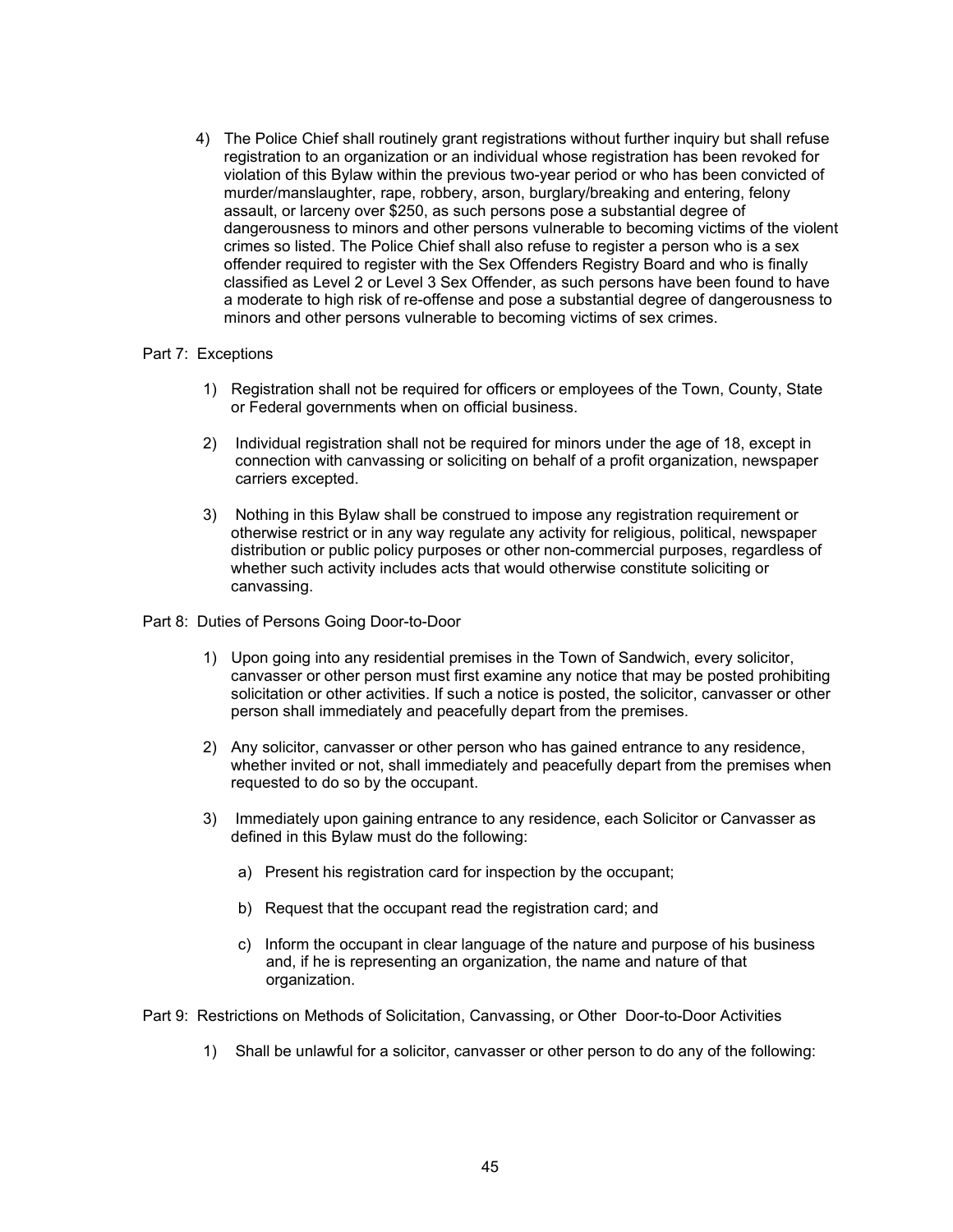- a) Falsely represent, directly or by implication, that the solicitation, canvassing or other activity is being done on behalf of a governmental organization, or on behalf of any municipal employee or elected official;
- b) Solicit, canvass or conduct any other activity at any residence where there is a posted sign prohibiting the same, without express prior permission of an occupant;
- c) Solicit, canvass or conduct any other activity at any residence without express prior permission of an occupant, before 9:00 a.m. or after 9:00 p.m. where there is no sign posted otherwise limiting solicitation or the hours of solicitation or such other activities;
- d) Utilize any form of endorsement from any department head currently employed or serving the Town of Sandwich; and
- e) Solicit, canvass or conduct any other activity at any residence in a threatening, abusive or illegal fashion.

## Part 10: Penalty

- 1) Any person or organization who shall violate any of the provisions of this Bylaw or any applicable state or federal laws governing soliciting or canvassing, including, but not limited to Chapter 68 of the General Laws, shall be subject to a fine not to exceed \$300.00 for each offense.
- 2) Any person or organization who for himself, herself, itself, or through its agents, servants or employees is found after investigation by a police officer to have:
	- a) Violated any provision of this Bylaw, or any applicable state or federal laws governing soliciting or canvassing, including but not limited to Chapter 68 of the General Laws; or
	- b) Knowingly provided false information on the registration application shall have his, her or its registration revoked by the Chief of Police by written notice delivered to the holder of the registration in person, or sent to the holder by certified mail at the address set forth in the application.

## Part 11: Appeals

Any person or organization who is denied registration or whose registration has been revoked may appeal by filing a written notice of appeal with the Board of Selectmen. Such appeal must be filed within 5 days after receipt of the notice of denial or revocation. The Board of Selectmen shall hear the appeal at its next scheduled meeting after the filing of the written notice of appeal, provided, however, that if the Board of Selectmen fails to make a determination within 30 days after the filing of the appeal, the registration shall be deemed granted or reinstated as the case may be.

## Part 12: Severability

Invalidity of any individual provision of this Bylaw shall not affect the validity of the Bylaw as a whole.

> Adopted May 3, 1977 (Article 17) Amended May 2, 1988 (Article 26) Amended May 7, 2001 (Article 28) Amended May 7, 2012 (Article 19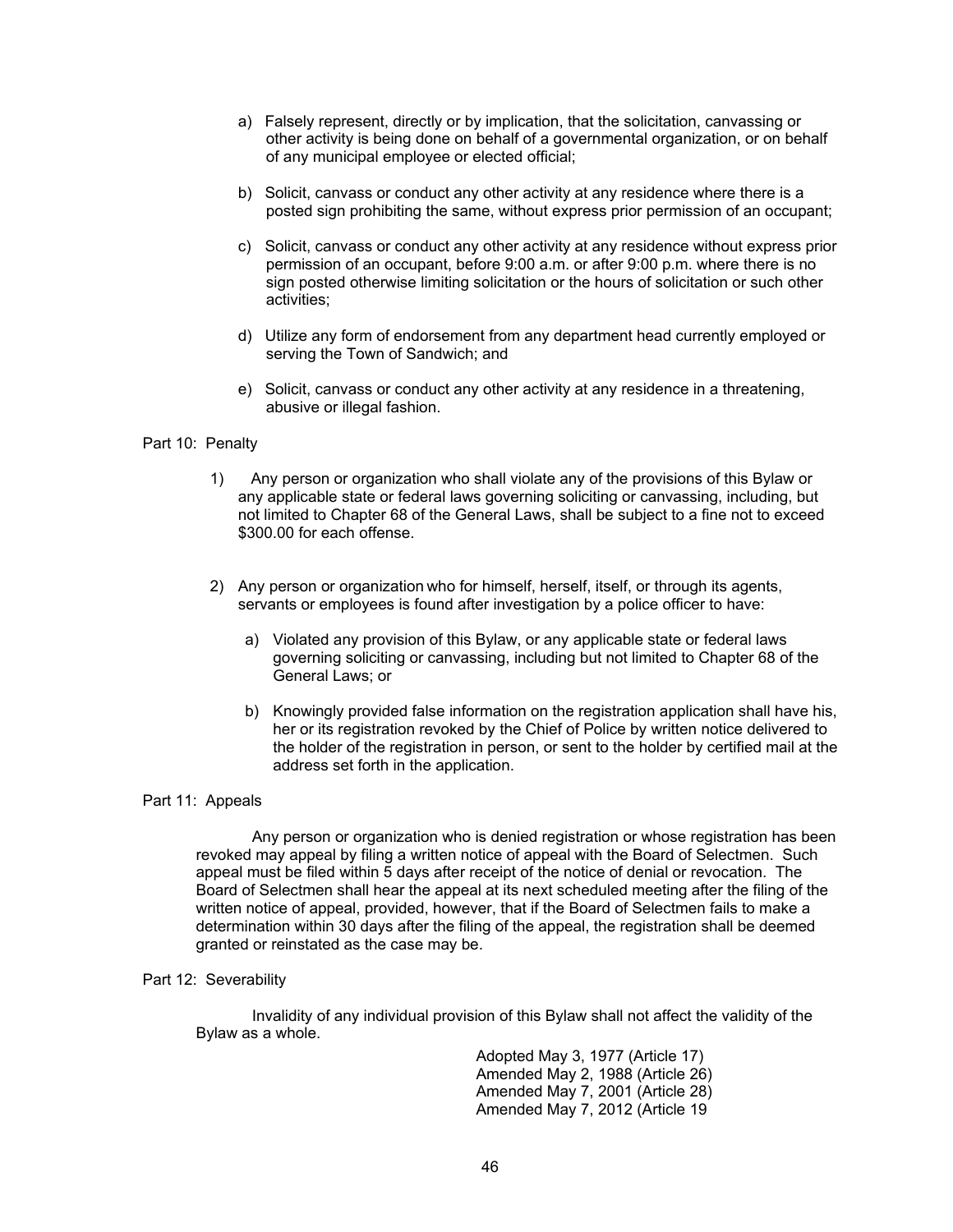## **Section 6.05: Temporary Transient Business: Vendors**

- Part 1:Any person or organization engaged in any temporary or transient business for the purpose of selling, bartering, carrying, or exposing goods, merchandise or wares must first obtain a permit from the Board of Selectmen.
- Part 2: A permit shall not be required for any person who sells only fresh seafood, fruit or vegetables obtained by his or her own labor or the labor of his family and sold at his or her residence.
- Part 2: Whoever violates this section shall be subject to a fine of twenty (\$20.) dollars for each offense.

 Adopted March 1, 1948 (Article 27) Amended May 6, 1991 (Article 41)

# **Section 6.10: Secondhand Dealers and Secondhand Collectors**

Part 1: Definitions

- 1) "Acceptable Identification" means either:
	- a) A current driver's license that includes the date of birth, photograph, and physical description of the person offering the identification; or
	- b) Two other pieces of current identification, at least one of which is issued by a governmental agency or subdivision and includes the date of birth, photograph and physical description of the person offering the identification.
- 2) "Police Chief" means the Chief of Police of the Town of Sandwich or her or his designee.
- 3) "Regulated Property" means the following used property:
	- a) Precious metals, including but not limited to, any metal valued for its character, rarity, beauty or quality, including gold, silver, copper, platinum or other metals, whether as a separate item or in combination with other items.
	- b) Precious gems, including but not limited to, any gem valued for its character, rarity, beatify or quality, including diamonds, rubies, emeralds, sapphires or pearls, or other precious or semi-precious gems or stones, whether as a separate item or in combination with other items or as a piece of jewelry.
	- c) Watches and jewelry containing precious metals or precious gems, including but not limited to, rings, necklaces, pendants, earrings, brooches, chains, pocket watches, wrist watches, or stop watches.
	- d) Sterling silver flatware, including but not limited to, knives, forks, spoons, candlesticks, coffee and tea sets, or ornamental objects.
	- e) Any electronic audio, video or photographic and optical equipment along with computer or computer equipment or recordings in any form.
	- f) Any power tools or equipment.
	- g) Musical instruments.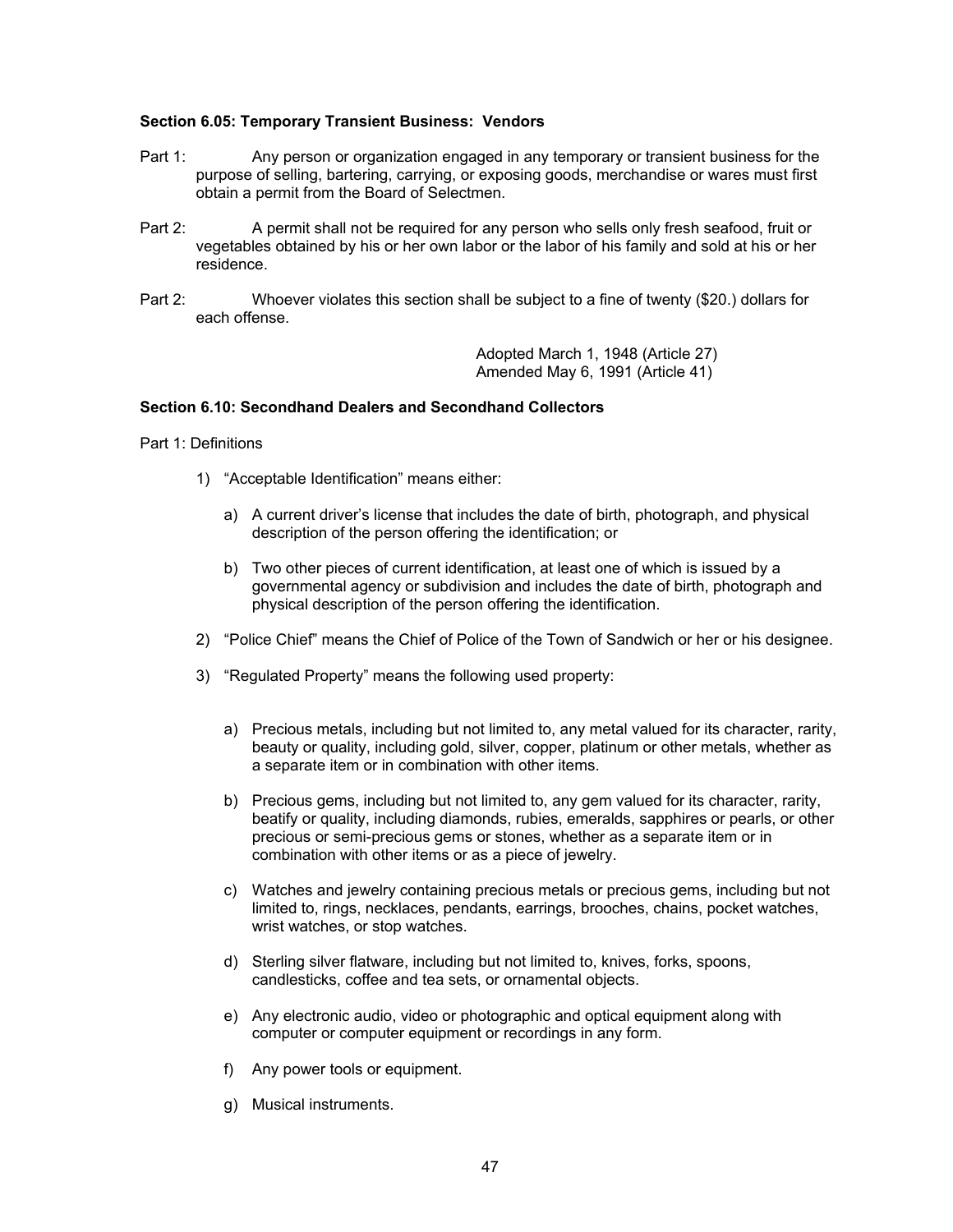- h) Sporting equipment.
- i) Automobiles, boats, planes, motorcycles in whole or taken in parts, or any other type machinery.
- j) Collectibles; coins and currency.
- 4) "Secondhand Collector" shall have the same meaning as the term "junk collector" M.G.L. c.140, §56.
- 5) "Secondhand Dealer" shall have the same meaning as the term "junk collector" in M.G.L. c.140, sec. 54 but excluding private collectors for non-commercial purposes.
- 6) "Licensing Authority" means the Town of Sandwich Board of Selectmen or its designee.

Part 2: Issuance, Renewal and Revocation of Licenses Required.

- 1) Secondhand collectors and secondhand dealers must obtain a license to conduct said activities within the Town of Sandwich. The Licensing Authority shall indicate on any such license the term that such license is valid, not to exceed one calendar year. The Licensing Authority may issue a limited license for a period of one or more days and shall state the starting and expiration dates on such license, and any limited license shall be subject to the requirements of this bylaw. The Licensing Authority may establish a fee for any license issued pursuant to this bylaw. Any annual license issued under this section shall expire on December 31.
- 2) The Licensing Authority of the Town of Sandwich shall, upon receipt of an application for a secondhand collectors or secondhand dealers license, conduct a public hearing as to whether to issue such license. After due notice and a hearing, the Licensing Authority may deny an original or renewal application for a Secondhand Dealer or Secondhand Collector License or revoke an issued license if it has probable cause to believe any of the following conditions exist after a public hearing:
	- a) The applicant, or any person who in part or whole, owns, manages or operates the secondhand dealer or secondhand collector business, has owned or operated a secondhand dealer or secondhand collector business regulated under this regulation or any substantially similar license and, within the five years prior to the application date:
		- i. Has had a secondhand dealer or secondhand collector license revoked for a reason that would be grounds for a denial or revocation pursuant this chapter; or
		- ii. The secondhand dealer or secondhand collector business has been found by a Massachusetts court or the Licensing Authority to constitute a public nuisance.
	- b) The licensee applicant, or any person who, in part or whole, owns, manages or operates the secondhand dealer or secondhand collector business, has been convicted of a felony or any crime involving a false statement within 15 years prior to the application date. The license applicant shall consent to the Police Chief or his designee conducting a CORI check as a condition of eligibility for such license.
	- c) The applicant has:
	- i. Knowingly made a false statement in the application;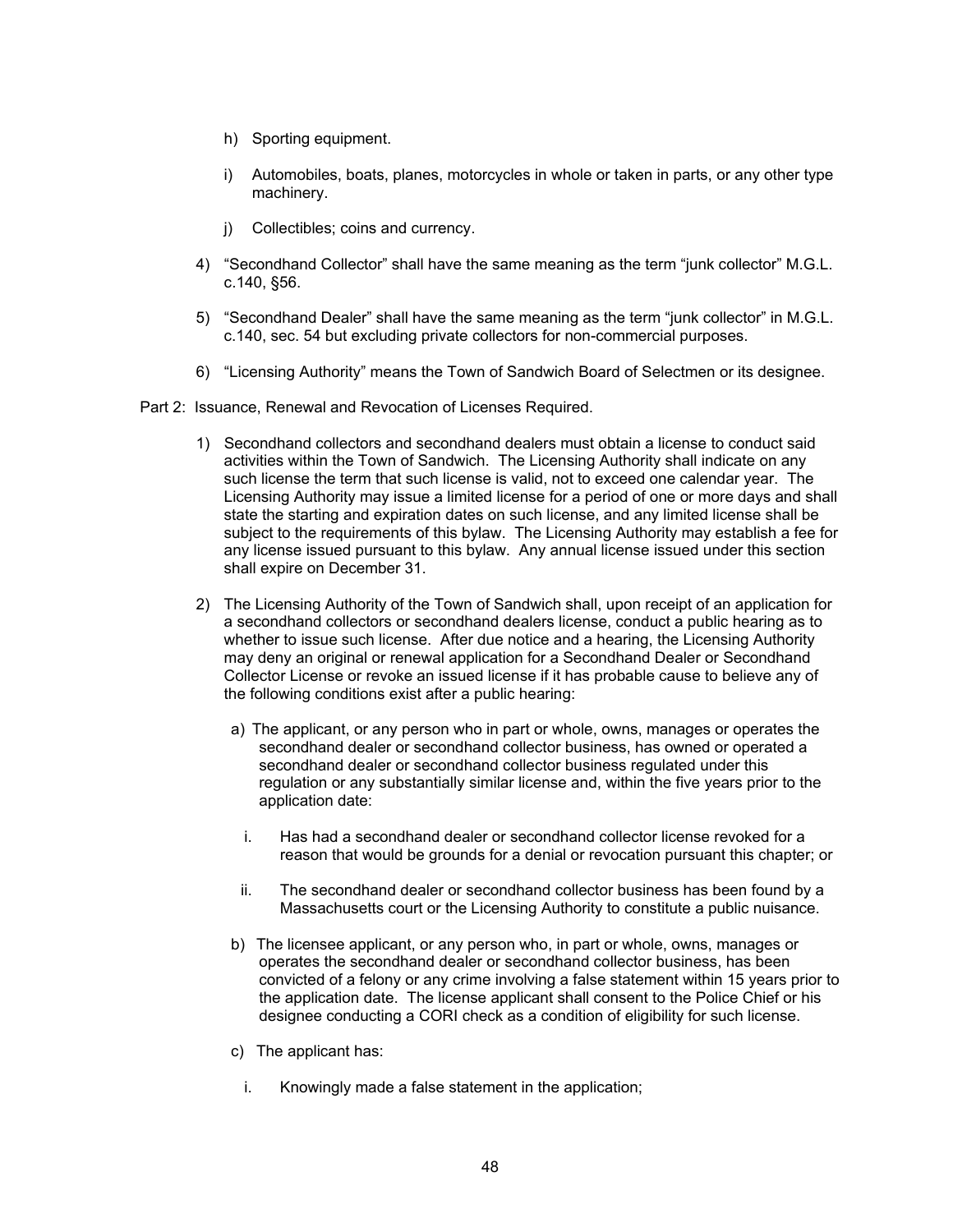- ii. Knowingly omitted information requested to be disclosed in the application; or
- iii. Completed the application with reckless disregard for the truth or accuracy of the statements made therein.
- d) A lawful inspection of the secondhand dealer or secondhand collector business premises by the Police Chief or his designee has been unjustifiably refused by a person who, in part or whole, manages or operates the business.
- e) The secondhand dealer or secondhand collector business, the applicant or any person who, in part or whole, owns, manages or operates the secondhand dealer or secondhand collector business has more than five violations of these regulations, any state or federal law, or any combination thereof within a two-year period, including the two years prior to the application date.
- f) The secondhand dealer or secondhand collector business, the applicant or any person who, in part or whole, owns, manages or operates the secondhand dealer or secondhand collector business has been convicted of any crime under the laws of the Commonwealth of Massachusetts that is inconsistent with the type of secondhand business to be conducted, such as, but not limited to, receiving stolen property, any form of breaking and entering, larceny from a person or any other form of larceny, or any form of aggravated assault, as verified by a CORI check by the Police Chief or his designee.
- g) Such other grounds as the Authority determines to be in the public interest or in violation of the conditions of the license or any law or regulation of the Commonwealth or the Town of Sandwich.

Part 3: Inspection of Property and Records.

- 1) Whenever necessary to make an inspection to enforce the provisions of this ordinance, or when the Police Chief or his designee has reasonable grounds to believe that a specific item or regulated property held by a Secondhand Dealer or Secondhand Collector is associated with criminal conduct, the Police Chief or his designee may enter the premises of the Secondhand Dealer or Secondhand Collector at any reasonable time, provided that the premises are occupied at the time of entry and the Police Chief or his designee presents proper official identification at or near the time of entry. If entry is refused, the police Chief or his designee shall have recourse to every remedy provided by law to secure entry, including an administrative search warrant or a criminal search warrant.
- 2) Authority to inspect Secondhand Dealer or Secondhand Collector premises under this bylaw is in addition to and not in limitation of the authority the Town or the Police Chief or any police officer would otherwise have to enter the business premises.
- 3) Once allowed to enter the premises of the Secondhand Dealer or Secondhand Collector, the Police Chief or his designee may inspect property kept there. The Police Chief or his designee may also inspect the business records associated with regulated property and perform any duty imposed upon the Town or the Police Chief by this bylaw.

## Part 4: Record Keeping

1) The Police Chief or his designee shall design a purchase report form and make copies available to all Secondhand Dealer or Secondhand collectors. Secondhand Dealers or Secondhand Collectors shall utilize these forms, or any other substantially similar form approved by the Police Chief, to record all purchases of regulated property. The form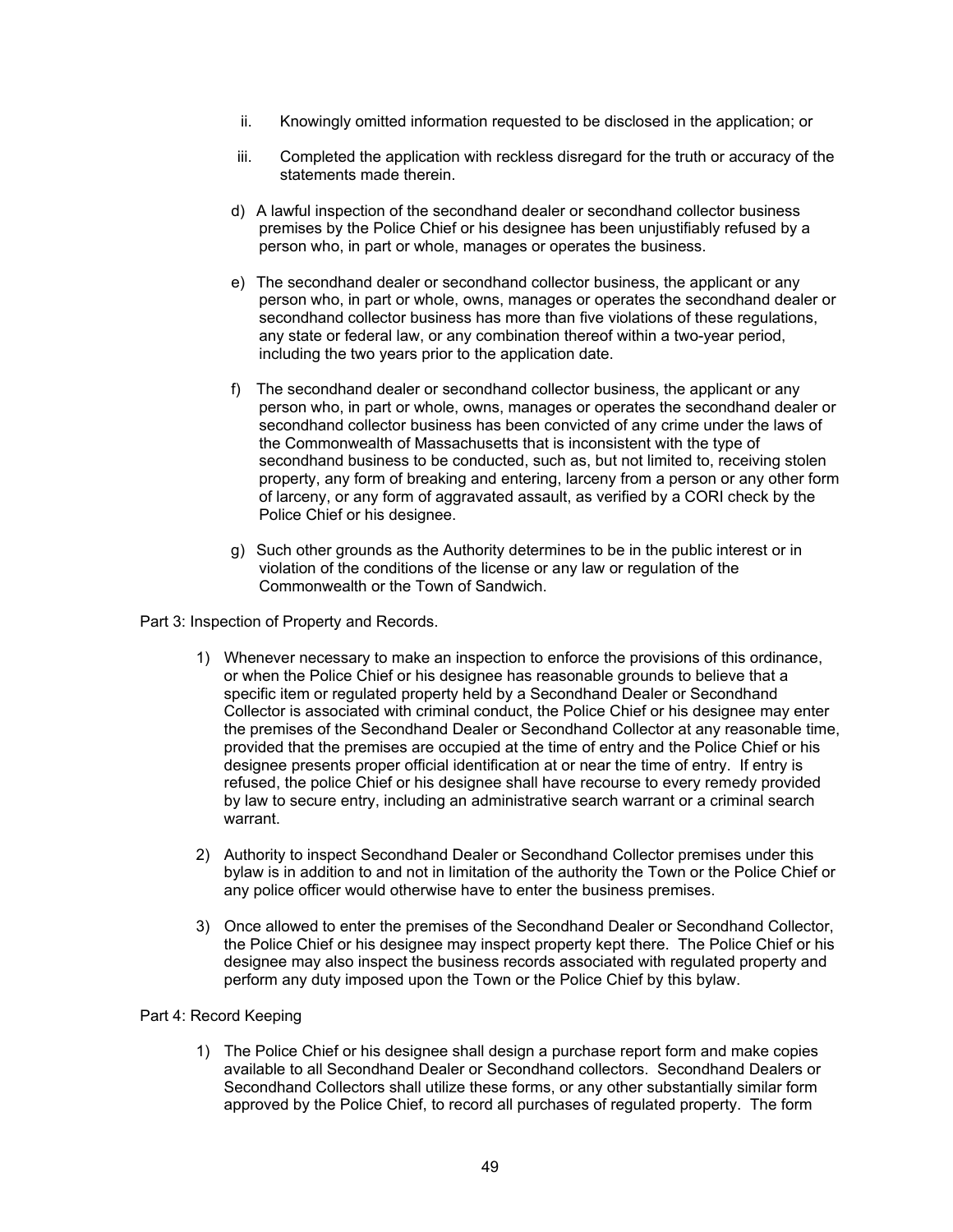may request any information reasonably calculated to help the Police Chief identify the purchaser, the seller or the property associated with the purchase of regulated property.

- 2) Whenever a Secondhand Dealer or Secondhand Collector purchases regulated property for business purposes, the Secondhand Dealer or Secondhand Collector shall obtain acceptable identification from the seller along with the seller's current residence address. The Secondhand Dealer or Secondhand Collector shall fill out a purchase report form in all relevant aspects at the time of the purchase. A purchase report form as required to be filled out by this section shall be filled out in legible English. The seller shall sign his or her name on the filled-out form.
- 3) A digital photograph will be taken of each item purchased as defined under regulated property Part 1, 3). The photograph may be stored electronically, but are subject to the same recordkeeping requirements as listed in Part 1, 1). Copies of the photographs will be made available to the Chief of Police in a timely manner, and are subject to the same rights of inspection as listed in Part 3.
- 4) The licensee shall cause to be delivered to the Sandwich Police Department on a weekly basis, a copy of all forms and photographs regarding transactions recorded in the ledger on the form provided. If, during the preceding week such Secondhand Dealer or Secondhand Collector has taken no articles, in, he/she shall make out and deliver to the Police Department a report of such fact. For any licensed business that intends to conduct business for one week or less, all such documents shall be delivered to the Police Department on or before the last day of conducting business.

Part 5: Posting of Licenses and Notices

- 1) All licenses shall be conspicuously posted in an accessible place on the licensed premises, available at all times to the proper authorities.
- 2) A secondhand dealer shall post the following notice no smaller than eight and one-half inches by 11 inches with lettering no smaller than one-fourth of an inch in height outside each point of entry intended for patron use and at or near each place where a secondhand dealer purchases used property in the in the regular course of business.

#### **NOTICE:**

"The sale or attempted sale of property to a secondhand dealer without consent of the property's owner is punishable by a civil penalty not to exceed \$300 per item. Don't sell property without consent of the property's owner. You will be held strictly liable for violation of this law."

If a significant number of the patrons of the regular secondhand dealer use a language other than English as a primary language, the notice shall be worded in both English and the primary language or languages of the patrons.

Part 6: Purchases by a Secondhand Dealer or Secondhand Collector

- 1) A Secondhand Dealer or Secondhand Collector shall not make any cash purchase in an amount that exceed \$50.00 (fifty dollars and zero cents.)
- 2) A Secondhand Dealer must not carry on the business of buying or selling secondhand property except at the premises designated in the dealership license.
- 3) A Secondhand Dealer must not purchase any property whose serial number or other identifiable marking has been wholly or partially tampered with or removed.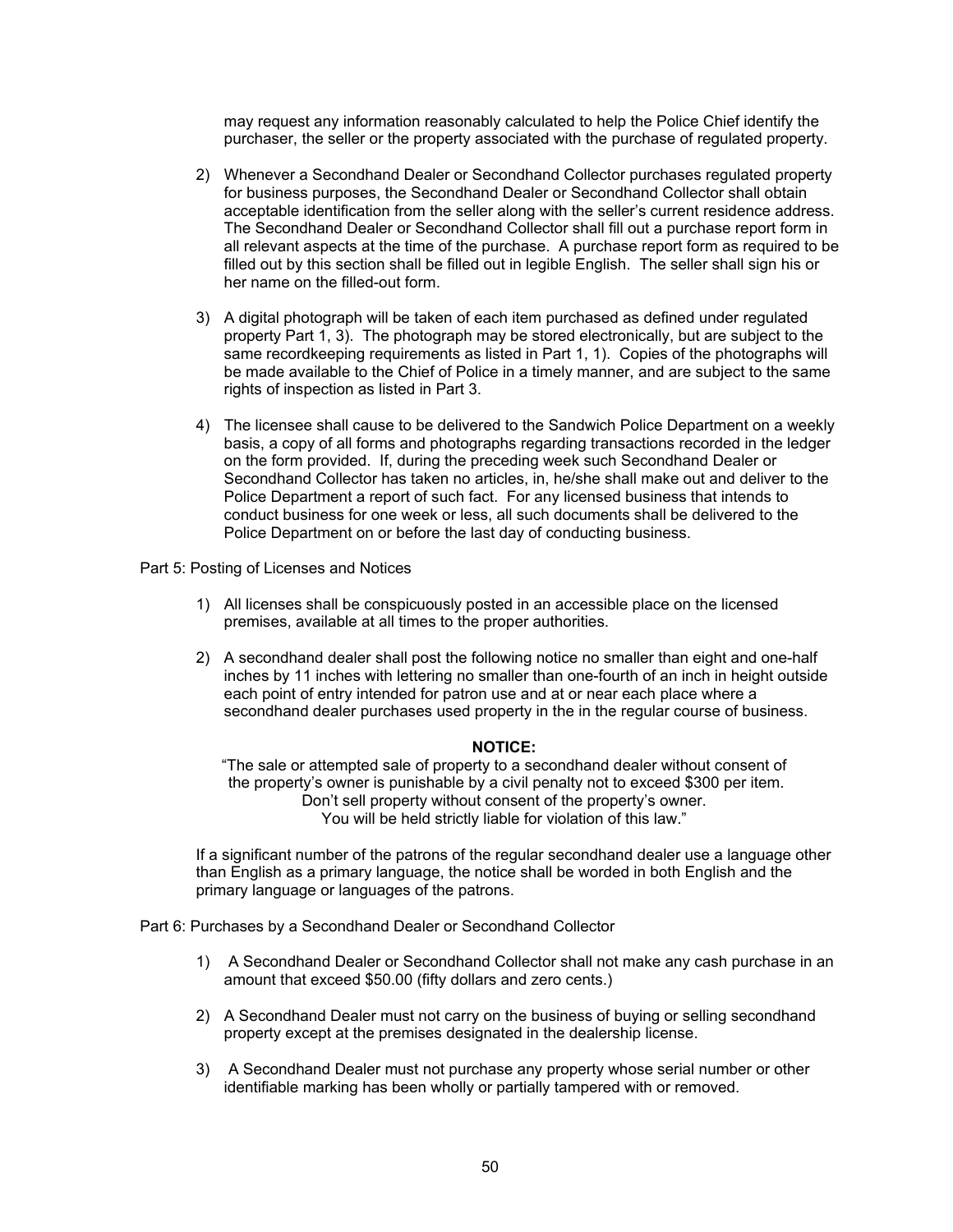- 4) A Secondhand Dealer or Secondhand Collector may not purchase any item from any person under the age of 18 (eighteen).
- Part 7: Unauthorized Sale of Property
	- 1) No Secondhand Dealer or Secondhand Collector may purchase or sell any property of any type without the consent of the owner.
	- 2) No sale will be made to anyone under the age of 18.

# Part 8: Holding Periods

- 1) A copy of every purchase report form filled out as required by this ordinance shall be kept on the premises of the Secondhand Dealer or Secondhand Collector business during normal business hours for at least three (3) years from the date of purchase. The report form shall be subject to inspection by the Police Chief or his designee.
- 2) All regulated property in the categories of precious metals or precious gems, defined in Section 1, purchased by a Secondhand Dealer or Secondhand Collector and required to be recorded on a purchase report form shall be held by said Secondhand Dealer or Secondhand collector for at least 21 days from the date of purchase.
- 3) All other regulated property purchased by a Secondhand Dealer or Secondhand Collector and required to be recorded on a purchase report form shall be held by said Secondhand Dealer or Secondhand Collector for at least 15 days from the date of purchase.
- 4) The Secondhand Dealer or Secondhand Collector shall maintain the property in substantially the same form as when purchased and shall not alter exchange or commingle the property before the expiration of the applicable holding periods set forth in Part 8, 2) & 3). During the holding period the regulated property shall be kept on the business premises during normal business hours and shall be subject to inspection by the Police Chief, or his designee.
- 5) The Police Chief or his designee may give written notice to a Secondhand Dealer or Secondhand Collector holding regulated property that the Police Chief or his designee has reasonable grounds to believe more likely than not a specific item of regulated property is associated with criminal conduct. The Secondhand Dealer or Secondhand Collector holding the regulated property shall then continue to hold the property specified in the notice in the same manner and space as required under 2) of this section until released by the Police Chief.
- 6) The holding period for any item of regulated property shall not exceed 180 days from the date of purchase.
- 7) A Secondhand Dealer or Secondhand Collector may from time to time request in writing that the Police Chief shorten the length of the holding period. If the Police Chief or his designee determines relief from the holding period is appropriate due to unreasonable hardship, the Police Chief or his designee shall provide the Secondhand Dealer or Secondhand Collector who requested relief with written authorization to sell, transfer or otherwise dispose of the regulated property. The request shall identify the property and state the basis or bases of the unreasonable hardship or hardships. The authorization shall be effective only upon delivery of the written authorization to the Secondhand Dealer.
- 8) Secondhand Dealers, retailing or wholesaling used property limited to the following, are exempt from 2) above: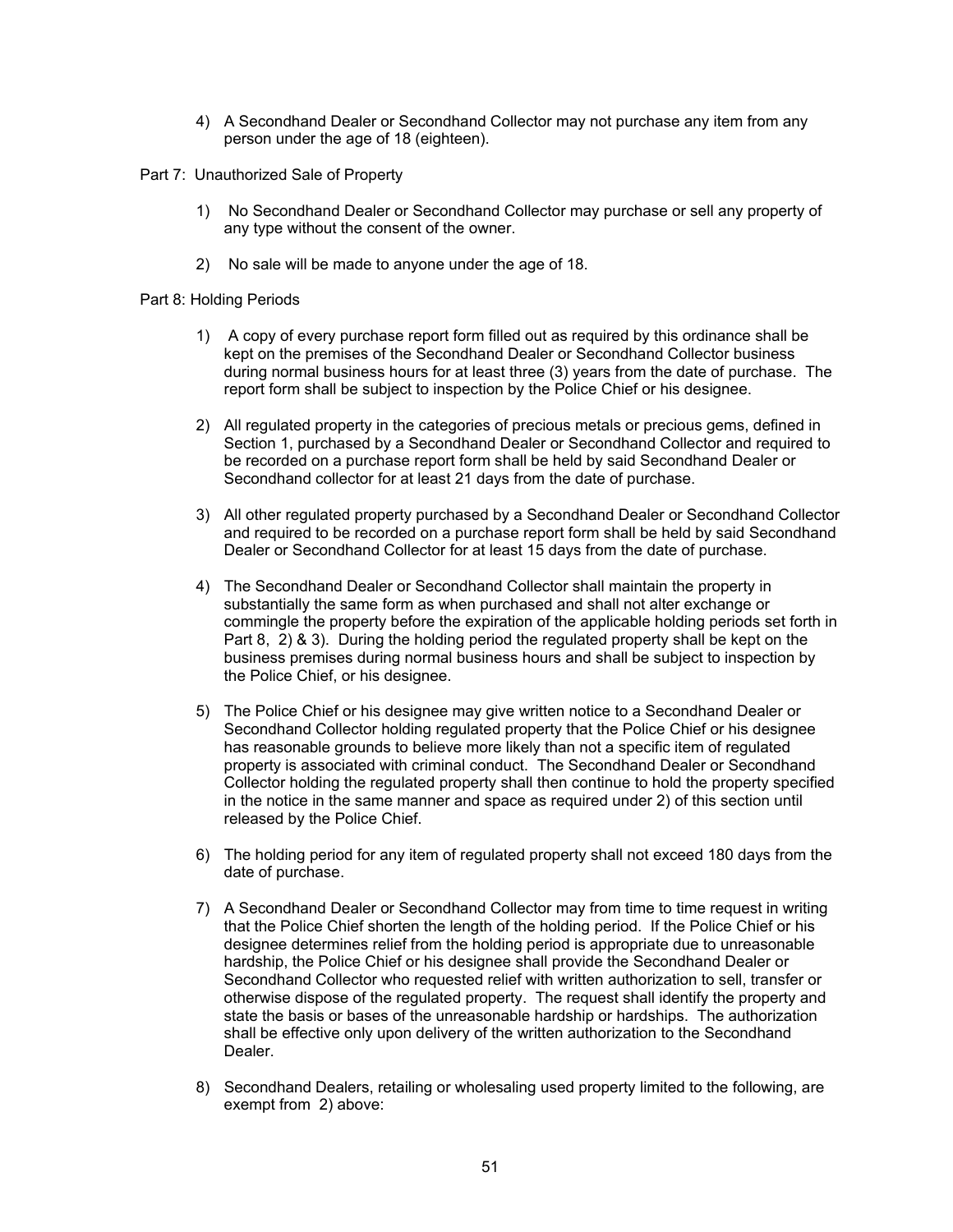- a) Used clothing, furniture, costume jewelry, knickknacks, footwear, and house ware items, such as dishes, pots, pans, cooking utensils, and cutlery; or
- b) Used clothing, furniture, costume jewelry, footwear and house ware items such as dishes, pots, pans, cooking utensils and cutlery, obtained only from or through a "registered charity" or by donations; or
- c) Used books, papers, or magazines.
- Part 9: Testing of weighing and measuring devices

MI weighing or measuring devices used by a licensee in the conduct of the licensed business shall be tested and sealed by the Town of Sandwich Sealer Weights and Measures Division, or its designee, prior to being placed in service.

Part 10: Violations and Penalties

- 1) Violation of any provision of this bylaw may be prosecuted as a criminal matter, as an administrative procedure or by the method provided in §21D of Chapter 40 of the General Laws. Each violation shall be considered separately.
- 2) Whoever violates the provisions of this bylaw shall be subject to a fine of not more than \$300. As an alternative to criminal prosecution, any violation of this bylaw enforced by the methods provided in §21D of Chapter 40 of the General Laws shall be subject to a fine of \$250.
- 3) As an alternative to or concurrent with any enforcement pursuant to Part 10, 2), the Licensing Authority may, after due notice to the licensee and a hearing, suspend, revoke or modify any license issued by them whenever they have reasonable cause to believe the licensee has violated the terms, conditions or regulations pertaining to such license.

#### Part 1: Severability

Each provision of this chapter shall be construed as separate. If any part of this chapter shall be held invalid for any reason, the remainder shall continue in full force and effect.

> Adopted March 1, 1948 (Article 27) Adopted May 2, 2011 (Article 26)

### **Section 6.20: Exhibitions**

The Selectmen may grant, upon such terms and conditions as they deem reasonable, a license for theatrical exhibitions, public shows, public amusements, exhibitions of every description to be held on weekdays or Sundays, to which admission is obtained upon payment of money or upon the delivery of any valuable thing or by a ticket or voucher obtained for money or valuable thing, or in which, after free admission, funds or contributions are solicited or collections made.

Adopted June 22, 1970 (Article 7)

# **Section 6.25: Excavations**

Part 1: No person shall remove any soil, loam, sand or gravel from any land in the Town not in public use, unless such removal is authorized by a permit issued by the Board of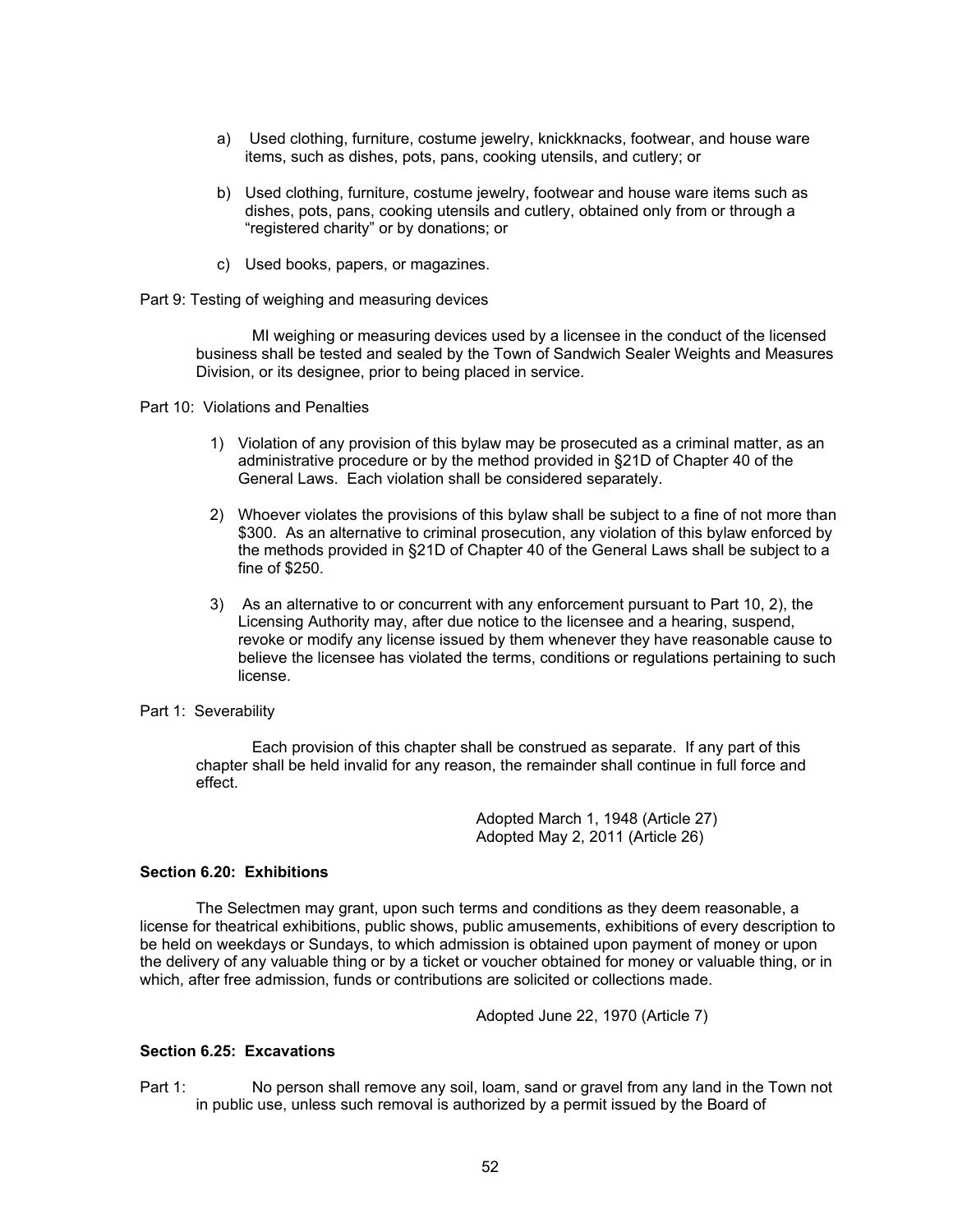Selectmen, except in conjunction with construction of a building on the same parcel and except for the continued operation on the parcel of an existing sand and gravel pit, or in conjunction with the continued operation of a cranberry bog. No such permit shall be issued until after an application therefor is filed with the same Board. Said Board shall hold a public hearing on the application and notice of the filing of such application and the date and time of the public hearing thereon shall be advertised in a paper published in the County at least seven (7)days before the public hearing.

Part 2: Whoever violates any provision of the foregoing section shall be punished by a fine not exceeding twenty (\$20.00) dollars for each offense.

Adopted March 5, 1951 (Article 26)

# **Section 6.30: Buildings**

- Part 1: No new buildings shall be constructed and no alterations of any existing building which increases the floor space thereof shall be made in Sandwich unless the applicant therefor first obtains from the Board of Selectmen or its authorized representative a permit therefor, for each of which permits the applicant shall pay in accordance with fee schedules as may be adopted from time to time by the Board of Selectmen.
- Part 2: Violation of this ByLaw shall be punishable by a fine not exceeding one hundred (\$100.00) dollars for each offense.

Adopted March 5, 1956 (Article 35) Amended March 5, 1962 (Article 10) Amended May 5, 1980 (Article 36)

## **Section 6.35: Wiring**

 Whosoever desires to install or alter electrical wires shall first make application to the Inspector of Wires and obtain a permit thereof. The Inspector of Wires shall grant a permit authorizing such installation or alteration provided such proposed installation or alteration shall comply with the Laws of the Commonwealth. The applicant shall pay in accordance with fee schedules as may be adopted from time to time by the Board of Selectmen.

Adopted May 5, 1981 (Article 57)

# **Section 6.40: Gas**

- Part 1: Whosoever desires to install or alter gas appliances shall first make application to the Gas Inspector and obtain a permit therefor. Such application shall be made in the name of the owner or occupant of the building or structure by the person or persons who propose to make the installation of such equipment.
- Part 2: The Gas Inspector shall grant a permit authorizing such installation or alteration provided such proposed installation or alteration complies with the Laws of the Commonwealth and the rules and regulations adopted by the Board established under said Section 12H of Chapter 25. The applicant shall pay in accordance with fee schedules as may be adopted from time to time by the Board of Selectmen.

Adopted May 5, 1981 (Article 56)

# **Section 6.45: Food Vendors Licenses**

Part 1: No person shall offer food for sale to the public in a food service establishment, as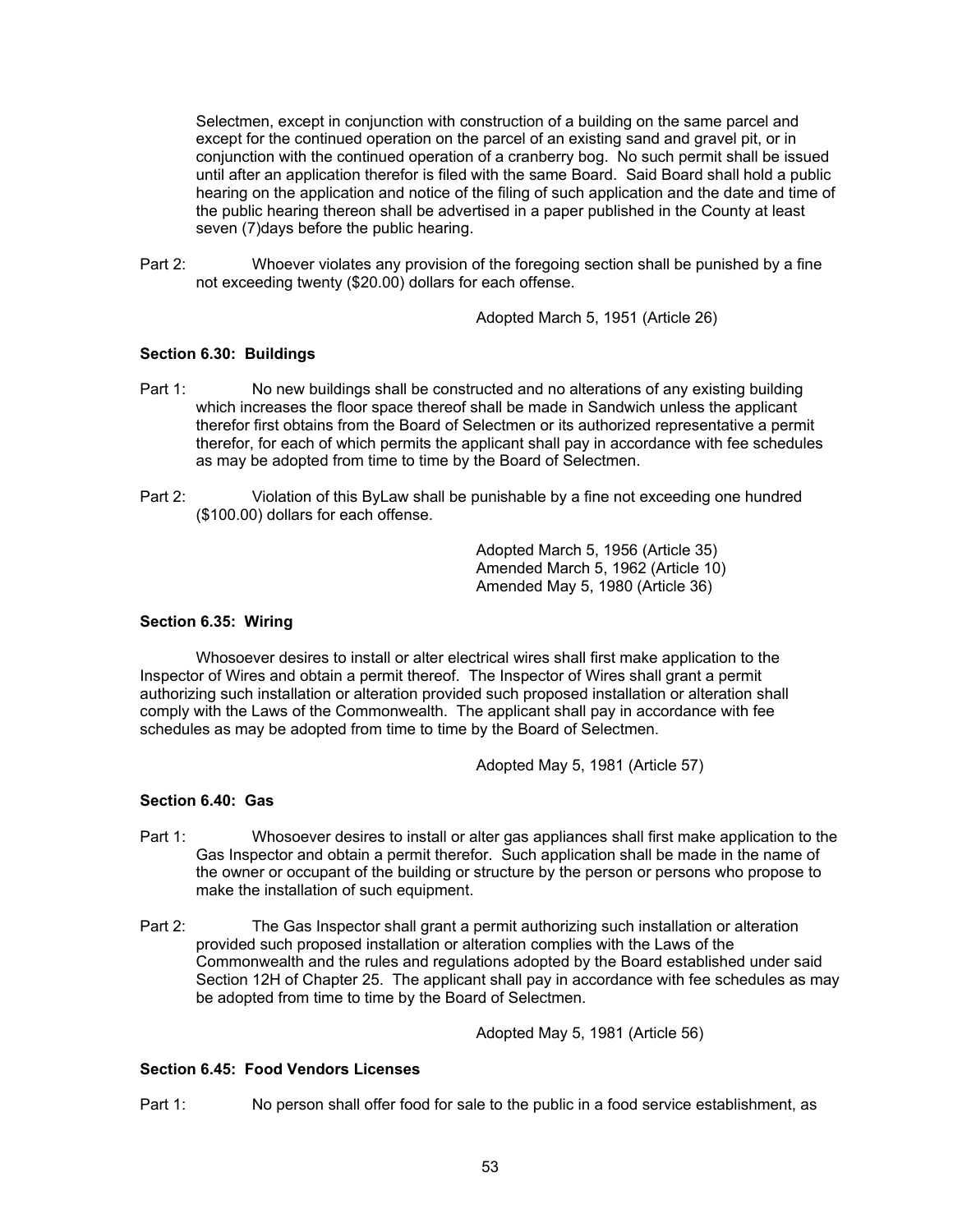hereinafter defined, without first obtaining a food vendor's license under the provisions of this ByLaw. Any person who violates this section shall be liable to a fine of fifty (\$50.00) dollars per violation. Each day of operation without a food vendor's license shall constitute a separate violation.

- Part 2: Food service establishment shall include any fixed or mobile place, structure or vehicle, whether permanent, transient, or temporary, private, public or nonprofit, routinely serving the public; or any other eating and drinking establishment or place in which food or drink is prepared for sale or for service to the public on the premises or elsewhere with the exception of occasional food sales sponsored by legitimate local, school, civic, municipal, fraternal, or church organizations.
- Part 3: Each applicant for such license shall submit, on forms to be provided by the Selectmen, the following information: Name and address of applicant; name and address of place of business; evidence, in form satisfactory to the Selectmen, that the applicant has upon the premises the necessary implements and facilities for cooking, preparing and furnishing food to the public; and such other information as the Selectmen shall require.

The Selectmen may require applicants to submit detailed plans and specifications, if any, showing the location of fixtures and other facilities and the general arrangement of the premises including, in the case of applications for premises not yet completed, estimates of the cost of the proposed arrangement and of the facilities indicated on the plan.

The Selectmen may require detailed plans for ongoing upkeep and maintenance consistent with standards necessary for sanitation and safety. Such plans shall include a listing of facilities for cleaning of all utensils, refrigerator, and food storage areas.

In the event of a proposed sale of business requiring a food vendor's license or a common victualer's license, an application for a transfer of either of said licenses will be deemed to be an application for a new license, subject to the rules and regulations herein contained, and the owner of such business shall be required to file with the Selectmen a thirty-day (30) notice of his intention to sell same before such application will be acted upon by the Selectmen.

- Part 4: Such license shall not be issued or be valid until it has been signed by a majority of the Selectmen. The Selectmen may refuse to grant such a license if, in their opinion, the public good does not require it.
- Part 5: Food vendors' licenses shall be valid for a term of one year from the first day of January until the 31<sup>st</sup> day of December. A non-refundable fee of twenty-five (\$25.00) dollars shall be submitted with the application for such license. Any license issued during the year shall expire on the 31<sup>st</sup> day of December and the fee shall not be prorated.
- Part 6: If in the opinion of the Selectmen, a licensee ceases to be engaged in the activity licensed hereunder, or fails to maintain upon the premises on which such activity is licensed the implements and facilities required by this ByLaw, the Selectmen shall immediately revoke the license.
- Part 7: If the licensee at any time conducts the licensed business in a manner inconsistent with this ByLaw, the Selectmen, after notice to the licensee and public hearing may, upon satisfactory proof thereof, suspend or revoke the license.
- Part 8: The Selectmen may from time to time make rules and regulations interpreting, clarifying and imposing standards consistent with this ByLaw for conduct of licensed businesses as required by Part 7 thereof.

Adopted May 5, 1981 (Article 63)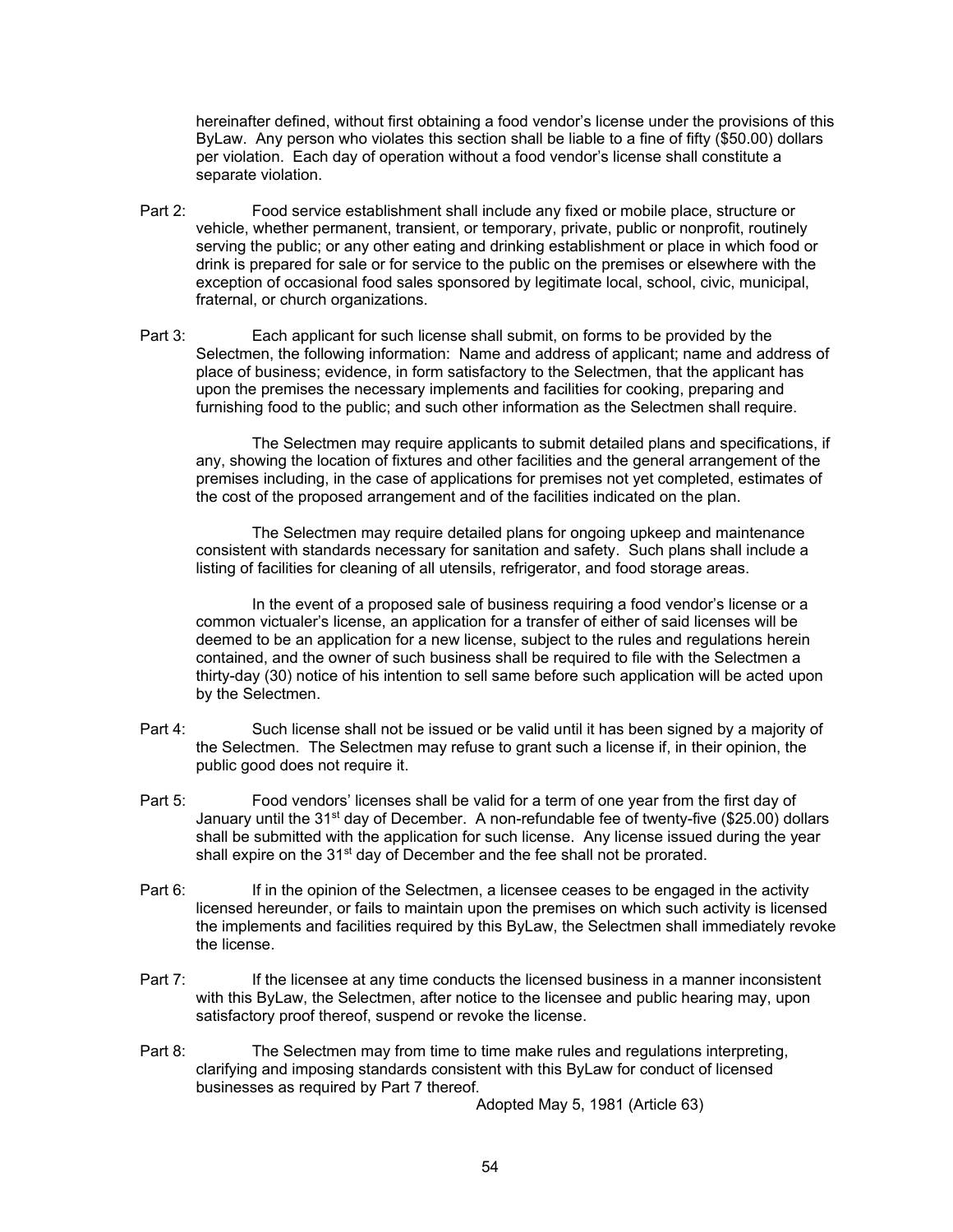### **Section 6.50: Yard Sales**

- Part 1: No person shall conduct a yard sale, garage sale or any other type of sale where goods are commonly displayed outside the building without a permit from the Board of Selectmen.
- Part 2: No person or location shall be authorized more than three (3) sales per year.
- Part 3: Whomsoever violates this ByLaw shall be subjected to a fine not to exceed one hundred (\$100.00) dollars for each offense.
- Part 4: Charitable or municipal organizations, as defined in the Internal Revenue Code, shall be exempt from the provisions of this ByLaw.

Adopted May 6, 1985 (Article 66)

### **Section 6.55: Foot and Bicycle Races**

- Part 1: Competitive foot races and bicycle races may be held on public ways, provided that such races are sponsored by, or in cooperation with, organized civic, athletic, recreational or charitable organizations, and provided further that the sponsoring organization shall first have obtained a permit issued by the Selectmen. Said permit may include regulations regarding the conduct of the participants and the sponsoring agency, including but not limited to, routes to be followed, travel lanes to be occupied by runners, locations of check points and refreshment stops, and the requirements for the sponsoring organization to provide at the group's expense adequate police traffic control officers and fire department EMT's as may be required by the Police Chief and Fire Chief.
- Part 2: Violation of any provision of the ByLaw shall be punishable by a fine of not more than one hundred (\$100.00) dollars.

Adopted May 6, 1985 (Article 71)

## **Section 6.60: Signs**

- Part 1: Purpose and Adoption
	- 1) This ByLaw shall be known as the Sandwich Sign Code and is adopted under Section 29, Chapter 93, Massachusetts General laws.
	- 2) The purpose of this ByLaw is to provide for the reasonable regulation and control of the erection and maintenance of signs and advertising devices within the Town to the end that the appearance and amenities of the Town may be preserved and enhanced, without unduly restricting the conduct of lawful enterprise. For this purpose, the following terms shall have the meanings hereinafter ascribed to them.

#### Part 2: Definitions

- 1) "Sign" shall mean any device designed to inform or attract attention of persons not on the premises on which the device is located. The following, however, shall not be considered signs within the context of this ByLaw:
	- a) flags and insignia of any government except when displayed in connected with commercial promotion;
	- b) legal notices or informational signs erected or required by government bodies;
	- c) temporary signs erected for a charitable or religious cause;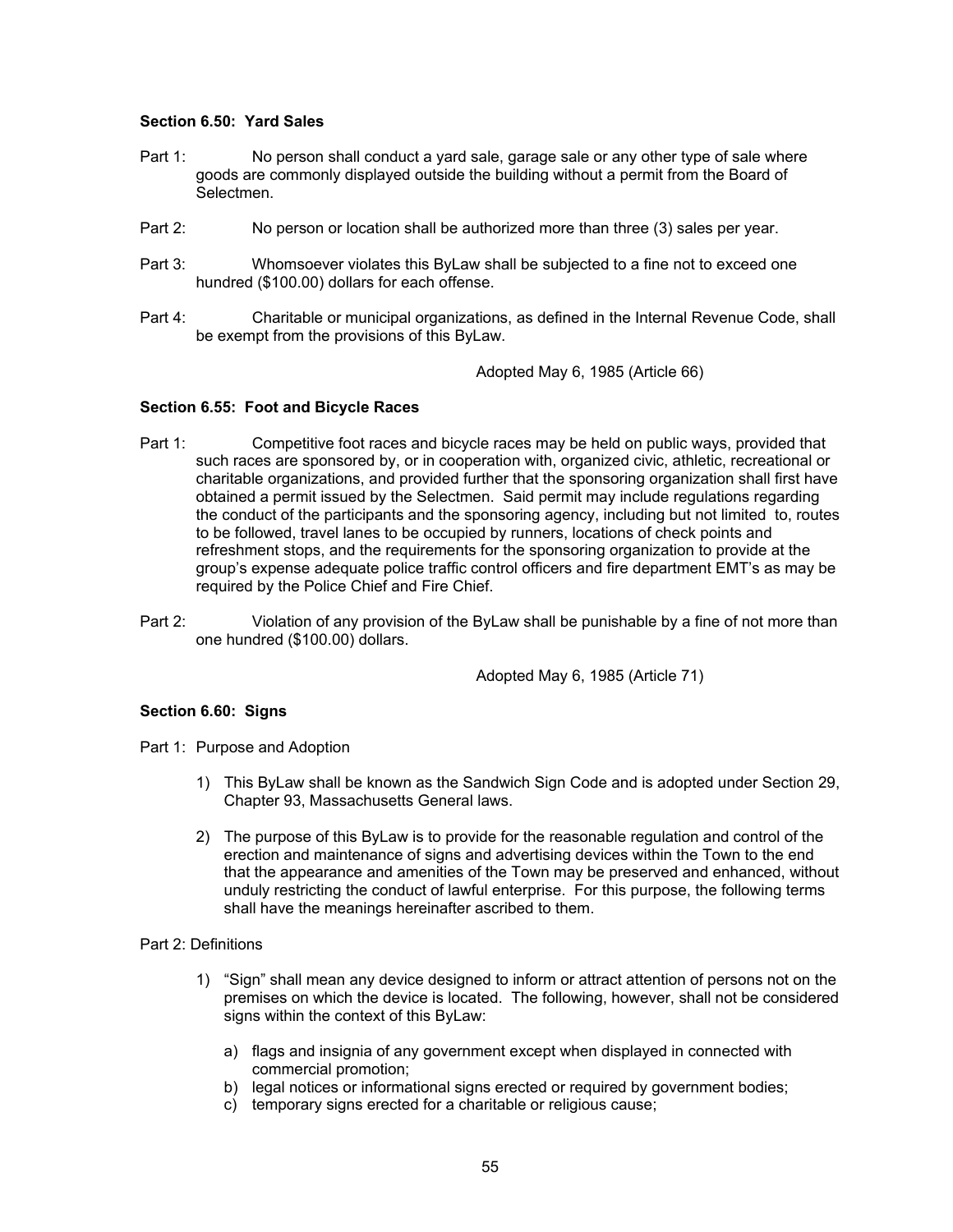- d) temporary signs inside display windows, covering not more than twenty (20) per cent of window area, illuminated by building illumination only;
- e) standard gasoline pumps bearing thereon in usual size and form the name, type, and price of gasoline;
- f) signs guiding and directing traffic, not exceeding one (1) square foot.
- 2) "Sign Area" shall mean the surface area within a single continuous perimeter enclosing all the display area of the sign, including borders, decorative structural members and without deduction for open space or other irregularities, but not including structural members not bearing advertising matter unless internally or decoratively lighted. One side only of a flat, back-to-back sign shall be counted.

## Part 3: Administration

- 1) This ByLaw shall be administered by the Office of the Sign Inspector. No sign shall be erected without a permit issued by the Sign Inspector, for which a five (\$5.00) dollar fee shall be charged, and which shall not be issued for any sign except in conformance with this ByLaw.
- 2) When the provisions of this code or of the drawing and specifications approved thereunder are not complied with, a Stop Work or Removal Order shall be served on the owner or his representative by the Sign Inspector, and a copy thereof shall be posted at the site of the violation. Such Stop Work or Removal Order shall not be removed except by written notice from the Sign Inspector's Office after satisfactory evidence has been supplied that the violation has been corrected. Failure to comply with such Stop Work or Removal Order shall constitute a violation of this ByLaw.
- 3) The Sign Inspector, in the name of the Town, shall take measures as required to carry this bylaw into effect.
- 4) Any person violating any of the provisions of this bylaw shall be fined not more than twenty (\$20.00) dollars for each offense. Each day that such violation continues shall constitute a separate offense.
- 5) Persons aggrieved by this ByLaw or by actions of the Sign Inspector relative to it and persons seeking special permits as allowed hereunder or variances from the provisions of this bylaw, may appeal or apply to the Sandwich Zoning Board of Appeals, whose procedures and decision criteria in acting on such appeals and applications shall be to the extent applicable to those prescribed for the Board of Appeals in Chapter 40A of the General Laws as amended, such procedures and decision criteria shall be promulgated by the Board and on file with the Selectmen.

## Part 4: Size and Number of Signs

1) The following shall apply in all zoning districts, except where otherwise specified:

a) A single business enterprise on a single lot may have not more than two signs, either attached to a building or free standing, with a combined area of not more than sixteen (16) square feet. However, on premises having more than one hundred (100) feet of frontage on a single street, additional sign area shall be allowed at the rate of 0.04 additional square feet of allowable sign area per additional linear foot of frontage, to a maximum sign area of twenty (20) square feet. Miscellaneous signs such as auto club, credit card, or vacancy signs must be incorporated into the principal sign within its borders and included in its area. Home occupations may have only one sign of not over two (2) square feet.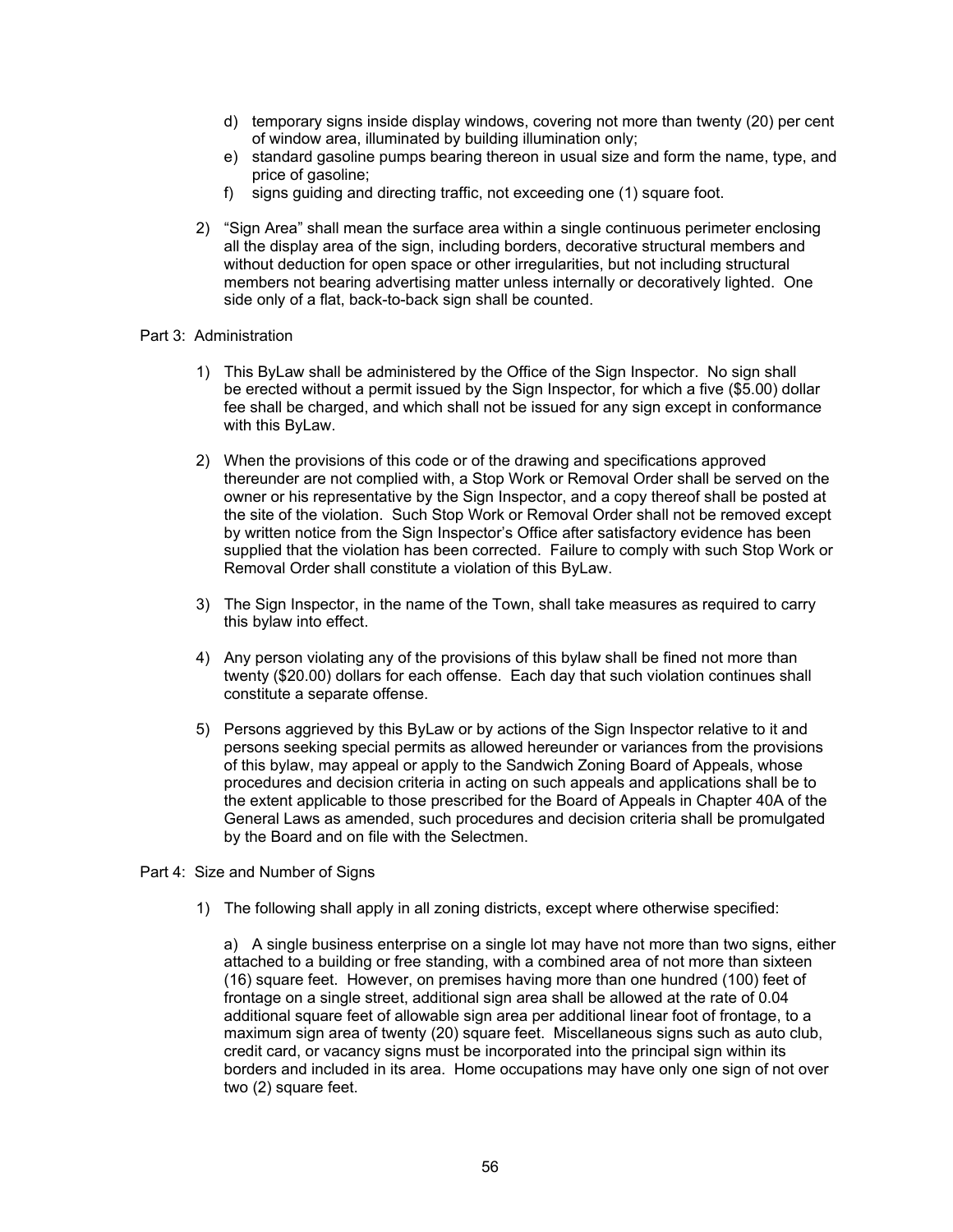b) Groups of two or more businesses on a single lot, such as a "plaza" or "shopping center" may as an alternative to signs as above, have one sign, identifying the plaza or center name, with maximum size of:

- i. In addition, each individual business within the plaza or shopping center shall be allowed a wall sign having a total sign area of one-half (½) square foot for each lineal foot horizontal length of the façade of the building. The length of the sign shall not exceed three-quarters (3/4) of the length of the building and shall not project more than six (6) inches from the face of the building. All such signs within a place or shopping center shall be consistent in structural design and in color.
- ii. If the building has multiple frontage, an additional sign area computed on the same basis as above shall be allowed. Additional sign area allowed by reason of multiple frontage shall be allowed only on a sign facing that frontage.
- c) A dwelling may have a single sign not over two (2) square feet in area indicating the owners or occupants or pertaining to a permitted accessory use.
- d) A farm, institutional use, or noncommercial recreational use may have a single sign not over nine (9) square feet in area.
- e) Driveway signs (entrance, no turning, no parking, etc.) are allowed for private driveways, but shall not exceed one (1) square foot in sign face area, and shall bear no advertising.
- f) One "For Sale" or "For Rent" sign only may be erected on the property to be sold or rented and shall not exceed three (3) square feet in sign face area. Such a sign shall be removed forthwith when the transaction is completed.
- g) One subdivision name sign not to exceed sixteen (16) square feet may be permitted for each designated main entry to the subdivision, as shown on a plan approved by the Planning Board.
- h) Temporary construction identification signs are allowed and may have an area of nine (9) square feet. Such signs shall be removed forthwith when the project is completed.
- i) All signs from this date forward, unless excepted herein shall be made from wood or composite material, and either painted or carved and painted. Specifically excluded are temporary Real Estate signs placed at property for sale, rent or lease and temporary Construction Business signs placed by tradesman at the location where work is being performed.

# Part 5: Prohibitions

1) Only signs pertaining to the premises on which they are located or to products, accommodations, services or activities on the premises shall be allowed. Billboards of a general advertising nature are prohibited. However, off-premise directional signs (a maximum of two (2) signs) not exceeding three (3) square feet may be allowed in any zoning district by special permit from the Sandwich Zoning Board of Appeals, upon their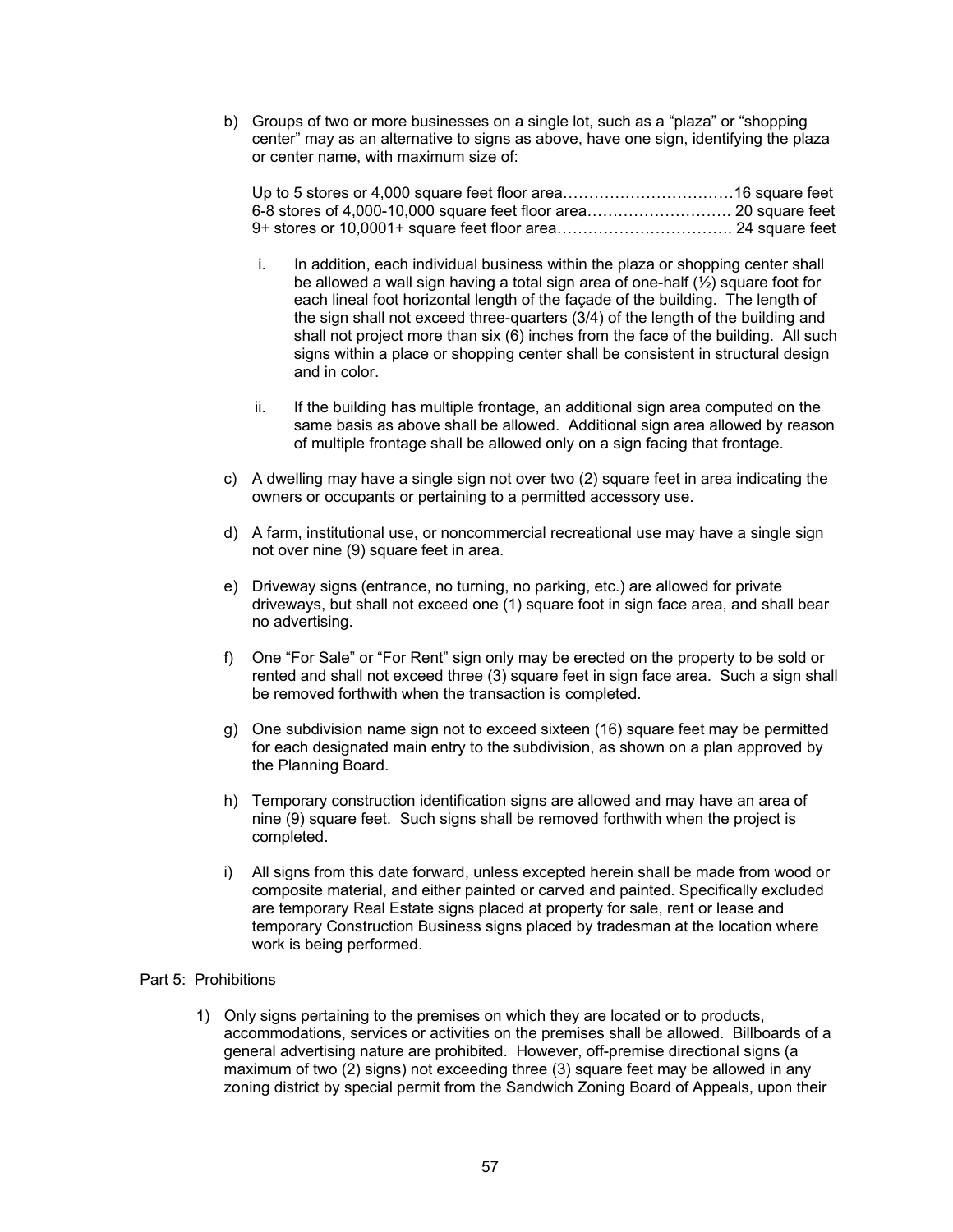determination that such will serve the public convenience without detriment to the neighborhood.

- a) At road intersections where two or more different business directional signs are permitted, a multiple listing sign shall be required.
- 2) When visible from a highway, no advertising shall be permitted on storage tanks or similar types of containers. This restriction applies to both permanently located and mobile units, and trailers and trucks regularly located for fixed display.
- 3) Signs on trees, etc. except for signs warning of danger or prohibiting trespass or the like; no sign shall be painted on or affixed to any tree, fence, utility pole, rock or ledge, or painted or posted on any wall, without an intermediary removable substance.
- 4) Temporary signs tacked, posted, painted or otherwise attached to poles, posts, trees, rocks, sidewalks, or curbs, or to motor vehicles and trailers regularly located for fixed display are prohibited.
- 5) Pennants, streamers, advertising flags, spinners or similar devices are prohibited.
- 6) No sign, free standing or attached, shall exceed the height of the building or twenty (20) feet in height, whichever is the lesser. At no point shall any sign extend beyond the roof line.
- 7) No sign, or any part thereof, shall be within the layout of a public way. No sign shall obstruct highway vision.
- 8) Moving or flashing signs. No sign or any part thereof which is designed intentionally to move or oscillate shall be permitted. A sign which is designed, for structural reasons, to align itself with the direction of the wind shall not be considered a moving sign.
- 9) Signs shall be illuminated from the exterior only by a stationary, shielded light directed solely at the sign, without causing glare for motorists, pedestrians or neighboring premises. Signs of the exposed neon or other gas-filled tube type are prohibited. No sign shall be internally illuminated.

#### Part 6: Signs and Town Property

- 1) Private signs on Town property are prohibited unless a permit for such a sign is authorized by the Board of Selectmen. No such authorization shall be given until after a duly advertised public hearing; any such signs shall conform in all respects to all other provisions of this section. Permits for such signs may be revoked at any time by the Board of Selectmen.
- 2) No sign overhanging a pedestrian way may exceed twelve (12) square feet. At the time of application, proof must be shown or provided of adequate public liability insurance coverage applicable to signs suspended over Town property.

#### Part 7: Nonconforming Signs

Except as otherwise provided herein, any sign existing at the time of enactment of this ByLaw which does not conform to its provisions is a nonconforming sign. Each nonconforming sign shall conform to the provisions hereof on or before November 24, 1977; provided, however, that all prohibited signs described in Section 5 shall be removed no later than one year from the enactment of the Code. Thereafter, any nonconforming sign, which has not been authorized by the Sandwich Zoning Board of Appeals as hereinbefore provided,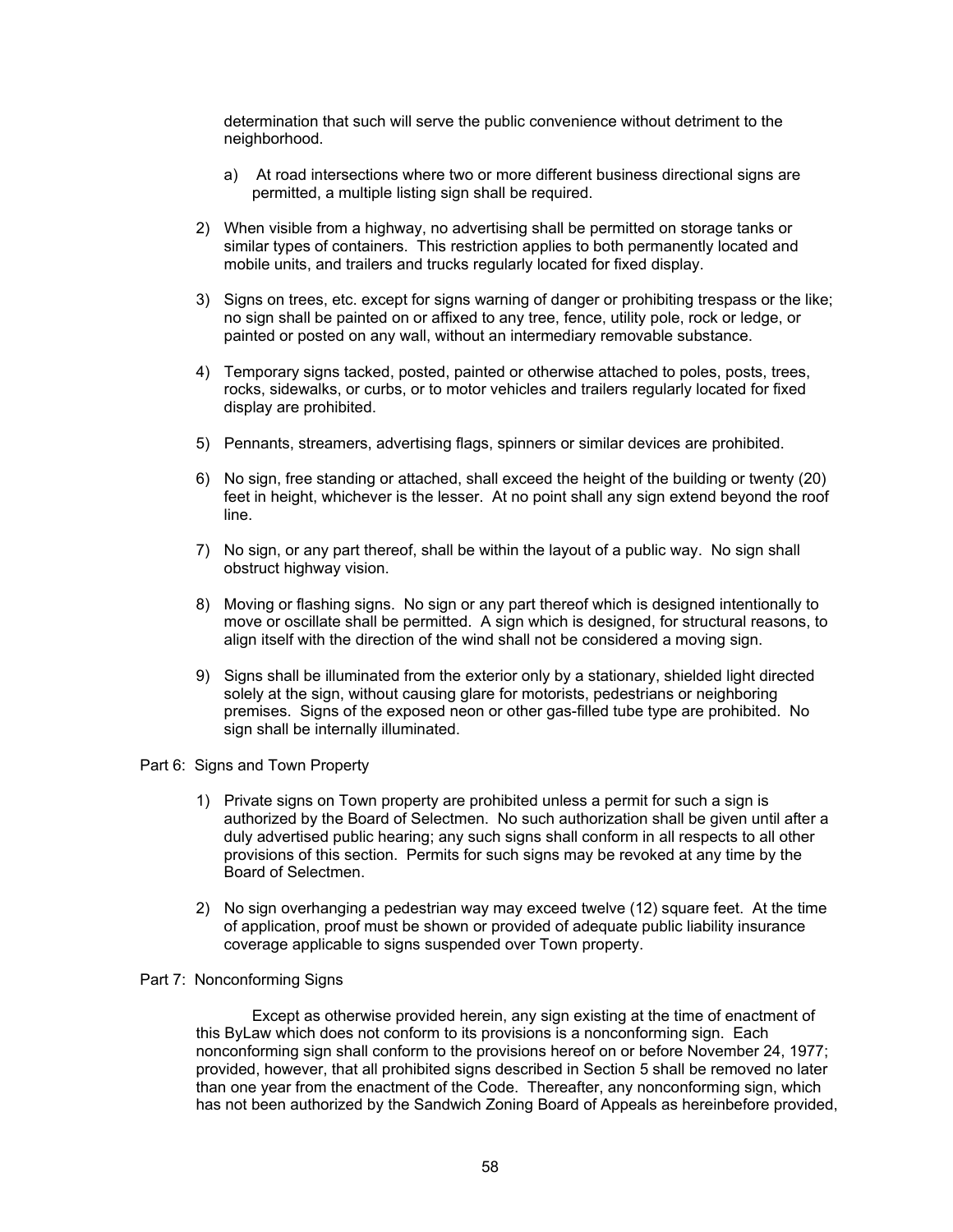shall be removed. Nonconforming signs which are structurally altered, relocated, or replaced, or which are not properly maintained, shall comply immediately with all provisions of this ByLaw.

#### Part 8: Historic District Signs

 All signs in the Historic District must also comply with the requirements of the Historic District Committee.

#### Part 9: Maintenance

 All signs whether erected prior to the effective date of this section or not shall be maintained in a safe and neat condition to the satisfaction of the Office of the Sign Inspector. Failure to correct a violation of this provision within twenty (20) days after notice hereof shall constitute grounds for revocation of the permit, or for removal of the sign. To fulfill the requirements of the Sign Code ByLaw, the Board of Selectmen shall annually appoint a Sign Inspector to administer and enforce the Sign Code ByLaw.

### Part 10: Severability

The invalidity of any section or provision of this ByLaw shall not invalidate any other section or provision thereof.

## Part 11: Amendment

This ByLaw may be amended from time to time by vote at any Town Meeting, either Annual or Special.

> Adopted August 6, 1973 (Article 11) Amended May 6, 1974 (Article 54) Amended May 5, 1975 (Article 39) Amended May 3, 1976 (Article 36) Amended May 4, 1977 (Article 53) Amended May 4, 1977 (Article 54) Amended May 2, 1978 (Article 33) Amended May 7, 1979 (Articles 15 and 16) Amended September 12, 1983 (Article 18) Amended May 7, 1984 (Article 45) Amended May 2, 1988 (Article 23) Amended April 1, 1996 (Article 8) Amended May 3, 2021 (Article 18)

# **Section 6.99: Revocation**

Part 1: Any Board, Officer, Committee or Department may deny any application for, or revoke or suspend any local license or permit including renewals and transfers for any person, corporation or business enterprise who has neglected or refused to pay any local taxes, fees, assessments, betterments or any other municipal charges or with respect to any activity, event or other matter which is the subject of such license or permit and which activity, event or other matter is carried out or exercised or is to be carried out or exercised on or about real estate whose owner has neglected or refused to pay any local taxes, fees, assessments, betterments or any other municipal charges to increase a local licensing authority's power to withhold the granting, renewal or transfer of licenses or permits in accordance with Massachusetts General Laws, Chapter 40, Section 57 in accordance with the following: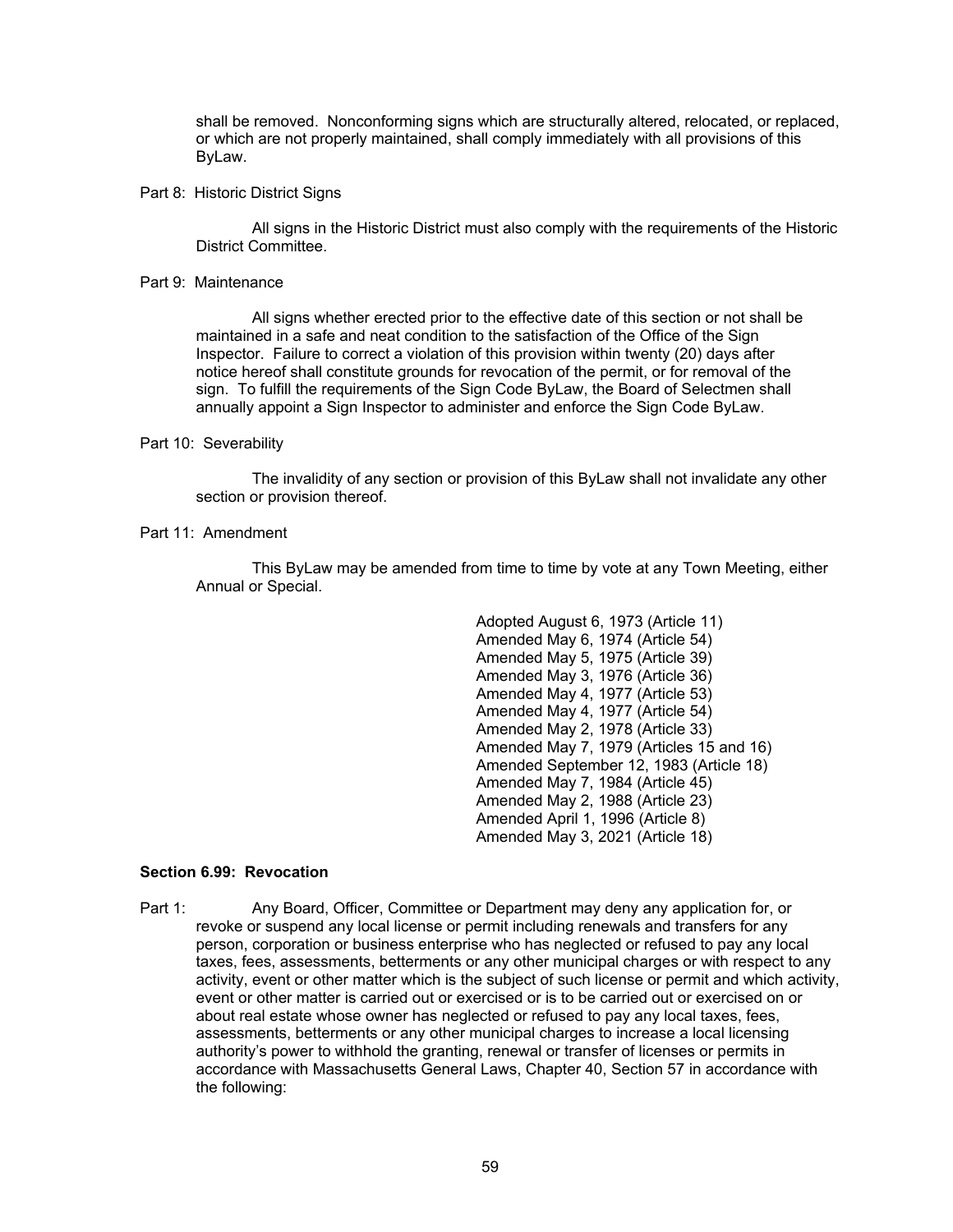- Part 2: The Tax Collector or other municipal official responsible for records of all municipal taxes, assessments, betterments, and other municipal charges, hereinafter referred to as the Tax Collector, shall annually furnish to each Department, Board, Committee, or Officer, hereinafter referred to as the licensing authority, that issues licenses or permits including renewals and transfers, a list of any person, corporation, or business enterprise, hereinafter referred to as the party, that has neglected or refused to pay any local taxes, fees, assessments, betterments or other municipal charges for not less than a twelve-(12) month period, and that such party has not filed in good faith a pending application for any abatement of such tax or a pending petition before the appellate tax board.
- Part 3: The licensing authority may deny, revoke or suspend any license or permit, or with respect to any activity, event or other matter which is the subject of such license or permit and which activity, event or other matter is carried out or exercised or is to be carried out or exercised on or about real estate whose owner has neglected or refused to pay any local taxes, fees, assessments, betterments or any other municipal charges, or local taxes, fees, assessments, betterments or any other municipal charges including renewals and transfers of any party whose name appears on said list furnished to the licensing authority from the Tax Collector; provided however, that written notice is given to the party and the Tax Collector, as required by applicable provisions of law, and the party is given a hearing, to be held no earlier than fourteen (14) days after said notice. Said list shall be prima facie evidence for denial, revocation or suspension of said license or permit to any party.

The Tax Collector shall have the right to intervene in any hearing conducted with respect to such license denial, revocation or suspension. Any findings made by the licensing authority with respect to such license denial, revocation or suspension shall be made only for the purposes of such proceeding and shall not be relevant to or introduced in any other proceeding at law, except for any appeal from such license denial, revocation or suspension. Any license or permit denied, suspended or revoked under this ByLaw shall not be reissued or renewed until the license authority receives a certificate issued by the Tax Collector that the party is in good standing with respect to any and all taxes, fees, assessments, betterments or other municipal charges, payable to the municipality as of the date of issuance of said certificate.

- Part 4: Any party shall be given an opportunity to enter into a payment agreement, thereby allowing the licensing authority to issue a certificate indicating said limitations to the license or permit and the validity of said license shall be conditioned upon the satisfactory compliance with said agreement. Failure to comply with said agreement shall be grounds for the suspension or revocation of said license or permit; provided, however, that the holder be given notice and a hearing as required by applicable provisions of law.
- Part 5: The Board of Selectmen may waive such denial, suspension or revocation if it finds there is no direct or indirect business interest by the property owner, its officers or stockholders, if any, or members of his immediate family as defined in Chapter 268, Section 1, Massachusetts General Laws in the business or activity conducted in or on said property.
- Part 6: This section shall not apply to the following licenses and permits: open burning (Chapter 38, Section 13, M.G.L.); bicycle permits (Chapter 85, Section 11A, M.G.L.); sales of articles for charitable purposes (Chapter 101, Section 33, M.G.L.); children work permits (Chapter 140, Section 69, M.G.L.); clubs, associations dispensing food or beverage licenses (Chapter 140, Section 21E, M.G.L.); dog licenses (Chapter 140, Section 137, M.G.L.); fishing, hunting, or trapping licenses (Chapter 207, Section 28, M.G.L.); and theatrical events, public exhibition permits (Chapter 140, Section 181, M.G.L.). All references in this ByLaw are to Massachusetts General Laws.

 Adopted September 28, 1987 (Article 18) Amended May 1, 1995 (Article 38)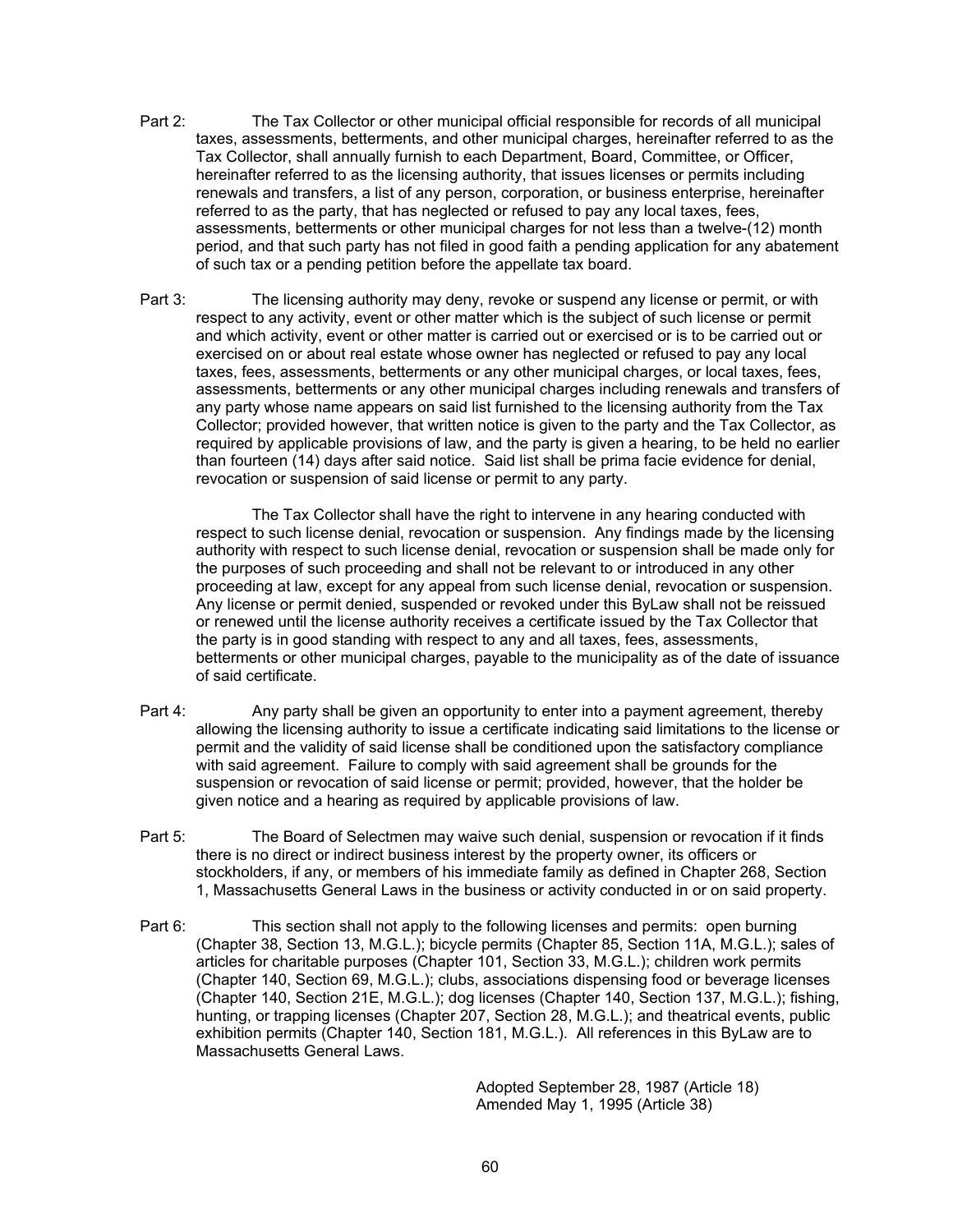# **CHAPTER 7 CONSERVATION**

### **Section 7.00: Wetland Protection**

### Part 1: Purpose

 The purpose of this ByLaw is to protect the wetlands, related water resources, and adjoining land areas in this municipality by prior review and control of the activities deemed by the Conservation Commission likely to have significant or cumulative effect upon wetland values, including but not limited to the following: public or private water supply, groundwater, flood control, erosion and sedimentation control, storm damage prevention, water pollution, fisheries, shellfish, wildlife habitat, recreation, agriculture and aquaculture values (collectively, "the wetland values protected by this bylaw").

## **Section 7.10: Jurisdiction**

- Part 1: Except as permitted by the Conservation Commission or provided in this bylaw, no person shall remove, fill, dredge, build upon, or alter land in or within one hundred (100) feet of the following resource areas: freshwater wetland, coastal wetland, vegetated wetland, unvegetated wetland, surface water body, ocean, bay, estuary, stream/creek (intermittent or continuous, natural or manmade), and land under said water, any bank, beach, dune, flat, marsh, wet meadow, bog, swamp, or any land subject to coastal action, or inundation by groundwater, surface water, tidal action, coastal storm flowage or land subject to flooding within the one-hundred (100) year and five-hundred (500) year flood zone as identified on the most recent FIRM (Flood Insurance Rate Maps) for the Town of Sandwich as established by FEMA (Federal Emergency Management Agency).
- Part 2: In determining whether a resource area is subject to the provisions of this bylaw, the origin of the wetland, whether natural or manmade, is not a relevant factor.

## **Section 7.15: Exceptions**

- Part 1: The application and permit required by this bylaw shall not be required for maintaining, repairing or replacing (but not substantially changing or enlarging) an existing and lawfully-located structure or facility used in the service of the public to provide electric, gas, water, telephone, telegraph, other communication services, or traffic control and other activities that are incidental to flood or mosquito control work performed by or under the direction of an authorized governmental agency, and provided that the work conforms to performance standards, design specifications, policy guidelines, and regulations adopted by the Commission and written notice has been given to the Commission five (5) working days prior to commencement.
- Part 2: The application and permit required by this bylaw shall not be required for work performed for normal maintenance or improvement of land or water(s) in agricultural or acquacultural use, as defined in Chapter 131A of the Massachusetts General Laws. Expansion of existing uses in these areas or new uses in the areas within the jurisdiction of this bylaw will require an application and permit.
- Part 3: The application and permit required by this bylaw shall not apply to emergency projects necessary for the protection of wetland values or the health and safety of the public, provided that the work is to be performed by an agency of the Commonwealth or a political subdivision thereof, provided:
	- 1) That written notice has been given to the Commission within twenty-four (24) hours of the commencement of any work;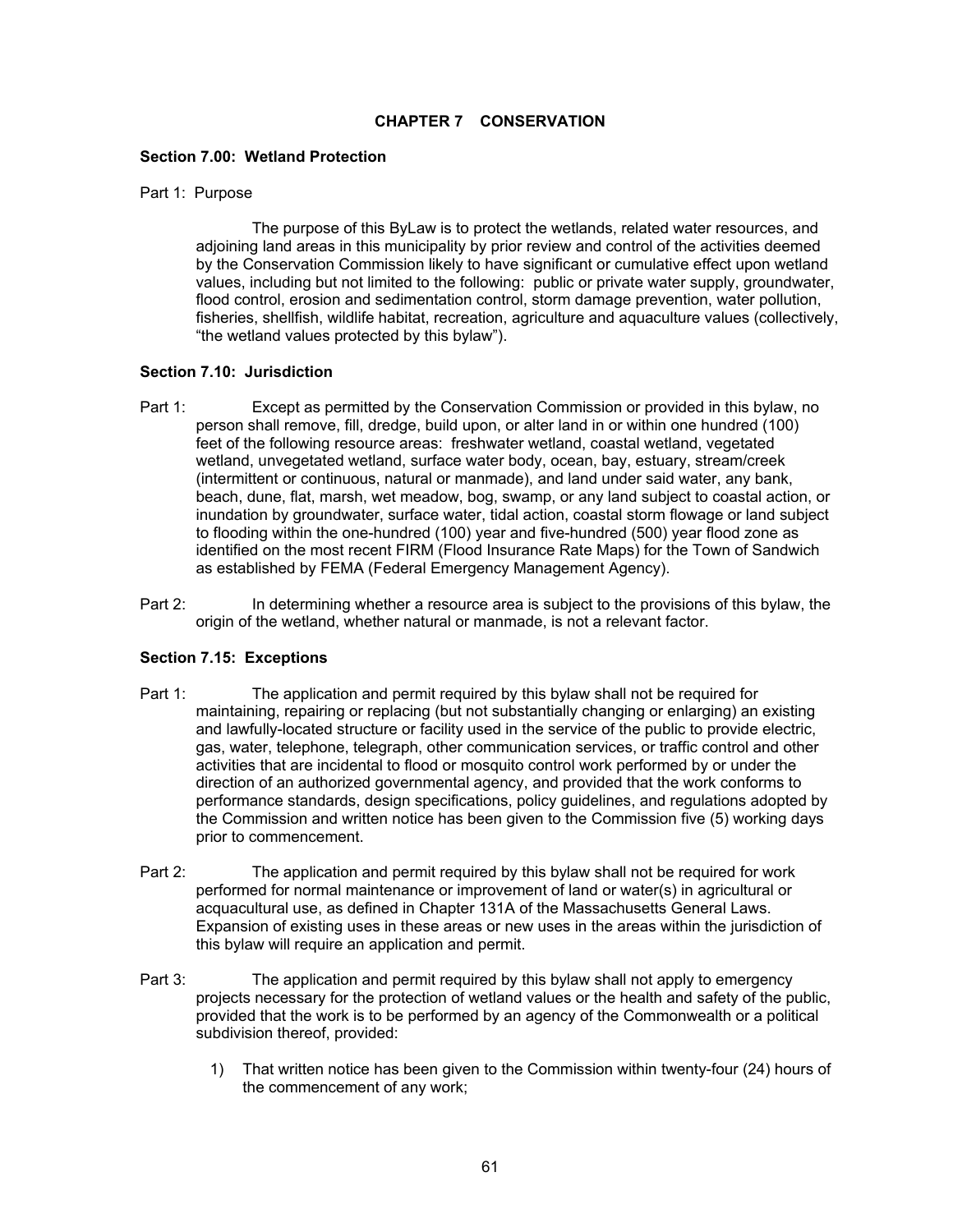- 2) That the Conservation Commission or its officer certifies in writing the work as an emergency project;
- 3) That the work is performed only for the time and place certified by the Conservation Commission for the limited purposes necessary to abate the emergency;
- 4) All emergency work shall conform to the performance standards, design standards, policy guidelines, and regulations adopted by the Commission; and
- 5) That a permit application shall be filed with the Commission for review as provided in this bylaw within thirty (30) days of completion of the emergency work.
- Part 4: Upon failure to meet these and other requirements of the Commission, the Commission may order all such work stopped and after public notice and a hearing, revoke or modify an emergency project approval and order restoration and mitigation measures.
- Part 5: Other than as stated in this Section, the exceptions provided in the Wetlands Protection Act, Massachusetts General Laws, Chapter 131, Section 40 shall not apply.

## **Section 7.20: Application for Permits and Requests for Determination**

- Part 1: Written application shall be filed with the Commission to perform activities regulated by this bylaw affecting resource areas and adjacent areas protected by this bylaw. The application shall include such information and plans as deemed necessary by the Commission to describe proposed activities and their effects on resource areas and their values. Upon review of the application by the Commission, additional information may be required of the applicant to describe in greater detail the proposed activities and their effects on the environment. No activities shall commence without receiving a permit issued pursuant to this bylaw. (Except as provided in 7.15)
- Part 2: The Commission, may at its discretion, accept as the application and plans under this bylaw the Notice of Intent and plans filed under the Wetlands Protection Act, Massachusetts General Laws, Chapter 131, Section 40. Any person desiring to know whether or not a proposed activity or an area is subject to this bylaw, may, in writing, request a determination from the Commission. Such a request for determination shall contain data and plans specified by the regulations of the Commission.
- Part 3: At the time of the filing a request, the applicant shall pay a filing fee specified in regulations of the Commission. The fee is in addition to any required by the Wetlands Protection Act. The Commission may waive the filing fee on a request filed by a government agency or any other party that demonstrated hardship as determined by the Commission.

## **Section 7.25: Notice and Hearings**

- Part 1: Any person filing an application or a request for determination with the Commission shall give notice thereof by certified mail, (return receipt requested), or hand delivery (signed receipt) to all abutters in accordance with the regulations of the Commission.
- Part 2: The Commission shall conduct a public hearing on any application or request for determination. At the expense of the applicant, the Commission shall cause written notice of the hearing to be published at least five (5) working days prior to the public hearing in a paper of general circulation in the Town of Sandwich with which the Town has a contract for legal advertisement.
- Part 3: The Commission shall commence the public hearing within twenty-one (21) days from the receipt of a completed application or request for determination. The Commission or its agent shall determine, for scheduling purposes only and in accordance with the submission regulations of the Commission, that the application or request is complete. The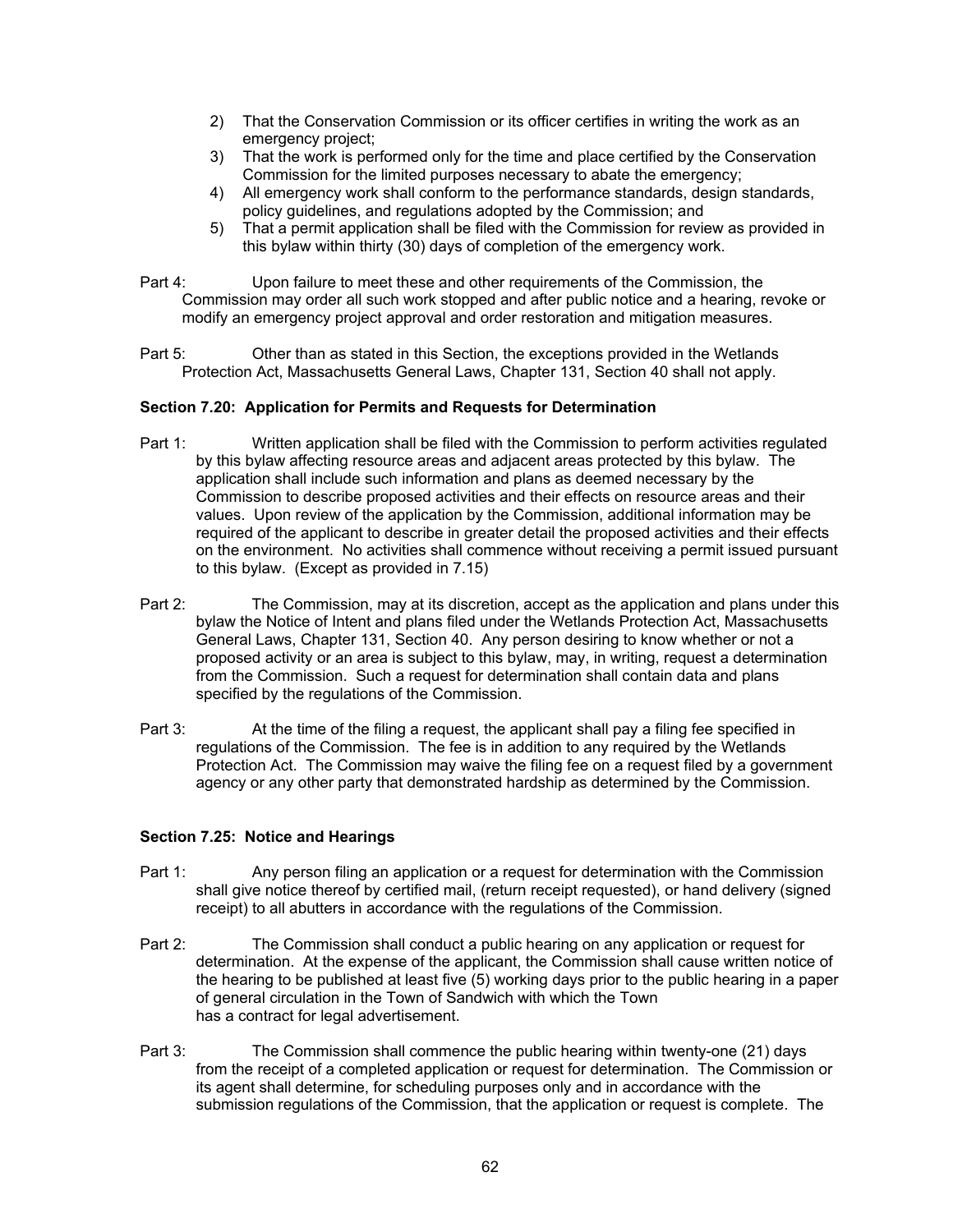twenty-one (21) day deadline for a hearing may be extended by the Commission or its agent only with the written assent of the applicant.

- Part 4: The Commission may accept the applicant's request to continue the public hearing to a date and time certain, announced at the hearing, for reasons stated at the hearing, which may include the receipt of additional information offered by the applicant or others or information and plans required of the applicant deemed necessary by the Commission. In the event that an applicant objects to a continuance or neglects to furnish information requested by the Commission, the hearing will be closed and the Commission shall act upon the information as before it.
- Part 5: The Commission in appropriate case(s) may combine the hearing under this bylaw with that conducted pursuant to the Wetlands Protection Act, Massachusetts General Laws, Chapter 131, Section 40.

# **Section 7.30: Coordination with Other Boards**

Any person filing a Notice of Intent or a request for determination with the Commission shall provide such notice thereof at the same time to the Town agencies as prescribed by the regulations of the Commission. The applicant or his representative shall furnish a sworn affidavit as to such notification at the time of filing. A form provided by the Commission, signed by the applicant, certified by a Notary Public, may be substituted for the affidavit.

# **Section 7.35: Permits, Determinations and Conditions**

- Part 1: If the Commission, after a public hearing, determines that the proposed activities which are the subject of the application are not likely to have significant or cumulative effects upon the wetland values protected by this bylaw, the Commission, within twenty-one (21) days of the close of the hearing, shall issue a permit for the activities requested. If a permit is issued, the Commission shall impose conditions which the Commission deems necessary or desirable to protect those wetland values, and all activities shall proceed in accordance with those conditions.
- Part 2: The Commission is empowered to deny a permit for failure to meet the requirements of this bylaw; for failure to submit necessary information and plans requested by the Commission; for failure to meet the design specifications, performance standards, and other requirements in regulations of the Commission; for failure to avoid or prevent unacceptable significant or cumulative effects upon wetland values protected by this bylaw; where it is deemed that the denial is necessary to preserve the environmental quality of resource areas; and where no conditions are adequate to protect those values. Due consideration shall be given to any demonstrated hardship on the applicant by reason of denial, as presented at the public hearing.
- Part 3: A permit issued under this bylaw shall expire three (3) years from the date of issuance. Notwithstanding, the Commission at its discretion may issue a permit expiring five (5) years from the date of issuance for recurring or continuous maintenance work, provided that an annual written notification of time and location be given to the Commission five (5) working days prior to the commencement of work. A permit may be renewed once for an additional (1) year period, at the Commission's discretion, provided that a request for renewal is received in writing by the Commission at least sixty (60) days prior to its expiration, unless the Commission provides for a longer period of validity, not to exceed three (3) years. The Commission shall, at their discretion, issue a determination for a definite period, not to exceed three (3) years.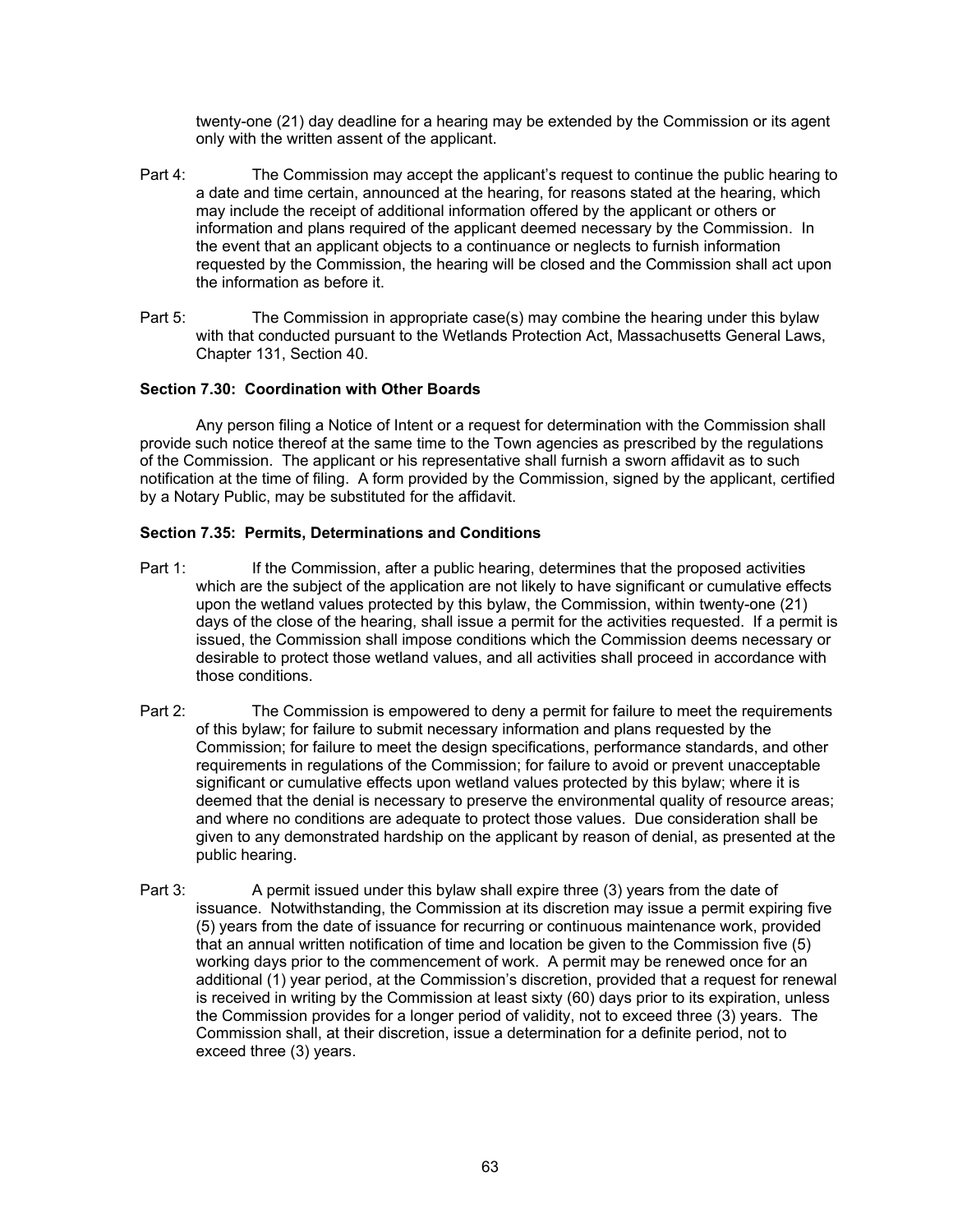- Part 4: The Commission may revoke or modify a permit issued under this bylaw for noncompliance or just cause, after notification of the permittee by certified mail, publication of notice of hearing in a newspaper of general circulation in the Town and commencement of a public hearing no less than five (5) working days after the publication of the notice. The regulations shall establish the criteria for revocation.
- Part 5: The Commission in appropriate case(s) may combine the bylaw permit or determination with an Order of Conditions or Determination of Applicability (whichever is applicable) issued under the Wetlands Protection Act.

# **Section 7.40: Wetlands Replication**

- Part 1: In order to protect the values inherent in wetland areas, it is the intent of this bylaw to preserve wetlands, surface water bodies and other resource areas as functioning natural ecosystems. Filling of wetlands is therefore prohibited except when mitigated by wetlands replication as permitted in this section. At its discretion, the Conservation Commission may permit activities involving wetlands replications that do not harm the wetlands values protected under this bylaw.
- Part 2: Wetlands replication, in order to make lands buildable, by fulfilling septic system setbacks, flood elevation requirements or other construction setbacks, or to achieve lot area requirements, is prohibited. Replication is prohibited in areas providing habitat for existing rare or endangered species as listed by the Massachusetts Natural Heritage Program.
- Part 3: Replication may be permitted in projects that provide access to otherwise buildable uplands, where no other upland access is possible. Replication may also be permitted when an overriding public purpose can be demonstrated. The creation of new wetlands may be permitted, without any concomitant wetlands filing when the applicant can demonstrate that such creation will not harm existing wetlands or their values. Purposes for creating new wetlands include, but are not limited to: the absorption of stormwater runoff, improvement of wildlife habitat, stabilization of unvegetated intertidal areas, experimental, or scientific purposes.
- Part 4: No more than twenty-five hundred (2,500) square feet of wetland may be filled in accordance with this section. The replicated wetland must be at least equal in size to the wetland that is filled and properly vegetated. Where the Commission determines it physically possible, replicated wetlands shall be made contiguous with existing natural wetlands. When a person owns abutting properties, any applications on the properties for wetlands replication, submitted within the calendar year, shall be treated as one proposal for the purpose(s) of evaluating wetlands replication, and the combined area to be filled shall not exceed twentyfive hundred (2,500) square feet.
- Part 5: Because replication is an experimental process and is subject to failure, the Commission may require any application requesting permission for wetland replication to conduct and fund a scientific monitoring program to last for a time period as determined by the Commission, but not to exceed five (5) years. If said monitoring period is less than five (5) years, the Commission shall review the results at the end of the monitoring period to determine if additional monitoring is needed within the maximum five (5) year period. The applicant shall provide an escrow bond for the duration of the monitoring period plus fifty (50) per cent, to cover correction of any deficiencies revealed during the monitoring program. Said bond shall, at a minimum, be equal to the initial cost of the replication.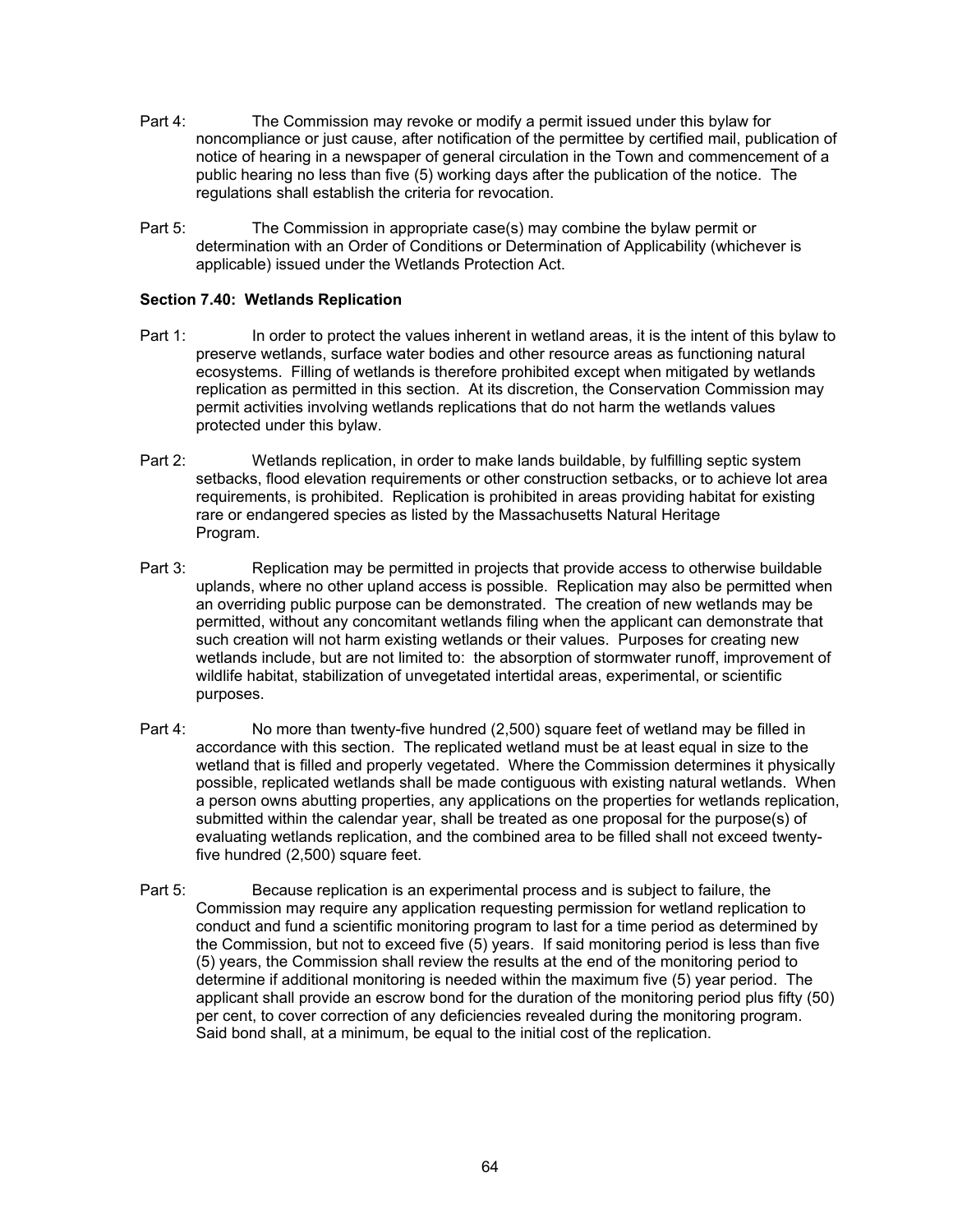# **Section 7.45 Regulations**

- Part 1: After public notice and public hearing, the Commission may, from time to time, promulgate performance standards, design specifications, policy guidelines, and other rules and regulations to accomplish the purposes of this bylaw. Failure of the Commission to promulgate such rules and regulations or a legal declaration of their invalidity by a court of law shall not act to suspend or invalidate the effect of this bylaw.
- Part 2: Any performance standards, design specifications, policy guidelines or other rules and regulations promulgated under a lawfully adopted Wetlands Protection ByLaw of the Town of Sandwich which may be superseded by this ByLaw shall be considered a part of this ByLaw at the time of its adoption.
- Part 3: Following a public hearing, the Commission may adopt an application fee for determinations, a permit fee schedule, all subject to final approval by the Board of Selectmen.

# **Section 7.50: Security**

- Part 1: The Commission may require the establishment of an escrow account or other security running to the municipality and sufficient as to form and surety in the opinion of the Commission's Counsel, to secure faithful and satisfactory performance of work required by any permit, in such sum and upon such conditions as the Commission may require.
- Part 2: Notwithstanding, the amount of such escrow account or security shall not exceed the estimated cost of the work required, plus fifty (50) per cent of the restoration of affected lands and properties if the work is not performed as required, whichever is greater. The forfeiture procedure for any such escrow account or security shall be in accordance with criteria established by the regulations of the Commission or may be recoverable at the suit of the municipality in Superior Court. The Commission may, at its discretion, accept as security, a conservation restriction, easement or other covenant enforceable in a court of law, executed and duly recorded by the owner of record, running with the land to the benefit of the Town of Sandwich whereby the permit conditions shall be performed and observed before any lot may be conveyed other than by mortgage deed.

## **Section 7.55: Enforcement**

- Part 1: The Commission, its Officer(s), Agent(s) and employees shall have the right to enter and inspect privately-owned land for the purpose of performing their duties under this ByLaw. With the authority of the property owner or his designee, the Commission may make or cause to be made such examination(s), survey(s), or sampling(s), as the Commission deems necessary.
- Part 2: The Commission shall have the authority to enforce this ByLaw, its regulations, permits issued hereunder, and enforcement orders by issuing violation orders, enforcement orders, administrative orders, or by civil and criminal actions, or requiring restoration of the affected resource area(s) to its original condition, prior to the violation or undertake any other enforcement action authorized by law. In a situation requiring immediate action, an Enforcement Order may be signed by a single member or agent of the Commission if said order is ratified by a majority of the members of the Commission at their next scheduled meeting.
- Part 3: Upon the request of the Commission, the Town Counsel/Board of Selectmen may take legal action for the enforcement under civil law. Upon request of the Commission, the Chief of Police may take legal action for the enforcement under criminal law.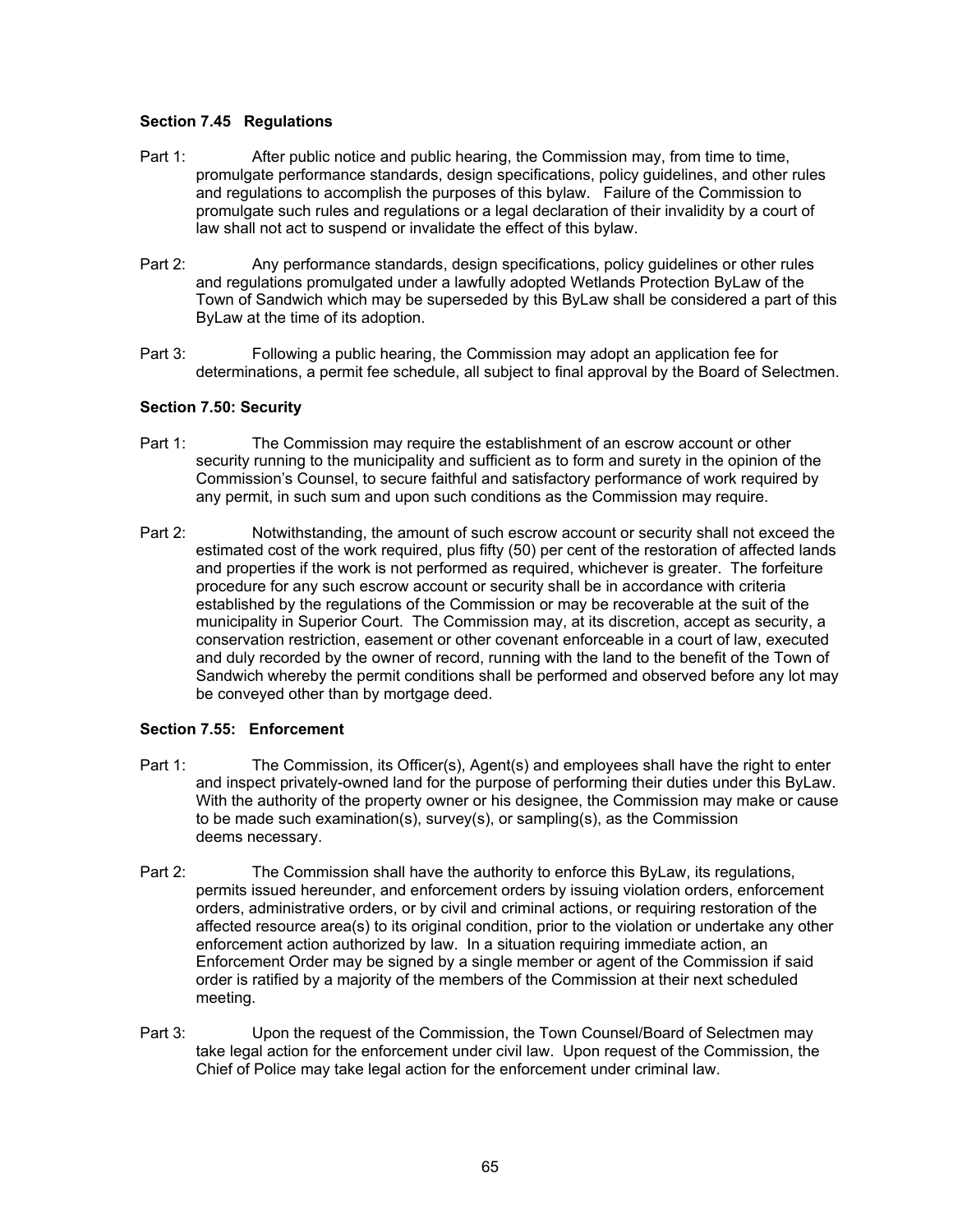- Part 4: Upon the request of the Commission, municipal boards and officers, including any police officers, natural resource officers, conservation officers, or other officers having police powers, shall have authority to assist the Commission in enforcement.
- Part 5: Any person who violates any provision of the ByLaw, regulations thereunder, or permits issued thereunder, or fails to comply with an enforcement order, or fails to restore illegally-filled wetlands, or fails to remove unauthorized fill in a resource area, shall be punished by a fine of not more than three hundred (\$300.00) dollars or in the case of noncriminal enforcement a fine of fifty (\$50.00) dollars. Each day or portion thereof during which a violation continues shall constitute a separate offense, and each provision of the ByLaw, regulations, or permit violated, shall constitute a separate offense.
- Part 6: As an alternative to criminal prosecution, the Commission may elect to utilize the non-criminal disposition procedure set forth in Massachusetts General Laws, Chapter 40, Section 21D as adopted by the Town of Sandwich. For the purposes of non-criminal enforcement, any Commission members, Conservation officers, Natural Resource officers, or any Police officer of the Town of Sandwich shall be designated as an enforcement person.

# **Section 7.60: Burden of Proof**

- Part 1: The applicant shall have the burden of proving by a preponderance of credible evidence that the work proposed in the application will not have an unacceptable significant and cumulative effect upon the wetland values protected by this ByLaw. Failure to provide adequate evidence to the Commission supporting this burden shall be sufficient cause for the Commission to deny a permit or grant a permit with conditions.
- Part 2: The Commission is authorized to require the applicant to pay reasonable costs and expenses borne by the Commission or the Town for specific expert engineering and consultant services, deemed necessary by the Commission to review the Notice of Intent and/or the Request for Determination of Applicability, up to a maximum of two thousand and five hundred (\$2,500) dollars. Said payment may be required at any point in the deliberations prior to a final decision being rendered. Said services may include but are not limited to: wetland resource area surveys and delineations, wetland resource area reports, hydrogeological and drainage analysis, wildlife evaluation, shellfish and finfish surveys, water quality analysis, and environmental/land use law.
- Part 3: The Commission is hereby authorized to charge for said fee when the Notice of Intent and/or Request for Determination of Applicability proposes any of the following: alteration of five hundred (500) square feet or more of buffer zone, alteration of five hundred (500) square feet or more of land under a waterbody and/or the ocean, alteration of fifty (50) linear feet or more of coastal bank or bank of an inland waterway, discharge of any pollutants into a wetland resource area, its buffer zone and/or contribution to the surface water or groundwater of a wetland resource area, and/or the construction of any detention and/or retention basin and/or water control structure.
- Part 4: Any applicant aggrieved by the imposition of, or the size of, the fee of any act related thereto, may appeal according to the provisions of the Massachusetts General Laws.

## **Section 7.65: Relation to the Wetlands Protection Acts**

This ByLaw is adopted under the Home Rules Amendment of the Massachusetts Constitution and the Home Rules Statutes, independent of the Wetland Protection Act, Massachusetts General Laws, Chapter 131, Section 40, and regulations thereunder, except where specifically included herein.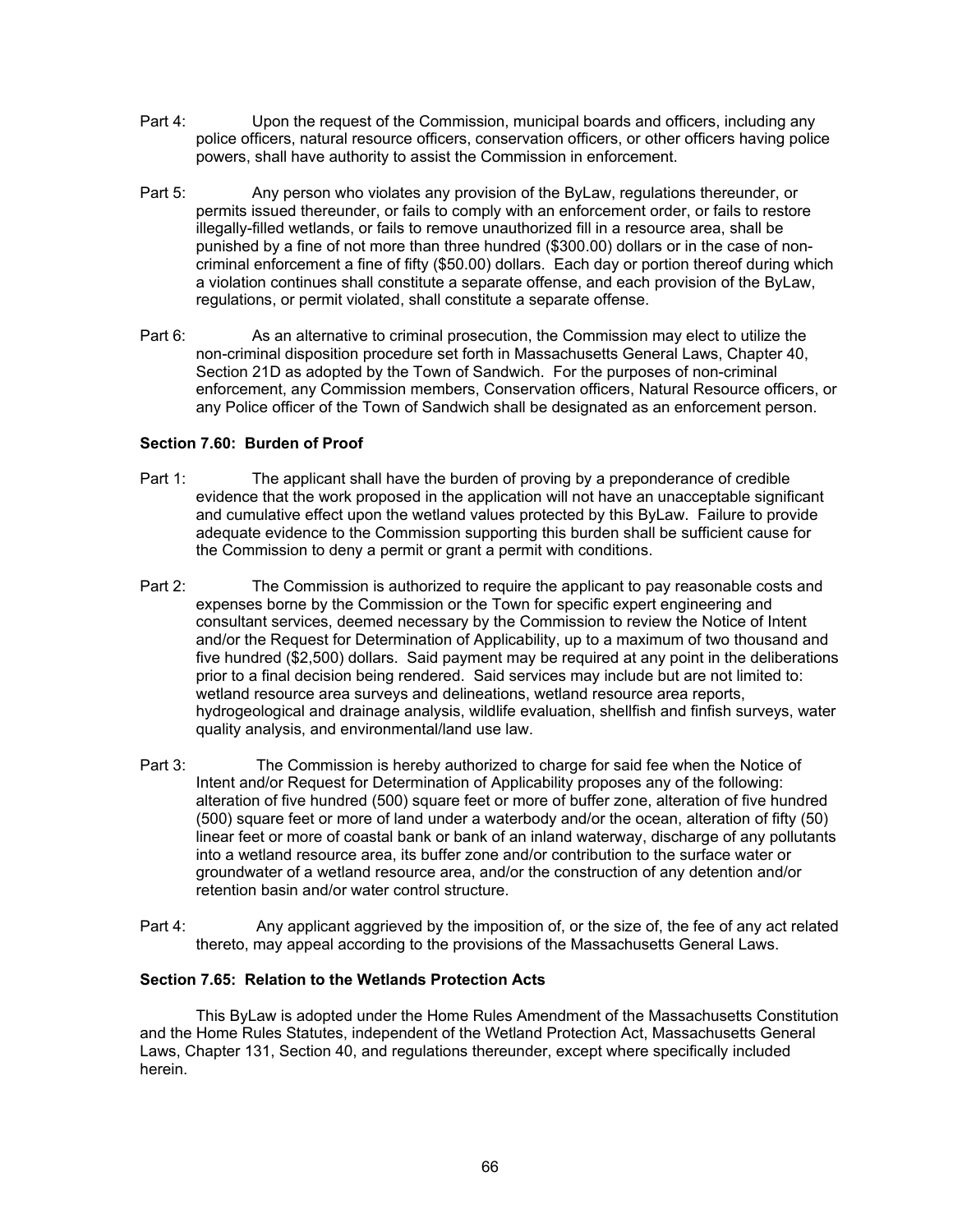### **Section 7.70: Severability**

 The invalidity of any section or provision of this ByLaw shall not invalidate any other section or provision thereof, nor shall it invalidate any permit or determination which has previously been issued.

### **Section 7.75: Appeal**

 A decision of the Commission may be appealed to the Superior Court of Barnstable County by an applicant, owner, immediate abutter or ten (10) citizens of the Town of Sandwich, within sixty (60) days of the date of the decision, which shall review the record, and if found to be reasonable, shall uphold the Commission's decision.

### **Section 7.80: Definitions**

- Part 1: The following definitions shall apply in the interpretation of this ByLaw. Additional definitions shall be set forth in the regulations promulgated in accordance with this ByLaw. Definitions not found in these documents shall be found in 310 CMR 10.00:
	- 1) "Alter" To change the condition of areas within jurisdiction of the Conservation Commission activities presumed to alter these areas, include, but are not limited to the following:
		- a) Removal, excavation or dredging of soil, sand, gravel, stone or aggregate materials of any kind;
		- b) Changing of pre-existing drainage characteristics, flushing characteristics, salinity distribution, sedimentation patterns, flow patterns, or flood retention characteristics;
		- c) Drainage or other disturbance of water level or water table;
		- d) Dumping, discharging, or filling with any material;
		- e) Placing of fill or brush or removal of materials;
		- f) Erection of buildings or structures of any kind, installation of piles except in accordance with any pier maintenance regulations established by the Commission;
		- g) Destruction of plant life including the cutting of trees, application of pesticides or herbicides except in accordance with agriculture exemptions set forth in Section 3;
		- h) Changing water temperature, biochemical oxygen demand, or other physical or chemical characteristics of water;
		- i) Any activities, changes or work which pollute in any way any body of water or ground water.
	- 2) "Commission" The Sandwich Conservation Commission of the Town of Sandwich.
	- 3) "Person:" Any individual, group of individuals, associations, partnership, corporation, company, business organization, trust, estate, the Commonwealth or political subdivision thereof to the extent subject to Town bylaws, administrative agency, public or quasipublic corporation or body, the Town of Sandwich, and any other legal entity, its legal representatives, agents or assigns.

 Adopted May 7, 1979 (Article 20) Amended May 6, 1985 (Article 44) Amended September 28, 1987 (Article 24) Amended May 6, 1991 (Article 46) Amended May 4, 1992 (Article 53)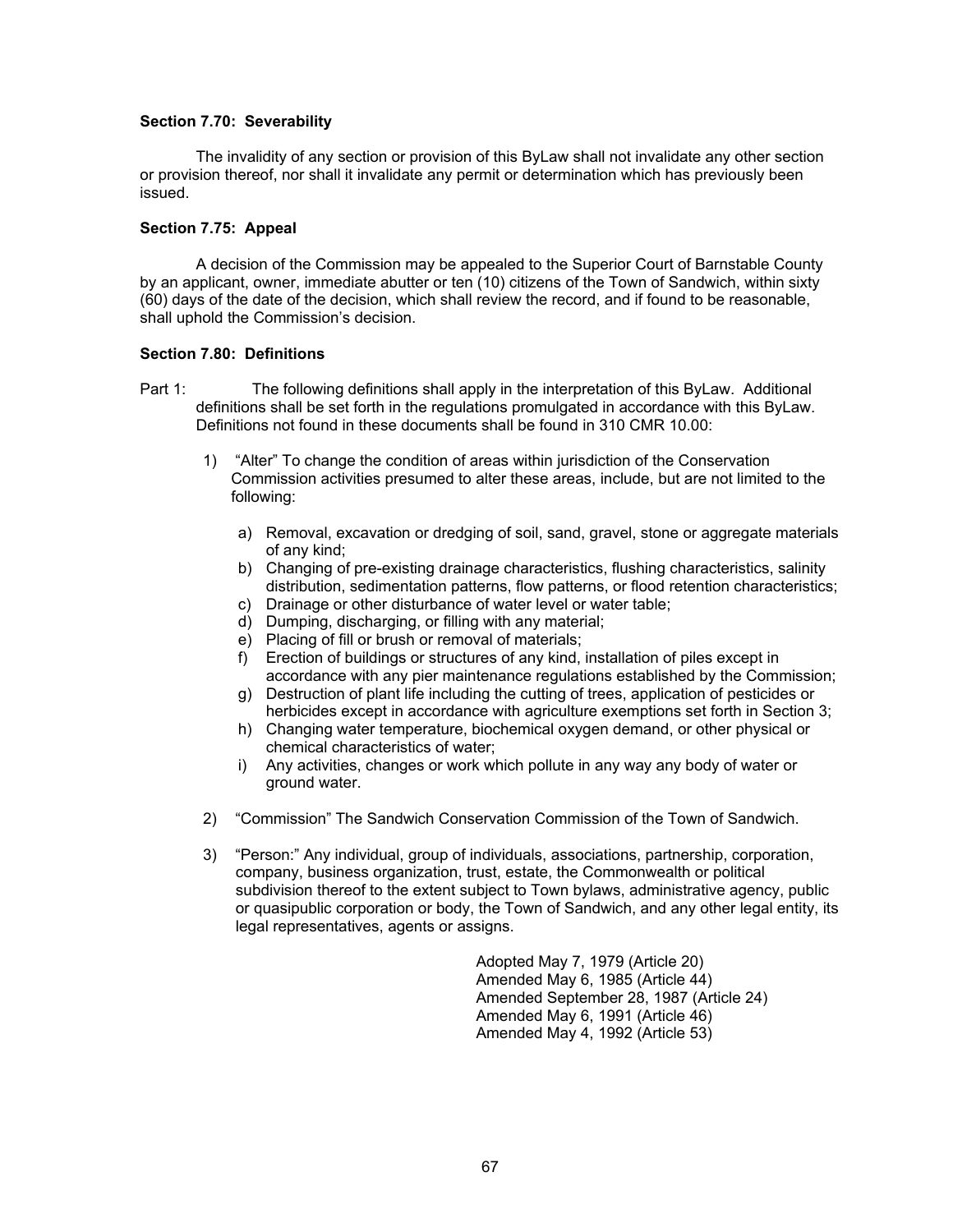## **CHAPTER 8 COUNCIL ON AGING**

### **Section 8.00: Establishment**

 The Town created a Council on Aging and adopted the following bylaw in accordance with the provisions of Chapter 40, Section 8B of the Massachusetts General Laws.

### **Section 8.05: Appointment by Selectmen**

The Board of Selectmen shall appoint a Council on Aging for the purpose of coordinating or carrying out programs designed to meet the problems of the aging in cooperation with programs of the Commission on Aging established under Chapter 6, Section 73 of the Massachusetts General Laws.

### **Section 8.10: Membership**

The Board of Selectmen shall appoint the Council on Aging consisting of eleven (11) members. Upon acceptance of this bylaw, the Board shall appoint three (3) members for three (3) years, two (2) members for two (2) years and two (2) members for one (1) year terms. Members can be reappointed for concurrent terms. The members of the Council shall serve without pay.

## **Section 8.15: Vacancy**

 Whenever a vacancy shall occur in the membership of the Council, by reason of death, resignation, inability to act or for any other reason, the vacancy shall be filled by appointment by the Selectmen for the remainder of the term.

### **Section 8.20: Officers**

 The Council on Aging at its first annual meeting and thereafter, annually in April of each year, shall elect from its membership a President, First Vice President, Second Vice President, Secretary and Treasurer. Each officer shall hold office until the next annual election. In the event a vacancy occurs in any of the offices above, the Council shall hold a special meeting for the purpose of electing one of its members to fill such vacancy.

#### **Section 8.25: Annual Report**

 The Council shall prepare and submit an annual report of its activities to the Town and shall send a copy thereof to the Commission on Aging.

## **Section 8.30: Staffing**

The Council may appoint such clerks and other employees as it may require.

 Adopted March 6, 1972 (Article 22) Amended May 5, 1975 (Article 43)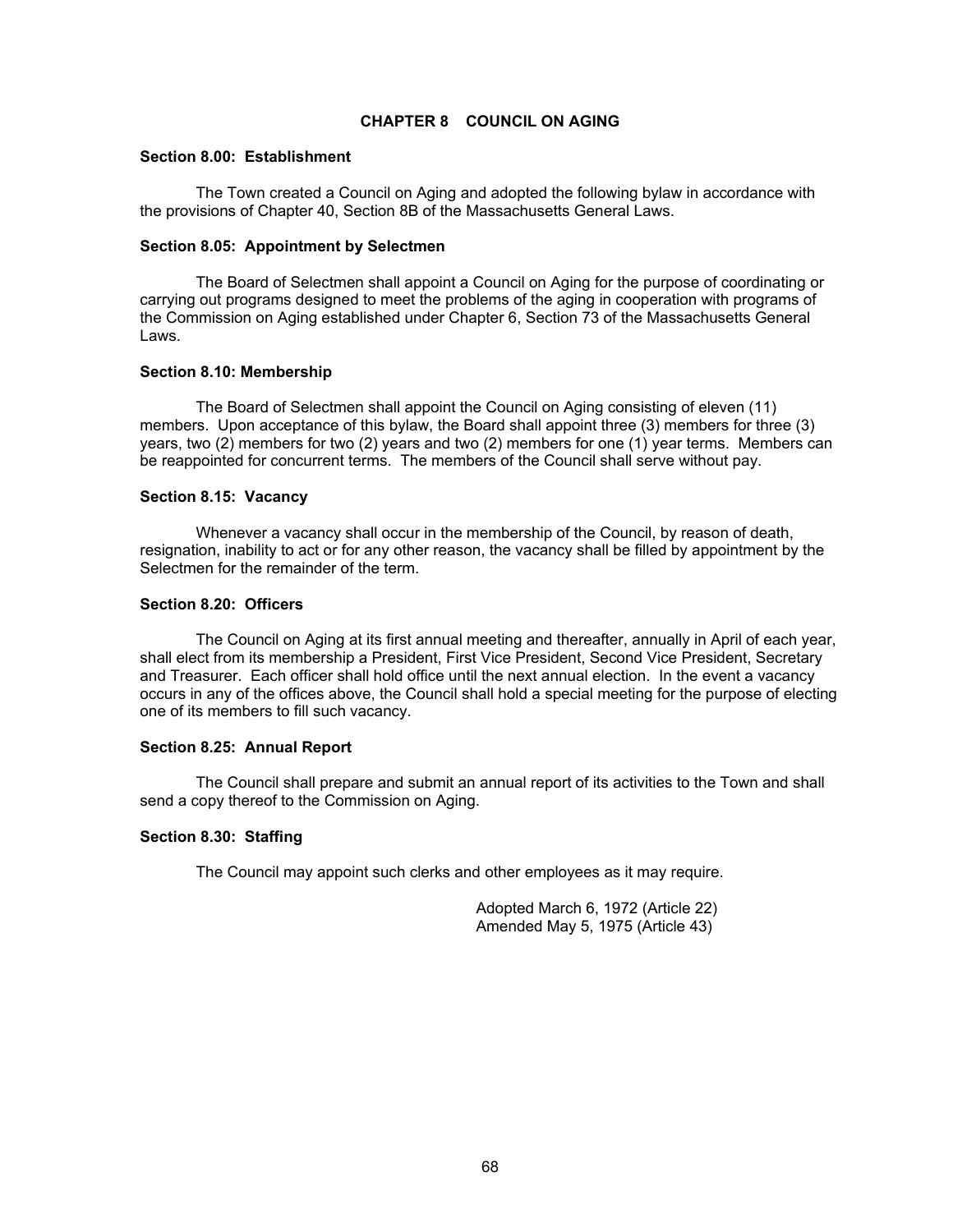# **CHAPTER 9 BOAT OPERATIONS AND USE OF WATERWAYS**

### **Section 9.01: Purpose**

The purpose and intent of this bylaw is to protect the health, safety and well being of the citizens and visitors using Sandwich's waterways and to protect the quality and viability of the Town's natural resources by the reasonable regulation of the operation of watercraft.

### **Section 9.02: Definitions**

- 1) "Great Pond" shall mean a natural pond the area which is twenty (20) acres or more.
- 2) "Headway Speed" shall mean the minimum speed at which a vessel may be operated and maintain steerage way, but not to exceed six (6) miles per hour.
- 3) "Horsepower" shall mean the aggregate rated horsepower of all propellant machinery at maximum operating revolutions per minute.
- 4) "Licensed Docks and Piers" shall mean docks and piers that have a valid Order of Conditions from the Sandwich Conservation Commission and a valid license from the Massachusetts Department of Environmental Protection, to install and maintain the dock or pier.
- 5) "Limited Operation Zone" shall mean the area of the waterbody, as measured three hundred (300) feet from the shoreline being used as a public or private swimming beach, towards the center of the particular waterbody.
- 6) "Motorboat" shall mean any vessel propelled by machinery whether or not such machinery is the principal source of propulsion.
- 7) "Nighttime" shall mean the period from sunset to sunrise as determined by the chart attached in Appendix 1.
- 8) "Overloaded" shall mean the number of persons aboard or cargo being carried, exceeds the manufacturer's recommended limit for such vessel or is excessive given wind, water and weather conditions.
- 9) "Owner" shall mean the person to whom the vessel is registered, or to whom the vessel mooring is registered. In the case of an unregistered vessel, the last registered owner/purchaser shall be considered the owner.
- 10) "Personal Watercraft" shall mean a vessel, by whatever name, propelled by a water jet pump or other machinery as its principal source of motor propulsion which is designed to travel over water and to be operated by a person sitting, standing or kneeling on the vessel rather than being operated in the conventional manner by a person sitting or standing inside the vessel, including but not limited to, jet skis, surf jets, and wet bikes.
- 11) "Shoreline Safety Zone" shall mean the area of the waterbody, as measured, one hundred fifty (150) feet from a shoreline, which is being used as a public or private swimming area or the area of the waterbody, as measured, seventy-five (75) feet from the waterside boundary of a public or private swimming area, if designated by markers, floats, or otherwise, towards the center of the particular waterbody.
- 12) "Similar Device" when used in connection with the words "water skis" and "surfboard" shall mean any object used in the towing of a person or persons by a motorboat whether the person or persons ride on the device or hold onto it.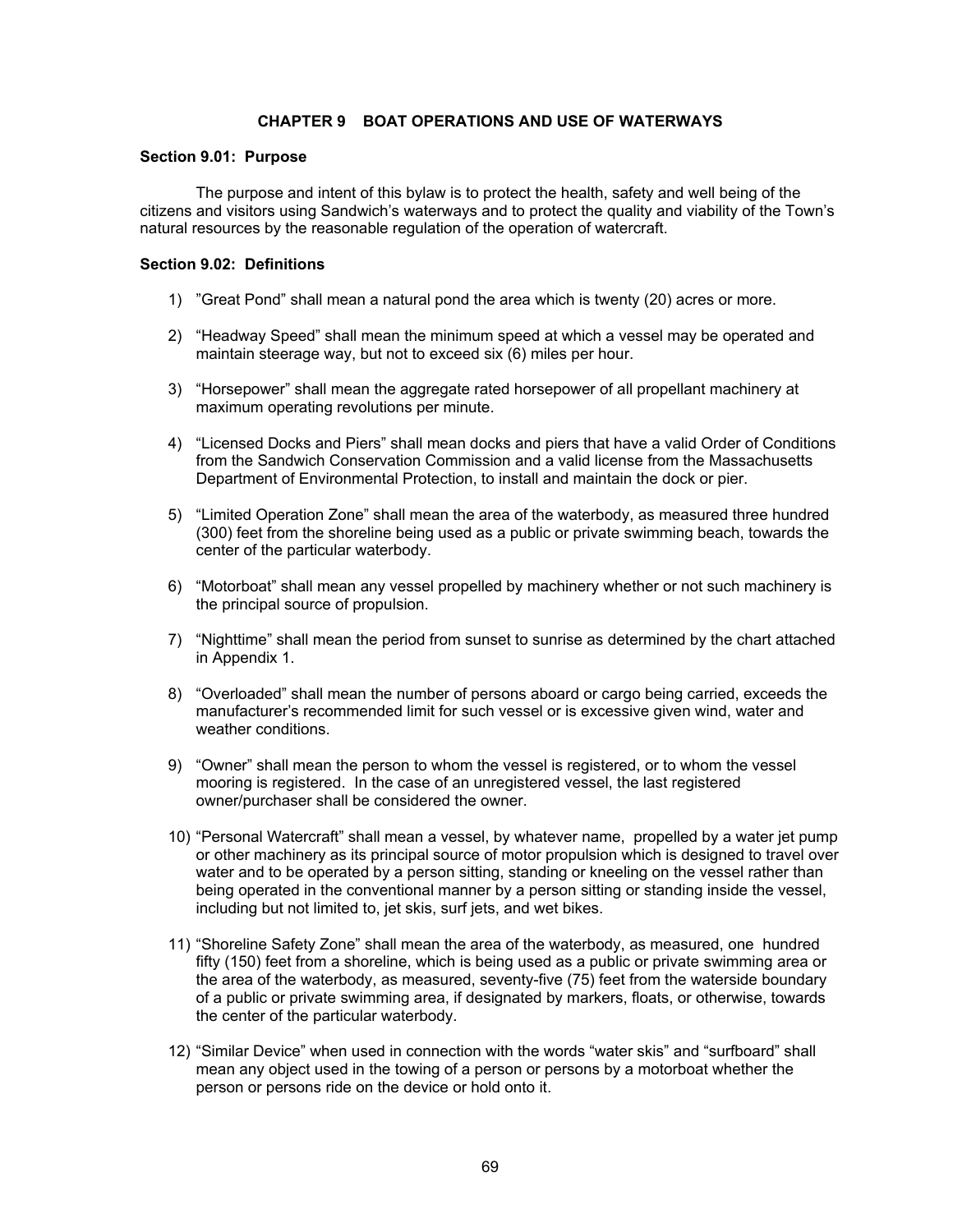- 13) "Sunrise Sunset" shall be determined by the chart set forth in the current issue of Eldridge's Tide and Pilot Book.
- 14) "Town" shall mean the Town of Sandwich, Massachusetts.
- 15) "Town Hall Annex" shall mean the building at 145 Main Street, Sandwich, Massachusetts.
- 16) "Town Office Building" shall mean the building at 16 Jan Sebastian Drive, Sandwich, **Massachusetts**
- 17) "Vessel" is a watercraft of every description used or capable of being used as a means of transportation on water, except a seaplane on the water.
- 18) "Wake Wash" shall mean the discharge from the stern portion of a motorboat or personal watercraft or other vessel which causes excessive rocking to other vessels, rafts, or floats.
- 19) "Water Skiing" shall mean the towing of a person or person(s) on water skis, or manipulation of a person or person(s) on water skis, or on a surf board or other similar device behind a vessel.

## **Section 9.03: Vessel Speed**

- 1) Vessel speed shall not exceed headway speed and no wake wash shall be created on any pond not a Great Pond.
- 2) Vessel speed shall not exceed headway speed and no wake wash shall be created on the following Great Ponds: Lower Shawme Pond and Upper Shawme Pond, or other Great Pond of less than seventy-five (75) acres in size.
- 3) Vessel speed shall not exceed headway speed and no wake wash shall be created in areas posted by the Town, within marked channels, nor within one hundred fifty (150) feet of individual bathers, divers, small vessels propelled by means other than machinery (e.g. rowboats, sailboats), mooring areas, public and private boat launch areas, floats, marinas, licensed docks and piers, vessels not underway, nor within a limited operation zone.
- 4) No vessel shall be operated at any time on any pond at a speed greater than is reasonable and proper having regard for the lives and safety of the public; the state of visibility; the traffic density; the maneuverability of the vessel; the state of wind, water and current; and the proximity of navigational hazards.
- 5) Vessels operating on Peters Pond shall not exceed thirty-five (35) miles per hour.

#### **Section 9.04: Horsepower**

- 1) Horsepower of internal combustion engines shall not exceed six (6) horsepower on any pond not Great Pond; however, no internal combustion engines shall be operated on the Upper and Lower Shawme Ponds except for emergency watercraft or town-authorized maintenance vessels. An electric motor, commonly known as an electric trolling motor, may be used for propulsion on the Upper and Lower Shawme Ponds.
- 2) Horsepower of internal combustion engines shall not exceed ten (10) horsepower on Pimlico Pond.
- 3) Horsepower of internal combustion engines shall not exceed fifteen (15) horsepower on the following Great Ponds: Lawrence Pond; Triangle Pond; Spectacle Pond; Snake Pond.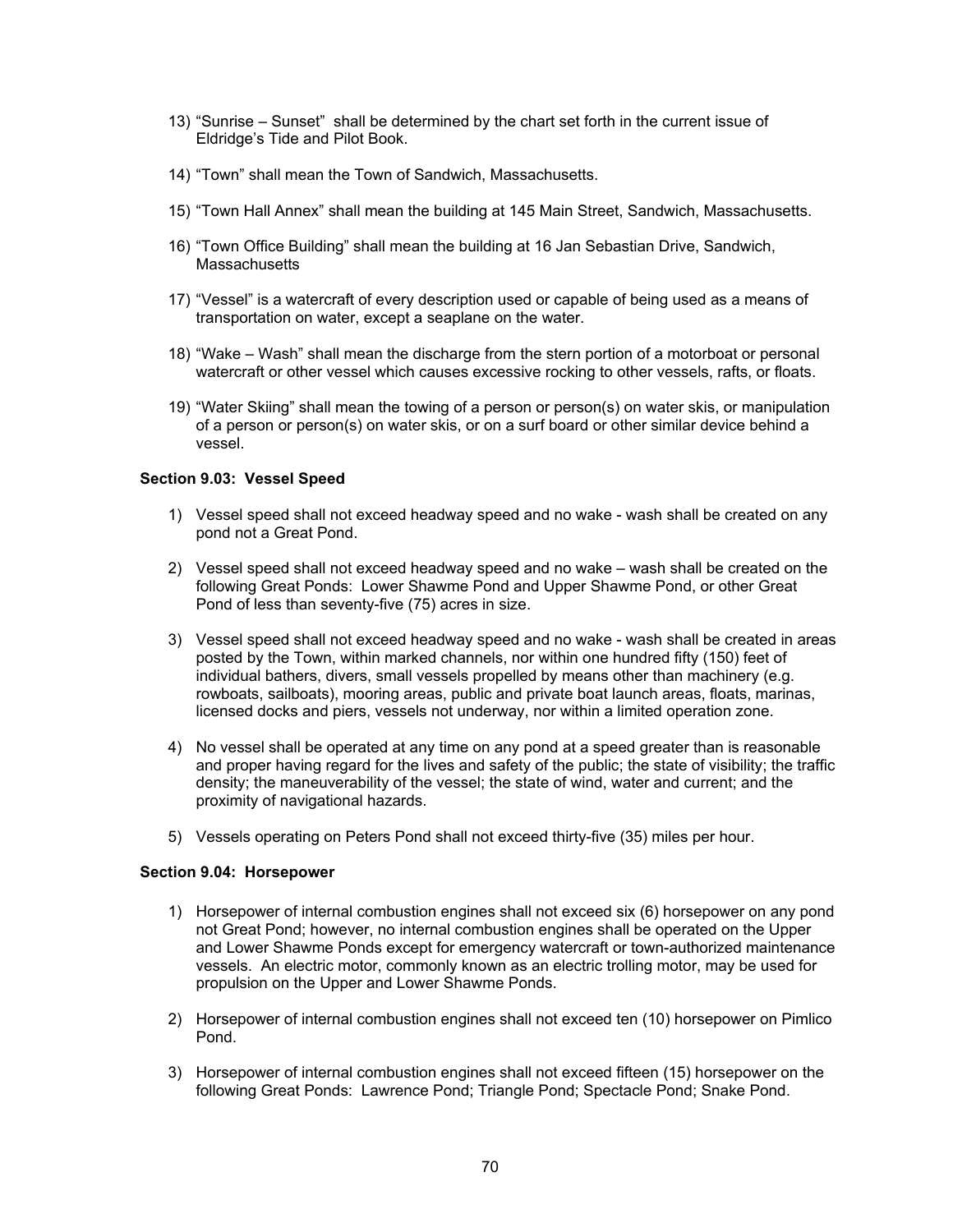4) There shall be no horsepower limitation on Peters Pond.

a.) The use of Personal Watercrafts, including jet-ski watercraft, surf jet watercrafts, and wet bike watercrafts is prohibited on Peters Pond.

- 5) Notwithstanding the other provisions of Chapter 9, the Board of Selectmen or their designee shall permit persons operating larger horsepower engines on Town waterways, prior to January 2001, to continue to operate larger horsepower engines on Lawrence Pond, Spectacle Pond, and Snake Pond, for a period of seven (7) years from the date of the approval of the Director of the Division of Law Enforcement and the Attorney General of Chapter 9, but no later than December 31, 2008, provided such persons shall provide proof of such use to the Conservation Officer, and provided that such persons meet the guidelines promulgated by the Board of Selectmen concerning the requirements for continuation of the use of larger horsepower engines. These guidelines shall be promulgated by the Board of Selectmen within one hundred twenty (120) days of the receipt of the approval of the Director of the Division of Law Enforcement and the Attorney General of Chapter 9.
- 6) Notwithstanding the other provisions of Chapter 9 and recognizing that some long standing non-profit organizations have utilized various waterbodies for instructional purposes, the Board of Selectmen may permit these non-profit organizations continued use of larger horsepower engines for transport or safety vessels, not to exceed fifty (50) horsepower, within set guidelines. These guidelines shall be promulgated by the Board of Selectmen within one hundred twenty (120) days of the receipt of the approval of the Director of the Division of Law Enforcement and the Attorney General of Chapter 9. The non-profit organization shall submit an application which is available at the Conservation Department. Following a public hearing on the application, the Board of Selectmen may issue a permit to allow the continued use of larger horsepower engines. Any permit issued shall expire five (5) years from the date of issue. Violations of the permit conditions may be cause for revocation.
- 7) Sections 9.04 (3), (5) & (6) shall not be enforced until the guidelines referenced in 9.04 (5) & (6) are promulgated by the Board of Selectmen.

Amended November 15, 2021 (Article 4)

## **Section 9.05: Operation**

- 1) Vessels shall not be operated on any pond at greater than headway speed and create no wake -wash, between the hours of sunset to sunrise.
- 2) No vessel shall be operated at any time on any pond in an overloaded condition.
- 3) Motorboats shall not be operated within a shoreline safety zone except for the purpose of launching or retrieving such vessel provided they remain outside of the designated swimming area(s), and operate at headway speed, only within the shoreline safety zone.

Amended November 15, 2021 (Article 4)

## **Section 9.06: Scuba Diving**

Any person SCUBA diving or group of SCUBA divers while swimming on or under the surface of the waters of Sandwich shall display for each diver or group of divers as a warning device to boat operators, a diver's flag, so called, constructed of rigidly supported material, at least twelve (12) inches by fifteen (15) inches in area of red background with a white diagonal stripe. Such diver's flag shall be displayed on a boat or surface float and shall extend a minimum distance of three (3) feet from the surface of the water. Divers shall remain in an area within one hundred (100) feet of such displayed diver's flag while at or near the surface of the water. A boat operator within sight of a diver's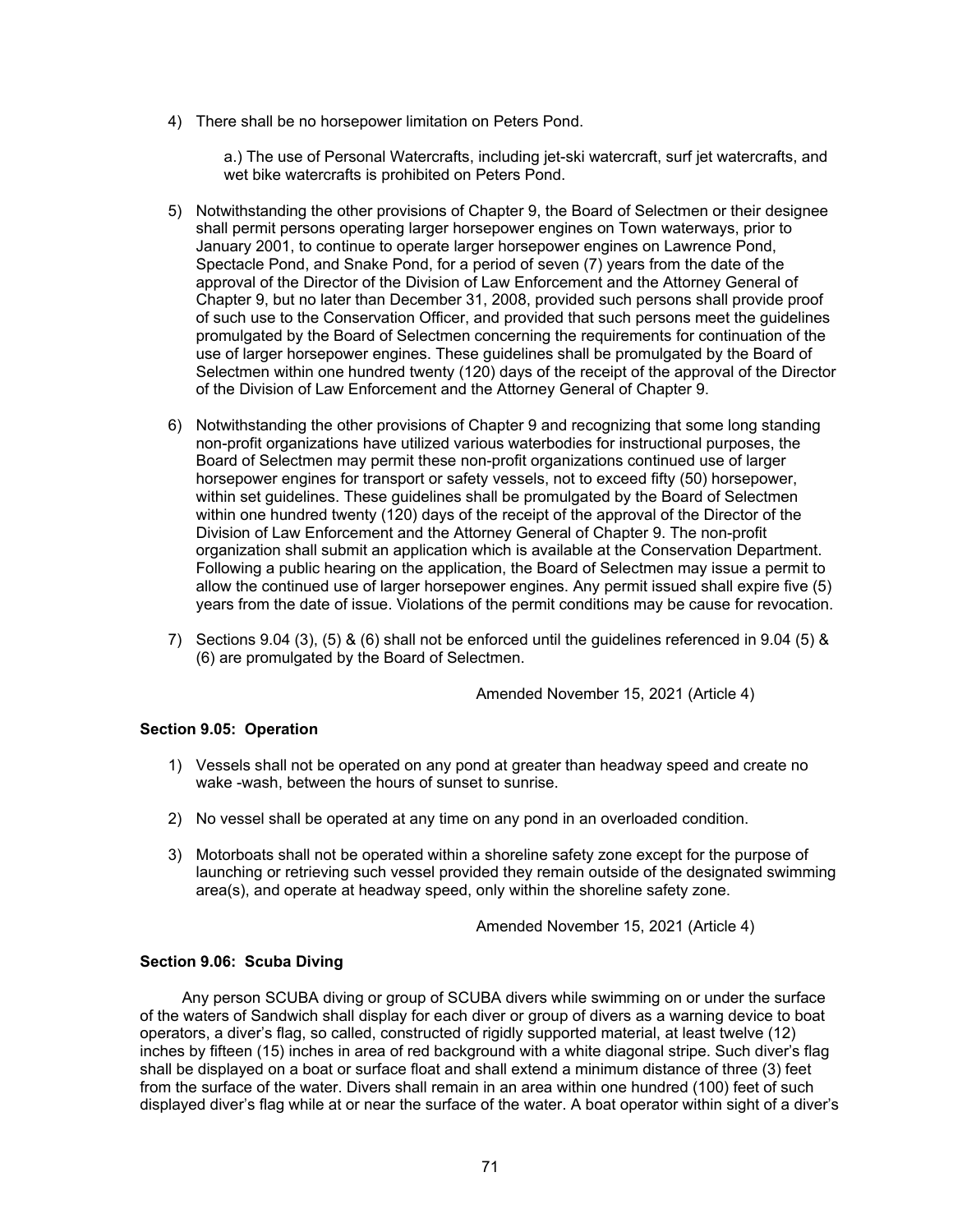flag shall proceed with caution and within a radius of one hundred (100) feet of such flag shall proceed at a speed not to exceed headway speed.

## **Section 9.07: Pollution**

The discharge or disposal of oil, sewage, dead fish, fish parts, garbage, waste, rubbish or debris from vessels on or into the waters or onto the shores of Sandwich, is prohibited.

## **Section 9.08: Enforcement**

- 1) The provisions of this bylaw shall be enforced by the Conservation Officer, Harbormaster, Assistant Harbormasters, or by a Police Officer of the Town assigned to patrol Town waterways.
- 2) All persons shall stop when directed to do so by an officer empowered to enforce this bylaw.

# **Section 9.09: Penalties**

- 1) Whoever violates any of the provisions of this bylaw and refuses or neglects to obey the lawful and reasonable order of those empowered to enforce the same, or resists them in the discharge of their duties, shall be fined not more than three hundred (\$300) dollars or in the case of non-criminal enforcement, fifty (\$50) dollars for the first offense and two hundred (\$200) dollars for every violation, thereafter. Each day or portion thereof during which a violation continues shall constitute a separate offense and each provision of the bylaw violated shall constitute a separate offense.
- 2) As an alternative to criminal prosecution, the enforcing agent may elect to utilize the noncriminal disposition procedure set forth in M.G.L. Chapter 40, Section 21D as adopted by the Town of Sandwich.

## **Section 9.10: Jurisdiction**

Nothing contained herein shall be held or construed to supersede or conflict with or interfere with or limit jurisdiction of the United States Government with respect to the enforcement of the navigation, shipping, anchorage and associated laws of the United States, or any lawful regulation of the Massachusetts Division of Waterways, or the Division of Law Enforcement, or to conflict with any laws or regulations of the Commonwealth of Massachusetts. Vessels operated by public safety agencies of the Town, State or the United States Government are exempt from complying with the provisions of this bylaw.

## **Section 9.11: Severability**

The invalidity of any provision of this bylaw shall not invalidate any other provision thereof.

Adopted March 19, 2001 (Article 3)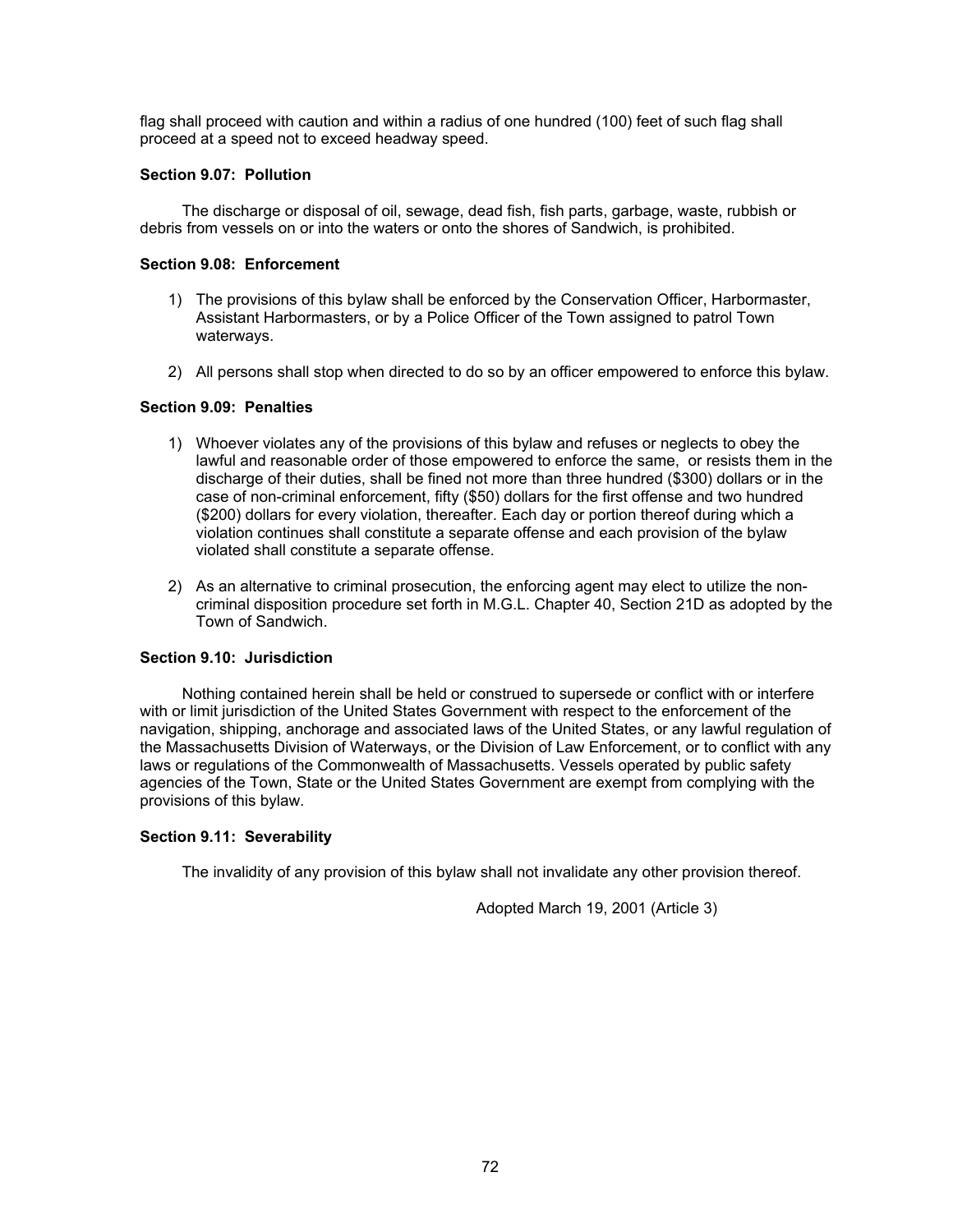# **CHAPTER 10**

# **Prohibition of Smoking in Certain Places within the Town of Sandwich**

## **Section 10.01: Definitions**

- 1) "Board " The Board of Health of the Town of Sandwich
- *2)* "Bar" An establishment whose business is devoted to the serving of alcoholic beverages for consumption by guests on the premises and in which the serving of food is only incidental to the consumption of such beverages. *(Incidental food is limited to prepackaged snack foods and food that only requires minimum preparation.)*
- 3) "Employee" Any person who performs services for an employer.
- 4) "Health Care Facility" Any office or institution providing care or treatment of diseases, whether physical, mental or emotional, or other medical, physiological or psychological conditions including but not limited to rehabilitation hospitals or other clinics, including weight control clinics, nursing homes, homes for the aging or chronically ill, laboratories, offices of any surgeon, chiropractor, physical therapist, physician, dentist and all specialists within these professions.
- 5) "Indoor Sports Arena" Any sports pavilions, gymnasiums, health spas, boxing arenas, swimming pools, roller and ice rinks, bowling alleys and other similar recreational facilities where members of the general public assemble either to engage in physical exercise, participate in athletic competition, or witness sports events.
- 6) "Person" Any person, firm, partnership, association, corporation, company or organization of any kind including, but not limited to an owner, operator, manager, proprietor or person in charge of any building, establishment, business, or restaurant or retail store, or the agents or designees of the foregoing.
- 7) "Public Place" Any building or facility owned, leased, operated or occupied by the municipality, including school buildings or grounds; any indoor enclosed area open to the general public including, but not limited to, libraries, museums, theaters, auditoriums, indoor sports arenas, and/or recreational facilities, inns, hotel and motel lobbies, educational facilities, shopping malls, public restrooms, lobbies, staircases, halls, exits, entrances, elevators accessible to the public, and licensed child-care locations.
- 8) "Public Transportation" Buses, taxis, and other means of transportation available to the general public while such means of transportation is operating within the boundaries of the town including indoor platforms by which such means of transportation may be accessed.
- 9) "Restaurant" Any coffee shop, cafeteria, sandwich shop, private and public school cafeteria and other eating establishment which gives or offers food for sale to the public, guests, or employees for on-premises consumption, as well as kitchens in which food is prepared on the premises for serving elsewhere, including catering facilities.
- 10) "Retail Food Store" Any establishment commonly known as a supermarket, grocery store, bakery, or convenience store in which the primary activity is the sale of food items to the public for off-premises consumption.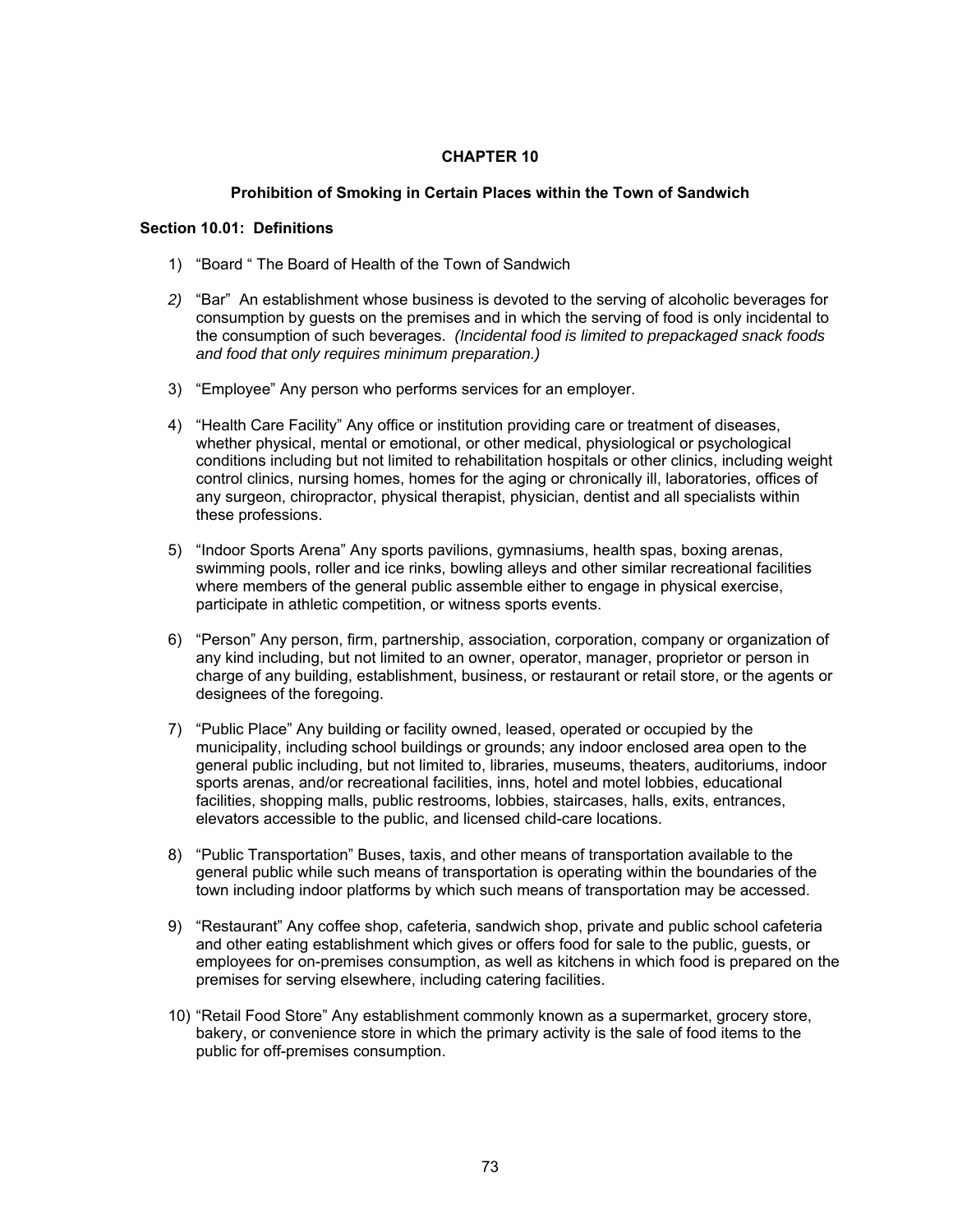- 11) "Retail Store" Any establishment whose primary purpose is to sell or offer for sale to consumers, but not for resale, any goods, wares, merchandise, articles or other things, including retail food stores. "Retail store" shall not include restaurants as defined herein.
- 12) "Smoking" Inhaling, exhaling, burning or carrying any lighted cigar, cigarette, or other tobacco product in any form.
- 13) "Town" The Town of Sandwich.
- 14) "Work Place" Any enclosed area of a structure or portion thereof at which one (1) or more employees perform services for their employer.

# **Section 10.02: Notice of Prohibition**

Every person having control of premises upon which smoking is prohibited by and under the authority of this article shall conspicuously display upon the premises "No Smoking" signs provided by the Massachusetts Department of Public Health and available from the Sandwich Board of Health.

#### **Section 10.03: Smoking Prohibited**

No person shall smoke nor shall any person, employer, or other person having control of the premises upon which smoking is prohibited by this article, or the agent or designee of such person, permit a person to smoke in any of the following places as defined, herein: bars, health care facilities, public places, public transportation, restaurants, retail stores, and work places except as otherwise provided in Section 4 of this article.

Additionally, no person shall smoke in any place in which a sign conforming to the requirement of Section 2 of this article is posted. No person shall remove a sign posted under the authority of Section 2 of this article.

## **Section 10.04: Exceptions**

- Part 1: Notwithstanding the provision of Section 10.03, smoking may be permitted in the following places and/or circumstances:
	- 1) Private residences, except those portions used as a childcare or health care office when operating as such.
	- 2) Hotel and motel rooms rented to guests that are designated as smoking rooms.
	- 3) Private or semi-private rooms of nursing homes and long-term care facilities, occupied by one (1) or more patients, which are separately ventilated and all of whom are smokers who have requested in writing to be placed in rooms where smoking is permitted.
	- 4) Retail tobacco stores, which are solely for the sale of tobacco products, prohibit minors from entering the establishment, and which are not required to possess a retail food permit.

## **Section 10.05: Violations**

- Part 1: It shall be a violation for any employer or other person having control of the premises upon which smoking is prohibited by this article, or the agent or designee of such person to permit a violation of this article.
- Part 2: It shall be a violation for any person to smoke in any area where smoking is prohibited by the provisions of this article.